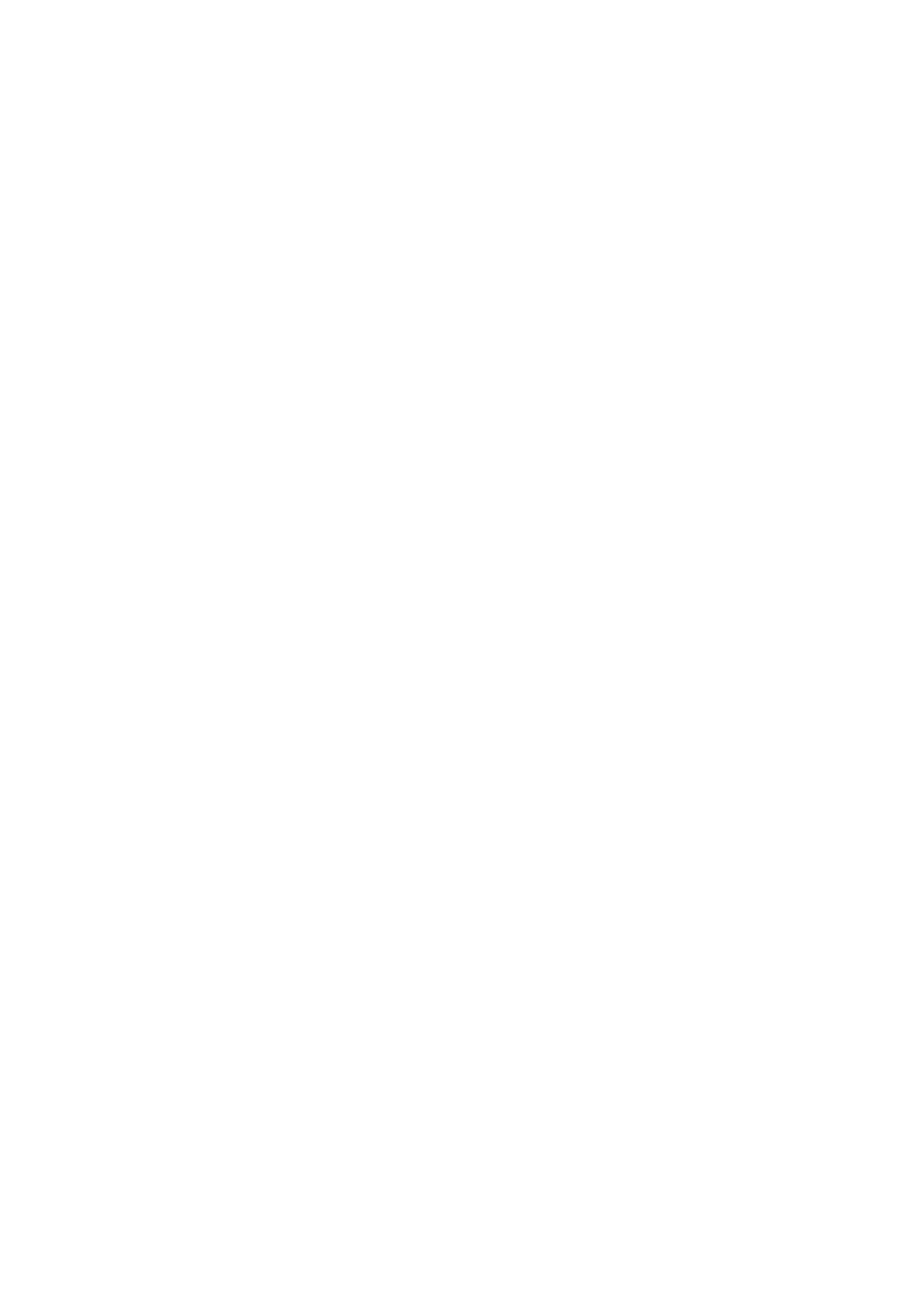# User and Programmers' Guide to the X Ray-Tracing Package McXtrace, version 1.2

E. B. Knudsen, P. Willendrup, E. Farhi, K. Lefmann, S. Schmidt

Apr. 2014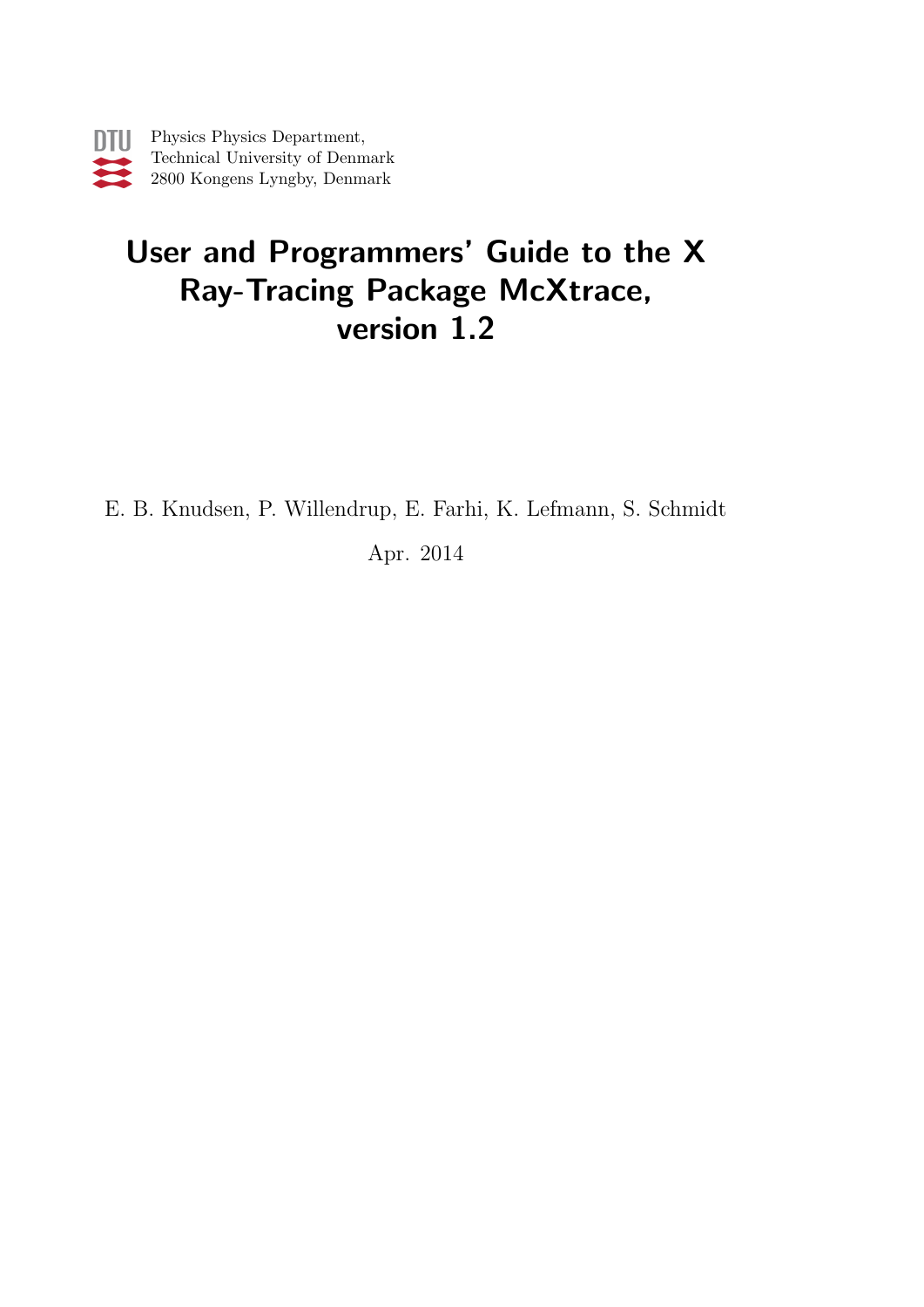The software package McXtrace is a tool for carrying out highly complex Monte Carlo ray-tracing simulations of X-ray beamlines to high precision. The simulations can compute all aspects of the performance of instruments and can thus be used to optimize the use of existing equipment, design new instrumentation, and carry out virtual experiments for e.g. training, experimental planning or data analysis. McXtrace is based is based on a unique design, inhereted from its sister McStas, where an automatic compilation process translates high-level textual instrument descriptions into efficient ANSI-C code. This design makes it simple to set up typical simulations and also gives essentially unlimited freedom to handle more unusual cases.

This report constitutes the reference manual for McXtrace, and, together with the manual for the McXtrace components, it contains full documentation of all aspects of the program. It covers the various ways to compile and run simulations, a description of the meta-language used to define simulations, and some example simulations performed with the program.

This report documents McXtrace version 1.2, released Apr. 2014

The authors are:

Erik B Knudsen <erkn@fysik.dtu.dk> Physics Department, Technical University of Denmark, Kgs. Lyngby, Denmark.

Peter Kjær Willendrup <peter.willendrup@risoe.dk> Physics Department, Technical University of Denmark, Kgs. Lyngby, Denmark.

Emmanuel Farhi <farhi@ill.fr> Institut Laue-Langevin, Grenoble, France

Kim Lefmann <lefmann@fys.ku.dk> Niels Bohr Institute, University of Copenhagen, Denmark

other people connected to the project:

Jana Baltser <jana.baltser@fys.ku.dk> Niels Bohr Institute, University of Copenhagen, Denmark

Andrea Prodi <aprodi@fys.ku.dk> Niels Bohr Institute, University of Copenhagen, Denmark

Manuel Sanchez del Rio Computer Science Department, ESRF, Grenbole, France Claudio Ferrero Computer Science Department, ESRF, Grenbole, France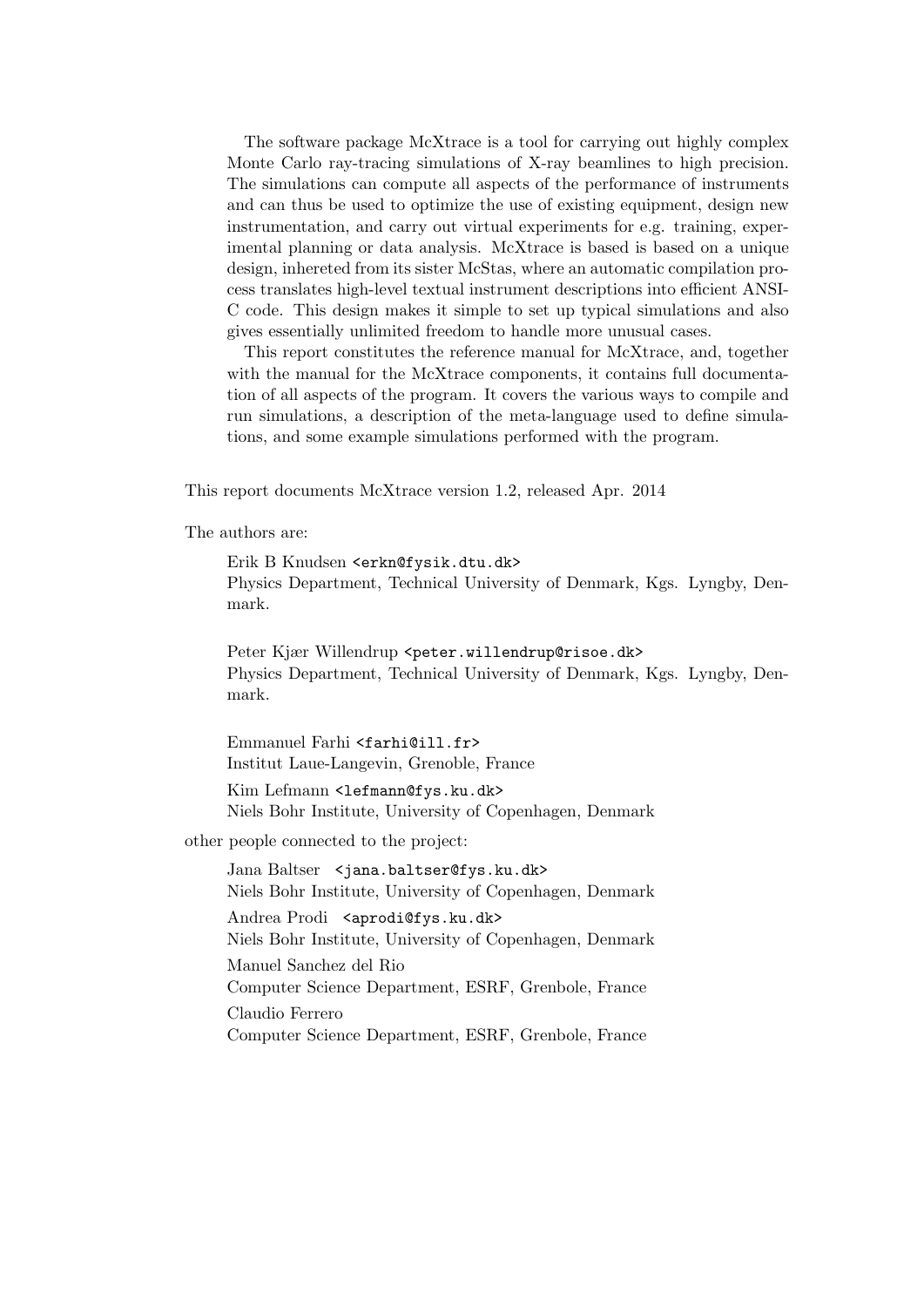# <span id="page-4-0"></span>**Contents**

|                      | Preface and acknowledgements                                                                                                                                                        | 8                                                  |
|----------------------|-------------------------------------------------------------------------------------------------------------------------------------------------------------------------------------|----------------------------------------------------|
| 1.2.                 | 1. Introduction to McXtrace<br>1.1. Development of Monte Carlo x-ray simulation<br>1.2.1. The goals of McXtrace $\dots \dots \dots \dots \dots \dots \dots \dots \dots \dots \dots$ | $\boldsymbol{9}$<br>9<br>10<br>10                  |
| 1.3.                 |                                                                                                                                                                                     | 11<br>12                                           |
| 2.2.<br>2.3.<br>2.4. | 2. New features in McXtrace 1.2<br>2.3.1.<br>New components $\dots \dots \dots \dots \dots \dots \dots \dots \dots \dots$<br>2.3.2.<br>2.4.1.                                       | 14<br>14<br>14<br>14<br>14<br>16<br>16<br>16<br>16 |
|                      | 3. Installing McXtrace                                                                                                                                                              | 17<br>17                                           |
|                      | 4. Monte Carlo Techniques and simulation strategy                                                                                                                                   | 18                                                 |
| 4.1.<br>4.2.         | 4.1.1. Monte Carlo ray tracing simulations<br>4.2.1.<br>Statistical errors of non-integer counts                                                                                    | 18<br>19<br>19<br>20                               |
| 4.3.<br>4.5.         | Weight factor transformations during a Monte Carlo choice<br>4.3.1. Direction focusing $\ldots \ldots \ldots \ldots \ldots \ldots \ldots \ldots \ldots$                             | 21<br>21<br>22<br>23                               |
|                      | 5. Running McXtrace<br>Code generation options $\ldots \ldots \ldots \ldots \ldots \ldots \ldots \ldots$<br>5.1.1.                                                                  | 24<br>25<br>27                                     |
|                      | 5.1.2.<br>Embedding the generated simulations in other programs $\ldots \ldots$<br>5.1.3.<br>5.1.4.                                                                                 | 27<br>28<br>28                                     |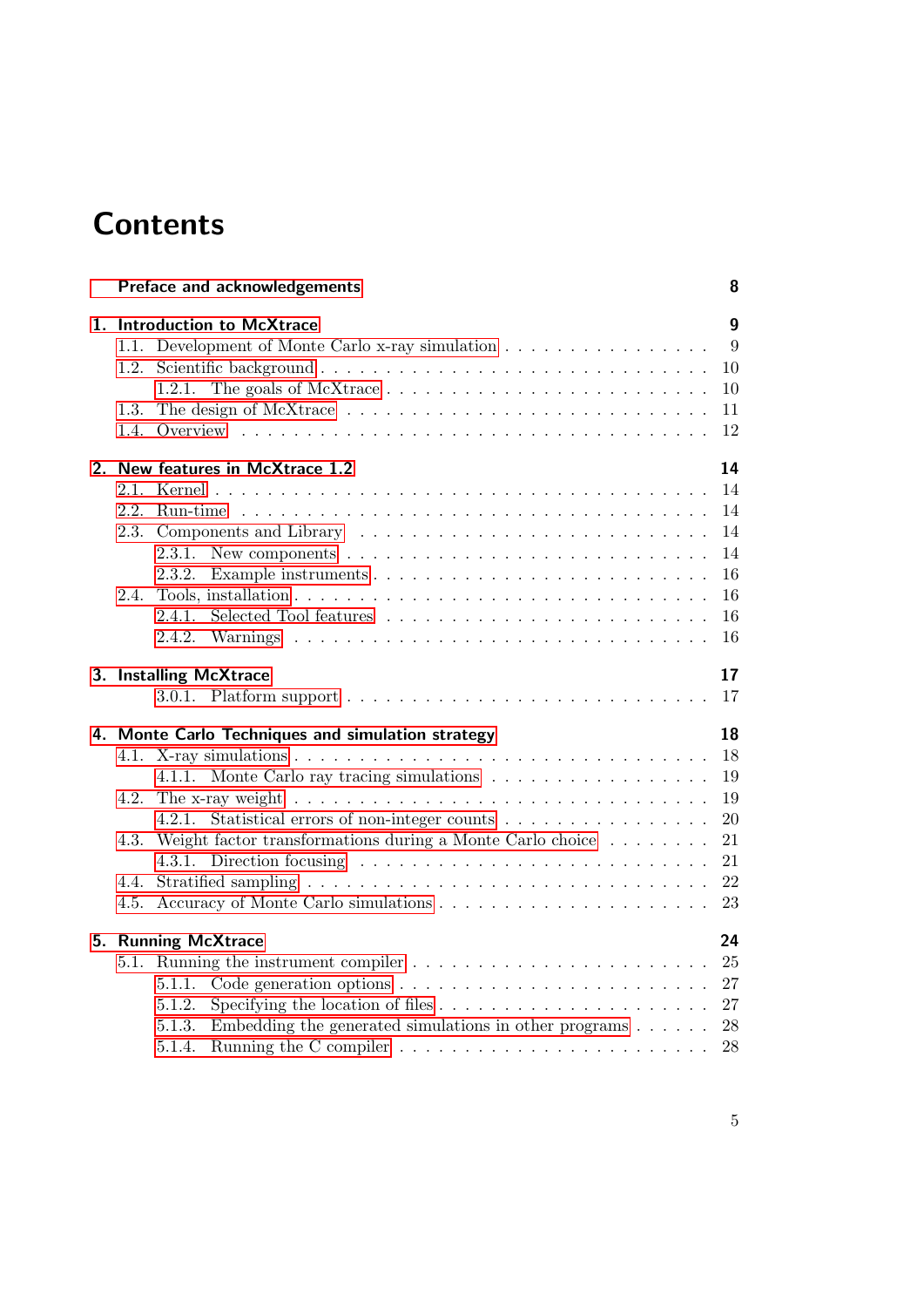|      |        | 5.2. Running the simulations in a shell $\ldots$ , , , , ,                                          | 29 |  |  |  |
|------|--------|-----------------------------------------------------------------------------------------------------|----|--|--|--|
|      | 5.2.1. |                                                                                                     |    |  |  |  |
|      | 5.2.2. | Interacting with a running simulation $\ldots \ldots \ldots \ldots \ldots$                          | 33 |  |  |  |
|      | 5.2.3. |                                                                                                     | 34 |  |  |  |
|      | 5.2.4. |                                                                                                     | 35 |  |  |  |
|      |        | 5.3. Using the simulation tool layer $\dots \dots \dots \dots \dots \dots \dots \dots \dots \dots$  | 35 |  |  |  |
|      | 5.3.1. |                                                                                                     | 36 |  |  |  |
|      | 5.3.2. | Running simulations on the commandline $(mxrun) \dots \dots \dots$                                  | 42 |  |  |  |
|      | 5.3.3. | Graphical display of simulations $(mxdisplay) \dots \dots \dots \dots$                              | 43 |  |  |  |
|      | 5.3.4. | Plotting the results of a simulation $(mxplot) \dots \dots \dots \dots$                             | 45 |  |  |  |
|      | 5.3.5. | Creating and viewing the library, component/instrument help and                                     |    |  |  |  |
|      |        |                                                                                                     | 46 |  |  |  |
|      | 5.3.6. | $\label{thm:main}$ Translating and merging McX<br>trace result files (all text formats) $\hfill .$  | 46 |  |  |  |
|      |        | 5.4. Data formats - Analyzing and visualizing the simulation results                                | 47 |  |  |  |
|      | 5.4.1. |                                                                                                     | 47 |  |  |  |
|      |        |                                                                                                     | 48 |  |  |  |
|      | 5.4.3. |                                                                                                     | 48 |  |  |  |
|      |        |                                                                                                     | 49 |  |  |  |
|      | 5.5.1. | Distribute mxrun simulations on grids, multi-cores and clusters                                     |    |  |  |  |
|      |        |                                                                                                     | 49 |  |  |  |
|      | 5.5.2. |                                                                                                     | 51 |  |  |  |
|      | 5.5.3. |                                                                                                     |    |  |  |  |
|      |        |                                                                                                     | 54 |  |  |  |
|      |        | 6. The McXtrace kernel and meta-language                                                            | 55 |  |  |  |
|      |        |                                                                                                     | 55 |  |  |  |
| 6.2. |        |                                                                                                     | 56 |  |  |  |
|      |        |                                                                                                     |    |  |  |  |
|      |        | 6.3.1. The instrument definition head $\ldots$ , , , , ,  59                                        | 59 |  |  |  |
|      | 6.3.2. | The DECLARE section $\ldots \ldots \ldots \ldots \ldots \ldots \ldots \ldots \ldots \ldots 60$      |    |  |  |  |
|      | 6.3.3. | The INITIALIZE section $\ldots \ldots \ldots \ldots \ldots \ldots \ldots \ldots \ldots \ldots 60$   |    |  |  |  |
|      |        |                                                                                                     |    |  |  |  |
|      |        | 6.3.5. The TRACE section $\ldots \ldots \ldots \ldots \ldots \ldots \ldots \ldots \ldots \ldots 61$ |    |  |  |  |
|      |        |                                                                                                     |    |  |  |  |
|      | 6.3.7. |                                                                                                     | 63 |  |  |  |
|      | 6.3.8. | The end of the instrument definition                                                                | 63 |  |  |  |
|      |        | 6.4. Writing instrument definitions - complex arrangements and syntax                               | 64 |  |  |  |
|      | 6.4.1. | Embedding instruments in instruments TRACE                                                          | 64 |  |  |  |
|      | 6.4.2. |                                                                                                     | 64 |  |  |  |
|      | 6.4.3. | Mutually exclusive components in parallell - $GROUP$                                                | 65 |  |  |  |
|      | 6.4.4. | Duplication of component instances - $COPY$                                                         | 66 |  |  |  |
|      | 6.4.5. |                                                                                                     | 67 |  |  |  |
|      | 6.4.6. | Component loops and non sequential propagation - $JUMP \dots$ .                                     | 68 |  |  |  |
|      | 6.4.7. | Enhancing statistics reaching components - SPLIT                                                    | 69 |  |  |  |
|      |        |                                                                                                     |    |  |  |  |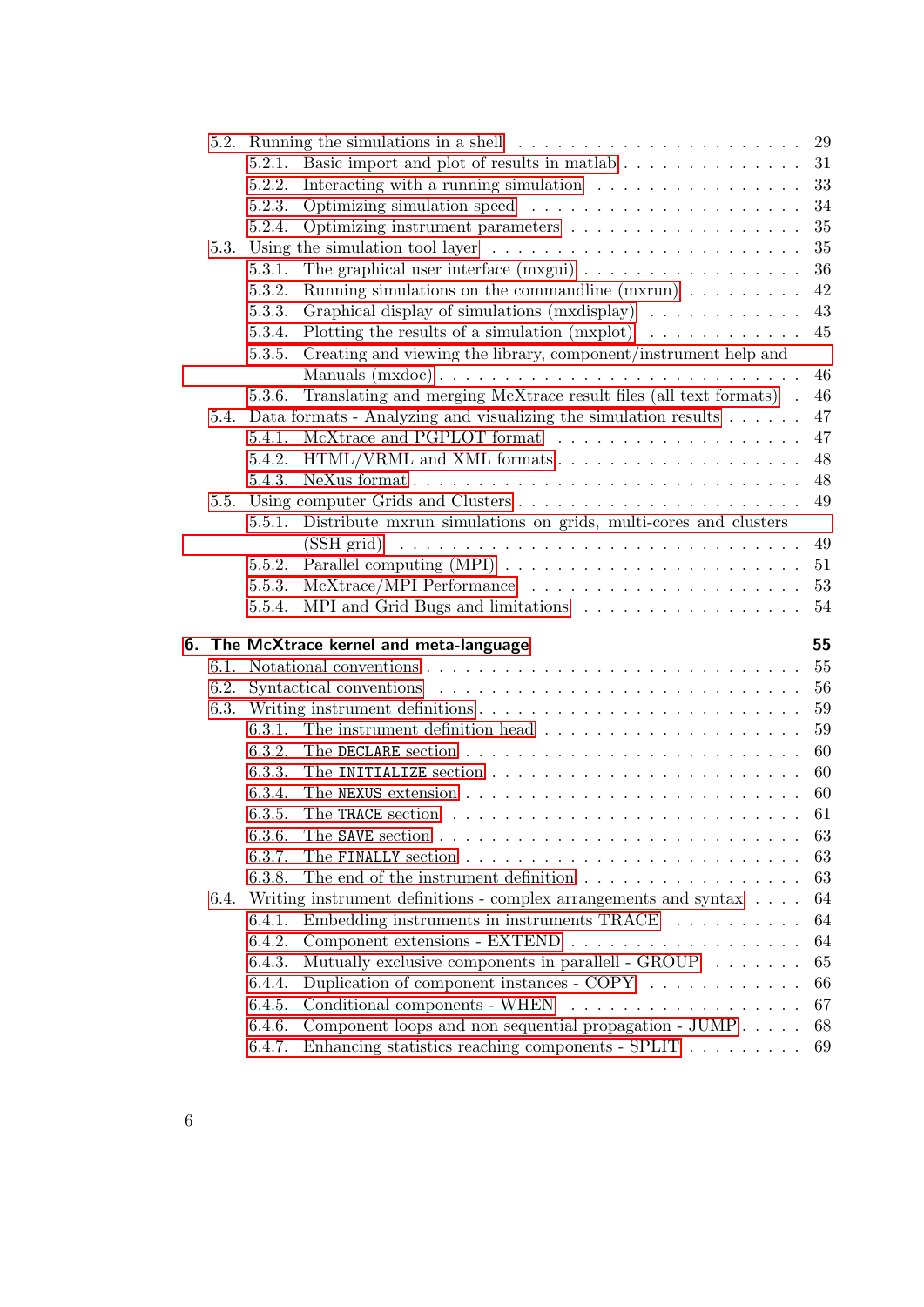|    |      | Index and keywords                                                                                                                                                                                                                                   | 102                              |
|----|------|------------------------------------------------------------------------------------------------------------------------------------------------------------------------------------------------------------------------------------------------------|----------------------------------|
|    |      | <b>Bibliography</b>                                                                                                                                                                                                                                  | 102                              |
|    |      | C. The McXtrace terminology                                                                                                                                                                                                                          | 100                              |
|    |      | B.2. Reading a data file into a vector/matrix (Table input, read_table-lib). 95                                                                                                                                                                      | 94<br>94<br>98                   |
|    |      | B.1.2. Coordinate and component variable retrieval                                                                                                                                                                                                   | 91<br>92<br>93<br>93             |
|    |      | <b>B. Libraries and conversion constants</b><br>B.1. Run-time calls and functions $(\texttt{mextrace-r}) \dots \dots \dots \dots \dots \dots$<br>B.1.1. Photon propagation $\ldots \ldots \ldots \ldots \ldots \ldots \ldots \ldots$                 | 90<br>90<br>90                   |
|    |      | A. Random numbers in McXtrace                                                                                                                                                                                                                        | 88<br>88<br>89                   |
| 7. |      | The component library: Abstract<br>7.1. A short overview of the McXtrace component library                                                                                                                                                           | 84<br>84                         |
|    |      | 6.6.1.<br>Explicitly modify an existing library component $\ldots \ldots \ldots$<br>6.6.2.<br>6.6.3.<br>6.7. MxDoc, the McXtrace library documentation tool                                                                                          | 80<br>80<br>81<br>82             |
|    | 6.6. | 6.5.7.<br>6.5.8.<br>The end of the component definition $\ldots \ldots \ldots \ldots \ldots \ldots$<br>6.5.9.<br>6.5.10. A component example: Semi-transparent mirror<br>Extending from the instrument definition file $\ldots \ldots \ldots \ldots$ | 77<br>77<br>78<br>79<br>80       |
|    |      | 6.5.1.<br>6.5.2.<br>6.5.3.<br>6.5.4.<br>6.5.5.<br>6.5.6.                                                                                                                                                                                             | 70<br>72<br>73<br>73<br>73<br>74 |
|    |      |                                                                                                                                                                                                                                                      | 69                               |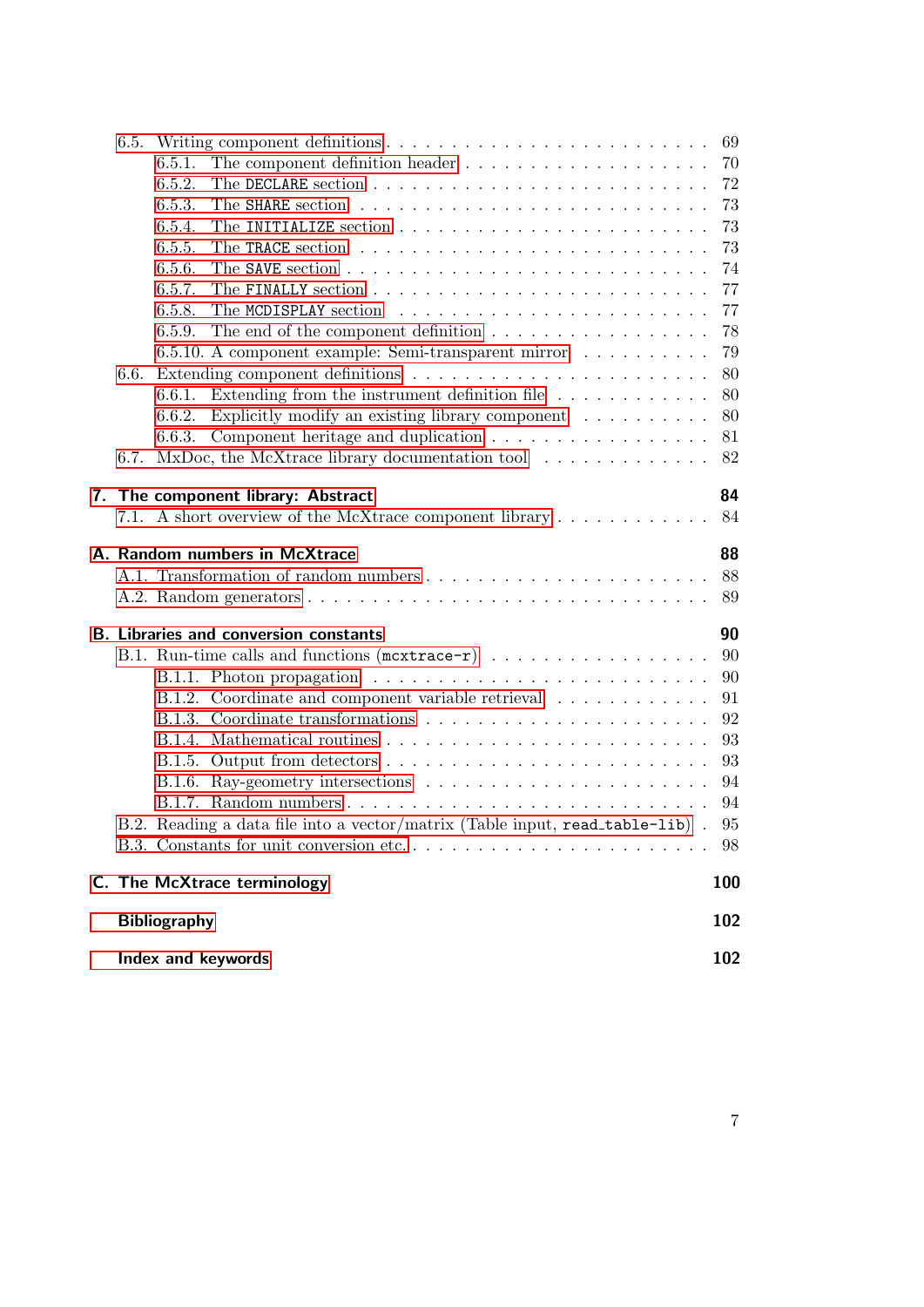# Preface and acknowledgements

This document contains information on the Monte Carlo x-ray tracing program McXtrace version 1.2, building on the initial release in October 1998 of the neutron ray tracing program McStas version 1.0 as presented in Ref. [\[LN99\]](#page-100-1). The reader of this document is expected to have some knowledge of x-ray and/or neutron scattering, whereas only little knowledge about simulation techniques is required. In a few places, we also assume familiarity with the use of the C programming language and UNIX/Linux.

Support has been kindly given by SAXLAB Aps. through its CEO Karsten Joensen as well the ESRF and MAX IV Laboratory. We acknowledge all contributing parties.

In case of errors, questions, or suggestions, please do not hesitate to contact the team and the community by either writing to the user mailing list mextrace-users@mcxtrace.org, consulting the McXtrace home page [\[Mcx\]](#page-100-2), or leaving a note on the McXtrace facebook page <https://www.facebook.com/McXtrace>. A special bug/request reporting service is available [\[Mcz\]](#page-100-3).

If you appreciate this software, please subscribe to the mcxtrace-users@mcxtrace.org email list, send us a smiley message, and contribute to the package.

We encourage you to refer to this software when publishing result with the following citation: E. B. Knudsen, et. al., Journal of Applied Crystallography, vol. 46, 2013.

Third party software included in the distribution McXtrace is:

- perl Math::Amoeba from John A.R. Williams J.A.R.Williams@aston.ac.uk.
- perl Tk::Codetext from Hans Jeuken haje@toneel.demon.nl.
- and optionally PGPLOT from Tim Pearson tjp@astro.caltech.edu.

The McXtrace project was initially supported by Det Strategiske Forskningsrd through the NaBiIT programme. Partners in this joint venture were:

- Materials Research Division, Ris DTU, Roskilde, Denmark.
- Niels Bohr Institute, University of Copenhagen, Denmark.
- Faculty of Life Sciences, University of Copenhagen, Denmark.
- SAXLAB ApS. Lundtofte, Denmark.
- ESRF, Grenoble, France.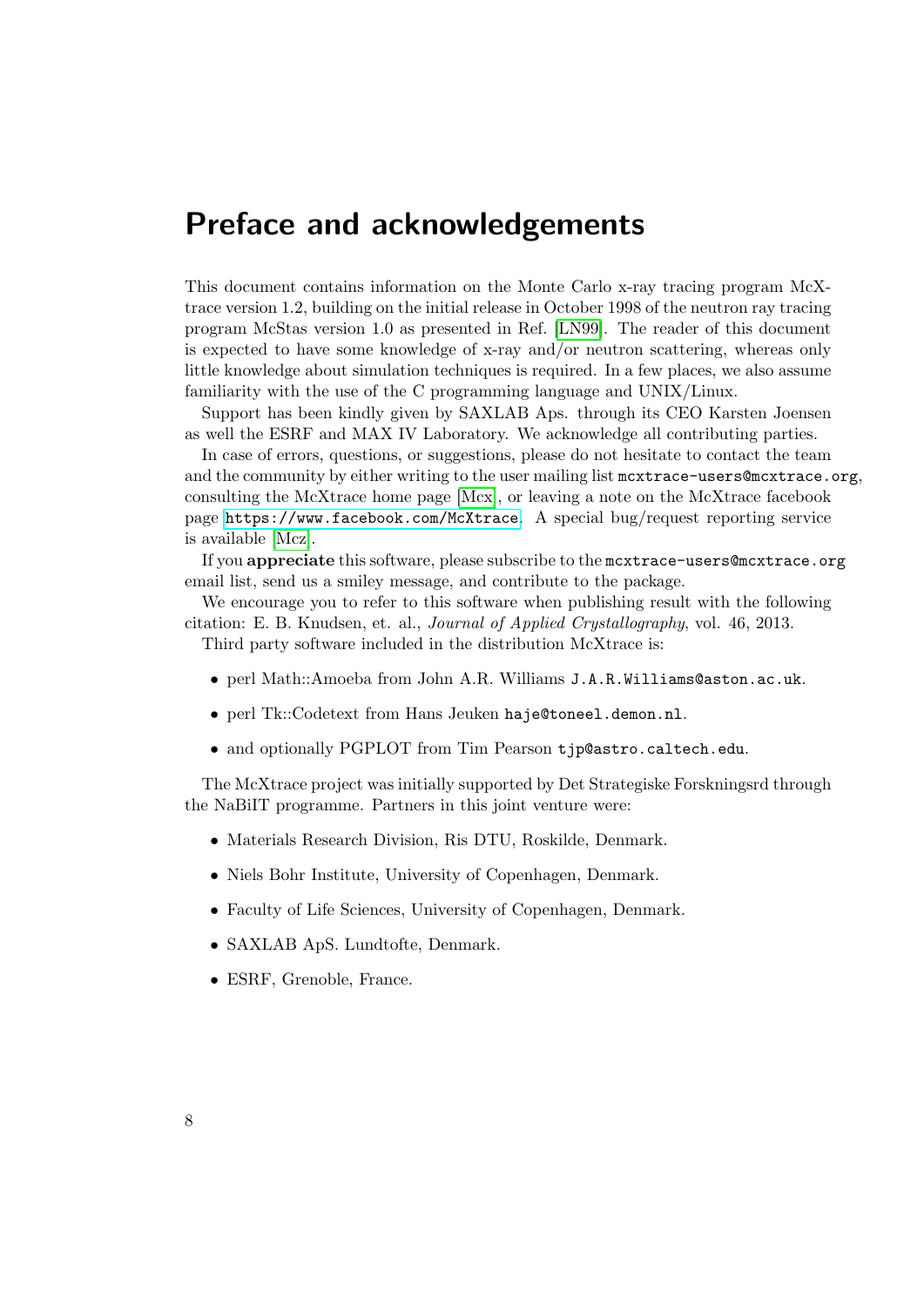# <span id="page-8-0"></span>1. Introduction to McXtrace

Efficient design and optimization of x-ray beamlines are formidable challenges. In many cases Monte Carlo techniques are well matched to meet these challenges. McXtrace is an effort to port the framework provided to the neutron scattering community by the McStas package, to x-ray scattering. McStas has, since its inception in October '98, been used successfully at all major neutron scattering facilities in the world. A particular power of McStas is its geometry engine, which has been adopted by McXtrace, with little modification. The device library of McXtrace is not yet as complete as its sibling McStas but is growing rapidly. At the time of writing it is complete enough to be able to perform simulations approximating any standard beamline.

McXtrace is a fast and versatile software tool. It is based on a meta-language specially designed for x-ray (and neutron) simulation. Specifications are written in this language by users and automatically translated into efficient simulation codes in ANSI-C. The present version supports both continuous and pulsed source beamlines, and includes a library of standard components with total around 100 components.

The McXtrace package is written in ANSI-C and is freely available for download from the McXtrace website [\[Mcx\]](#page-100-2). The package is actively developed and supported by Physics Department, Technical University of Denmark, Kgs. Lyngby, Denmark., Niels Bohr Institute, University of Copenhagen, Copenhagen, Denmark., European Synchrotron Radiation Facility, Grenoble, France.and SAXSLAB Aps. The system is tested and is supplied with examples and documentation. Besides this manual, a separate component manual exists which details each individual component separately.

### <span id="page-8-1"></span>1.1. Development of Monte Carlo x-ray simulation

Monte Carlo simulation of x-ray instrumentation has been used for many years — in particular the SHADOW package [\[WCC94;](#page-101-0) [Rio+11\]](#page-101-1) has found widespread use, and is still actively developed, yet has some limitations.  $Ray|\text{Sch}08|$  and  $Xtrace|\text{Bau}+07|$  are other packages using the same basic techniques.

What sets McXtrace apart is, among other things, its open source development strategy and its inherent modularity. This combination lets independent scientists work indepently on separate modules that they have use for, and contribute to the whole with only a small effort.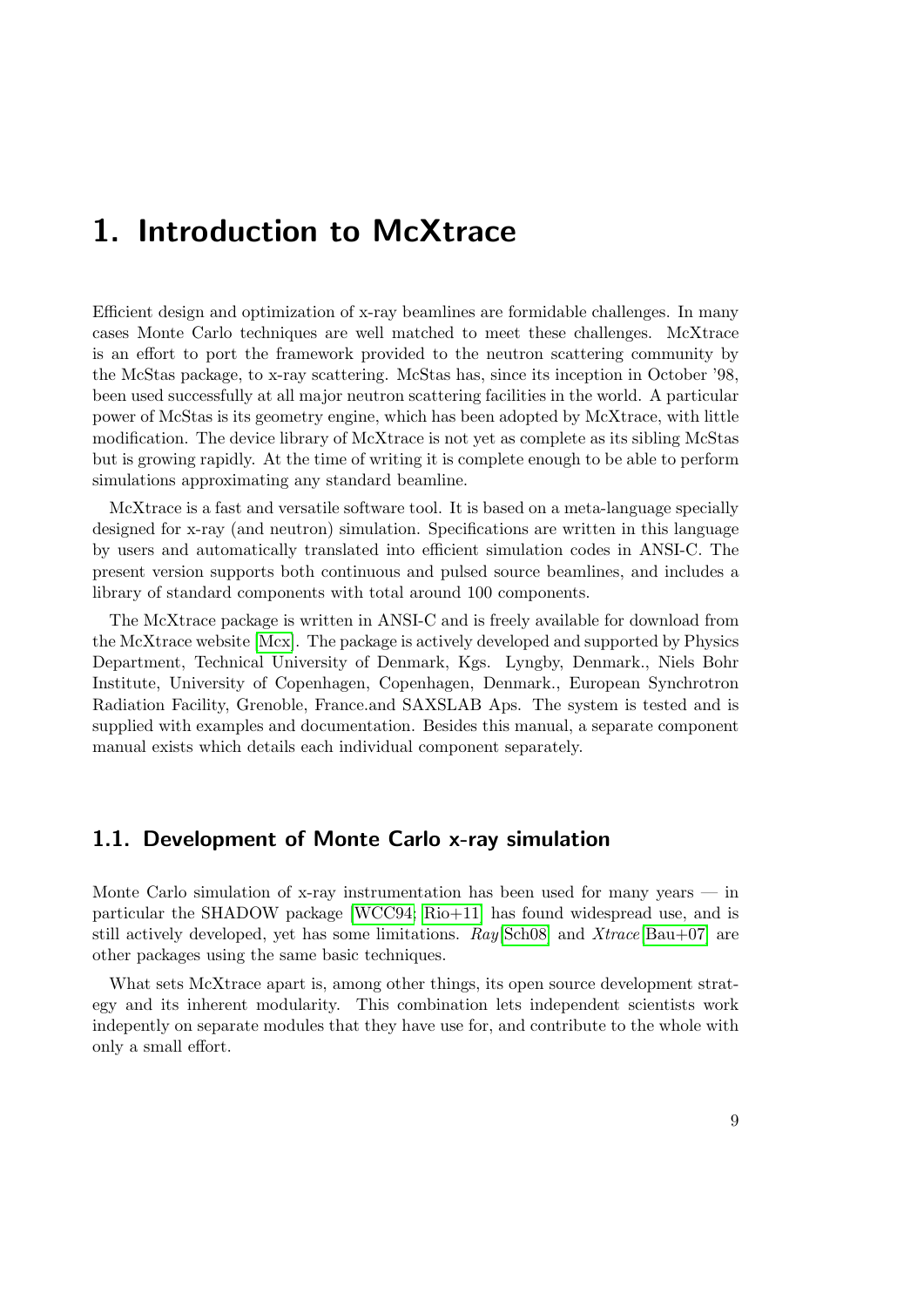### <span id="page-9-0"></span>1.2. Scientific background

What makes scientists happy? Probably to collect good quality data, pushing beamlines to their limits, and fit that data to physical models. Among available measurement techniques, x-ray scattering provides a large variety of beamlines to probe structure and dynamics of all kinds of samples.

Achieving a satisfactory experiment on the best beamline is not all. Once collected, the data analysis process raises some questions concerning the signal: what is the background signal? What proportion of coherent and incoherent scattering has been measured? What are the contributions from the sample geometry, the container, the sample environment, and generally the beamline itself? And last but not least, how does multiple scattering affect the signal? Most of the time, the physicist will elude these questions using rough approximations, or applying analytical corrections [\[Cop+86\]](#page-100-5). Monte-Carlo techniques provide a mean to evaluate some of these quantities. The technicalities of Monte-Carlo simulation techniques are explained in detail in chapter [4.](#page-17-0)

#### <span id="page-9-1"></span>1.2.1. The goals of McXtrace

Initially, the McStas project and hence also the present subject the McXtrace project had four main objectives that determined its design.

Correctness. It is essential to minimize the potential for bugs in computer simulations. If a word processing program contains bugs, it will produce bad-looking output or may even crash. This is a nuisance, but at least you know that something is wrong. However, if a simulation contains bugs it produces wrong results, and unless the results are far off, you may not know about it! Complex simulations involve hundreds or even thousands of lines of formulae, making debugging a major issue. Thus the system should be designed from the start to help minimize the potential for bugs to be introduced in the first place, and provide good tools for testing to maximize the chances of finding existing bugs.

**Flexibility.** When you commit yourself to using a tool for an important project, you need to know if the tool will satisfy not only your present, but also your future requirements. The tool must not have fundamental limitations that restrict its potential usage. Thus the McXtrace systems needs to be flexible enough to simulate different kinds of instruments as well as many different kind of optical components, and it must also be extensible so that future, as yet unforeseen, needs can be satisfied.

**Power.** "Simple things should be simple; complex things should be possible". New ideas should be easy to try out, and the time from thought to action should be as short as possible. If you are faced with the prospect of programming for two weeks before getting any results on a new idea, you will most likely drop it. Ideally, if you have a good idea at lunch time, the simulation should be running in the afternoon.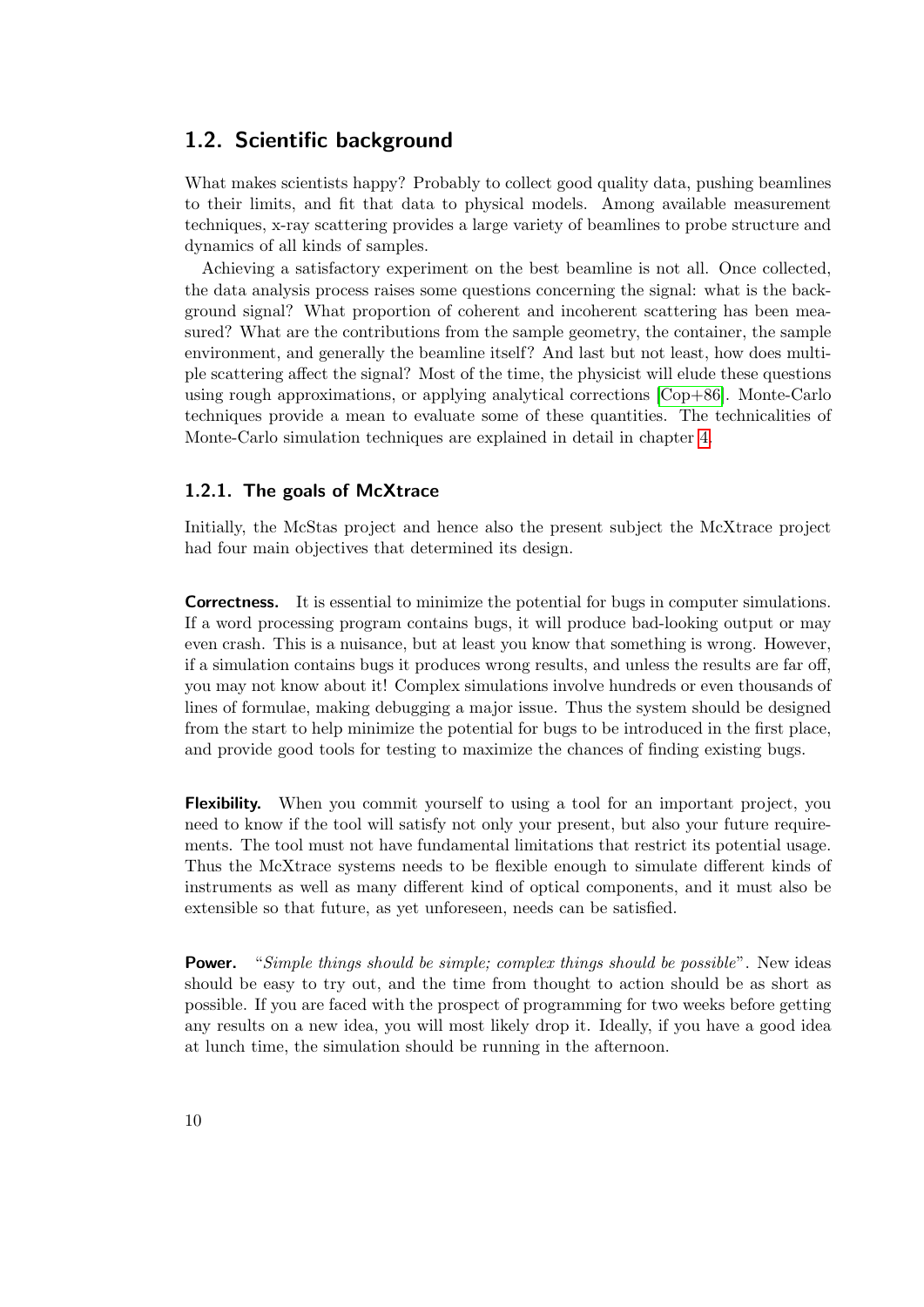Efficiency. Monte Carlo simulations are computationally intensive, hardware capacities are finite (albeit impressive), and humans are impatient. Thus the system must assist in producing simulations that run as fast as possible, without placing unreasonable burdens on the user in order to achieve this.

## <span id="page-10-0"></span>1.3. The design of McXtrace

In order to meet these ambitious goals, it was decided that McXtrace should be based on its own meta-language, specially designed for simulating scattering beamlines. Simulations are written in this meta-language by the user, and the McXtrace compiler automatically translates them into efficient simulation programs written in ANSI-C.

In realizing the design of McXtrace, the task was separated into four conceptual layers:

- 1. Modeling the physical processes of scattering, i.e. the calculation of the fate of a photon that passes through the individual components of the beamline (absorption, scattering at a particular angle, etc.)
- 2. Modeling of the overall beamline geometry, mainly consisting of the type and position of the individual components.
- 3. Accurate calculation, using Monte Carlo techniques, of beamline properties such as resolution function from the result of ray-tracing of a large number of photons. This includes estimating the accuracy of the calculation.
- 4. Presentation of the calculations, graphical or otherwise.

Though obviously interrelated, these four layers can be treated independently, and this is reflected in the overall system architecture of McXtrace. The user will in many situations be interested in knowing the details only in some of the layers. For example, one user may merely look at some results prepared by others, without worrying about the details of the calculation. Another user may simulate a new instrument without having to reinvent the code for simulating the individual components in the instrument. A third user may write an intricate simulation of a complex component, e.g. a detailed description of a high resolution fast chopper, and expect other users to easily benefit from his/her work, and so on. McXtrace attempts to make it possible to work at any combination of layers in isolation by separating the layers as much as possible in the design of the system and in the meta-language in which simulations are written.

The usage of a special meta-language and an automatic compiler has several advantages over writing a big monolithic program or a set of library functions in C, Fortran, or another general-purpose programming language. The meta-language is more powerful; specifications are much simpler to write and easier to read when the syntax of the specification language reflects the problem domain. For example, the geometry of beamlines would be much more complex if it were specified in C code with static arrays and pointers. The compiler can also take care of the low-level details of interfacing the various parts of the specification with the underlying C implementation language and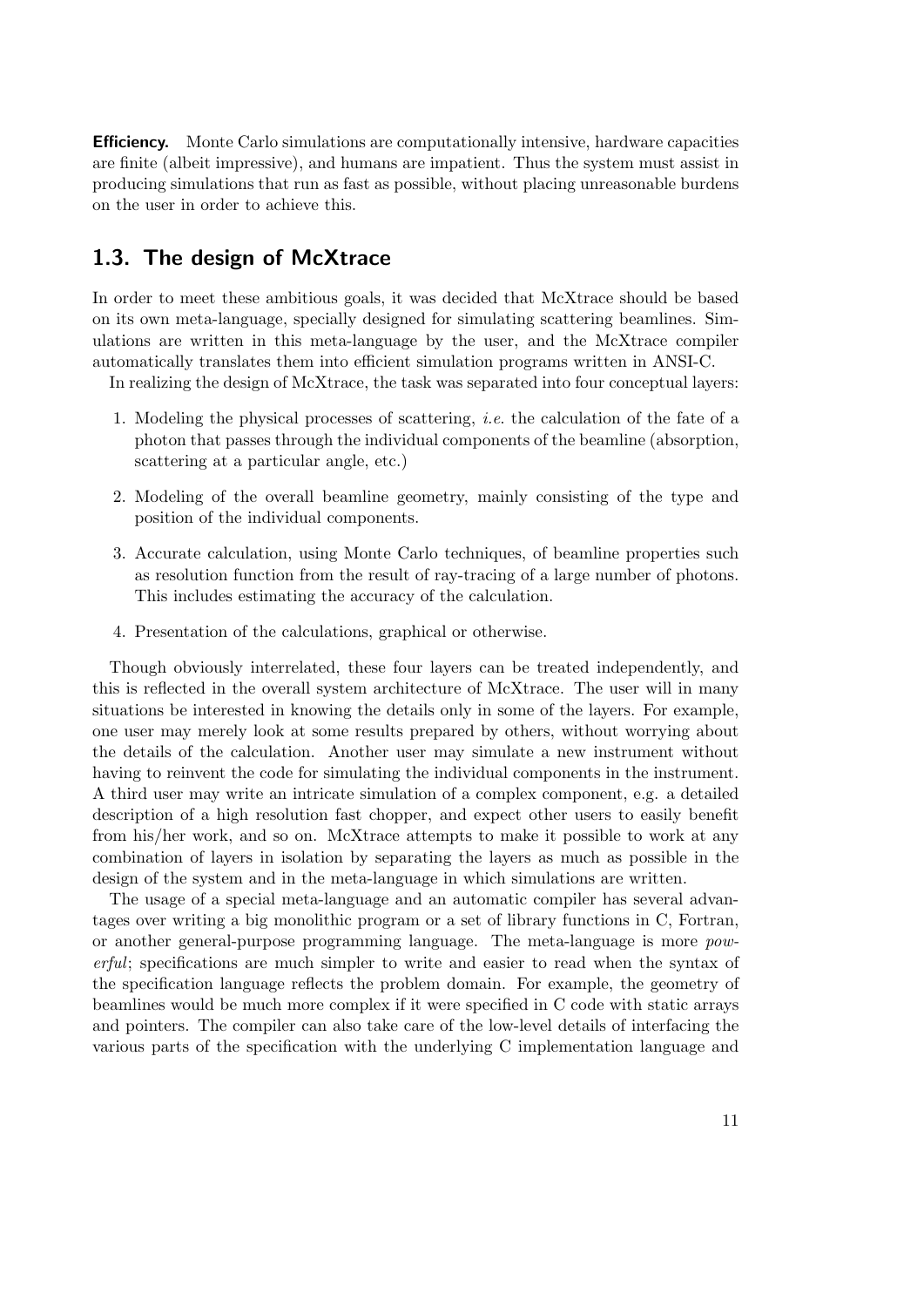each other. This way, users do not need to know about McXtrace internals to write new component or beamline definitions, and even if those internals change in later versions of McXtrace, existing definitions can be used without modification.

The McXtrace system also utilizes the meta-language to let the McXtrace compiler generate as much code as possible automatically, letting the compiler handle some of the things that would otherwise be the task of the user/programmer. Correctness is improved by having a well-tested compiler generate code that would otherwise need to be specially written and debugged by the user for every beamline or component. Efficiency is also improved by letting the compiler optimize the generated code in ways that would be time-consuming or difficult for humans to do. Furthermore, the compiler can generate several different simulations from the same specification, for example to optimize the simulations in different ways, to generate a simulation that graphically displays x-ray trajectories, and possibly other things in the future that were not even considered when the original instrument specification was written.

The design of McXtrace makes it well suited for doing "what if..." types of simulations. Once an instrument has been defined, questions such as "what if a slit was inserted", "what if a focusing monochromator was used instead of a flat one", "what if the sample was offset 0.2 mm from the center of the axis" and so on are easy to answer. Within minutes the beamline definition can be modified and a new simulation program generated. It also makes it simple to debug new components. A test beamline definition may be written containing a source, the component to be tested, and whatever monitors are useful, and the component can be thoroughly tested before being used in a complex simulation with many different components.

The McXtrace system is based on ANSI-C, making it both efficient and portable. The meta-language allows the user to embed arbitrary C code in the specifications. Flexibility is thus ensured since the full power of the C language is available if needed.

### <span id="page-11-0"></span>1.4. Overview

The McXtrace system documentation consists of the following major parts:

- A short list of new features introduced in this McXtrace release appears in chapter [2](#page-13-0)
- Chapter [3](#page-16-0) explains how to obtain, compile and install the McXtrace compiler, associated files and supportive software
- Chapter [4](#page-17-0) concerns Monte Carlo techniques and simulation strategies in general
- Chapter [5](#page-23-0) includes a brief introduction to the McXtrace system (section [5.1\)](#page-24-0) on running the compiler to produce simulations. section [5.2](#page-28-0) explains how to run the generated simulations. Running McXtrace on parallel computers requires special attention and is discussed in section [5.5.](#page-48-0) A number of front-end programs are used to run the simulations and to aid in the data collection and analysis of the results. These user interfaces are described in section [5.3.](#page-34-1)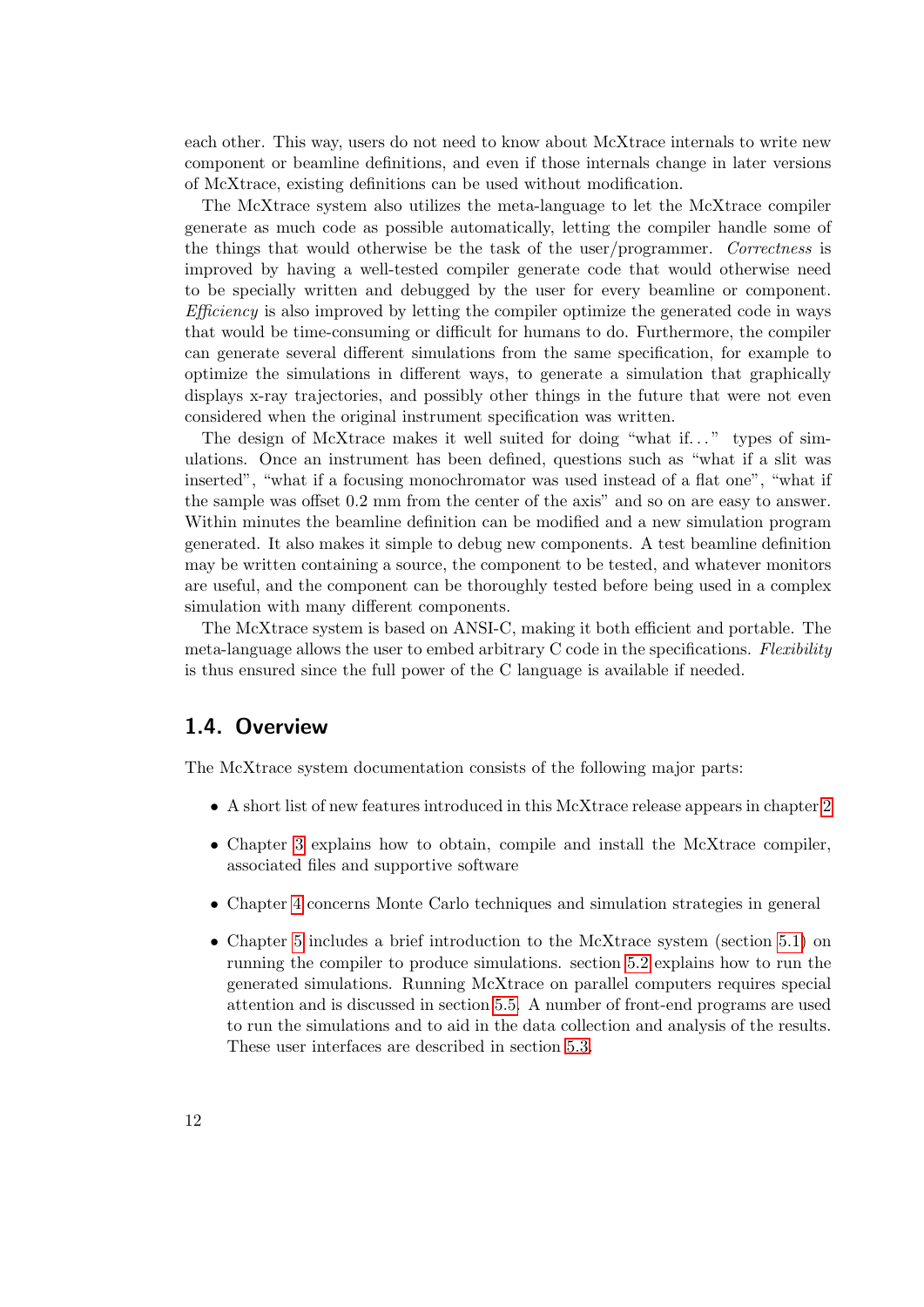- The McXtrace meta-language is described in chapter [6.](#page-54-0) This chapter also describes a set of library functions and definitions that aid in the writing of simulations. See appendix [B](#page-89-0) for more details.
- The McXtrace component library contains a collection of well-tested, as well as user contributed, beam components that can be used in simulations. The McXtrace component library is documented in a separate manual and on the McXtrace webpage [\[Mcx\]](#page-100-2), but a short overview of these components is given in chapter [7](#page-83-0) of the Manual.

A list of library calls that may be used in component definitions appears in appendix [B,](#page-89-0) and an explanation of the McXtrace terminology can be found in appendix [C](#page-99-0) of the Manual. Plans for future extensions are as a rule presented on the McXtrace webpage [\[Mcx\]](#page-100-2).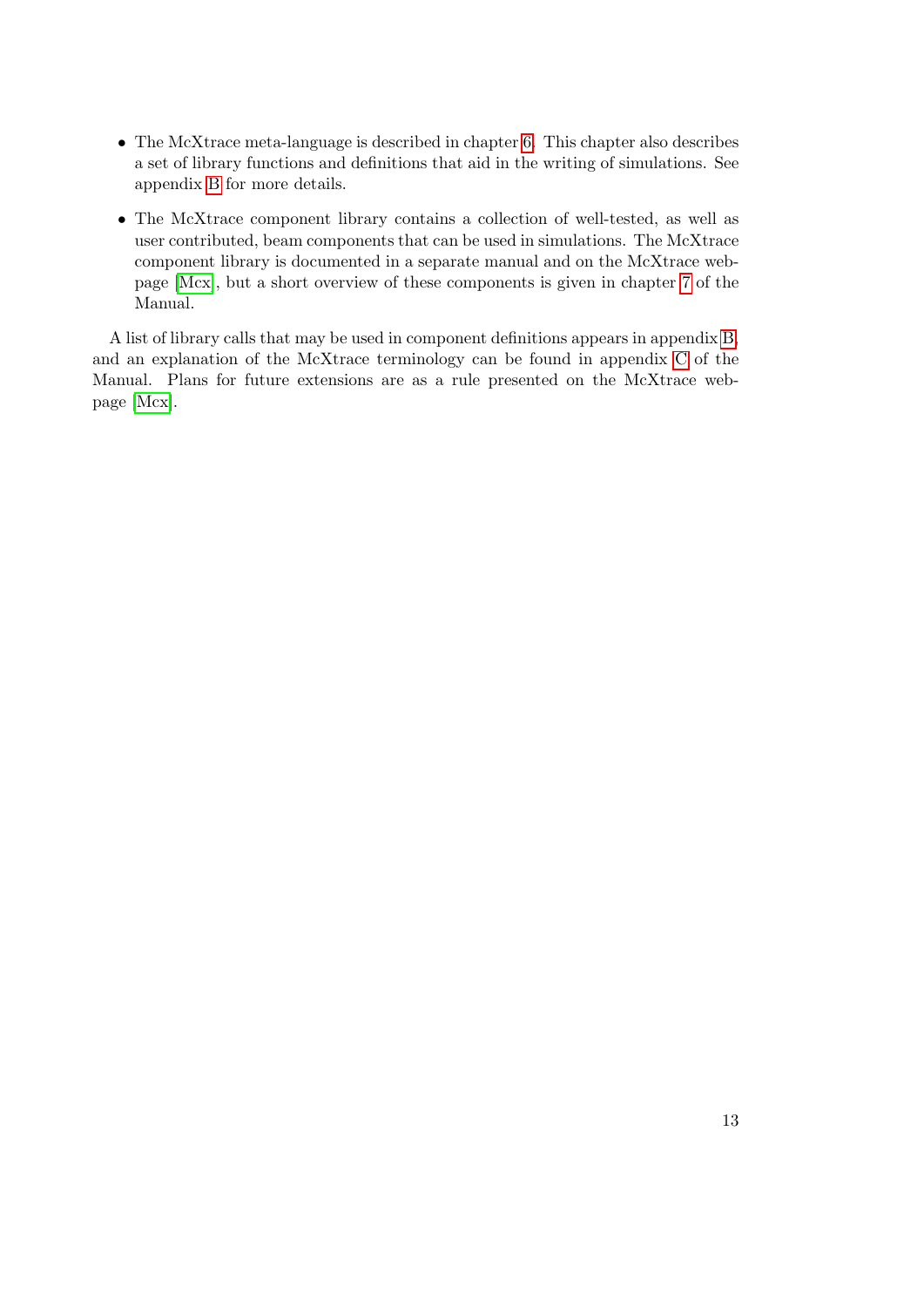# <span id="page-13-0"></span>2. New features in McXtrace 1.2

McXtrace is an ongoing evolving project with features being added frequently. While we strive to test it's features thoroughly, bugs are inevitable. Bugs are generally reported using the user-mailing list: mcxtrace-users@mcxtrace.org and subsequently (after initial triage) tracked using the McXtrace Trac system [\[Mcc\]](#page-100-6) (shared with its sister project McStas). We will not present here an extensive list of improvements and corrections, and we let the reader refer to this bug reporting service for details. Only important changes are indicated here. Of course, we can not guarantee that the software is bullet proof, but we do our best to correct bugs, when they are reported.

The main focus of the 1.2 release has been to improved stability and fixing bug, rather than new developments.

## <span id="page-13-1"></span>2.1. Kernel

An important update has been made to the approach of negative propagation lengths. Instead of inplicitly absorbing photons these are now generally restored. In many cases the previous behaviour casued confusion and counter-inutitive operation, in particular regarding mutually exclusive monitors with the flag restore\_xray set.

# <span id="page-13-2"></span>2.2. Run-time

New intersection routines include ellipsoid\_intersect and sphere\_intersect.

## <span id="page-13-3"></span>2.3. Components and Library

We here list the new and updated components (found in the McXtrace lib directory) which are detailed in the *Component manual*. For an overview see the *Component* Overview of the User Manual(This Document).

#### <span id="page-13-4"></span>2.3.1. New components

#### Sources

We have revised the following source models to make them work as conherently as possible while retaining the backwards compatibility.

Source\_pt Point source.

Source flat Flat surface uniform source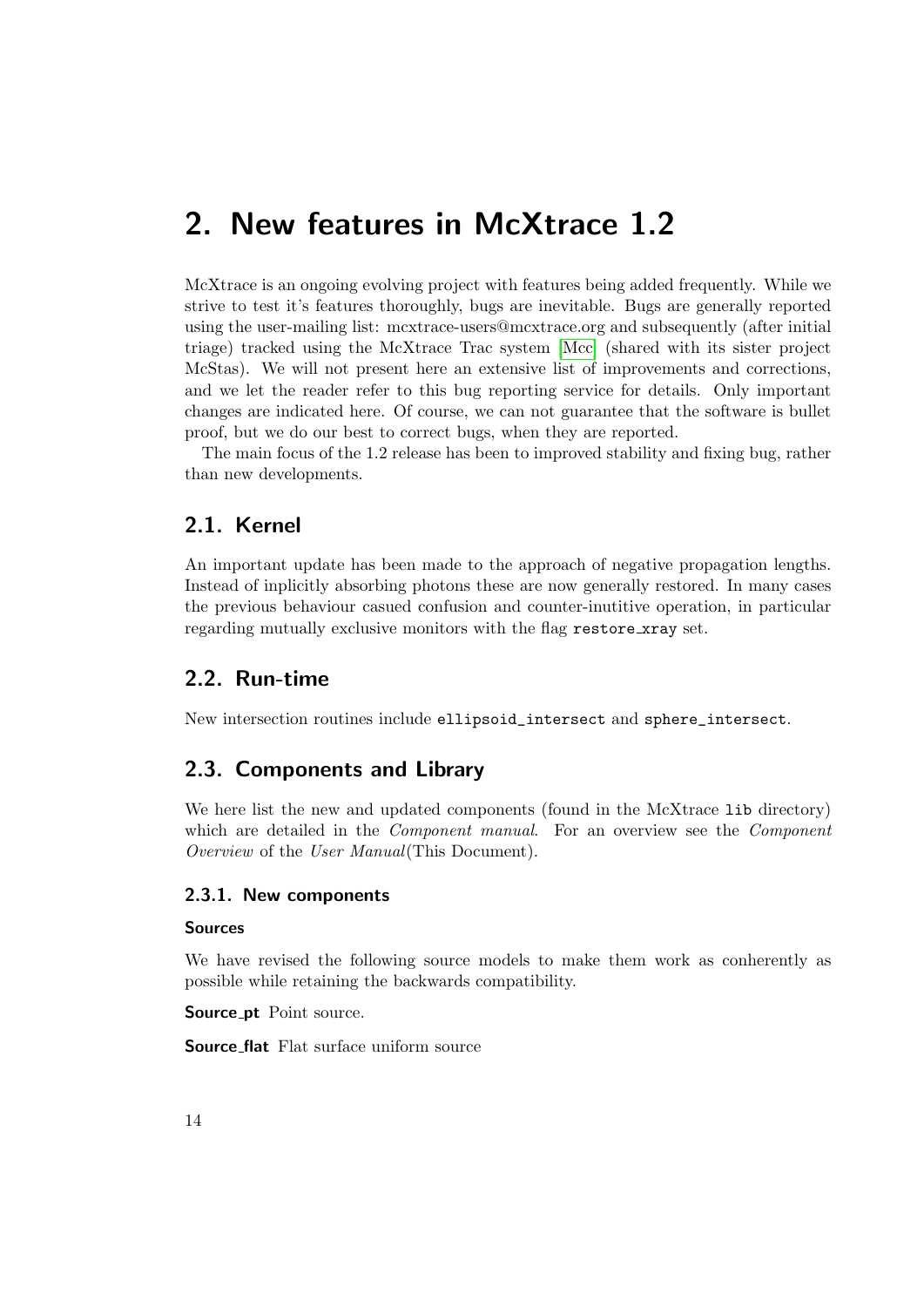**Source div** Flat surface uniform source with divergence distribution

**Source gaussian** Gaussian crossection source approximating a Bending Magnet

Furthermore we now also supply an experimental model of a bending magnet Bending magnet. The following experimental components have been set up to facilitate interfacing with SPECTRA, Simplex, and GENESIS 1.3. In general they take the output of the relevant external program to get a phase space distribution of photons from which McXtrace samples rays to trace.

**Source genesis** Reads the output of a GENESIS 1.3 simulation. Useful for FEL-simulations.

**Source\_spectra** Reads the output of a SPECTRA simulation. Useful for Synchrotron simulations.

**Source\_simplex** Reads the output of a Simplex simulation. Useful for FEL simulations.

#### Samples

**Single crystal** Now has support for wavelength dependent absorption.

- Molecule 2state Also includes absorption support.
- Molecule 2state Option for supplying a q-parametrized scattering amplitude curve. This is for instance useful to add the effect of a well known solvent (e.g. Water) to a simulation.
- SAXS A whole set of SAXS-related samples is now available for various cases.

#### **Optics**

Filter Now has the option of taking any shape (through an off or .ply-file.

Filter Added a refraction-option.

- Multilayer elliptic Elliptical multilayer mirror. This component now has the option of using a analytical kinematical approximation to compute refleticity as opposed to supplying a datafile. This is faster, but often less accurate.
- Lens\_parab \* The lenses now behave in a similar manner wrt. parameter naming etc., also fixes to an error in the absorption computation. Note that the lens version will be merged in the next release (see the component manual).
- Mirror elliptic Elliptical shape mirror. Major geometry bug-fixes. Is scheduled to be merged with Mirror\_curved.
- Mirror parabolic Parabolic shape mirror. Major geometry bug-fixes. Is scheduled to be merged with Mirror\_curved.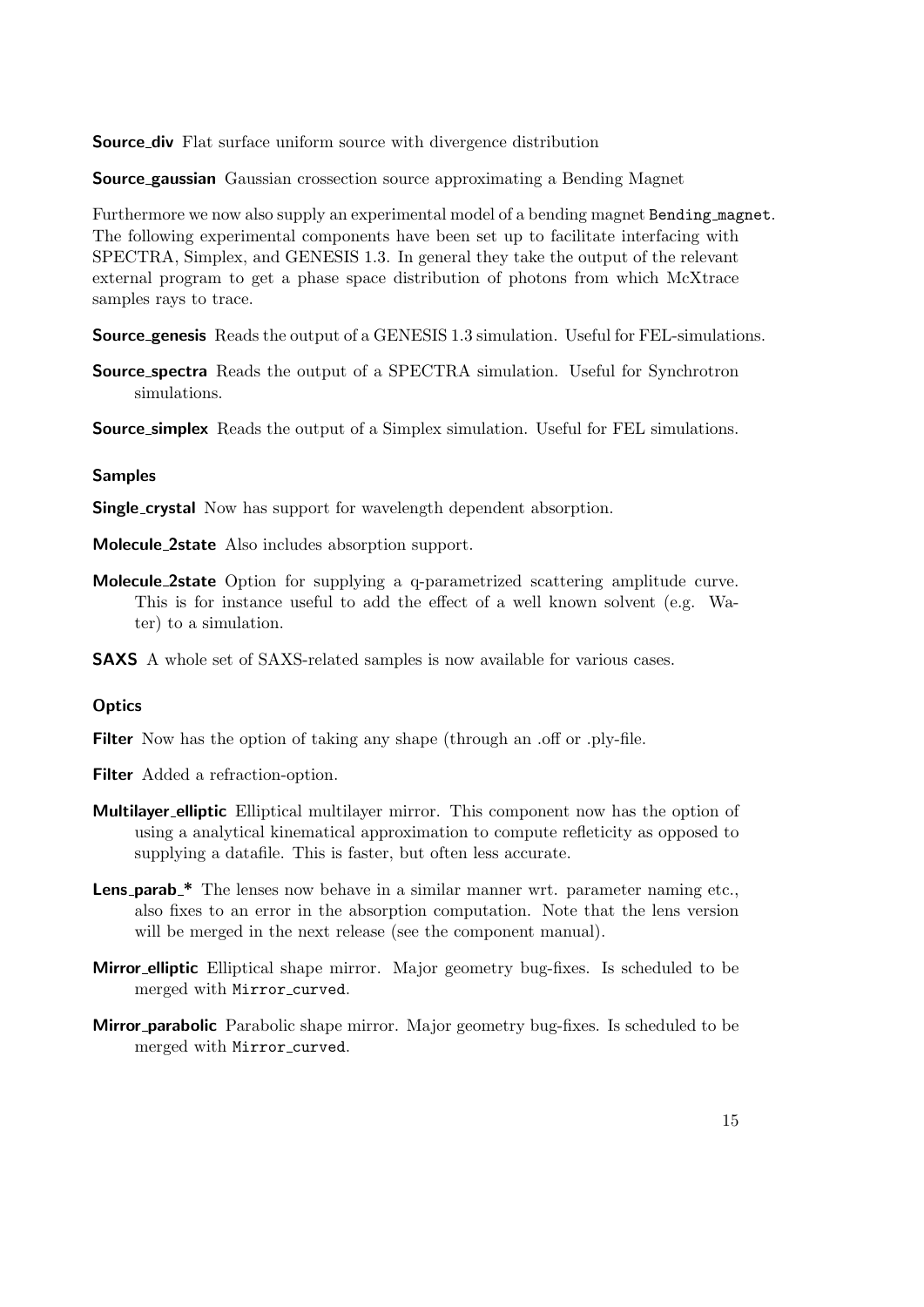- **Mirror curved** Cylindrical mirror. Fixed a bug which prevented its use as an azimuthal focusing mirror, with sideways incidence.
- Chopper simple Optional random jitter was added.
- Mask A component that takes an image file as input, which is used to mask the beam. For instance to exmine linited resolution effects.

#### **Monitors**

TOF monitor New Intensity vs. time of flight monitor. Useful for sime-resolved studies with pulsed sources.

#### <span id="page-15-0"></span>2.3.2. Example instruments

The following beamline models have been added (in addition to unit test models that test specific components):

- XFEL SPB A rough model of the SPB beamline at the Euorpean XFEL.
- MAXII 711 A model of the 711 powder diffraction beamline at Maxlab in Lund, Sweden.
- MAXII 811 Model of the 811 surface diffraction and EXAFS beamline at Maxlab in Lund, Sweden.

### <span id="page-15-1"></span>2.4. Tools, installation

#### <span id="page-15-2"></span>2.4.1. Selected Tool features

- standard FreeBSD port
- Possibility to run MPI or grid simulations by default from mxgui.
- We provide syntax-highlighting setup files for eamcs, vim and gedit editors.

#### <span id="page-15-3"></span>2.4.2. Warnings

WARNING: The 'dash' shell which is used as /bin/sh on some Linux system makes the 'Cancel' and 'Update' buttons fail in mxgui. Solutions are:

- a) If your system is a Debian or Ubuntu, please dpkg-reconfigure dash and say 'no' to install dash as /bin/sh
- b) If you run another Linux with /bin/sh beeing dash, please install bash and manually change the /bin/sh link to point at bash.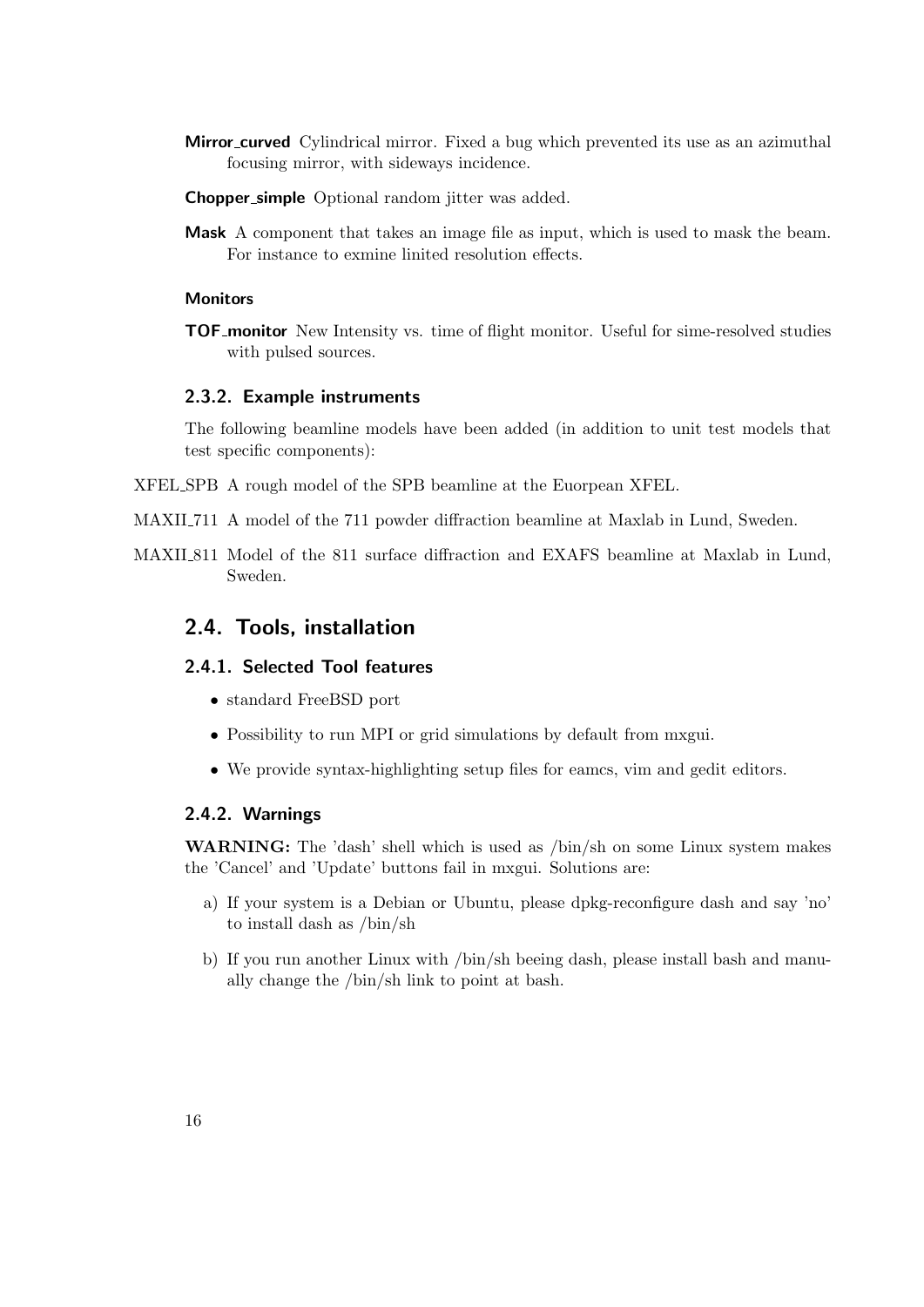# <span id="page-16-0"></span>3. Installing McXtrace

Up to date information on installation procedures on the various supported platforms are available under the installation heading on the McXtrace project webpage: http://www.mcxtrace.org

#### <span id="page-16-1"></span>3.0.1. Platform support

McXtrace is a multiplatform effort. The team policy is to supply native style installation packages for:

Mac OS X The aim is to supply installation packages for the 3 latest releases.

Windows We make packages for system supported by Microsoft.

Linux .deb based distributions.

Linux .rpm based distributions.

FreeBSD Through the ports system.

Plus probably any UNIX/POSIX type environment with a bit of effort, using the source distribution of McXtrace.

The team will be happy to make package builds for other types of systems on request. Please write to the user mailing list mcxtrace-users@mcxtrace.org to request a special build.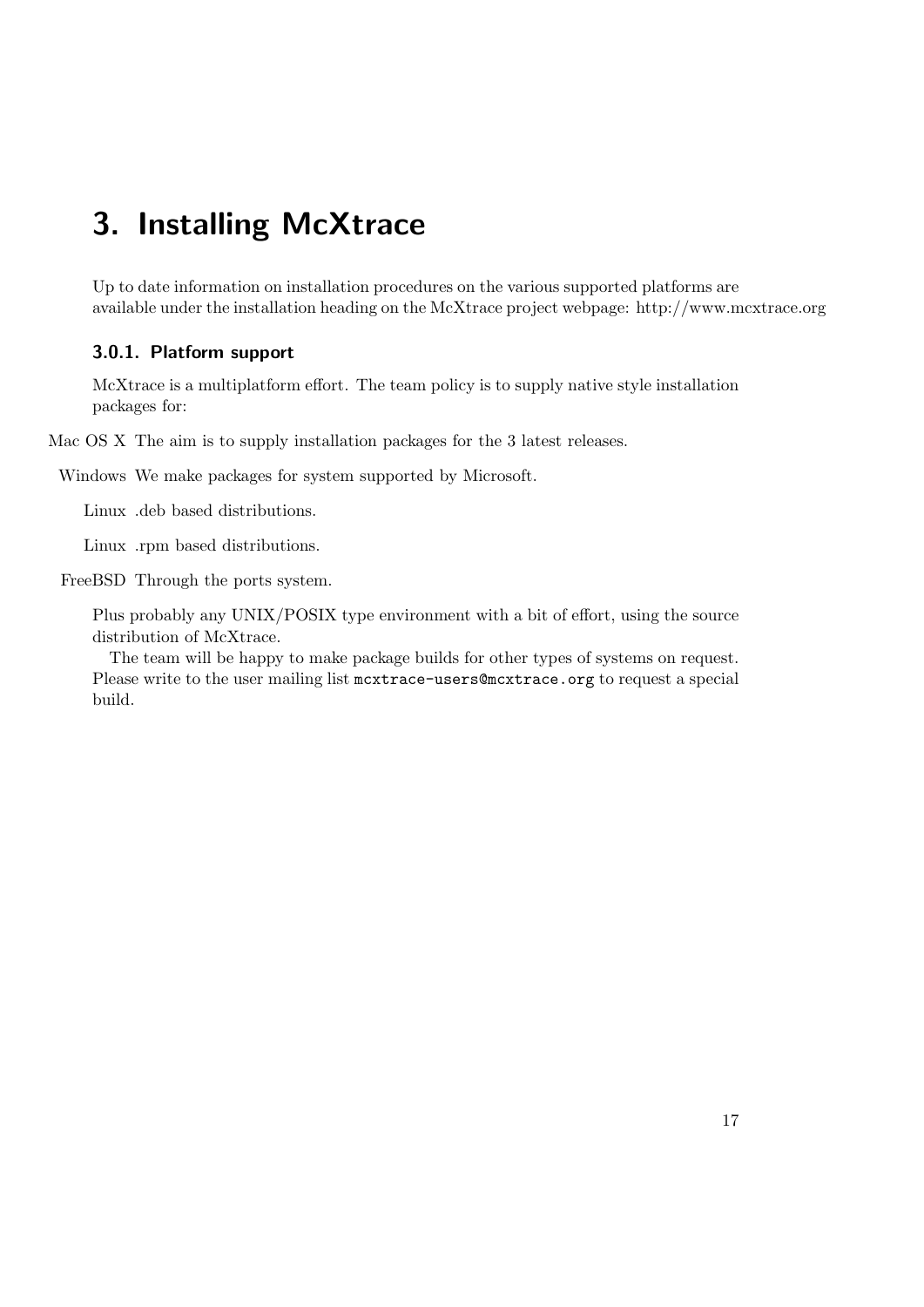# <span id="page-17-0"></span>4. Monte Carlo Techniques and simulation strategy

This chapter explains the simulation strategy and the Monte Carlo techniques used in McXtrace. We first explain the concept of the x-ray weight factor, and discuss the statistical errors in dealing with sums of x-ray weights. Secondly, we give an expression for how the weight factor transforms under a Monte Carlo choice and specialize this to the concept of direction focusing. Finally, we present a way of generating random numbers with arbitrary distributions. More details are available in the Appendix concerning random numbers in the User manual.

### <span id="page-17-1"></span>4.1. X-ray simulations

X-ray scattering beamlines are built as a series of optical elements. Each of these elements modifies the beam characteristics (e.g. divergence, wavelength spread, spatial and temporal distributions) in a way which, for simple x-ray beam configurations, may be modelled with analytical methods.

However, real x-ray beamlines consist of a large number of optical elements, and this brings additional complexity by introducing strong correlations between x-ray beam parameters like divergence and position - which is the basis of the acceptance diagram method - but also wavelength and time. The usual analytical methods, such as phasespace theory, then reach their limit of validity in the description of the resulting effects.

In order to cope with this difficulty, Monte Carlo (MC) methods (for a general review, see Ref. [\[Jam80\]](#page-100-7)) may be applied to the simulation of x-ray beamlines. The use of probability is commonplace in the description of microscopic physical processes. Integrating these events (absorption, scattering, reflection, ...) over the x-ray trajectories results in an estimation of measurable quantities characterizing the beamline. Moreover, using variance reduction (importance sampling) where possible, reduces the computation time and gives better accuracy.

Implementations of the MC method for X-ray beamlines already exist, most notable is probably SHADOW [\[WCC94\]](#page-101-0), originally developed by the late Franco Cerrina and coworkers, now developed further by M. Sanchez Del Rio at the ESRF[\[Rio+11\]](#page-101-1)[\[Sha\]](#page-100-8). Other implementations of the same concept are  $RAY$  [\[Sch08\]](#page-101-2) from BESSY and  $Xtrace$  [\[Bau+07\]](#page-100-4). hosted at ANKA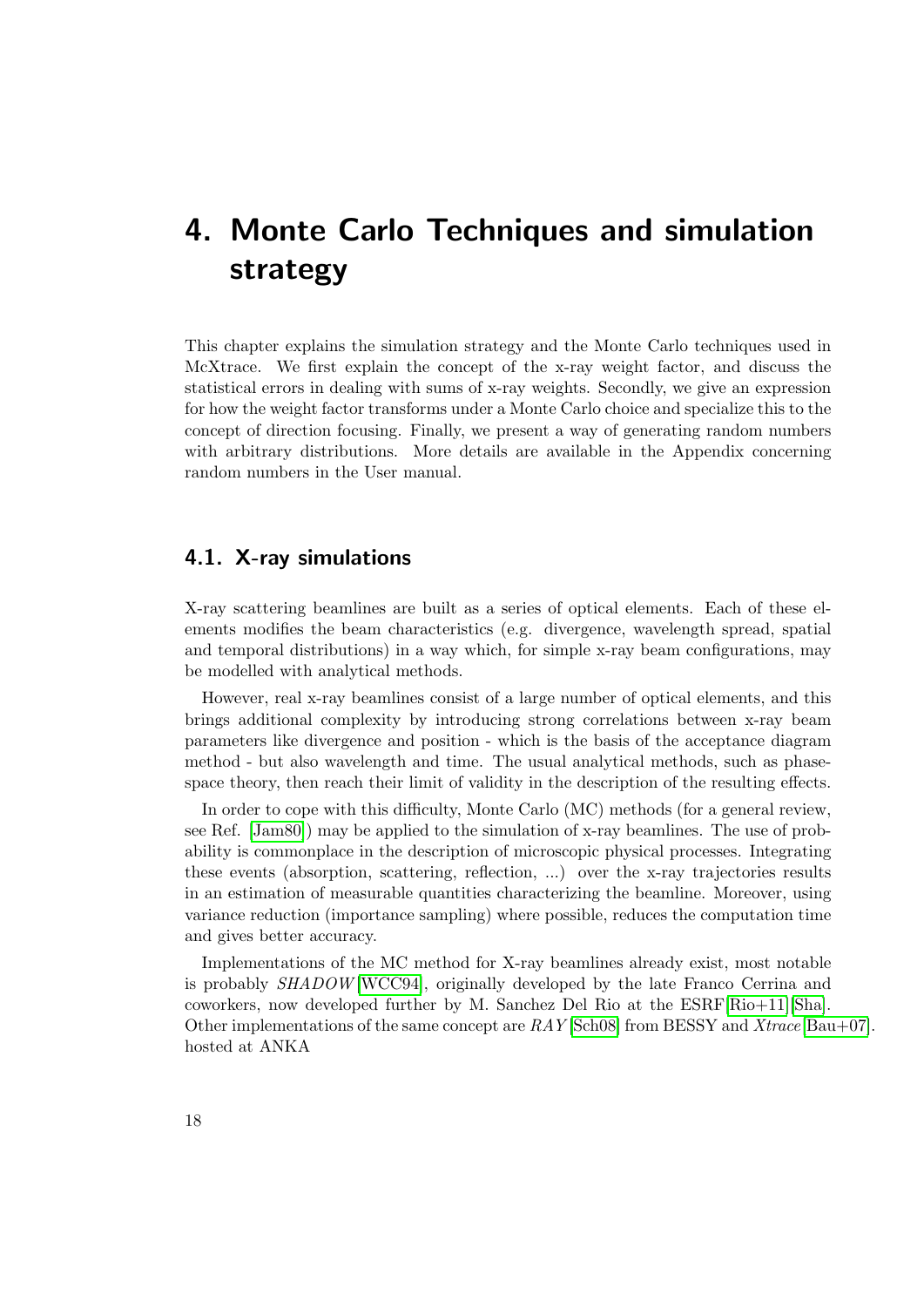#### <span id="page-18-0"></span>4.1.1. Monte Carlo ray tracing simulations

Mathematically, the Monte-Carlo method is an application of the law of large numbers [\[Jam80;](#page-100-7) [GRR92\]](#page-100-9). Let  $f(u)$  be a finite continuous integrable function of parameter u for which an integral estimate is desirable. The discrete statistical mean value of  $f$ (computed as a series) in the uniformly sampled interval  $a < u < b$  converges to the mathematical mean value of  $f$  over the same interval.

$$
\lim_{n \to \infty} \frac{1}{n} \sum_{i=1, a \le u_i \le b}^{n} f(u_i) = \frac{1}{b-a} \int_{a}^{b} f(u) du \tag{4.1}
$$

In the case were the  $u_i$  values are regularly sampled, we come to the well known midpoint integration rule. In the case were the  $u_i$  values are randomly (but uniformly) sampled, this is the Monte-Carlo integration technique. As random generators are not perfect, we rather talk about quasi-Monte-Carlo technique. We encourage the reader to refer to James [\[Jam80\]](#page-100-7) for a detailed review on the Monte-Carlo method.

### <span id="page-18-1"></span>4.2. The x-ray weight

A totally realistic semi-classical simulation will require that each x-ray is at any time either present or lost. On many beamlines the sheer abundance of x-ray photons makes it impractical to trace each and every photon from the source. This is particularly the case at XFELs. Additionally, only a very small fraction of the initial x-rays will ever be detected, and simulations of this kind will therefore waste much time in dealing with x-rays that never hit the detector.

A way of dealing with these issues and speed up calculations is to introduce a x-ray "weight factor" for each simulated ray and to adjust this weight according to the path of the ray. If e.g. the reflectivity of a certain optical component is  $10\%$ , and only reflected x-rays ray are considered later in the simulations, the x-ray weight will be multiplied by 0.10 when passing this component, but every x-ray is allowed to reflect in the component. In contrast, the totally realistic simulation of the component would require on average ten incoming x-rays for each reflected one.

Let the initial x-ray weight be  $p_0$  and let us denote the weight multiplication factor in the j'th component by  $\pi_i$ . The resulting weight factor for the x-ray ray after passage of the whole beamline becomes the product of all contributions

$$
p = p_n = p_0 \prod_{j=1}^n \pi_j.
$$
\n(4.2)

Each adjustement factor should be  $0 < \pi_i < 1$ , except in special circumstances, so that total flux can only decrease through the simulation. For convenience, the value of  $p$  is updated (within each component) during the simulation.

Simulation by weight adjustment is performed whenever possible. This includes

• Transmission through filters and windows.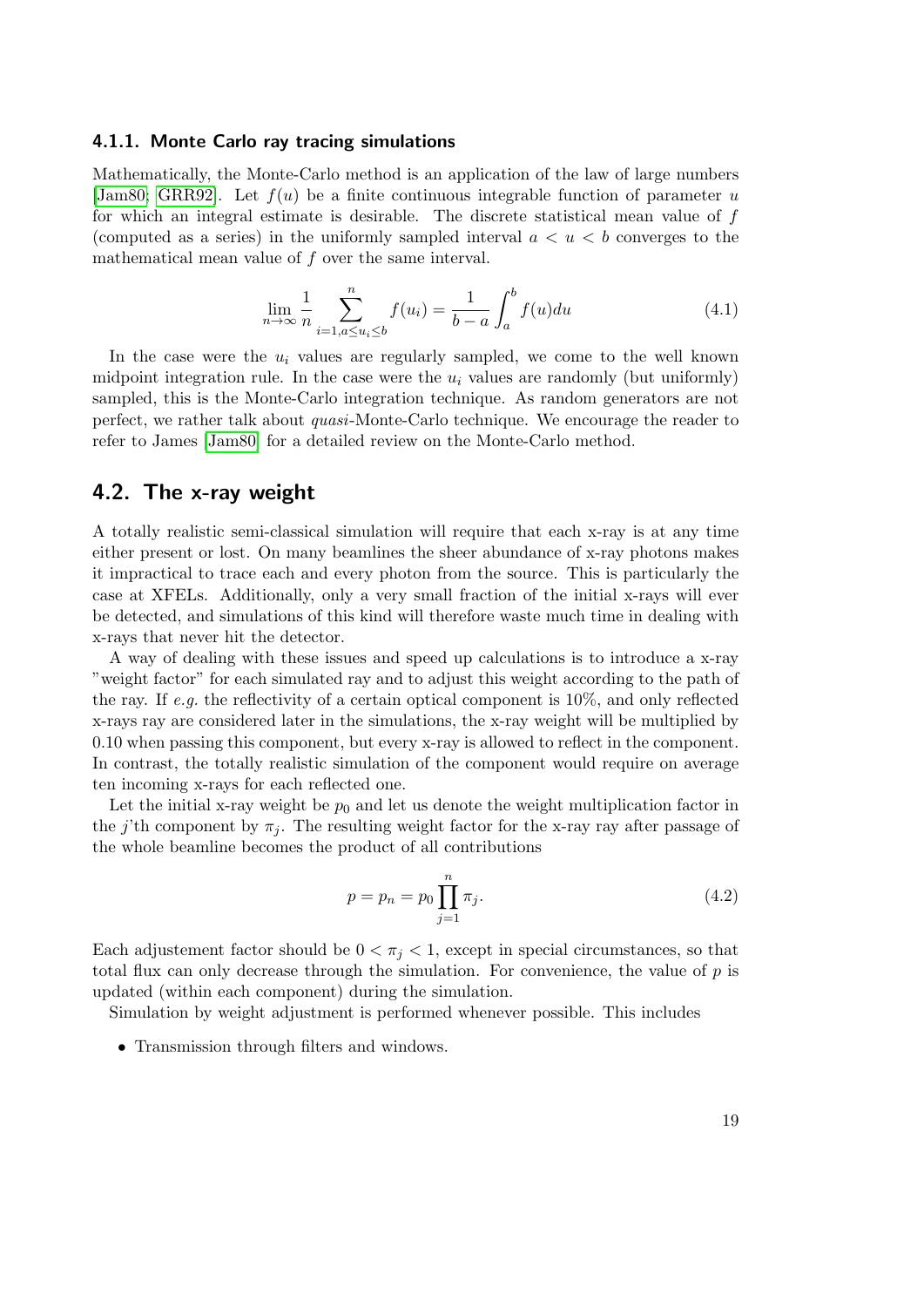- Reflection from monochromator (and analyser) crystals with finite reflectivity and mosaicity.
- Reflections from mirrors.
- Passage of a continuous beam through a chopper.
- Scattering from all types of samples.

#### <span id="page-19-0"></span>4.2.1. Statistical errors of non-integer counts

In a typical simulation, the result will consist of a count of x-ray histories ("rays") with different weights. The sum of these weights is an estimate of the mean number of x-rays hitting the monitor (or detector) per second in a "real" experiment. One may write the counting result as

<span id="page-19-2"></span>
$$
I = \sum_{i} p_i = N\overline{p},\tag{4.3}
$$

where  $N$  is the number of rays hitting the detector and the horizontal bar denotes averaging. By performing the weight transformations, the (statistical) mean value of I is unchanged. However, N will in general be enhanced, and this will improve the accuracy of the simulation.

To give an estimate of the statistical error, we proceed as follows: Let us first for simplicity assume that all the counted x-ray weights are almost equal,  $p_i \approx \bar{p}$ , and that we observe a large number of x-rays,  $N \geq 10$ . Then N almost follows a normal that we observe a large number of x-rays,  $N \ge 10$  $N \ge 10$  $N \ge 10$ . Then N almost follows a normal distribution with the uncertainty  $\sigma(N) = \sqrt{N}^{-1}$ . Hence, the statistical uncertainty of the observed intensity becomes

<span id="page-19-3"></span>
$$
\sigma(I) = \sqrt{N}\overline{p} = I/\sqrt{N},\tag{4.4}
$$

as is used in real x-ray experiments (where  $\bar{p} \equiv 1$ ). For a better approximation we return to Eq. [\(4.3\)](#page-19-2). Allowing variations in both N and  $\bar{p}$ , we calculate the variance of the resulting intensity, assuming that the two variables are independent:

$$
\sigma^2(I) = \sigma^2(N)\overline{p}^2 + N^2\sigma^2(\overline{p}).\tag{4.5}
$$

Assuming as before that N follows a normal distribution, we reach  $\sigma^2(N)\bar{p}^2 = N\bar{p}^2$ . Further, assuming that the individual weights,  $p_i$ , follow a Gaussian distribution (which in some cases is far from the truth) we have  $N^2 \sigma^2(\bar{p}) = \sigma^2(\sum_i p_i) = N \sigma^2(p_i)$  and reach

$$
\sigma^2(I) = N\left(\overline{p}^2 + \sigma^2(p_i)\right). \tag{4.6}
$$

The statistical variance of the  $p_i$ 's is estimated by  $\sigma^2(p_i) \approx (\sum_i p_i^2 - N\overline{p}^2)/(N-1)$ . The resulting variance then reads

$$
\sigma^2(I) = \frac{N}{N-1} \left( \sum_i p_i^2 - \overline{p}^2 \right). \tag{4.7}
$$

<span id="page-19-1"></span><sup>1</sup>This is not correct in a situation where the detector counts a large fraction of the x-rays in the simulation, but we will neglect that for now.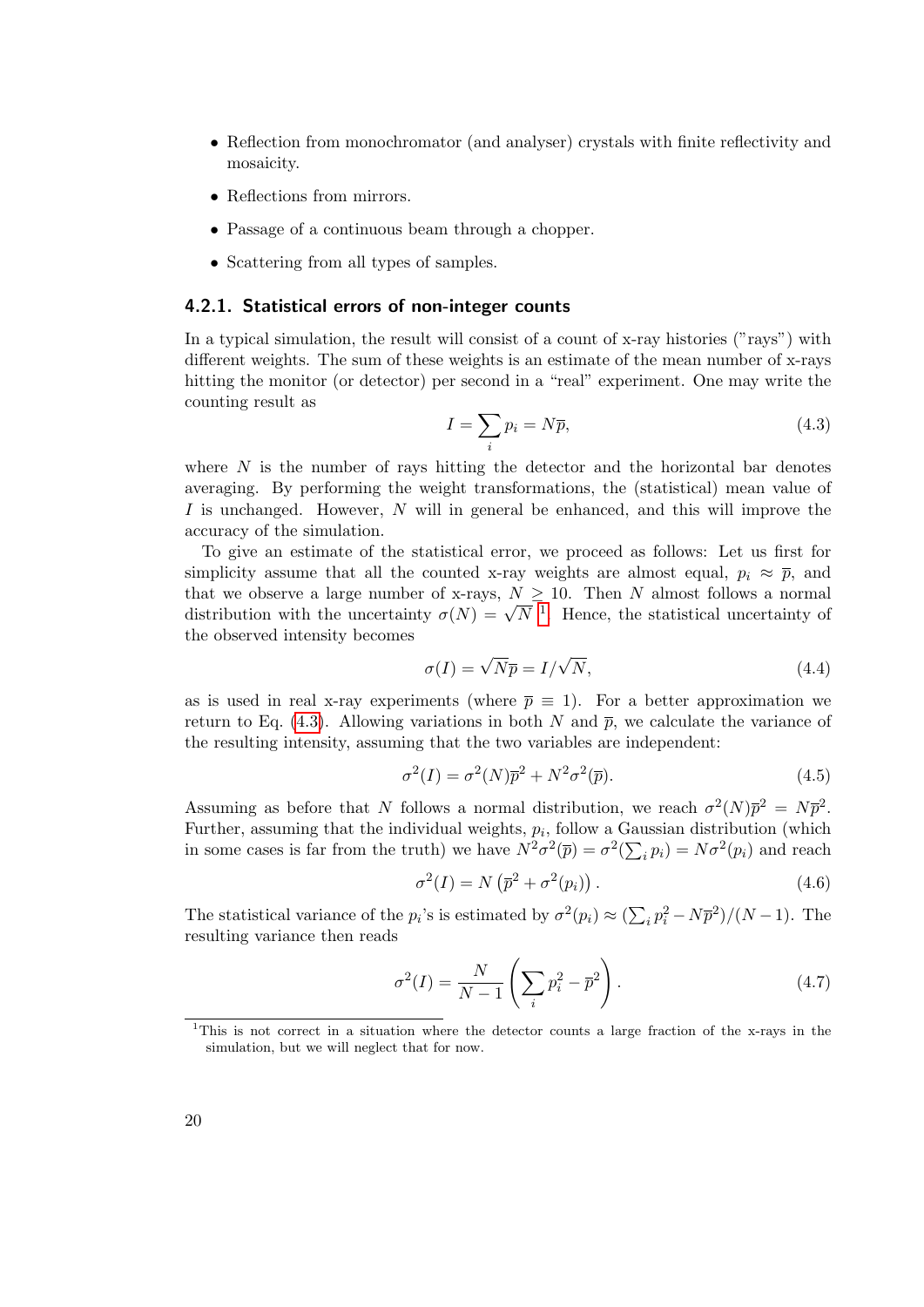For almost any positive value of  $N$ , this is very well approximated by the simple expression

$$
\sigma^2(I) \approx \sum_i p_i^2. \tag{4.8}
$$

As a consistency check, we note that for all  $p_i$  equal, this reduces to eq. [\(4.4\)](#page-19-3)

σ

In order to compute the intensities and uncertainties, the detector components in McXtrace will keep track of  $N = \sum_i p_i^0$ ,  $I = \sum_i p_i^1$ , and  $M_2 = \sum_i p_i^2$ .

# <span id="page-20-0"></span>4.3. Weight factor transformations during a Monte Carlo choice

When a Monte Carlo choice must be performed,  $e.g.$  when the initial energy and direction of the x-ray ray is decided at the source, it is important to adjust the x-ray weight so that the combined effect of x-ray weight change and Monte Carlo probability of making this particular choice equals the actual physical properties we like to model.

Let us follow up on the simple example of transmission. The probability of transmitting the real x-ray is  $P$ , but we make the Monte Carlo choice of transmitting the x-ray every time:  $f_{\text{MC}} = 1$ . This must be reflected on the choice of weight multiplier  $\pi_j$ given by the master equation In the "real" semi-classical world, there is a distribution (probability density) for the x-rays in the six dimensional (energy, direction, position) space of  $\Pi(E, \Omega, r) = dP/(dEd\Omega d^3r)$  depending upon the source type and its parameters (such as gap, period, field strength etc. for an undulator). In the Monte Carlo simulations, the six coordinates are for efficiency reasons in general picked from another distribution:  $f_{\text{MC}}(E, \Omega, r) \neq \Pi(E, \Omega, r)$ , since one would e.g. often generate only x-rays within a certain parameter interval. However, we must then require that the weights are adjusted by a factor  $\pi_j$  (in this case:  $j = 1$ ) so that

<span id="page-20-2"></span>
$$
f_{\rm MC}\pi_j = P. \tag{4.9}
$$

This probability rule is general, and holds also if, e.g., it is decided to transmit only half of the rays  $(f_{MC} = 0.5)$ . An important different example is elastic scattering from a powder sample, where the Monte-Carlo choices are the particular powder line to scatter from, the scattering position within the sample and the final x-ray direction within the Debye-Scherrer cone.

#### <span id="page-20-1"></span>4.3.1. Direction focusing

An important application of weight transformation is direction focusing. Assume that the sample scatters the x-rays in many directions. In general, only x-rays in some of these directions will stand any chance of being detected. These directions we call the interesting directions. The idea in focusing is to avoid wasting computation time on x-rays scattered in the other directions. This trick is an instance of what in Monte Carlo terminology is known as importance sampling.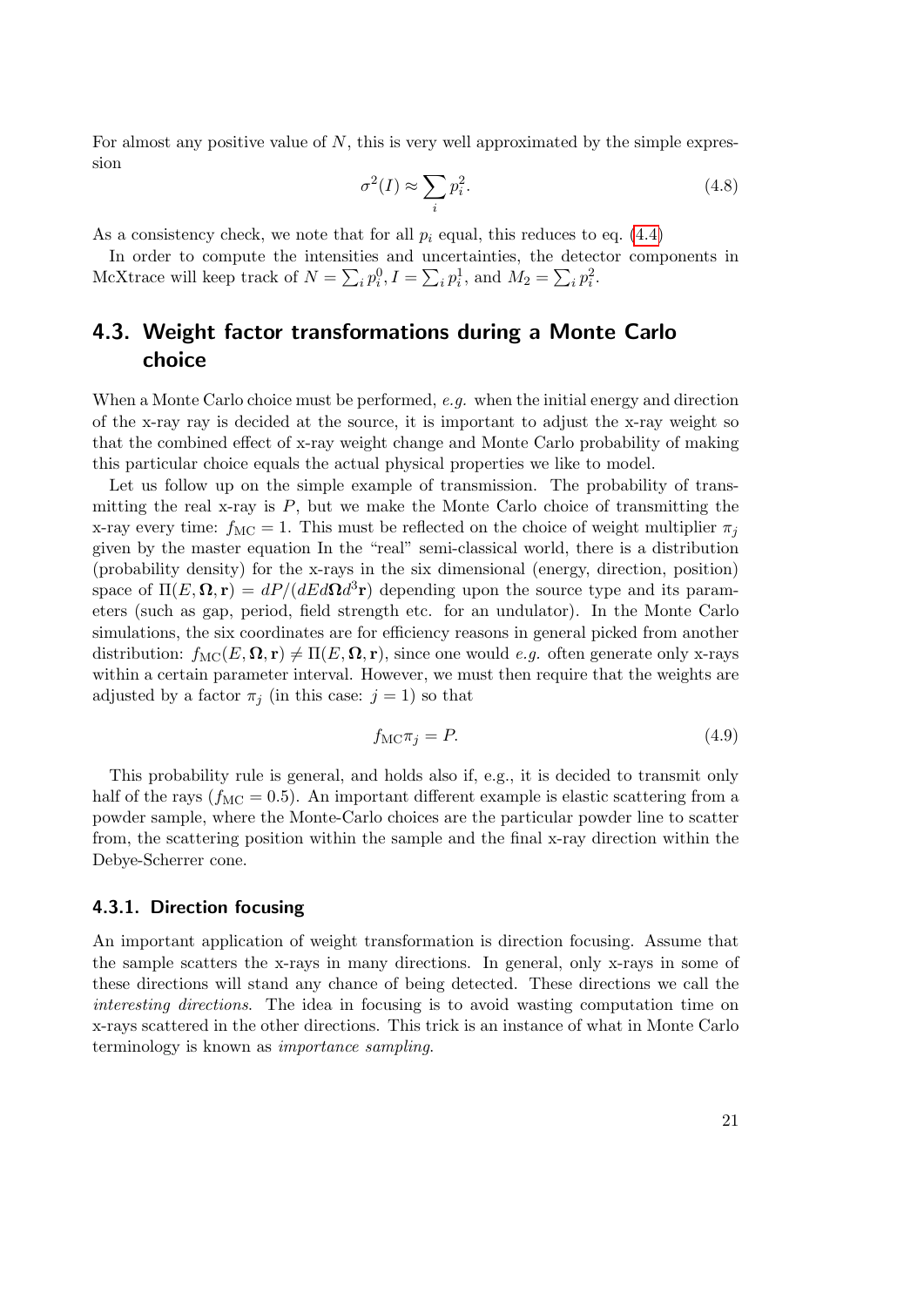If e.g. a sample scatters isotropically over the whole  $4\pi$  solid angle, and all interesting directions are known to be contained within a certain solid angle interval  $\Delta\Omega$ , only these solid angles are used for the Monte Carlo choice of scattering direction. According to Eq. [\(4.9\)](#page-20-2), the weight factor will then have to be changed by the amount  $\pi_j = |\Delta \Omega|/(4\pi)$ . One thus ensures that the mean simulated intensity is unchanged during a "correct" direction focusing, while a too narrow focusing will result in a lower (*i.e.* wrong) intensity, since we cut x-rays rays that should have reached the final detector.



Figure 4.1.: Illustration of the effect of direction focusing in McXtrace. Weights of x-rays emitted into a certain solid angle are scaled down by the full unit sphere area.

## <span id="page-21-0"></span>4.4. Stratified sampling

One particular efficiency improvement technique is the so-called stratified sampling. It consists in partitioning the event distributions in representative sub-spaces, which are then all sampled individualy. The advantage is that we are then sure that each sub-space is well represented in the final integrals. This means that instead of shooting  $N$  events, we define D partitions and shoot  $r = N/D$  events in each partition. We may define partitions so that they represent 'interesting' distributions, e.g. from events scattered on a monochromator or a sample. The sum of partitions should equal the total space integrated by the Monte Carlo method, and each partition must be sampled randomly.

In the case of McXtrace, the stratified sampling is used when repeating events, i.e. when using the SPLIT keyword in the TRACE section on beamline descriptions. We emphasize here that the number of repetitions  $r$  should not exceed the dimensionality of the Monte Carlo integration space (which is  $d = 10$  for x-ray events) and the dimen-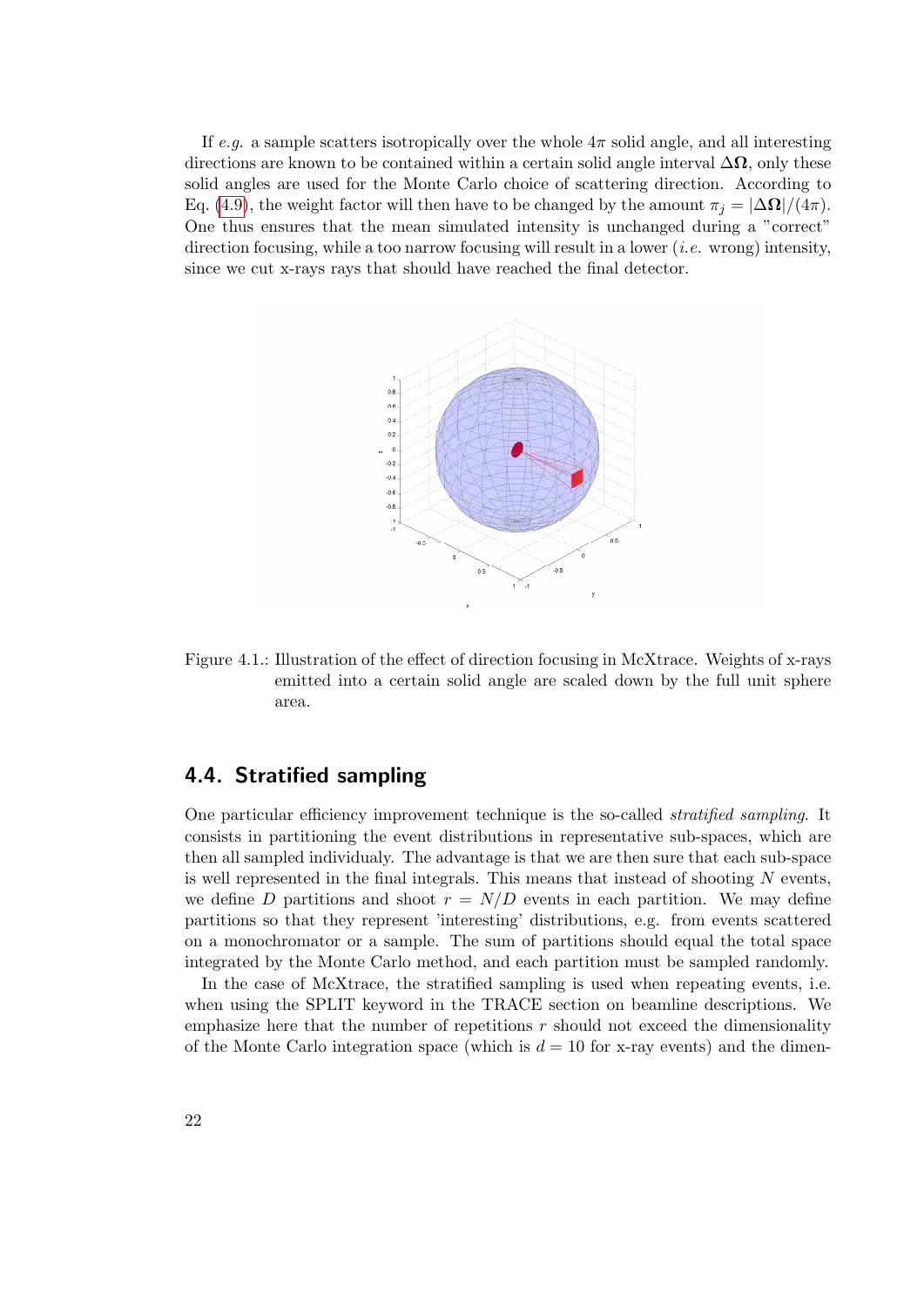| Records         | Accurarcy |
|-----------------|-----------|
| $10^3$          | $10\%$    |
| $10^{4}$        | $2.5\%$   |
| 10 <sup>5</sup> | $1\%$     |
| 10 <sup>6</sup> | $0.25\%$  |
| $10^{7}$        | $0.05\%$  |

<span id="page-22-1"></span>Table 4.1.: Accuracy estimate as a function of the number of statistical events used to estimate an integral with McXtrace.

sionality of the partition spaces, i.e. the number of random generators following the stratified sampling location in the beamline.

## <span id="page-22-0"></span>4.5. Accuracy of Monte Carlo simulations

When running a Monte Carlo, the meaningful quantities are obtained by integrating random events into a single value (e.g. flux), or onto an histogram grid. The theory [\[Jam80\]](#page-100-7) shows that the accuracy of these estimates is a function of the space dimension d and the number of events N. For large numbers N, the central limit theorem provides an estimate of the relative error as  $1/\sqrt{N}$ . However, the exact expression depends on the random distributions.

McXtrace uses a space with  $d = 12$  parameters to describe x-rays (position, wavevector, weight, polarisation, phase, time). We show in Table [4.1](#page-22-1) a rough estimate of the accuracy on integrals as a function of the number of records reaching the integration point. This stands both for integrated flux, as well as for histogram bins - for which the number of events per bin should be used for N.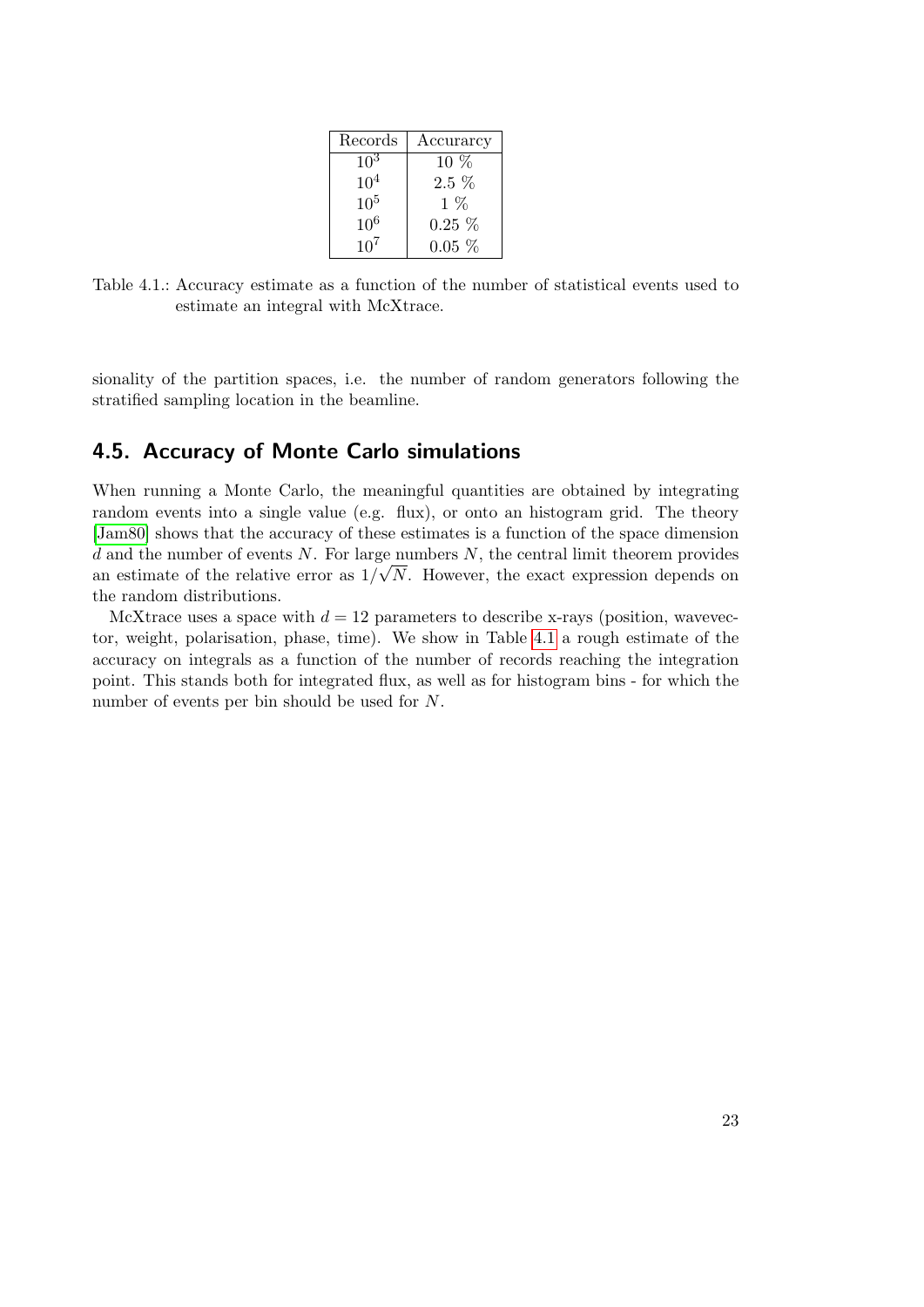# <span id="page-23-0"></span>5. Running McXtrace

This chapter describes usage of the McXtrace simulation package. In case of problems regarding installation or usage, the McXtrace mailing list [\[Mcx\]](#page-100-2) or the authors should be contacted.

Important note for Windows users: It is a known problem that some of the McXtrace tools do not support filenames / directories with spaces. We are working on a more general approach to this problem, which will hopefully be solved in a future release. We recommend to use Strawberry **Perl 5.18**. This distribution of perl also includes a free c-compiler.

To use McXtrace, an instrument definition file describing the instrument to be simulated must be written. Alternatively, an example instrument file can be obtained from the examples/ directory in the distribution or from another source.

The input files (instrument and component files) are written in the McXtrace metalanguage and are edited either by using your favourite editor or by using the built in editor of the graphical user interface (mxgui).

Next, the instrument and component files are compiled using the McXtrace compiler, relying on built in features from the FLEX and Bison facilities to produce a C program.

The resulting C program can then be compiled with a C compiler and run in combination with various front-end programs for example to present the intensity at the detector as a motor position is varied.

The output data may be analyzed and visualized in the same way as regular experiments by using the data handling and visualisation tools in McXtrace based on Perl and Matlab or PGPLOT. Further data output formats including NeXus and XML are available, see section [5.4.](#page-46-0)

To start the graphical user interface of McXtrace, run the command mxgui (mxgui.pl on Windows). This will open a window with a number of menus, see figure [5.1.](#page-24-1)

To load an instrument, select "Maxlab" from the "x-ray site" menu and open the file MAXII\_711.instr. Next click the "Run" button to start the simulation. This triggers a compilation of the instrument file and pops up a dialog window. For instance type a value for the "R"-parameter (This corresponds to the curvature of the focusing mirror), check the "Plot results" option, and select "Start". The simulation will run, and when it finishes after a while the results will be plotted in a window. If you use the default PGPLOT plotting back-end, the presented graphics will resemble that shown in figure [5.](#page-24-2)

To visualize or debug the simulation graphically, repeat the steps but check the "Trace" option instead of the "Simulate" option. A window will pop up showing a sketch of the instrument. Depending on your chosen plotting backend, the presented graphics will resemble one of those shown in figures [5.3-](#page-25-0)[5.4.](#page-25-1)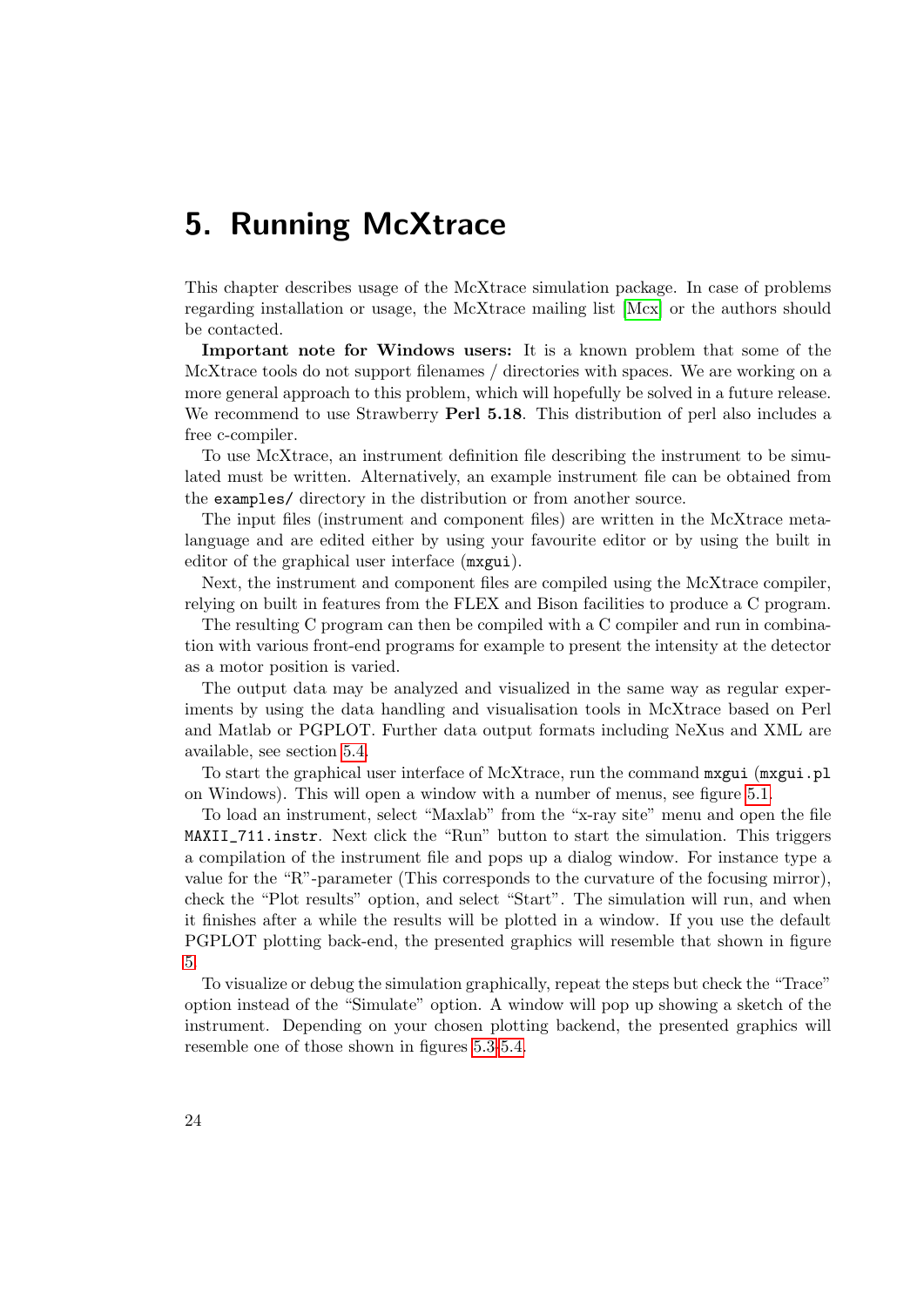| McXtrace: /home/erkn/SparkleShare/maxlab/max711/Max 711.instr                                                                                                                                                                                                                                                                                                                                                                                                                                                                                                                                                                                                                                                                                                                                                                                                                                                                                        |          | $  \mathbb{R}$ |
|------------------------------------------------------------------------------------------------------------------------------------------------------------------------------------------------------------------------------------------------------------------------------------------------------------------------------------------------------------------------------------------------------------------------------------------------------------------------------------------------------------------------------------------------------------------------------------------------------------------------------------------------------------------------------------------------------------------------------------------------------------------------------------------------------------------------------------------------------------------------------------------------------------------------------------------------------|----------|----------------|
| Simulation xray site Tools<br>File                                                                                                                                                                                                                                                                                                                                                                                                                                                                                                                                                                                                                                                                                                                                                                                                                                                                                                                   |          | Help (mxdoc)   |
| Instrument file: /home/erkn/SparkleShare/maxlab/max711/Max 711.instr                                                                                                                                                                                                                                                                                                                                                                                                                                                                                                                                                                                                                                                                                                                                                                                                                                                                                 | Edit/New | Run            |
| Simulation results: /home/erkn/SparkleShare/maxlab/max711/Max 711 20150211 154210/mccode.sim                                                                                                                                                                                                                                                                                                                                                                                                                                                                                                                                                                                                                                                                                                                                                                                                                                                         | Read     | Plot           |
| Status: Done in /home/erkn/SparkleShare/maxlab/max711                                                                                                                                                                                                                                                                                                                                                                                                                                                                                                                                                                                                                                                                                                                                                                                                                                                                                                |          | <-- Work dir   |
| <unknown-module>+00000000<br/>[119] 0x00007f8891006450<br/>[120] 0x00007f8891006450<br/><unknown-module>+00000000<br/>[121] 0x00007f8891006333<br/><unknown-module>+00000000<br/>[122] 0x00007f88910069e1<br/><unknown-module>+00000000<br/>[123] 0x00007f8891006450<br/><unknown-module>+00000000<br/>[124] 0x00007f88910004f7<br/><unknown-module>+00000000<br/>[125] 0x00007f88a50b88d5/usr/local/MATLAB/R2014b/sys/java/jre/glnxa64/jre/lib/amd64/server/libjvm.so+05576917<br/>[126] 0x00007f88a50b73f8 /usr/local/MATLAB/R2014b/sys/java/jre/glnxa64/jre/lib/amd64/server/libjvm.so+05571576<br/>I12710x00007f88a50cb95a/usr/local/MATLAB/R2014b/svs/iava/ire/glnxa64/ire/lib/amd64/server/libivm.so+05654874<br/>If this problem is reproducible, please submit a Service Request via:<br/>http://www.mathworks.com/support/contact_us/</unknown-module></unknown-module></unknown-module></unknown-module></unknown-module></unknown-module> |          |                |
| A technical support engineer might contact you with further information.                                                                                                                                                                                                                                                                                                                                                                                                                                                                                                                                                                                                                                                                                                                                                                                                                                                                             |          |                |
| Thank you for your help. <sup>**</sup> This crash report has been saved to disk as /home/erkn/matlab crash dump.7404-1 **                                                                                                                                                                                                                                                                                                                                                                                                                                                                                                                                                                                                                                                                                                                                                                                                                            |          |                |
| MATLAB is exiting because of fatal error<br>sh: line 1: 7404 Killed<br>matlab -nodesktop -nosplash > /dev/null<br>Job exited abnormally.                                                                                                                                                                                                                                                                                                                                                                                                                                                                                                                                                                                                                                                                                                                                                                                                             |          |                |

Figure 5.1.: The graphical user interface mxgui.pdf.

<span id="page-24-1"></span>

<span id="page-24-2"></span>Figure 5.2.: Output from mxplot with the PGPLOT backend

## <span id="page-24-0"></span>5.1. Running the instrument compiler

This section describes how to run the McXtrace compiler manually. Often, it will be more convenient to use the front-end program mxgui or mxrun (section [5.3.2\)](#page-41-0). These front-ends will compile and run the simulations automatically.

The compiler for the McXtrace instrument definition is invoked by typing a command of the form

mcxtrace name.instr

in a shell or command prompt. On windows it is convenient to launch the command prompt through the desktop icon named mcxtrace-shell. This is a utility script that sets up the necessary environment variables as appropriate.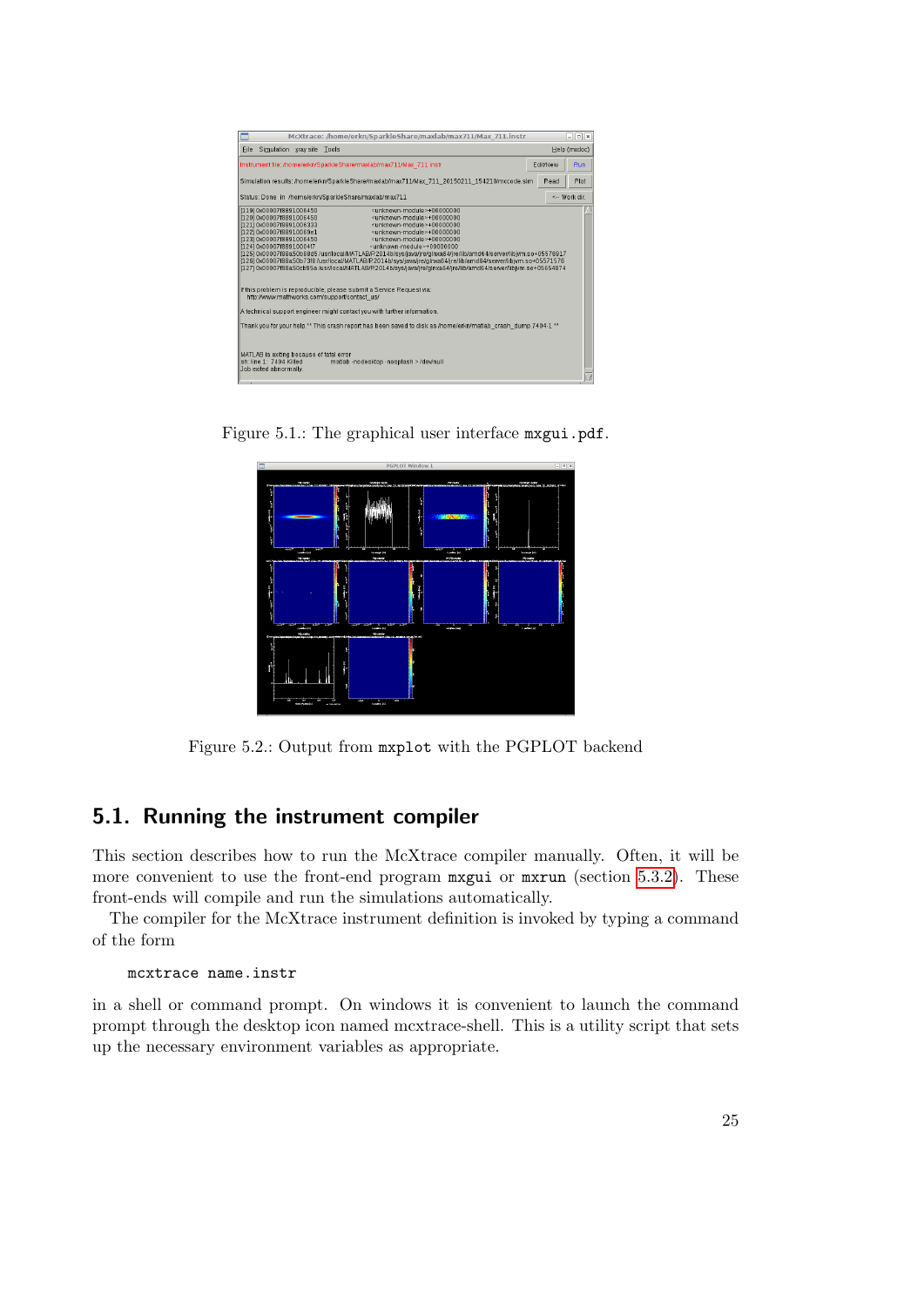

<span id="page-25-0"></span>Figure 5.3.: Output from mxdisplay with PGPLOT backend. The left mouse button starts a new photon ray, the middle button zooms, and the right button resets the zoom. The Q key quits the program. See section [5.3.3](#page-42-0) for details.



<span id="page-25-1"></span>Figure 5.4.: Output from mxdisplay with Matlab backend. Display can be adjusted using the window buttons.

This will read the beamline definition name.instr which is written in the McXtrace meta-language. The compiler will translate the instrument definition into a Monte Carlo simulation program provided in ISO-C. The output is by default written to a file in the current directory with the same name as the instrument file, but with extension .c rather than .instr. This can be overridden using the -o option as follows:

mcxtrace -o code.c name.instr

which gives the output in the file code.c. A single dash '-' may be used for both input and output filename to represent standard input and standard output, respectively.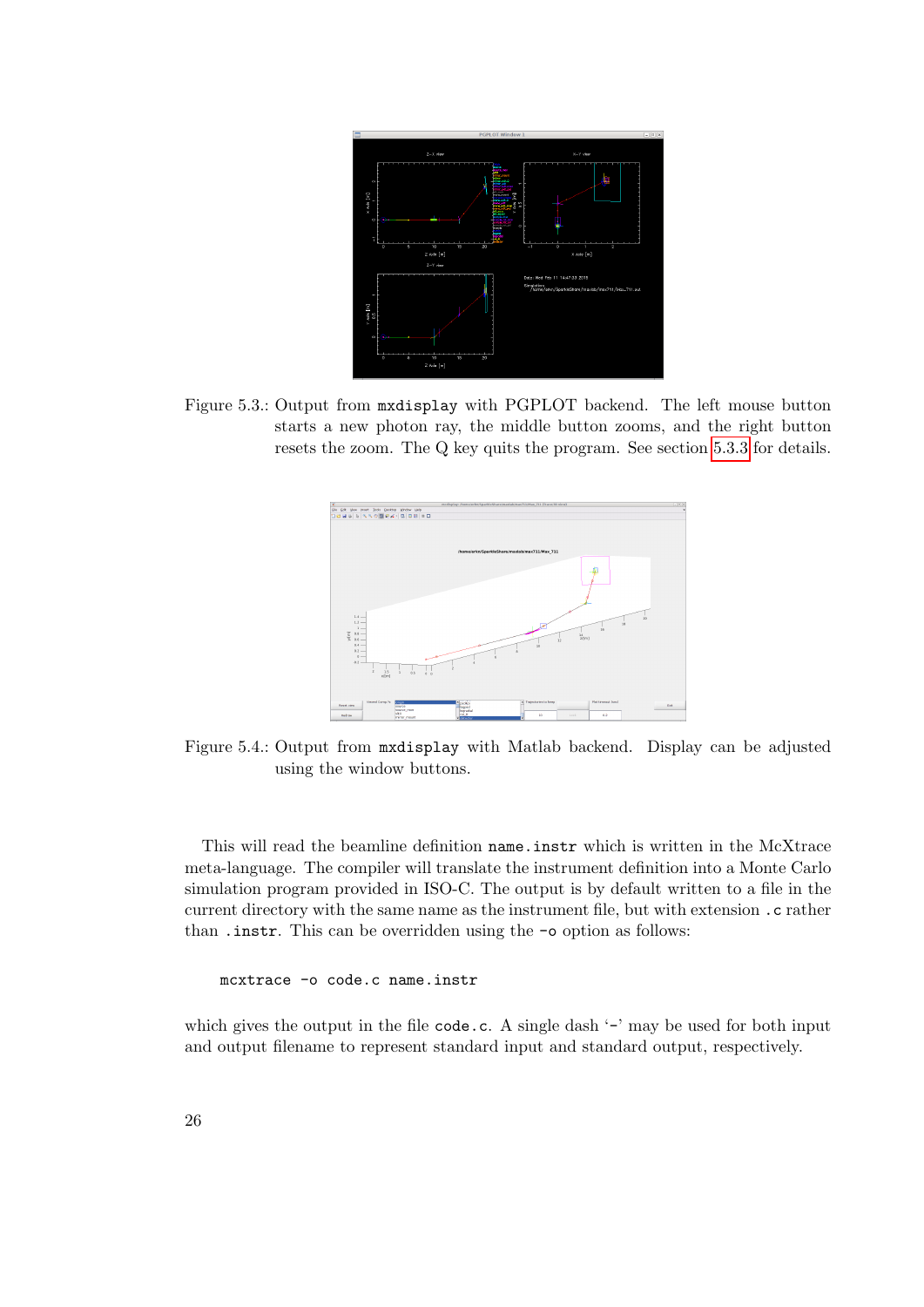#### <span id="page-26-0"></span>5.1.1. Code generation options

By default, the output files from the McXtrace compiler are in ISO-C with some extensions (currently the only extension is the creation of new directories, which is not possible in pure ISO-C). The use of extensions may be disabled with the -p or --portable option. With this option, the output is strictly ISO-C compliant, at the cost of some slight reduction in capabilities.

The -t or --trace option puts special "trace" code in the output. This code makes it possible to get a complete trace of the path of every photon ray through the instrument, as well as the position and orientation of every component. This option is mainly used with the mxdisplay front-end as described in section [5.3.3.](#page-42-0)

The code generation options can also be controlled by using preprocessor macros in the C compiler, without the need to re-run the McXtrace compiler. If the preprocessor macro MC\_PORTABLE is defined, the same result is obtained as with the --portable option of the McXtrace compiler. The effect of the --trace option may be obtained by defining the MC\_TRACE\_ENABLED macro. Most Unix-like C compilers allow preprocessor macros to be defined using the -D option, eg.

```
cc -DMC_TRACE_ENABLED -DMC_PORTABLE ...
```
Finally, the --verbose option will list the components and libraries beeing included in the instrument.

#### <span id="page-26-1"></span>5.1.2. Specifying the location of files

The McXtrace compiler needs to be able to find various files during compilation, some explicitly requested by the user (such as component definitions and files referenced by %include), and some used internally to generate the simulation executable. McXtrace looks for these files in three places: first in the current directory, then in a list of directories given by the user, and finally in a special McXtrace directory. Usually, the user will not need to worry about this as McXtrace will automatically find the required files. But if users build their own component library in a separate directory or if McXtrace is installed in an unusual way, it may be necessary to tell the compiler where to look for the files.

The location of the special McXtrace directory is set when McXtrace is compiled. It defaults to /usr/local/mcxtrace/VERSION/ on Unix-like systems and C:\mcxtrace-VERSION\lib on Windows systems, but it can be changed to something else during the installation process. The location can be overridden by setting the environment variable MCXTRACE:

```
setenv MCXTRACE /home/joe/mcxtrace
```
for csh/tcsh users, or

export MCXTRACE=/home/joe/mcxtrace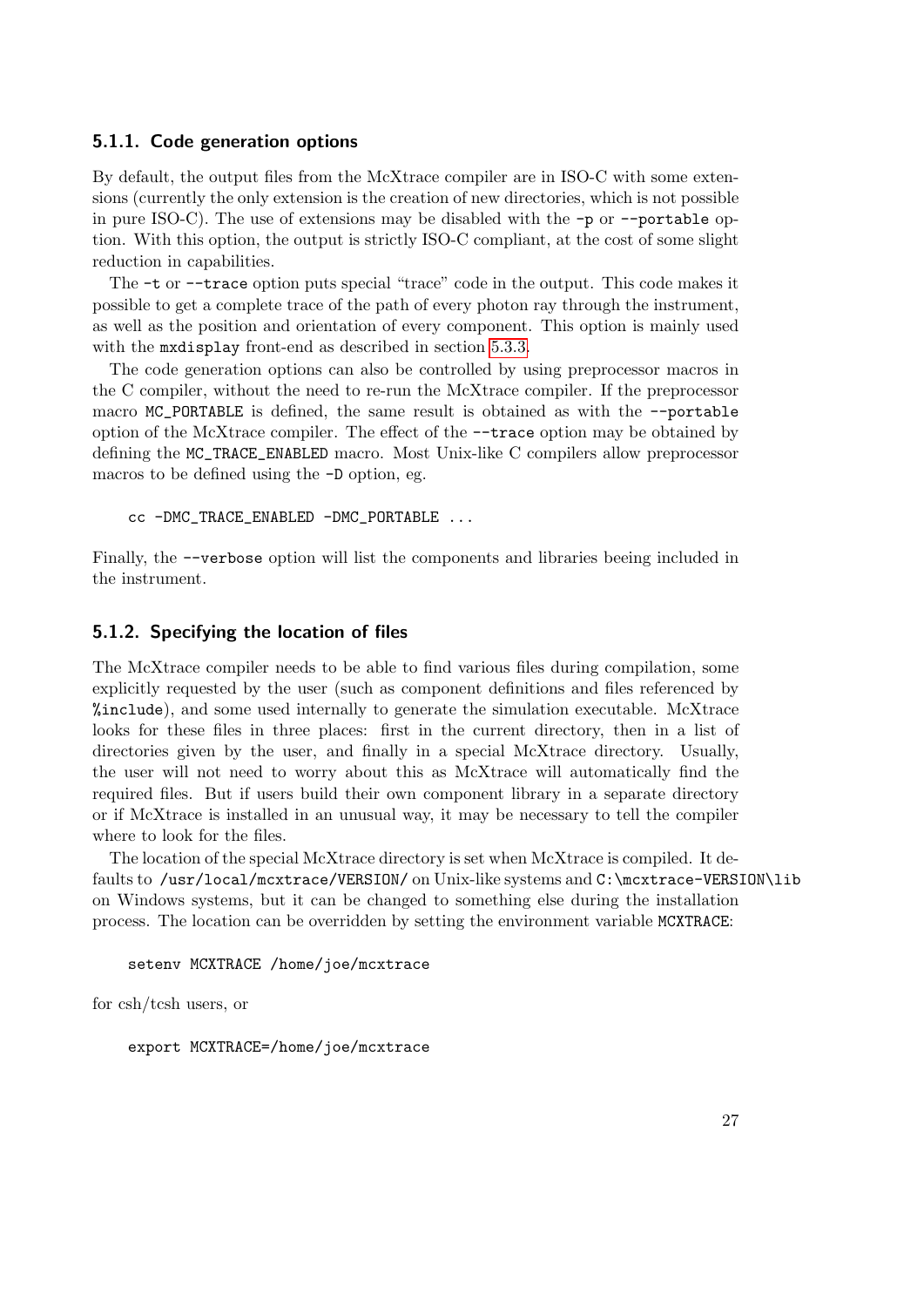for bash/Bourne shell users. Windows users, that do not wish to use the desktop shortcut mcxtrace-shell-1.2, should define the MCXTRACE from the menu 'Start/Settings/Control Panel/System/Advanced/Environment Variables' by creating MCXTRACE with the value C:\mcxtrace-1.2\lib

To make McXtrace search additional directories for component definitions and include files, use the  $-I$  switch for the McXtrace compiler:

```
mcxtrace -I/home/joe/components -I/home/joe/xrays/include name.instr
```
Multiple -I options can be given, as shown.

#### <span id="page-27-0"></span>5.1.3. Embedding the generated simulations in other programs

By default, McXtrace will generate a stand-alone C program, which is what is needed in most cases. However, for advanced usage, such as embedding the generated simulation in another program or even including two or more simulations in the same program, a stand-alone program is not appropriate. For such usage, the McXtrace compiler provides the following options:

- --no-main This option makes McXtrace omit the main() function in the generated simulation program. The user must then arrange for the function  $maxtrace\_main()$ to be called in some way.
- --no-runtime Normally, the generated simulation program contains all the runtime C code necessary for declaring functions, variables, etc. used during the simulation. This option makes McXtrace omit the run-time code from the generated simulation program, and the user must then explicitly link with the file mcxtrace-r.c as well as other shared libraries from the McXtrace distribution.

Users that need these options are encouraged to contact the authors for further help.

#### <span id="page-27-1"></span>5.1.4. Running the C compiler

After the source code for the simulation program has been generated with the McXtrace compiler, it must be compiled with the C compiler to produce an executable. The generated C code obeys the ISO-C standard, so it should be easy to compile it using any ISO-C (or  $C_{++}$ ) compiler. E.g. a typical Unix-style command would be

cc -O -o name.out name.c -lm

The McXtrace team recommends these compiler alternatives for the Intel (and AMD) hardware architectures:

A gcc which is a very portable, open source, ISO-C compatible c compiler, available for most platforms. For Linux it is usually part of your distribution, for Windows the recommended perl distribution (strawberry perl [\[Str\]](#page-100-10)) includes mingw, a version og gcc for windows. For Mac OS X gcc is part of the Xcode tools package available on the installation medium.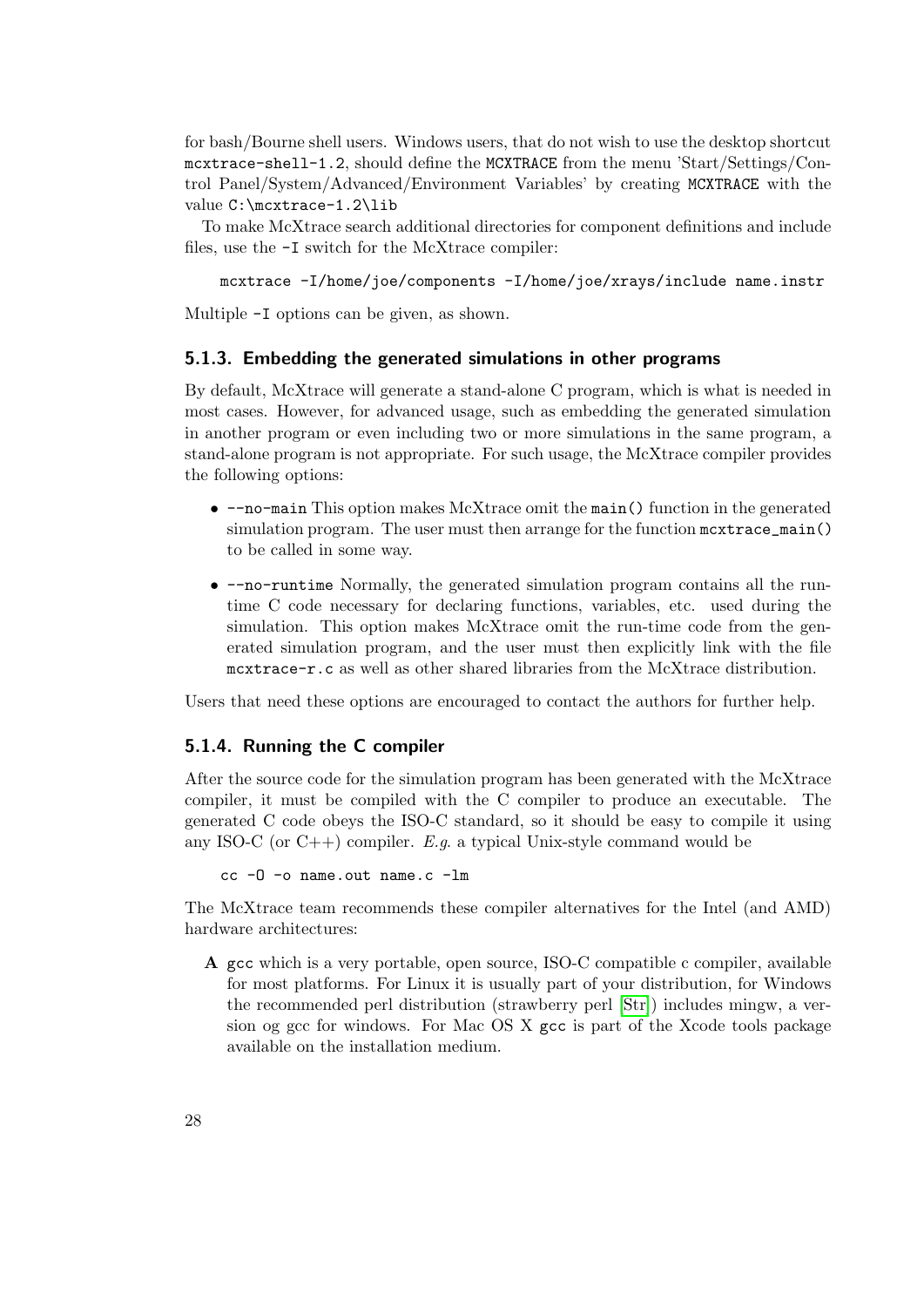- B icc or the Intel c compiler is available for Linux, Mac OS and Windows systems and is a commercial software product. Generally, simulations run with the Intel compiler are a factor of 2 faster than the identical simulation run using  $\gcd$ . To use icc with McXtrace on Linux or Mac OS X, set the environment variables
	- MCXTRACE\_CC=icc
	- MCXTRACE\_CFLAGS="-g -O2 -wd177,266,1011,181"

The latter is to silence a number of warnings. To use icc with MPI on Unix system (see Section [5.5\)](#page-48-0) installations, it seems that *editing* the mpicc shell script and setting the CC variable to "icc" is the only requirement! On Windows, the Intel c compiler is 'icl', not 'icc' and has a dependency for Microsoft Visual C++. If you have both these softwares available, running McXtrace with the Intel compiler should be possible (currently untested by the McXtrace developer team).

The -O option typically enables the optimization phase of the compiler, which can make quite a difference in speed of McXtrace generated simulations. The -o name.out sets the name of the generated executable. The  $-\text{lm}$  options is needed on many systems to link in the math runtime library (like the cos() and sin() functions).

Monte Carlo simulations are computationally intensive, and it is often desirable to have them run as fast as possible. Some success can be obtained by adjusting the compiler optimization options.

A warning is in place here: it is tempting to spend far more time fiddling with compiler options and benchmarking than is actually saved in computation times. Optimization flags will typically result in a speed improvement by a factor about 3, but the compilation of the instrument may be 5 times slower. Even worse, compiler optimizations are notoriously buggy; some options have been known to generate incorrect code in some compiler versions. McXtrace actually puts an effort into making the task of the C compiler easier, by in-lining code and using variables in an efficient way. As a result, McXtrace simulations generally run quite fast, often fast enough that further optimizations are not worthwhile. Also, optimizations are highly memory consuming during compilation, and thus may fail when dealing with large instrument descriptions (e.g. more that 100 elements). The compilation process is simplified when using components of the library making use of shared libraries (see SHARE keyword in chapter [6\)](#page-54-0). Refer to section [5.2.3](#page-33-0) for other optimization methods.

### <span id="page-28-0"></span>5.2. Running the simulations in a shell

Once the simulation program has been generated by the McXtrace compiler and an executable has been obtained with the C compiler, the simulation can be run in various ways. The simplest way is to run it directly from the command line or shell:

./name.out

(Or name.exe on windows. In the following we will only list the .out)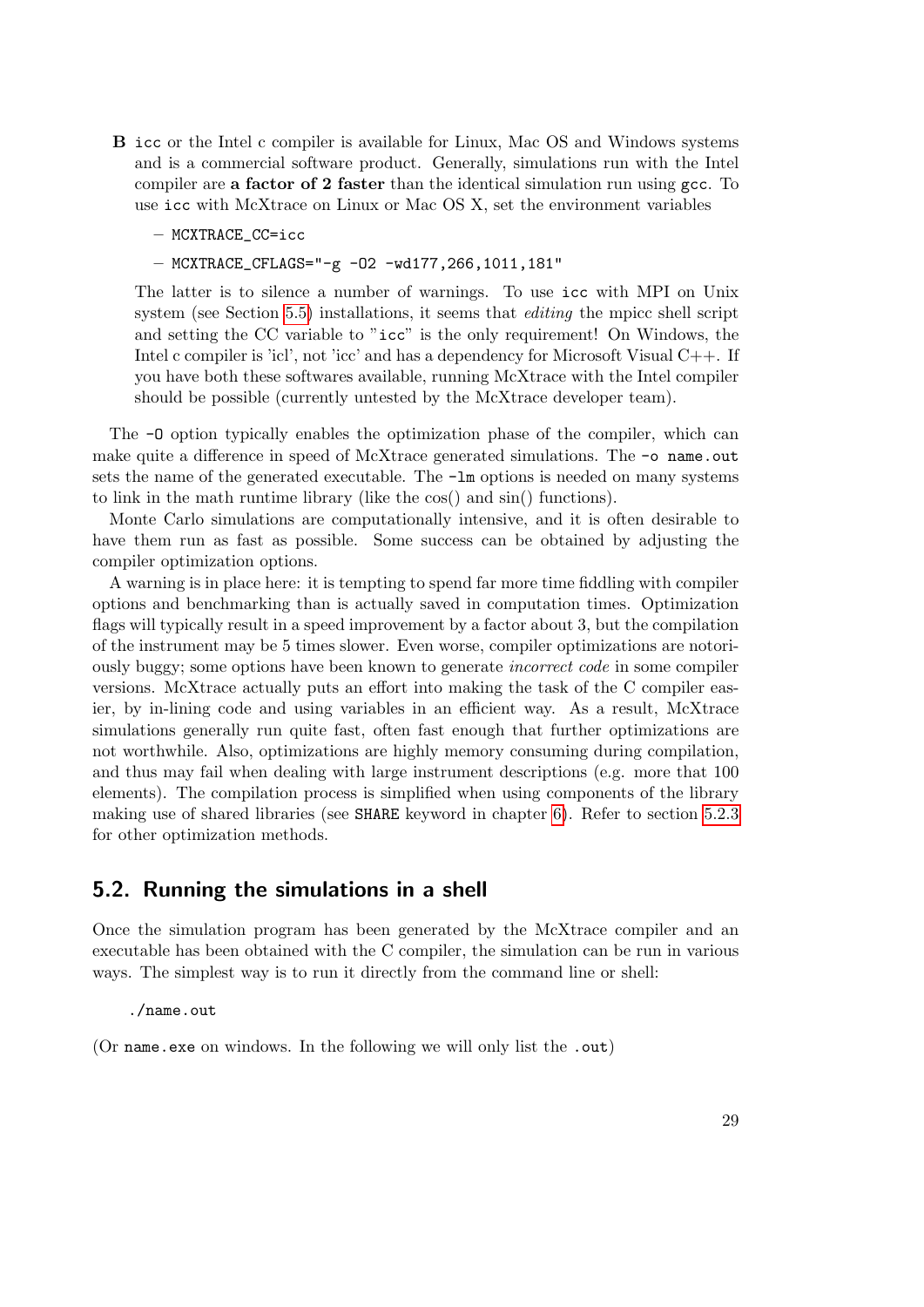Note the leading ".", which is needed if the current directory is not in the path searched by the shell. When used in this way, the simulation will prompt for the values of any instrument parameters such as motor positions, and then run the simulation. Default instrument parameter values (see section [6.3\)](#page-58-0), if any, will be indicated and entered when hitting the Return key. This way of running McXtrace will only give data for one beamline setting. Sometimes a scan over various beamline settings is required, in which case multiple simulation runs are required. Often the simulation will be run using one of several available front-ends, as described in the next section. These front-ends help manage output from the potentially many monitors in the instruments, as well as running the simulation for each data point in a scan.

The generated simulations accept a number of options and arguments. The full list can be obtained using the --help option:

./name.out --help

The values of instrument parameters may be specified as arguments using the syntax name=val. For example

#### ./Samples\_vanadium.out ROT=90

The number of photon histories to simulate may be set using the  $\neg$ -ncount or  $\neg$ n option, for example --ncount=2e5. The initial seed for the random number generator is by default chosen based on the current time so that it is different for each run. However, for debugging purposes it is sometimes convenient to use the same seed for several runs, so that the same sequence of random numbers is used each time. To achieve this, the random seed may be set using the  $\sim$ -seed or  $\sim$ s option.

By default, McXtrace simulations write their results into several data files in the current directory, overwriting any previous files stored there. The  $-\text{dir}=dir$  or  $-\text{dir}$ option causes the files to be placed instead in a newly created directory dir (to prevent overwriting previous results the simuation is aborted and an error message is issued if the directory already exists). Alternatively, all output may be written to a single file file using the  $\text{-file}=file$  or  $\text{-file}$  option (which should probably be avoided when saving in binary format, see below). If the file is given as NULL, the file name is automatically built from the instrument name and a time stamp. The default file name is mccode followed by appropriate extension.

The complete list of options and arguments accepted by McXtrace simulations appears in Tables [5.1](#page-30-1) and [5.2.](#page-31-0)

Data files contain header lines with information about the simulation from which they originate. In case the data must be analyzed with programs that cannot read files with such headers, they may be turned off using the  $-$ -data-only or -a option.

The format of the output files from McXtrace simulations is described in more detail in section [5.4.](#page-46-0) It may be chosen either with --format=FORMAT for each simulation or globally by setting the MCXTRACE FORMAT environment variable. The available format list is obtained using the name.out --help option, and shown in Table [5.3.](#page-32-1)

Additionally, adding the raw keyword to the FORMAT will produce raw  $[N, p, p^2]$  data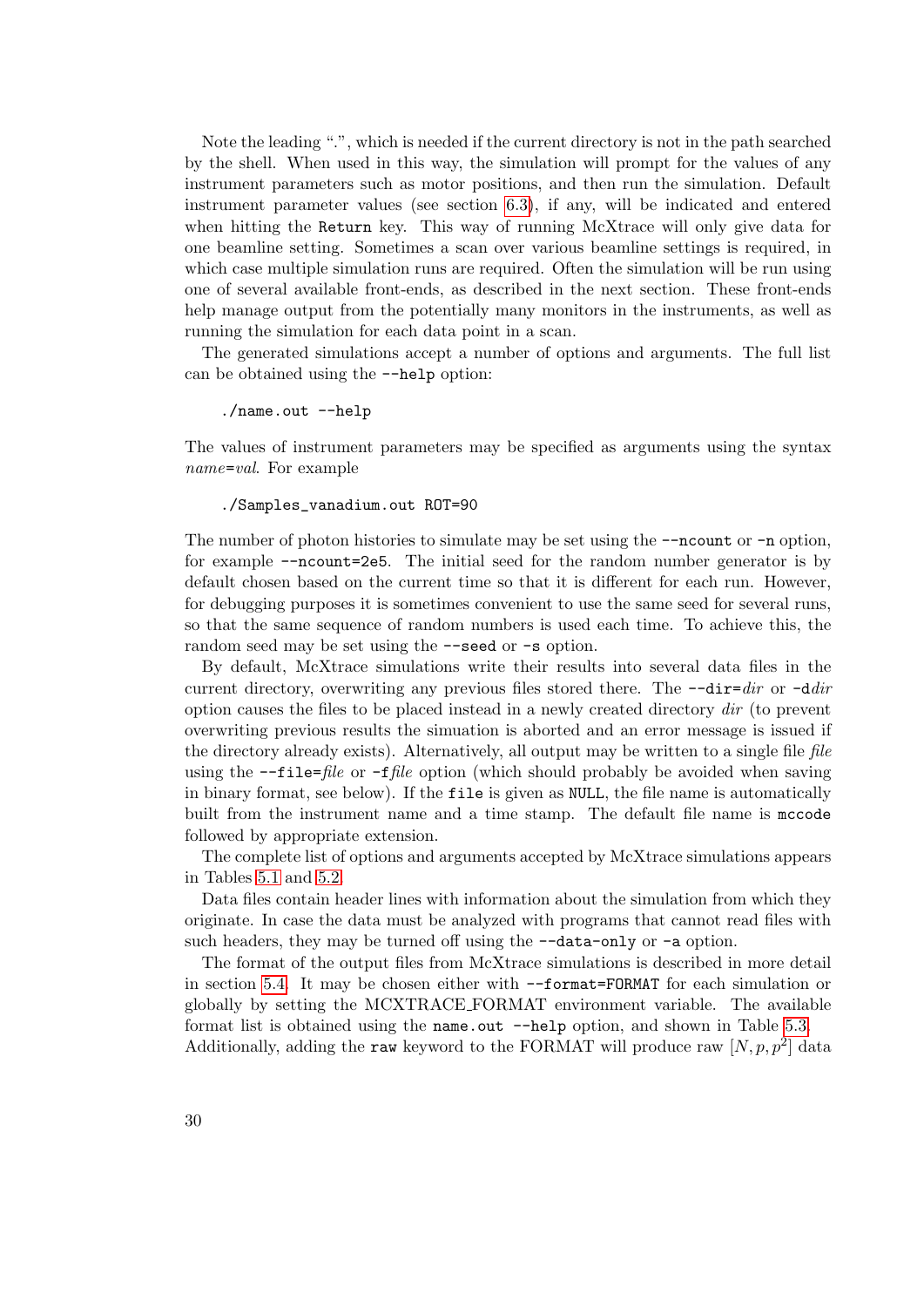| -s seed             | Set the initial seed for the random number generator. This           |
|---------------------|----------------------------------------------------------------------|
| $--seed = seed$     | may be useful for testing to make each run use the same ran-         |
|                     | dom number sequence.                                                 |
| $-n$ count          | Set the number of photon histories to simulate. The default          |
| $--ncount=count$    | is $1,000,000.$ (1e6)                                                |
| $-d dir$            | Create a new directory <i>dir</i> and put all data files in that di- |
| $-$ dir=dir         | rectory.                                                             |
| $-h$                | Show a short help message with the options accepted, avail-          |
| $-\text{help}$      | able formats and the names of the parameters of the instru-          |
|                     | ment.                                                                |
| $-i$                | Show extensive information on the simulation and the instru-         |
| $--info$            | ment definition it was generated from.                               |
| $-t$                | This option makes the simulation output the state of every           |
| $-$ trace           | photon as it passes through every component. Requires that           |
|                     | the $-t$ (or $-trace$ ) option is also given to the McXtrace         |
|                     | compiler when the simulation is generated.                           |
| --no-output-files   | This option disables the writing of data files (output to the        |
|                     | terminal, such as detector intensities, will still be written).      |
| $--format = FORMAT$ | This option sets the file format for result simulation and data      |
|                     | files.                                                               |
| -N STEPS            | Divide simulation into STEPS, varying parameters within              |
|                     | given ranges 'min, max'.                                             |
| $param = value$     | Set the value of an instrument parameter, rather than hav-           |
| min, max            | ing to prompt for each one. Scans ranges are specified as            |
|                     | 'min, max'.                                                          |

<span id="page-30-1"></span>Table 5.1.: Options accepted by McXtrace simulations. For options specific to MPI and parallel computing, see section [5.5.](#page-48-0)

sets instead of  $[N, p, \sigma]$  (see Section [4.2.1\)](#page-19-0). The former representation is fully additive, and thus enables to add results from separate simulations (e.g. when using a computer Grid - which is automated in the  $m$ **xformat** tool). Other acceptable format modifiers are transpose to transpose data matrices and append to catenate data to existing files.

### <span id="page-30-0"></span>5.2.1. Basic import and plot of results in matlab

To import a McXtrace ascii data file, while ignoring the header lines, in matlab one may use the following command:

```
matlab> s=textread('plot','CommentStyle','shell');
```
When choosing the HTML format, the simulation results are saved as a web page, whereas the monitor data files are saved as VRML files, displayed within the web page.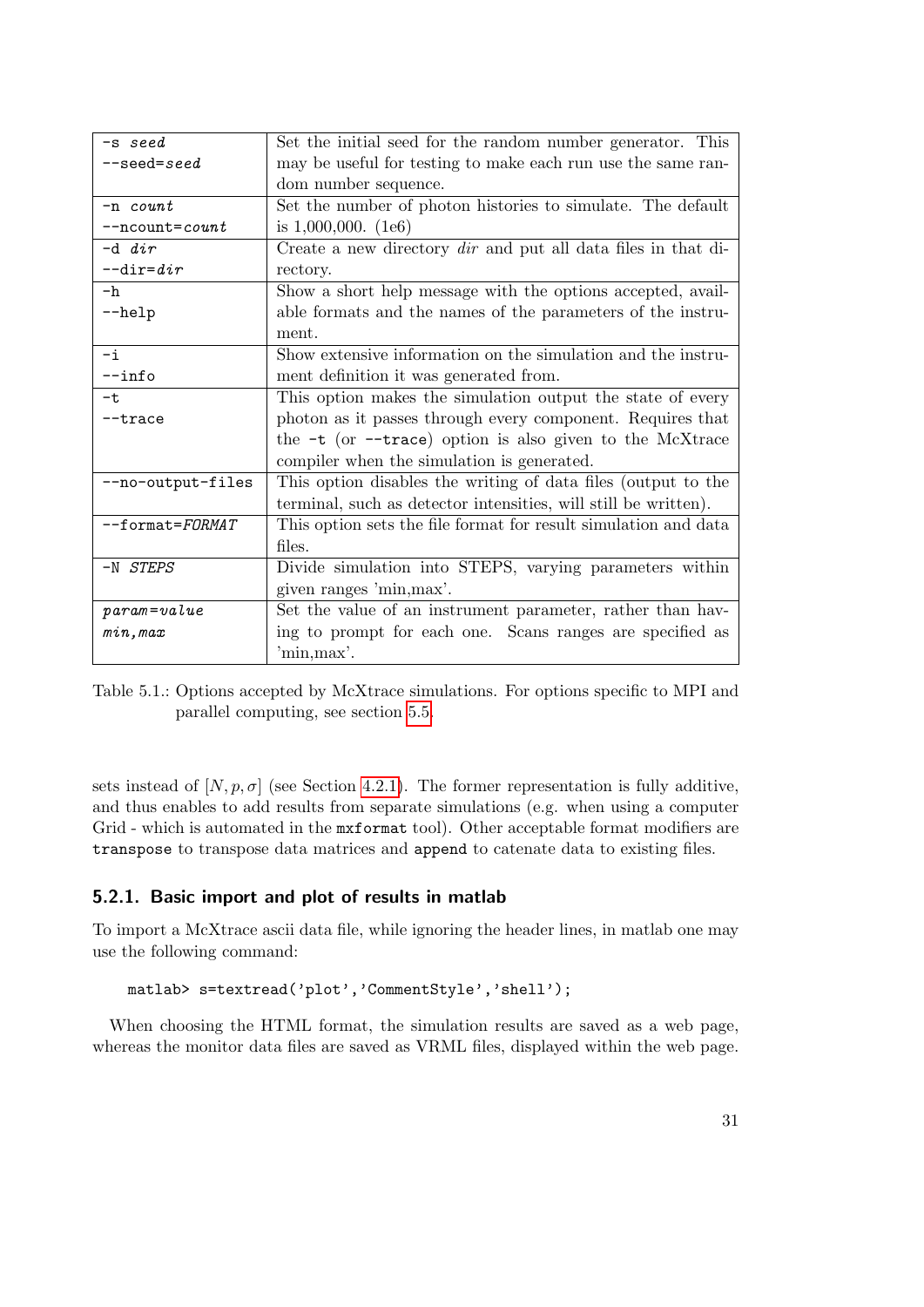| $-f file$                        | Write all data into a single file file. Avoid when using |
|----------------------------------|----------------------------------------------------------|
| $-\texttt{file} = \texttt{file}$ | binary formats.                                          |
| $-a$                             | Do not put any headers in the data files.                |
| --data-only                      |                                                          |
| --format_data=FORMAT             | This option sets the file format for result data files   |
|                                  | from monitors. This enables to have simulation files     |
|                                  | in one format (e.g. HTML), and monitor files in an       |
|                                  | other format (e.g. VRML).                                |
| $-$ mpi= $NB$ <sub>-CPU</sub>    | This option will distribute the simulation over          |
|                                  | NB_CPU nodes (requires MPI to be installed).             |
| $--multi=NB_CPU$                 | This option will distribute the simulation over          |
| --grid=NB_CPU                    | NB_CPU nodes (requires SSH to be installed).             |
| --machines=MACHINES              | Specify a list of distant machines/nodes to be used      |
|                                  | for MPI and grid clustering. Default is to use local     |
|                                  | SMP cluster.                                             |
| -optim                           | Run in optimization mode to find best parameters         |
|                                  | in order to maximize all monitor integral values.        |
|                                  | Parameters to be varied are given just like scans        |
|                                  | (min, max).                                              |
| --optim=COMP                     | Same as --optim but for specified monitors. This         |
|                                  | option may be used more than once.                       |
| --optim-prec=ACCURACY            | Sets accuracy criteria to end parameter optimization     |
|                                  | (default is $10^{-3}$ ).                                 |
| $-$ test                         | Run McXtrace self test.                                  |
| $-c$                             | Force to recompile the instrument.                       |
| --force-compile                  |                                                          |

<span id="page-31-0"></span>Table 5.2.: Additional options accepted by McXtrace simulations.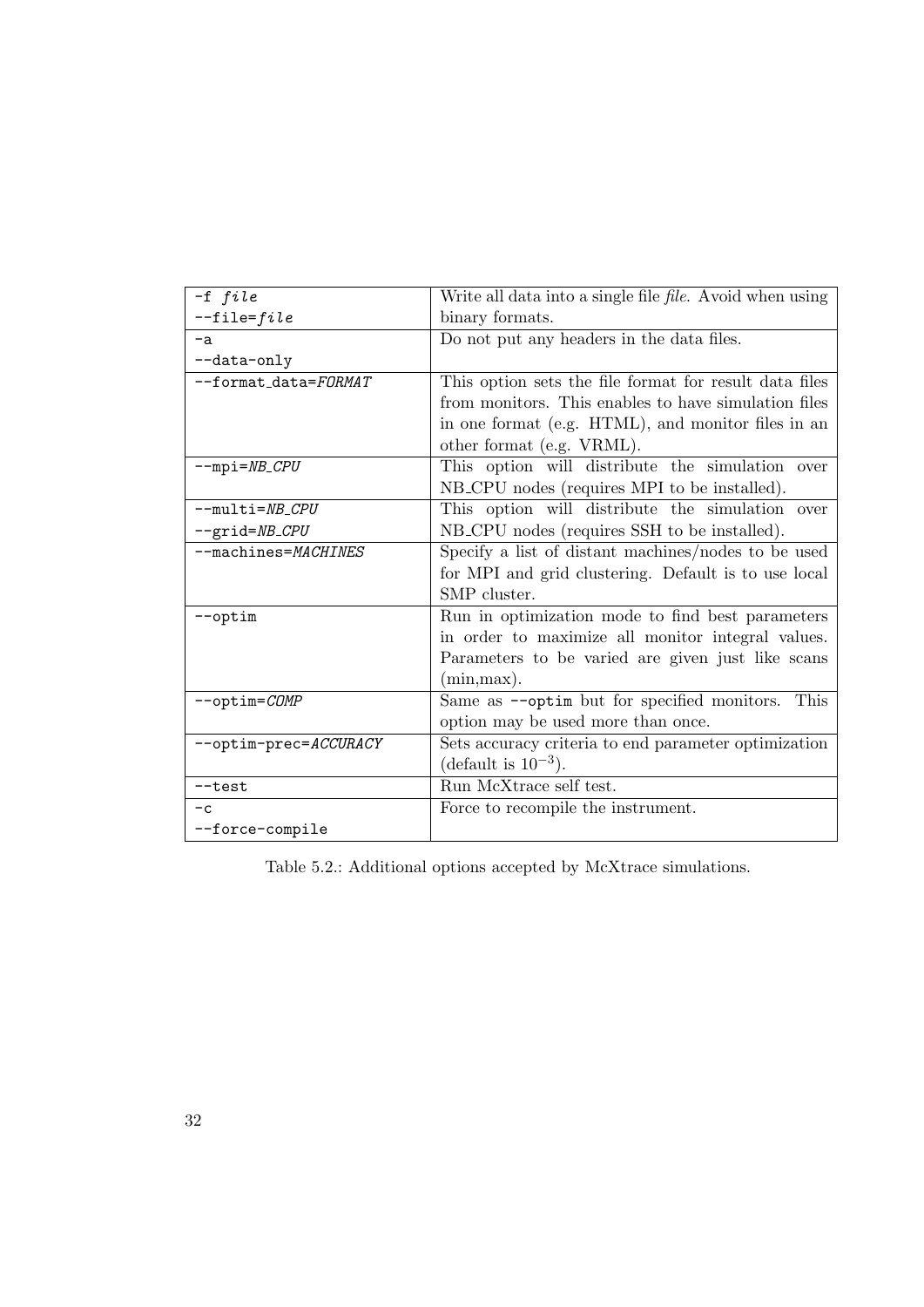| .sim             | Original format for PGPLOT plotter (may be used with -f          |
|------------------|------------------------------------------------------------------|
|                  | and -d options)                                                  |
| .xml             | XML format, NeXus-like (may be used with -f and -d options).     |
| .html            | HTML format (generates a web page, may be used with -f and       |
|                  | -d options). Data files are saved as VRML objects (OpenGL).      |
| .wrl             | Virtual Reality file format for data files. Simulation files are |
|                  | not saved properly, and the HTML format should be used           |
|                  | preferably.                                                      |
| . <sub>nxs</sub> | NeXus data files (HDF). All simulation results are stored in     |
|                  | a unique compressed binary file. This format requires to have    |
|                  | NeXus installed.                                                 |
|                  | McXtrace event files in text or binary format.<br>Use            |
|                  | Virtual_input/Virtual_output components.                         |
|                  |                                                                  |

<span id="page-32-1"></span>Table 5.3.: Available formats supported by McXtrace simulations. Format modifiers include raw, transpose, append.

#### <span id="page-32-0"></span>5.2.2. Interacting with a running simulation

Once the simulation has started, it is possible, under Unix, Linux and Mac OS X systems, to interact with the on-going simulation. This feature is not available when using MPI parallelization.

McXtrace attaches a signal handler to the simulation process. In order to send a signal to the process, the process-id pid must be known. Users may look at their running processes with the Unix 'ps' command, or alternatively process managers like 'top' and 'gtop'. If a file.out simulation obtained from McXtrace is running, the process status command should output a line resembling

<user> 13277 7140 99 23:52 pts/2 00:00:13 file.out

where user is your Unix login. In this case *pid* is '13277'.

Once known, it is possible to send one of the signals listed in Table [5.4](#page-33-1) using the 'kill' unix command (or the functionalities of your process manager), e.g.

kill -USR2 13277

This will result in a message showing status (here 33 % achieved), as well as the position in the instrument of the current photon.

```
# \MCX : [pid 13277] Signal 12 detected SIGUSR2 (Save simulation)
# Simulation: file (file.instr)
# Breakpoint: MyDetector (Trace) 33.37 % ( 333654.0/ 1000000.0)
# Date : Wed May 7 00:00:52 2003
# \MCX : Saving data and resume simulation (continue)
```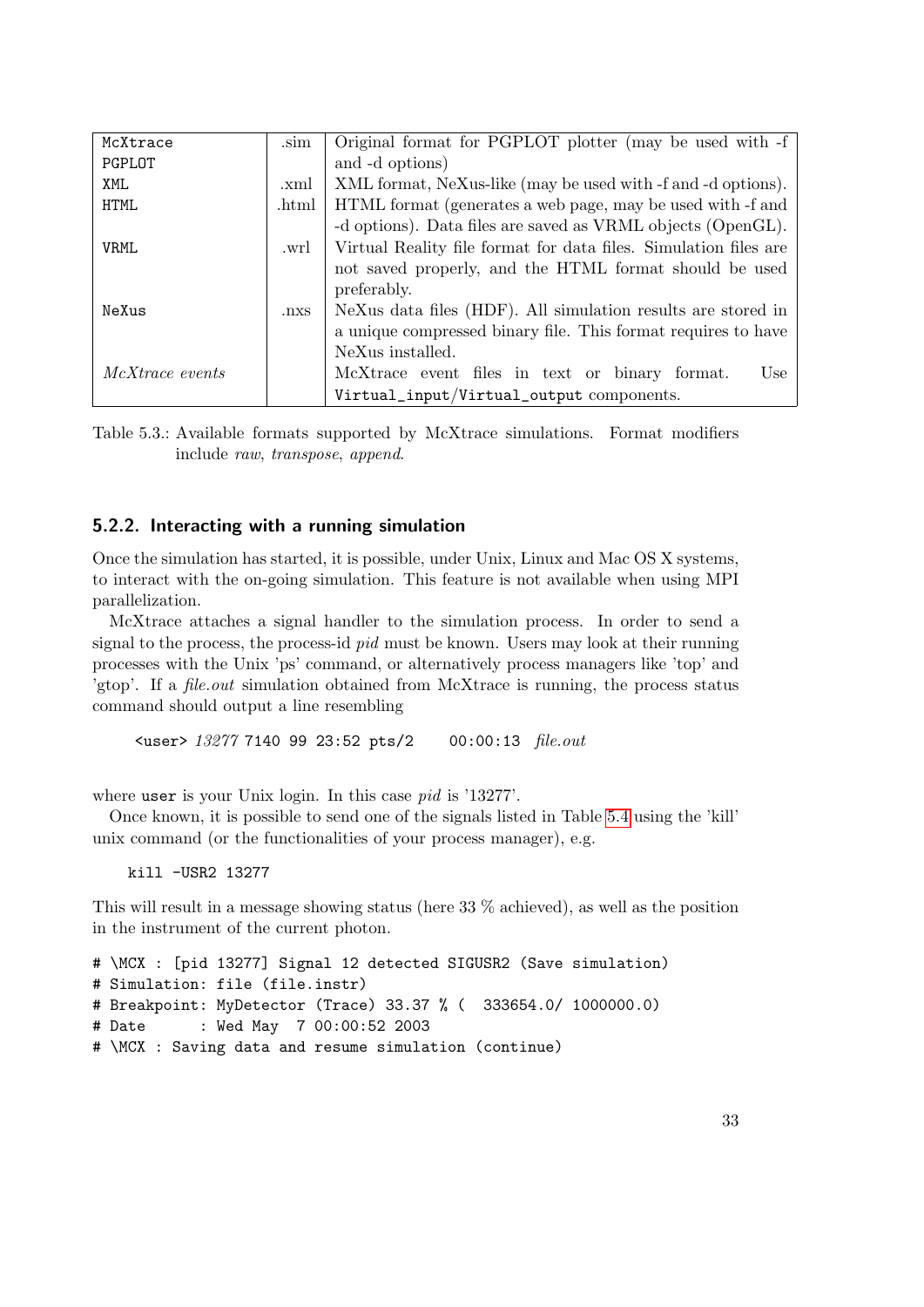| USR1      | Request informations (status)                                  |
|-----------|----------------------------------------------------------------|
| USR2, HUP | Request informations and performs an intermediate saving of    |
|           | all monitors (status and save). This triggers the execution of |
|           | all SAVE sections (see chapter $6$ ).                          |
| INT. TERM | Save and exit before end (status)                              |

<span id="page-33-1"></span>Table 5.4.: Signals supported by McXtrace simulations.

followed by the list of detector outputs (integrated counts and files). Finally, sending a kill 13277 (which is equivalent to kill -TERM 13277) will end the simulation before the initial 'ncount' preset.

A typical usage example would be, for instance, to save data during a simulation, plot or analyze it, and decide to interupt the simulation earlier if the desired statistics has been achieved. This may be done automatically using the Progress\_bar component.

Whenever simulation data is generated before end (or the simulation is interupted), the 'ratio' field of the monitored data will provide the level of achievement of the computation (for instance '3.33e+05/1e+06'). Intensities are then usually to be scaled accordingly by the user.

Additionally, any system error will result in similar messages, giving indication about the occurence of the error (component and section). Whenever possible, the simulation will try to save the data before ending. Most errors appear when using a newly written component, in the INITIALIZE, TRACE or FINALLY sections. Memory errors usually show up when C pointers have not been allocated/unallocated before usage, whereas mathematical errors are found when, for instance, dividing by zero.

#### <span id="page-33-0"></span>5.2.3. Optimizing simulation speed

There are various ways to speed up simulations

- Optimize the compilation of the instrument, as explained in section [5.1.4.](#page-27-1)
- Execute the simulation in parallel on a computer grid or a cluster (with MPI or ssh grid ) as explained in section [5.5.](#page-48-0)
- Complex components usually take into account additional small effects in a simulation, but are much longer to execute. Thus, simple components should be prefered whenever possible, at least in the beginning of a simulation project.
- The SPLIT keyword may artificially repeat events reaching specified positions in the instrument. This is very efficient, but requires to cast random numbers in the course of the remaining propogagtion (e.g. at samples, crystals, ...). See section [6.4.7](#page-68-0) for details.

A general comment about optimization is that it should be used cautiously, checking that the results are not significatively affected.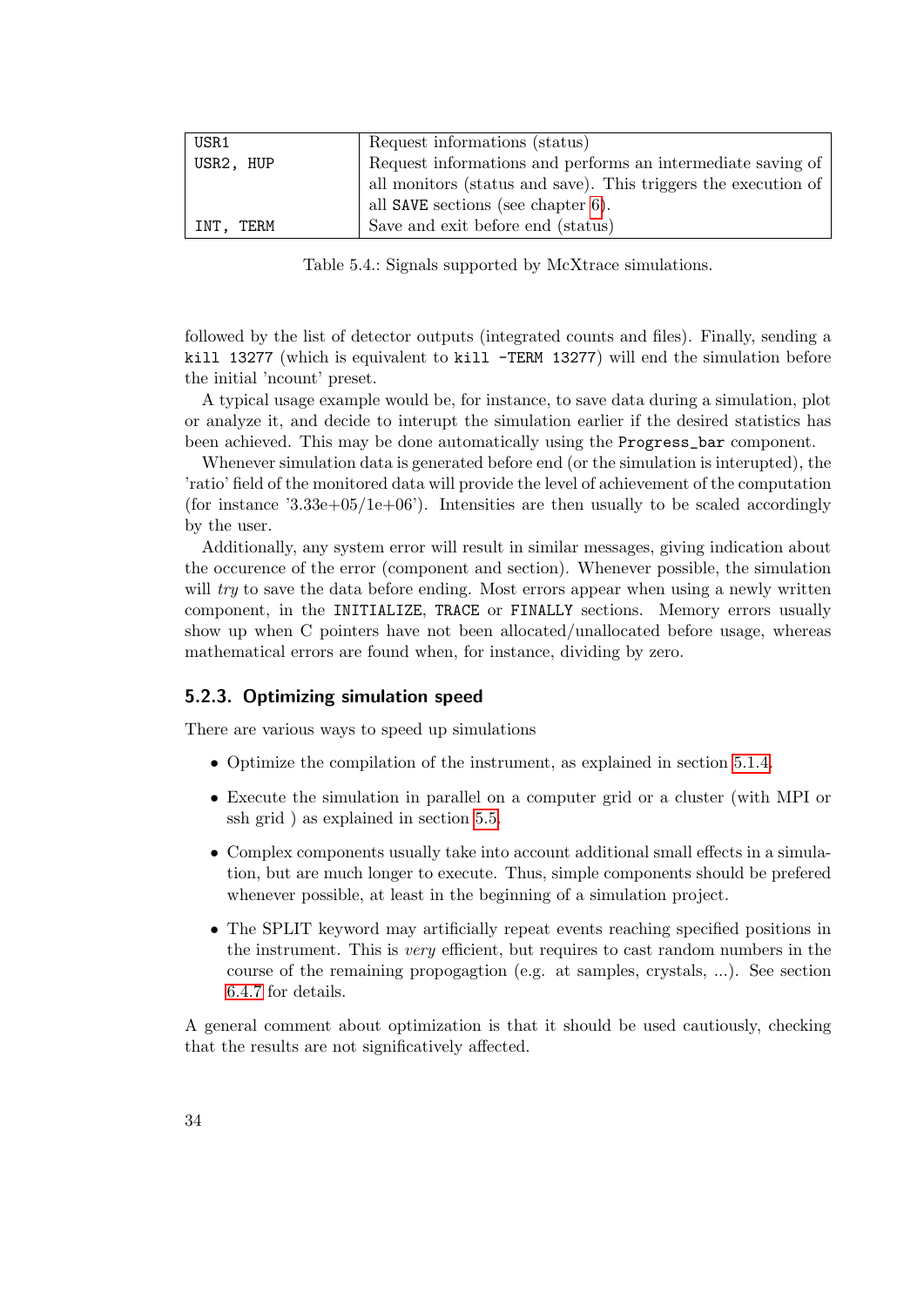#### <span id="page-34-0"></span>5.2.4. Optimizing instrument parameters

Often, the user may wish to optimize the parameters of a simulation (e.g. find the optimal curvature of a monochromator, or the best geometry of a given component).

The choice of the optimization routine, of the simulation quality value to optimize, the initial parameter guess and the simulation length all have a large influence on the results. The user is adviced to be cautious when interpreting the optimization results.

#### Optimization using the Simplex method

The McXtrace package comes with a Simplex optimization method to find best instrument parameters in order to maximize all or some specified monitor integrated values. It uses the Downhill Simplex Method in Multidimensions [\[NM65;](#page-100-11) [Pre+02\]](#page-100-12) which is a geometric optimization method somewhat similar to genetic algorithms. It is not as fast as the gradient method, but is much more robust. It is well suited for problems with up to about 10-20 parameters to optimize. Higher dimensionalities are not guaranteed to converge to a meaningful solution.

When using  $mxrun$  (section [5.3.2\)](#page-41-0), the optimization mode is set by using the  $-\text{optim}$ option or a list of monitors to maximize with as many --optim=COMP as required. The optimization accuracy criterion may be changed with the --optim-prec=accuracy option.

From mxgui (section [5.3.1\)](#page-35-0), one should choose the 'Optimization' execution mode (instead of the Simulation or Trace mode). Then speficy the instrument parameters to optimize by indicating their variation range  $\texttt{param=min}, \texttt{max}$  (e.g. Lambda=1,4) just like parameter scans. Optionally, the starting guess value might be given with the syntax param=min,guess,max. The optimization accuracy criterion is controlled using the 'Precision' entry box in the configuration options (See Figure [5.5\)](#page-37-0). Finally, run the simulation. The optimum set of parameters is then printed at the end of the simulation process. You may ask to maximize only given monitors (instead of all) by selecting their component names in the lower lists in the Run Dialog (up to 3).

If you would like to maximize the flux at a given monitor, with some divergence constrains, you should for instance simply add a divergence collimator before the monitor. Alternatively, write a new component that produce the required 'figure-of-merit'.

The optimization search interval constrains the evolution of parameters. It should be chosen carefully. In particular it is safer for it to indeed contain a high signal domain, and be preferably symmetric with respect to that maximum.

### <span id="page-34-1"></span>5.3. Using the simulation tool layer

McXtrace includes a number of auxilliary programs that extend the functionality of the simulations. For instance the mcxrun front-end program is an interface between the user and the simulations, capable of running series of simulations and storing the results in a structured manner.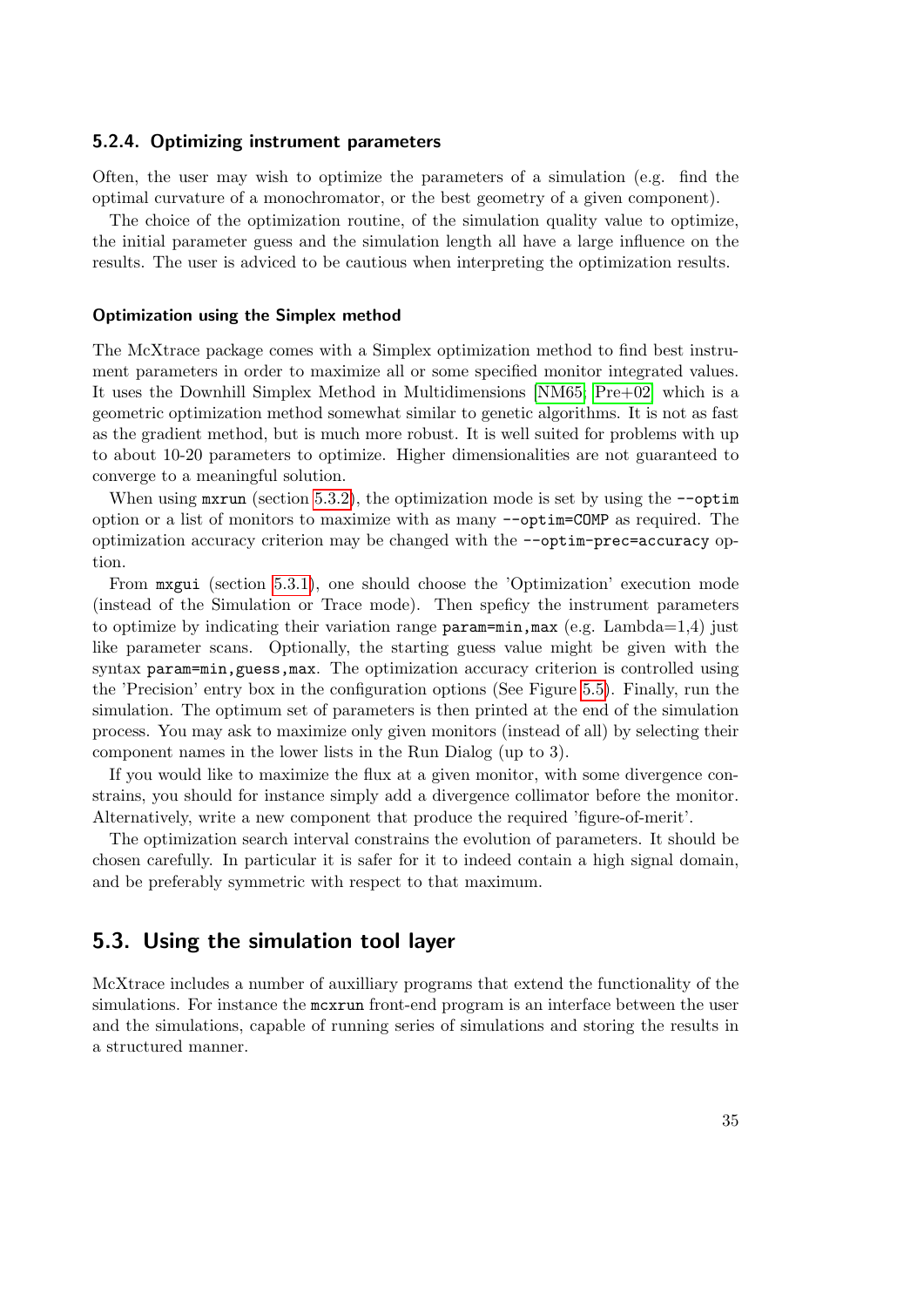The list of available McXtrace front-end programs may be obtained from the mxdoc --tools command:

```
McXtrace Tools
  mxtrace Main instrument compiler
  mxrun Instrument build and execution utility
  mxgui Graphical User Interface instrument builder
  mxdoc Component library documentation generator/viewer
  mxplot Simulation result viewer
  mxdisplay Instrument geometry viewer
  mxformat Conversion tool for text files and MPI/grids
  mxdaemon Instrument results on-line plotting
When used with the -h flag, all tools display a specific help.
SEE ALSO: mcxtrace, mxdoc, mxplot, mxrun, mxgui
DOC: Please visit http://www.mcxtrace.org
```
#### <span id="page-35-0"></span>5.3.1. The graphical user interface (mxgui)

The front-end mxgui provides a graphical user interface that interfaces the various parts of the McXtrace package. It is started from a shell/command prompt using simply the command

#### mxgui

The mxgui program may optionally be given the name of an instrument file. On windows it is probably more convenient to start mxgui using the desktop icon.

When the front-end is started, a main window is opened (see figure [5.1\)](#page-24-1). This window displays the output from compiling and running simulations, and also contains a few menus and buttons. The main purpose of the front-end is to edit and compile instrument definitions, run the simulations, and visualize the results.

#### The menus

The File menu has the following features:

File/Open instrument selects the name of an instrument file to be used.

- File/Edit current opens a simple editor window with McXtrace syntax highlighting for editing the current instrument definition. This function is also available from the Edit button to the right of the name of the instrument definition in the main window.
- File/Edit current (detached) As above but creates a detached process, such that the editor window remains open after the main windows has been closed.
- File/Compile instrument forces a recompile of the instrument definition, regardless of file dates. This is for example useful to pick up changes in component definitions,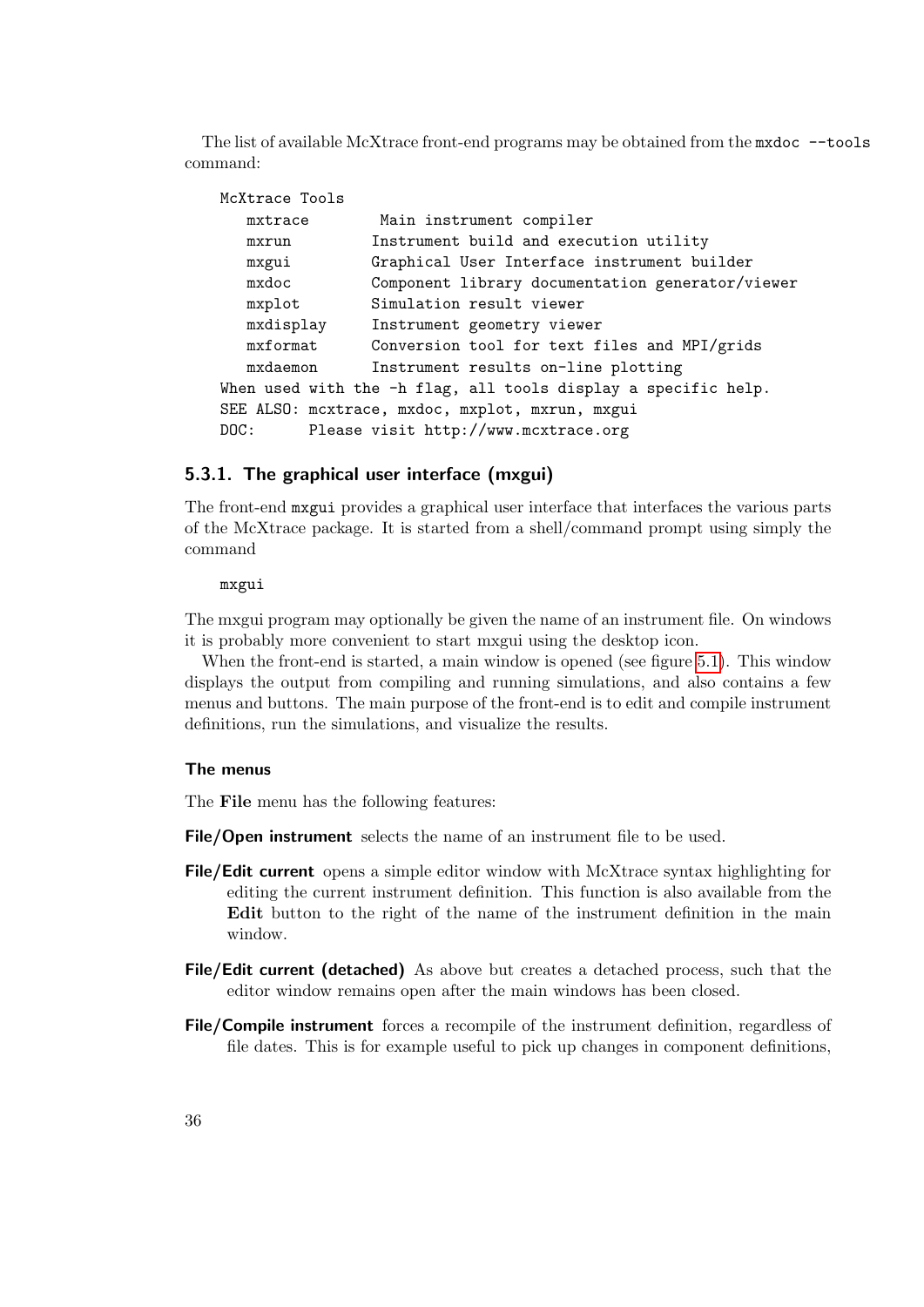which the front-end will not notice automatically. This might also be required when choosing MPI and NeXus options . See chapter [3](#page-16-0) for how to override default C compiler options.

- File/Save log file saves the text in the window showing output of compilations and simulations into a file.
- File/Clear output erases all text in the window showing output of compilations and simulations.
- File/Preferences Opens the choose backend dialog shown in figure [5.5.](#page-37-0) Several settings can be chosen here:
	- Selection of the desired (PGPLOT—HTML/VRML) output format and possibility to save 'binary files' when applicable (improved disk I/O).
	- One- or three-pane view of your instrument in trace mode when using PG-PLOT.
	- Clustering option (None—MPI—ssh)
	- Choice of editor to use when editing instrument files.
	- Automatic quotation of strings when inserting in the built-in editor.
	- Possibility to *not* optimize when compiling the generated c-code. This is very handy when setting up an instrument model, which requires regular compilations.
	- Adjustment of final precision when doing parameter optimization.

To save the chosen settings for your next McXtrace run, use Save Configuration in the File menu.

- File/Save configuration saves user settings from Configuration options and Run dialogue to disk.
- File/Quit exits the graphical user interface front-end.

The Simulation menu has the following features:

- **Simulation/Read old simulation** prompts for the name of a file from a previous run of a McXtrace simulation (usually called mccode.sim). The file will be read and any detector data plotted using the mxplot front-end. The parameters used in the simulation will also be made the defaults for the next simulation run. This function is also available using the "Read" button to the right of the name of the current simulation data.
- **Simulation/Run simulation** opens the run dialog window, explained further below.
- Simulation/Plot results plots (using mxplot) the results of the last simulation run or spawns a load dialogue to load a set of results.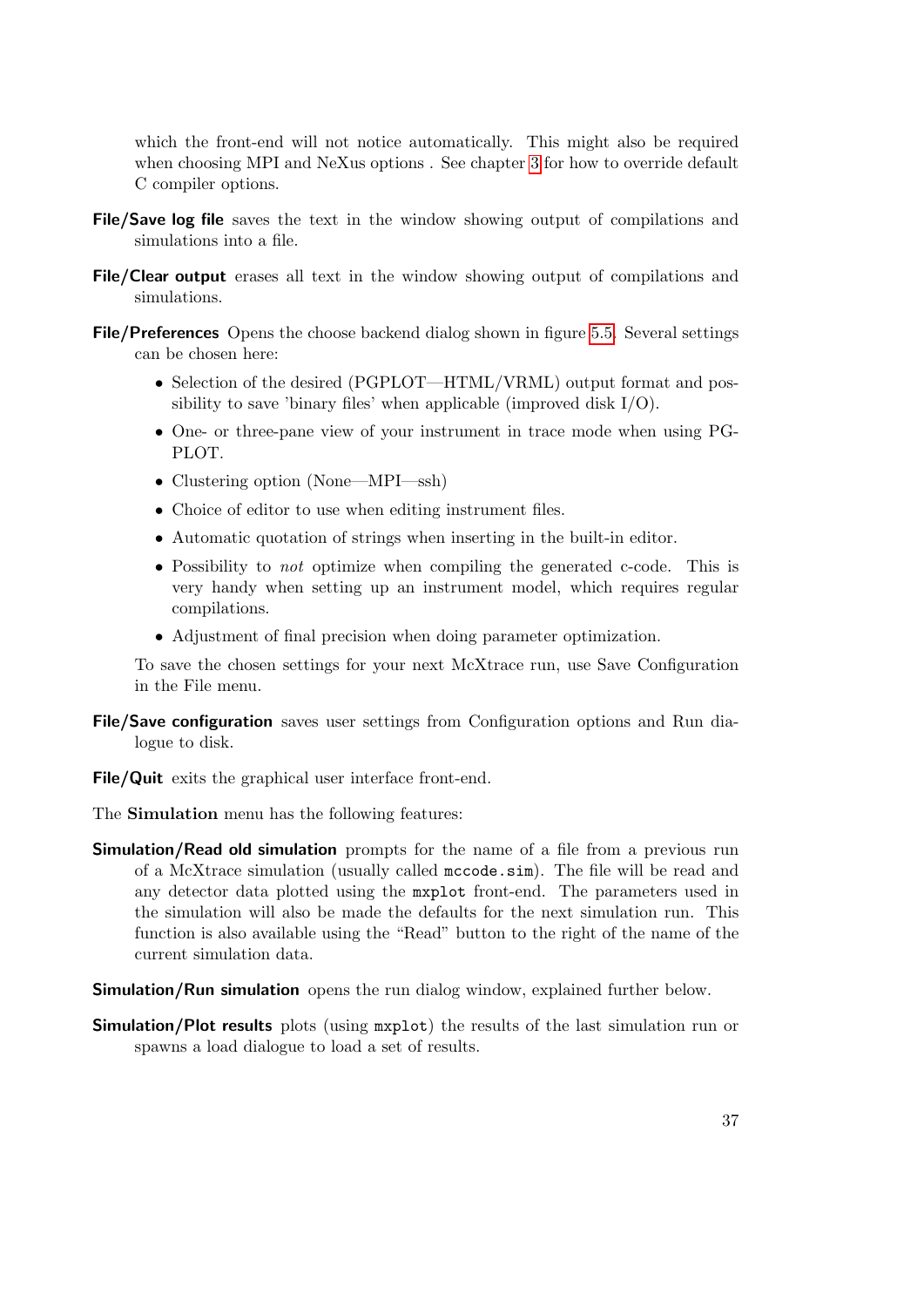| <b>Plotting options:</b>                                    |                                                                      |        |
|-------------------------------------------------------------|----------------------------------------------------------------------|--------|
|                                                             | <b>PGPLOT (original McStas)</b>                                      |        |
| <b>Clustering:</b>                                          | J Use binary files (faster)<br>$\perp$ 3-pane view with PGPLOT trace |        |
|                                                             | None (single CPU)                                                    |        |
| <b>Editor options:</b>                                      |                                                                      |        |
|                                                             | <b>Advanced built-in editor</b>                                      |        |
| <b>Compilation options:</b><br><b>Optimization options:</b> | $\blacksquare$ Surround strings with quotes<br>Optimize $(-q - 02)$  |        |
| <b>Precision</b>                                            |                                                                      | $1e-3$ |
|                                                             | 0K                                                                   |        |

<span id="page-37-0"></span>Figure 5.5.: The "configuration options" dialog in mxgui.

The X-ray Site menu contains a list of template/example instruments as found in the McXtrace library, sorted by x-ray site. When selecting one of these, a local copy of the instrument description is transfered to the active directory (so that users have modification rights) and loaded. One may then view its source (Edit) and use it directly for simulations/trace (3D View).

The Tools menu gathers minor tools.

Tools/Plot current/other results Plot current simulation results and other results.

- Tools/Online plotting of results installs a DSA key to be used for ssh clustering and MPI (see section [5.5\)](#page-48-0).
- Tools/Dataset convert/merge Opens a GUI to the mxformat tool, in order to convert datasets to other formats, merge scattered dataset (e.g. from successive or grid simulations), and assemble scan sets. This tool does not handle raw event files.
- Tools/Shortcut keys displays the shortcut keys used for running and editing instruments.
- Tools/Activate MPI/grid (DSA key) installs a DSA key to be used for ssh clustering and MPI (see section [5.5\)](#page-48-0).

The Help menu has the following features, through use of mxdoc and a web browser. To customize the used web browser, set the BROWSER environment variable. If BROWSER is not set, mxgui uses netscape/mozilla/firefox on Unix/Linux and the default browser on Windows.

- **Help/McXtrace User manual** calls  $mxdoc$  --manual, brings up the local pdf version of this manual, using a web browser.
- Help/McXtrace Component manual calls  $m \times d$  --comp, brings up the local pdf version of the component manual, using a web browser.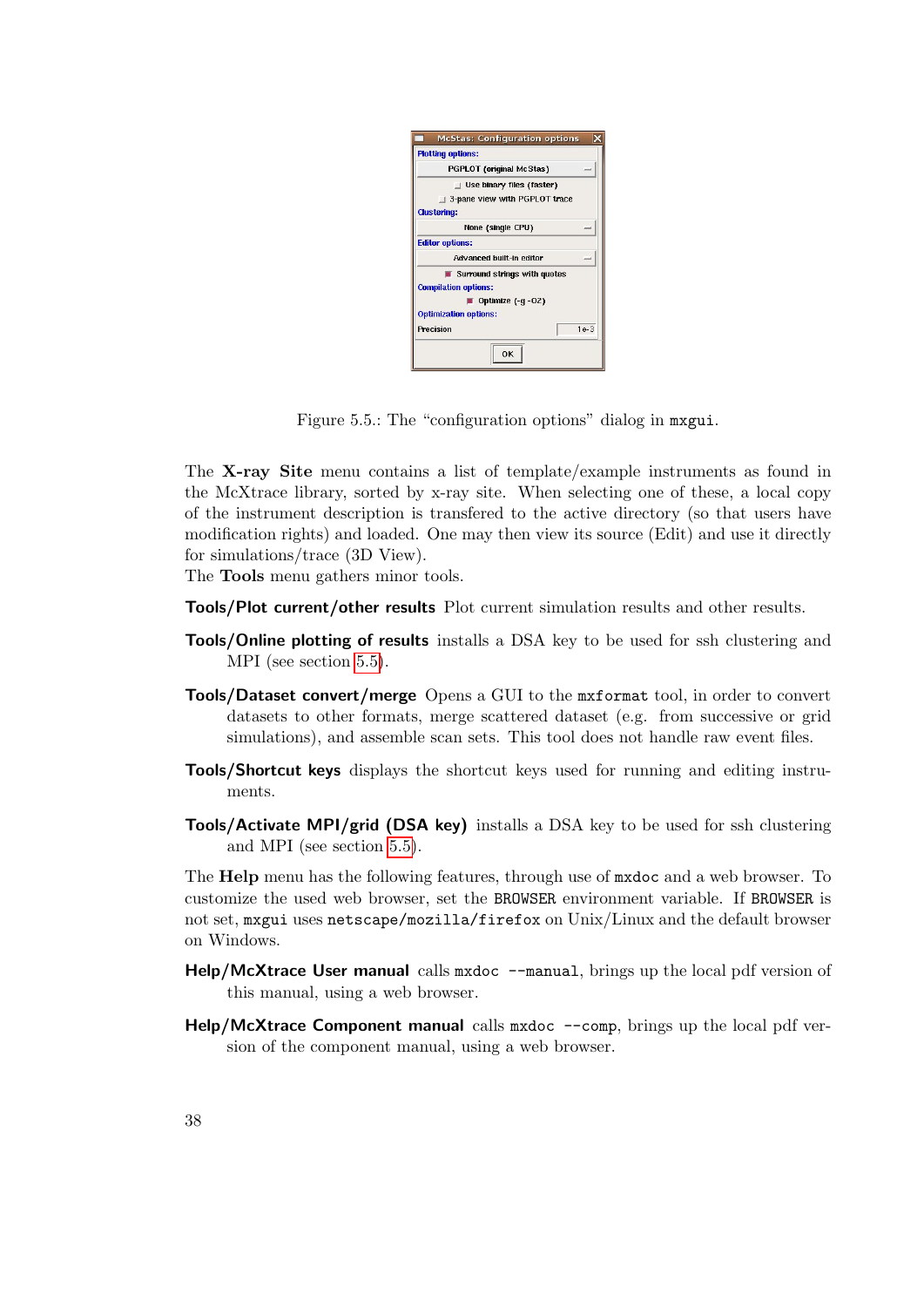- Help/Component library index displays the component documentation using the component index file: index.html.
- Help/McXtrace web page calls  $m \times d$  --web, brings up the McXtrace website in a web browser.
- Help/Tutorial Opens the McXtrace tutorial for a quick start. (Disabled Please see the McXtrace web page[\[Mcx\]](#page-100-0) for an updated tutorial).
- Help/Current instrument info generates a description web-page of the current edited instrument.
- Help/Test McXtrace installation launches a self test procedure to check that the McXtrace package is installed properly, generates accurate results, and may use the plotter to display the results.
- Help/Generate component index  $\text{locally (re-)generates the component index.html.}$

The run dialog

| Instrument source: midtvej.instr                               |                                      |                         | <b>HTML docs</b> |
|----------------------------------------------------------------|--------------------------------------|-------------------------|------------------|
| Instrument parameters (D=floating point, I=integer, S=string): |                                      |                         |                  |
| THETA (D):                                                     | 45 L1 (D):                           | 10 L <sub>2</sub> (D):  |                  |
| Output to (dir):                                               |                                      | $\Box$ force            | Browse           |
| <b>Neutron count:</b>                                          | 1000000 gravity (BEWARE)             | <b>Random seed:</b>     |                  |
| <b>Simulate</b>                                                | # steps:<br>$\overline{\phantom{0}}$ | 0 Plot results, Format: | <b>PGPLOT</b>    |
| <b>Clustering:</b><br>Inspect component:                       | None (single CPU) - Number of nodes: | $\overline{2}$          |                  |
| First component:                                               |                                      |                         |                  |
|                                                                |                                      |                         |                  |

Figure 5.6.: The run dialog in mxgui.

The run dialog is used to run simulations. It allows the entry of instrument parameters as well as the specifications of options for running the simulation (see section [5.2](#page-28-0) for details). It also allows to run the mxdisplay (section [5.3.3\)](#page-42-0) and mxplot (section [5.3.4\)](#page-44-0) front-ends together with the simulation.

The meaning of the different fields is as follows:

Run:Instrument parameters allows the setting of the values for the input parameters of the instrument. The type of each instrument parameter is given in parenthesis after each name. Floating point numbers are denoted by  $(D)$  (for the C type "double"), (I) denotes integer parameters, and (S) denotes strings. For parameter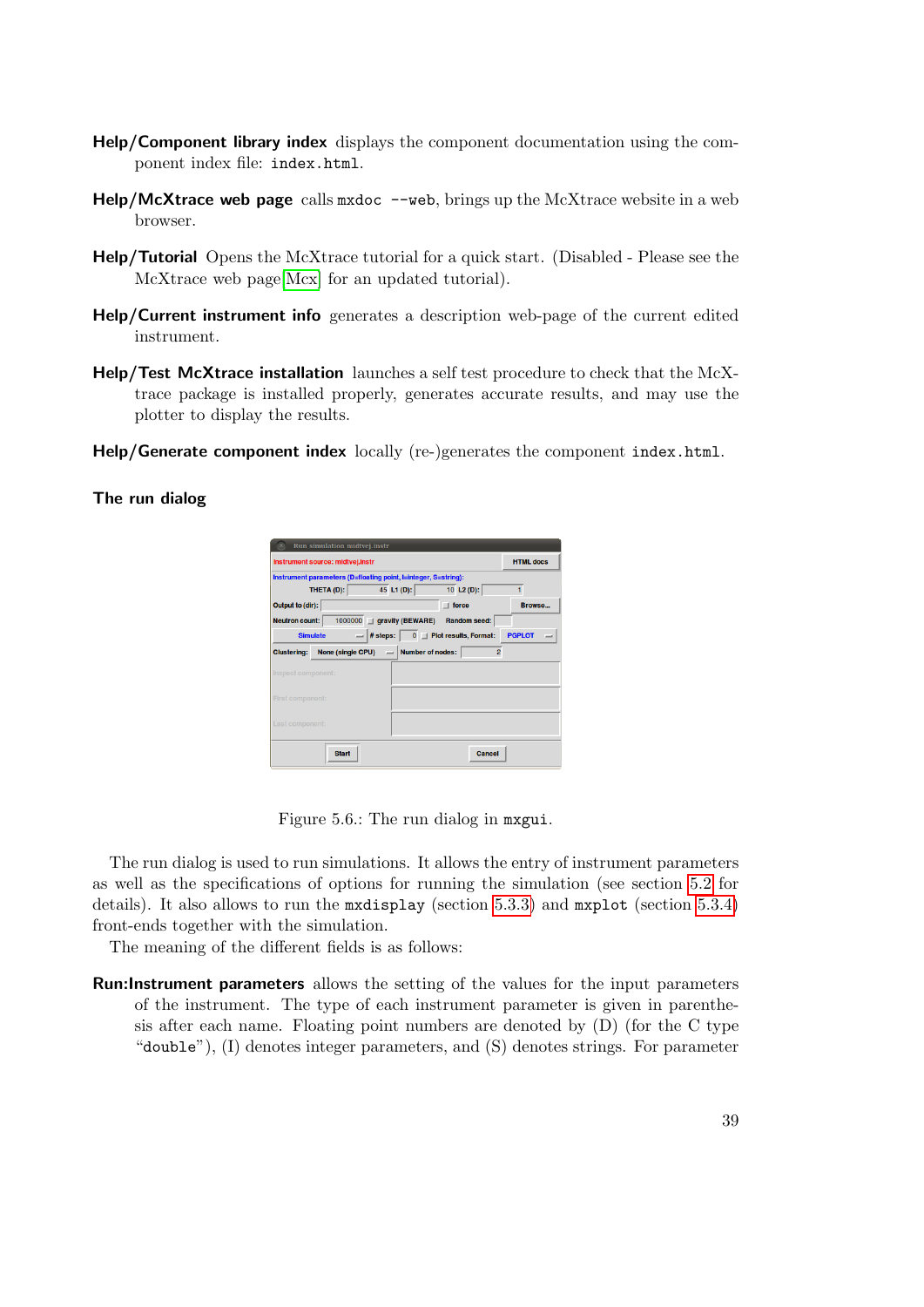scans and optimizations, enter the minimum and maximum values to scan/optimize, separated by a comma, e.g. 1,10 and do not forget to set the  $\#$  **Scanpoints** to more than 1.

- Run:Output to allows the entry of a directory for storage of the resulting data files in (like the --dir option). If no name is given, a new directory with a unique name is created, to avoid overwriting data.
- Run:Force Forces to overwrite existing data files
- **Photon count** sets the number of photon rays to simulate (the --ncount option).
- Run:Random seed/Set seed to selects between using a random seed (different in each simulation) for the random number generator, or using a fixed seed (to reproduce results for debugging).
- Run:Simulate/Trace (3D)/Optimize selects between several modes of running the simulation:
	- Simulate: Perform a normal simulation or a scan when  $\#$ steps is set to nonzero value.
	- Trace (3D view): View the instrument in 3D tracing indivitual photons through the instrument
	- Simulate (bg): Perform a simulation or scan but put the process in the background. This frees the GUI to continue working while the simulation is running.
	- Optimize (bg): Find the optimum value of the simulation parameters in the given ranges (see section [5.2.4\)](#page-34-0). The process is put in the background.
- **Run:# steps / # optim** Sets the number of simulation to run when performing a parameter scan or the number of iterations to perform in optimization mode.
- Run:Plot results If checked, the mxplot front-end will be run after the simulation has finished, and the plot dialog will appear (see below).
- Run:Format Quick selection of output format. Binary mode may be checked from the "Simulation/Configuration options" dialog box.
- Run:Clustering method Selects the mechanism to be used for running on grids and clusters. See section [5.5](#page-48-0) on parallel computing for more informations.
- Run:Number of nodes Sets the number of nodes to use for MPI/ssh clustering.
- **Run:Inspect component** (Trace mode) Trace only photon trajectories that reach a given component (e.g. sample or detector).
- Run:First component (Trace mode) Selects the first component to plot (default is first) in order to define a region of interest.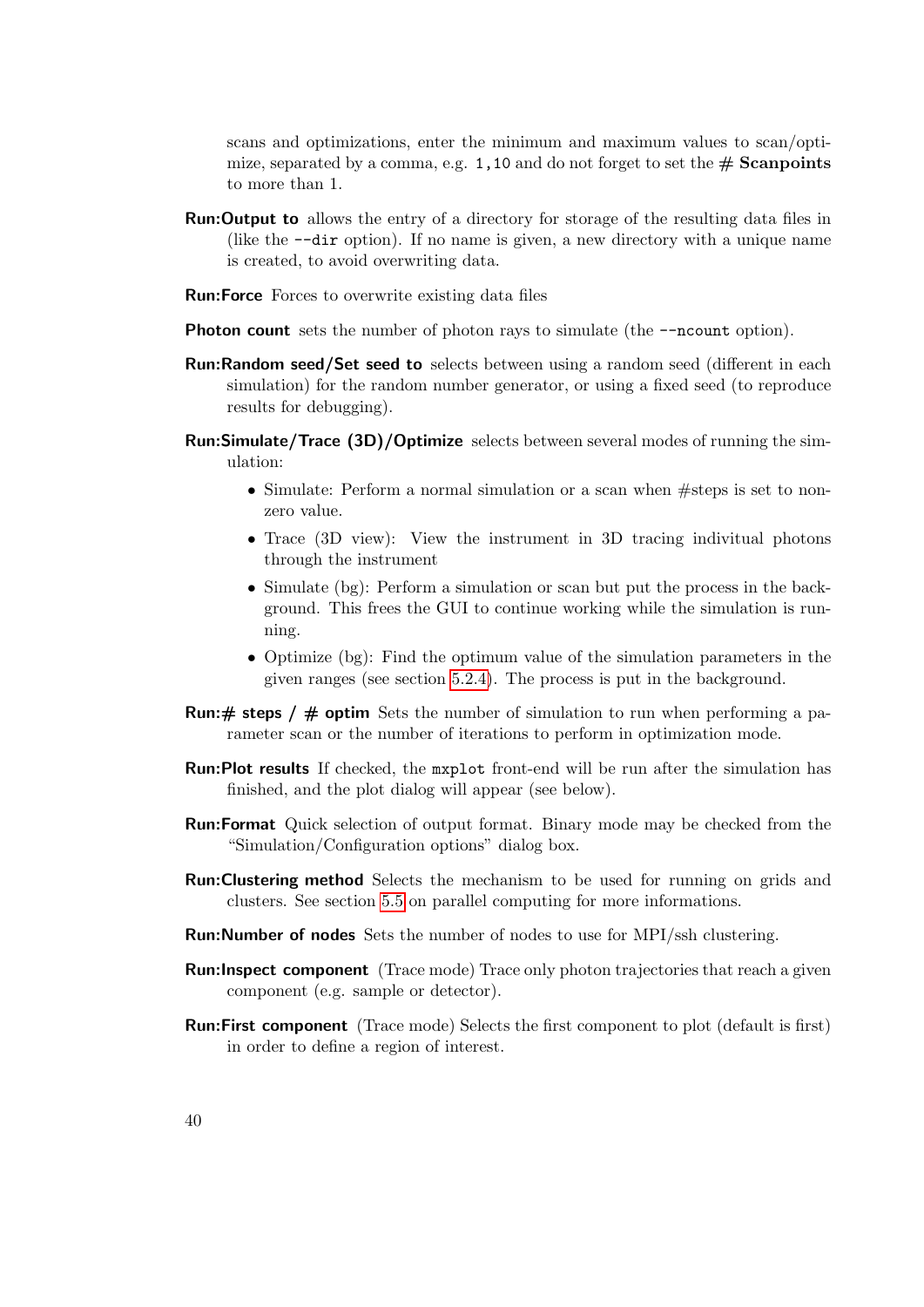- Run:Last component (Trace mode) Selects the last component to plot (default is first) in order to define a region of interest.
- Run:Maximize monitor (Optimization mode) Selects up to three monitors whose integral value should be maximized, varying instrument parameters. If none are selected, all monitors are used.

Run:Start runs the simulation.

Run:Cancel aborts the dialog.

Most of the settings on the run dialog are saved for your next McXtrace run.

Before running the simulation, the instrument definition is automatically compiled if it is newer than the generated C file (or if the C file is newer than the executable). The executable is assumed to have a .out suffix in the filename. NB: If components are changed, automatic compilation is not performed. Use the File/Compile menu item in the main windows.

# The editor window

The editor window provides a simple editor for creating and modifying instrument definitions. Apart from the usual editor functions, the "Insert" menu provides some functions that aid in the construction of the instrument definitions:

- Editor Insert/Instrument template inserts the text for a simple instrument skeleton in the editor window.
- **Editor Insert/Component...** opens up a dialog window with a list of all the components available for use in McXtrace. Selecting a component will display a description. Double-clicking will open up a dialog window allowing the entry of the values of all the parameters for the component (figure [5.7\)](#page-41-0). See section [6.3](#page-58-0) for details of the meaning of the different fields.

The dialog will also pick up those of the users own components that are present in the current directory when mxgui is started. See section [6.7](#page-81-0) for how to write components to integrate well with this facility.

Editor Insert/Type These menu entries give quick access to the entry dialog for the various component types available, i.e. Sources, Optics, Samples, Monitors, Misc, Contrib and Obsolete.

To use the mxgui front-end, the programs Perl and Perl/Tk must be properly installed on the system. Additionally, if the McXtrace/PGPLOT back-end is used for data format, PGPLOT, and PDL will be required. It may be necessary to set the PGPLOT\_DIR and PGPLOT\_DEV environment variable; consult the documentation for PGPLOT on the local system in case of difficulty.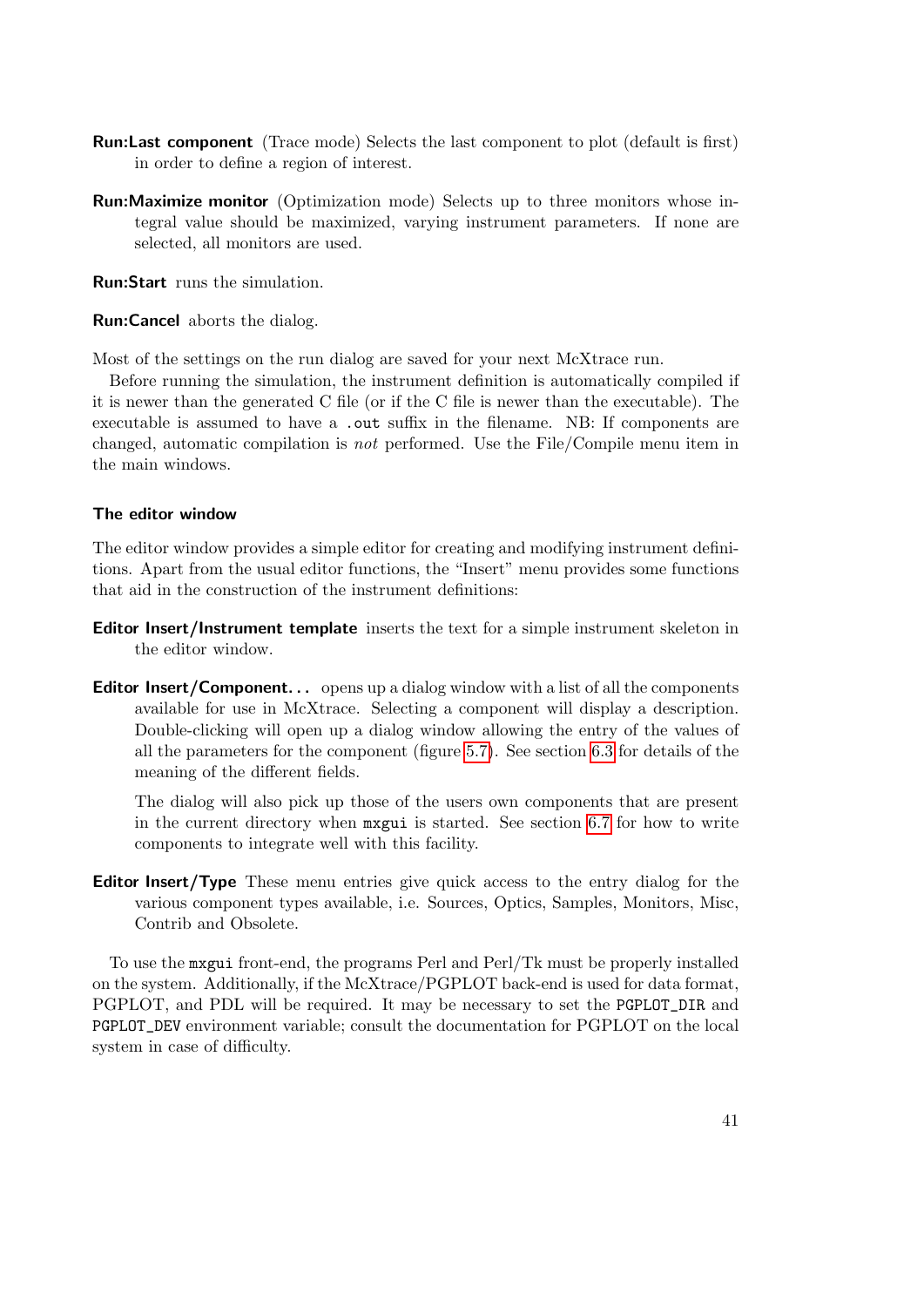| Slit                                                                   |                      |
|------------------------------------------------------------------------|----------------------|
| <b>Component definition: Slit</b>                                      |                      |
| Rectangular slit.                                                      |                      |
|                                                                        |                      |
| Author: KL, HMR                                                        | Date: June 16, 1997  |
| Origin: McStas release                                                 |                      |
| Instance name:                                                         |                      |
| <b>PARAMETERS:</b>                                                     |                      |
| m<br>kmin:                                                             |                      |
| Lower x bound                                                          |                      |
| m<br>xanax:                                                            |                      |
| Upper x bound                                                          |                      |
|                                                                        |                      |
| ymin:<br>m                                                             |                      |
| Lower y bound                                                          |                      |
| m<br>vmax:                                                             |                      |
| Upper y bound                                                          |                      |
| DESCRIPTION:                                                           |                      |
|                                                                        |                      |
| A simple rectangular slit. No transmission around the slit is allowed. |                      |
|                                                                        |                      |
|                                                                        |                      |
|                                                                        |                      |
| AT (<br>$\mathcal{L}$<br>$\overline{ }$                                | <b>RELATIVE</b>      |
| <b>ROTATED</b>                                                         | <b>RELATIVE</b><br>١ |
| <b>Ok</b>                                                              | Cancel               |
|                                                                        |                      |

<span id="page-41-0"></span>Figure 5.7.: Component parameter entry dialog.

# <span id="page-41-1"></span>5.3.2. Running simulations on the commandline (mxrun)

The mxrun front-end (mxrun.pl on Windows) provides a convenient command-line interface for running simulations with the same automatic compilation features available in the mxgui front-end. It also provides a facility for running a series of simulations while varying an input parameter.

The command

mxrun sim args ...

will compile the instrument definition  $sim$ . instr (if necessary) into an executable simulation  $sim$ . Out. It will then run  $sim$ . out, passing the argument list args

The possible arguments are the same as those accepted by the simulations themselves as described in section [5.2,](#page-28-0) with the following extensions:

- The  $-c$  or  $-c$  force-compile option may be used to force the recompilation of the instrument definition, regardless of file dates. This may be needed in case any component definitions are changed (in which case mxrun does not automatically recompile), or if a new version of McXtrace has been installed.
- The  $-p$  file or  $-p$ aram=file option may be used to specify a file containing assignment of values to the input parameters of the instrument definition. The file should consist of specifications of the form  $name =value$  separated by spaces or line breaks. Multiple -p options may be given together with direct parameter specifications on the command line. If a parameter is assigned multiple times, later assignments override previous ones.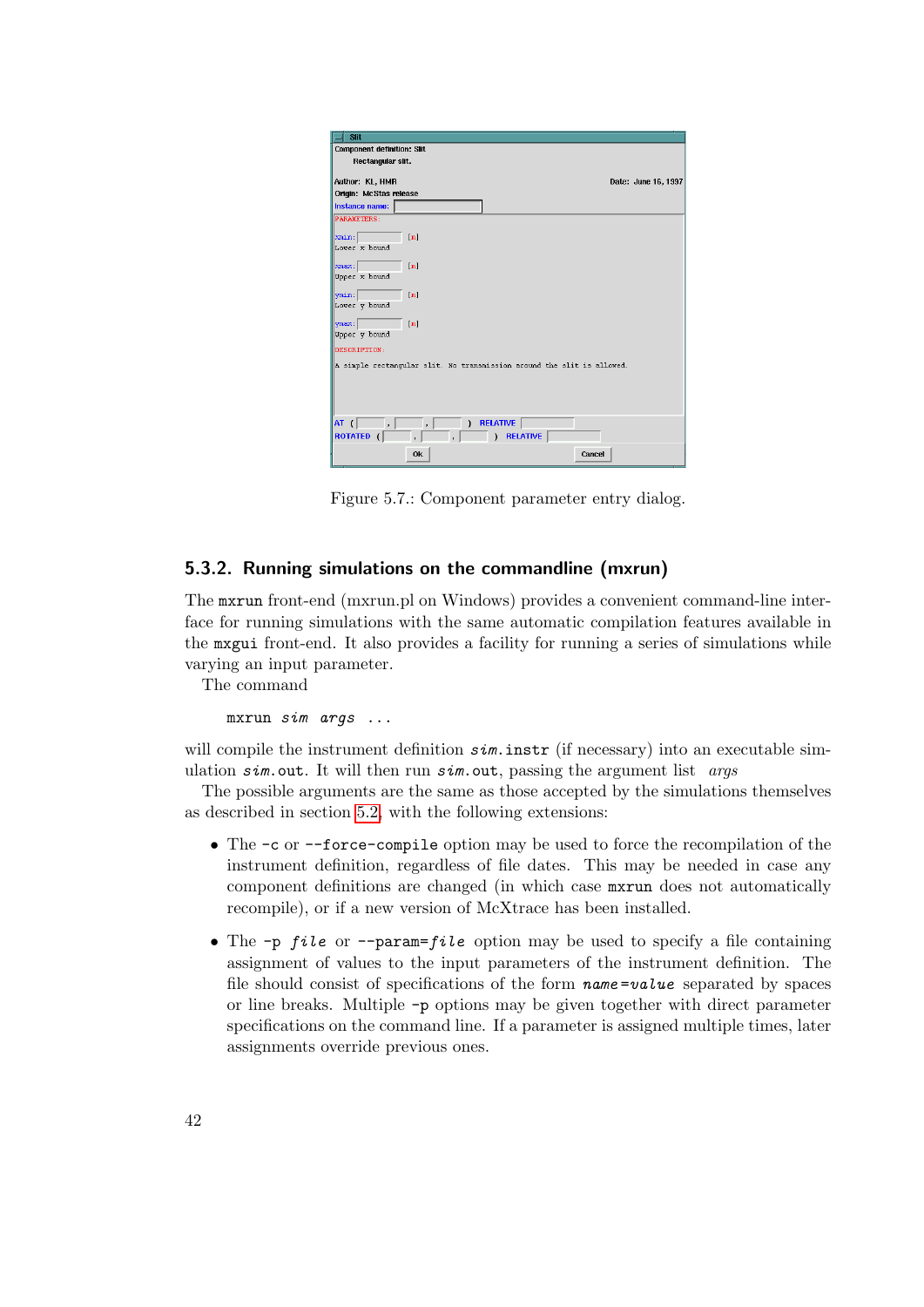• The -N count or --numpoints=count option may be used to perform a series of count simulations while varying one or more parameters within specified intervals. Such a series of simulations is called a scan. To specify an interval for a parameter X, it should be assigned two values separated by a comma. For example, the command

mxrun sim.instr -N4 X=2,8 Y=1

would run the simulation defined in  $\sin$  instr four times, with X having the values 2, 4, 6, and 8, respectively.

After running the simulation, the results will be written to the file mccode.dat by default. This file contains one line for each simulation run giving the values of the scanned input variables along with the integrated intensity and estimated error in all monitors.

- When performing a scan, the  $-f\$ ile and  $-f\$ ile= $file$  options make mxrun write the output to the files  $file$  dat and  $file$  sim instead of the default names.
- When performing a scan, the  $-d$  dir and  $-dir=dir$  options make mxrun put all output in a newly created directory  $\text{dir.}$  Additionally, the directory will have subdirectories 1, 2, 3,... containing all data files output from the different simulations. When the -d option is not used, no data files are written from the individual simulations (in order to save disk space).
- The mxrun --test command will test your McXtrace installation.

The -h option will list valid options. The mxrun front-end requires a working installation of Perl to run.

#### <span id="page-42-0"></span>5.3.3. Graphical display of simulations (mxdisplay)

The front-end mxdisplay (mxdisplay.pl on Windows) is a graphical debugging tool. It presents a schematic drawing of the instrument definition, showing the position of the components and the paths of the simulated photons through the instrument. It is thus very useful for debugging a simulation, for example to spot components in the wrong position or to find out where photons are getting lost. (See figures [5.3-](#page-25-0)[5.4.](#page-25-1))

To use the mxdisplay front-end with a simulation, run it as follows:

mxdisplay sim args . . .

where sim is the name of either the instrument source  $sim$ . instr or the simulation program sim.out generated with McXtrace, and  $args \ldots$  are the normal command line arguments for the simulation, as explained above. The -h option will list valid options.

The drawing back-end program may be selected among PGPLOT, VRML, Matlab and Scilab using either the  $-pPLOTTER$  option or using the current MCXTRACE\_FORMAT environment variable. For instance, calling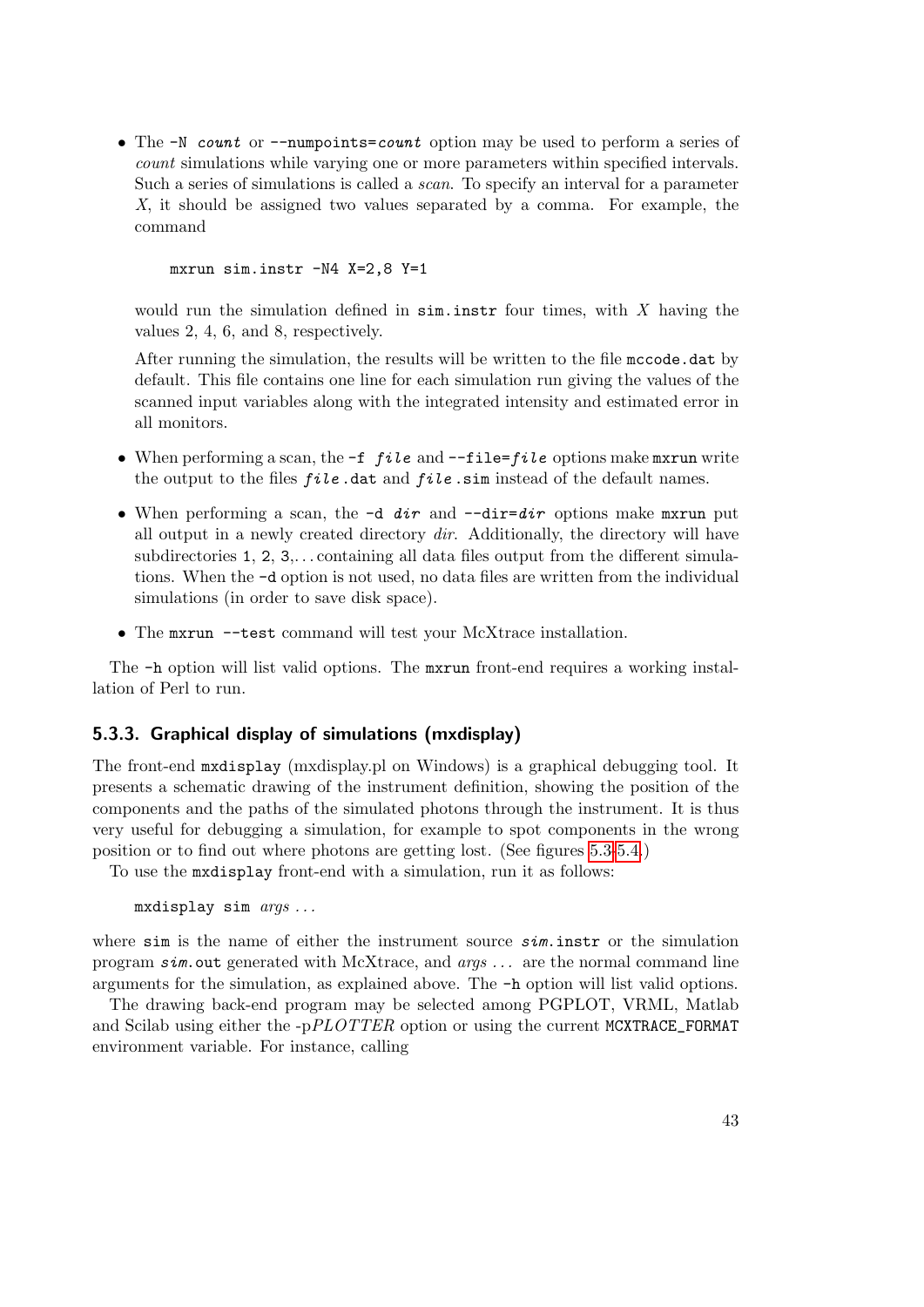```
mxdisplay -pmatlab ./Samples_vanadium.out ROT=90
or (csh/tcsh syntax)
```
setenv MCXTRACE\_FORMAT matlab mxdisplay ./Samples\_vanadium.out ROT=90

will output graphics using matlab. The mxdisplay front-end can also be run from the mxgui front-end. Examples of plotter appearence for mxdisplay is shown in figures [5.3-](#page-25-0)[5.4.](#page-25-1)

McXtrace/PGPLOT back-end This will view the instrument from above. A multidisplay that shows the instrument from three directions simultaneously can be shown using the --multi or -m options:

 $mxdisplay$  --multi sim.out  $args...$ 

Click the left mouse button in the graphics window or hit the space key to see the display of successive photon trajectories. The 'P' key saves a postscript file containing the current display that can be sent to the printer to obtain a hardcopy; the 'C' key produces color postscript. To stop the simulation prematurely, type 'Q' or use control-C as normal in the window in which mxdisplay was started.

To see details in the instrument, it is possible to zoom in on a part of the instrument using the middle mouse button (or the 'Z' key on systems with a one- or two-button mouse). The right mouse button (or the 'X' key) resets the zoom. Note that after zooming, the units on the different axes may no longer be equal, and thus the angles as seen on the display may not match the actual angles.

Another way to see details while maintaining an overview of the instrument is to use the  $\alpha$ -zoom=*factor* option. This magnifies the display of each component along the selected axes only, e.g. a Soller collimator is magnified perpendicular to the photon beam but not along it. This option may produce rather strange visual effects as the photon passes between components with different coordinate magnifications, but it is occasionally useful.

When debugging, it is often the case that one is interested only in photons that reach a particular component in the instrument. For example, if there is a problem with the sample one may prefer not to see the photons that are absorbed in the monochromator shielding. For these cases, the  $-\text{inspect} = comp$  option is useful. With this option, only photons that reach the component named comp are shown in the graphics display.

The mxdisplay front-end will then require the Perl and PGPLOT packages to be installed. It may be necessary to set the PGPLOT\_DIR and PGPLOT\_DEV environment variable; consult the documentation for PGPLOT on the local system in case of difficulty.

McXtrace Matlab back-end A 3D view of the instrument, and various operations (zoom, export, print, trace photons, . . . ) is available from a dedicated Graphical User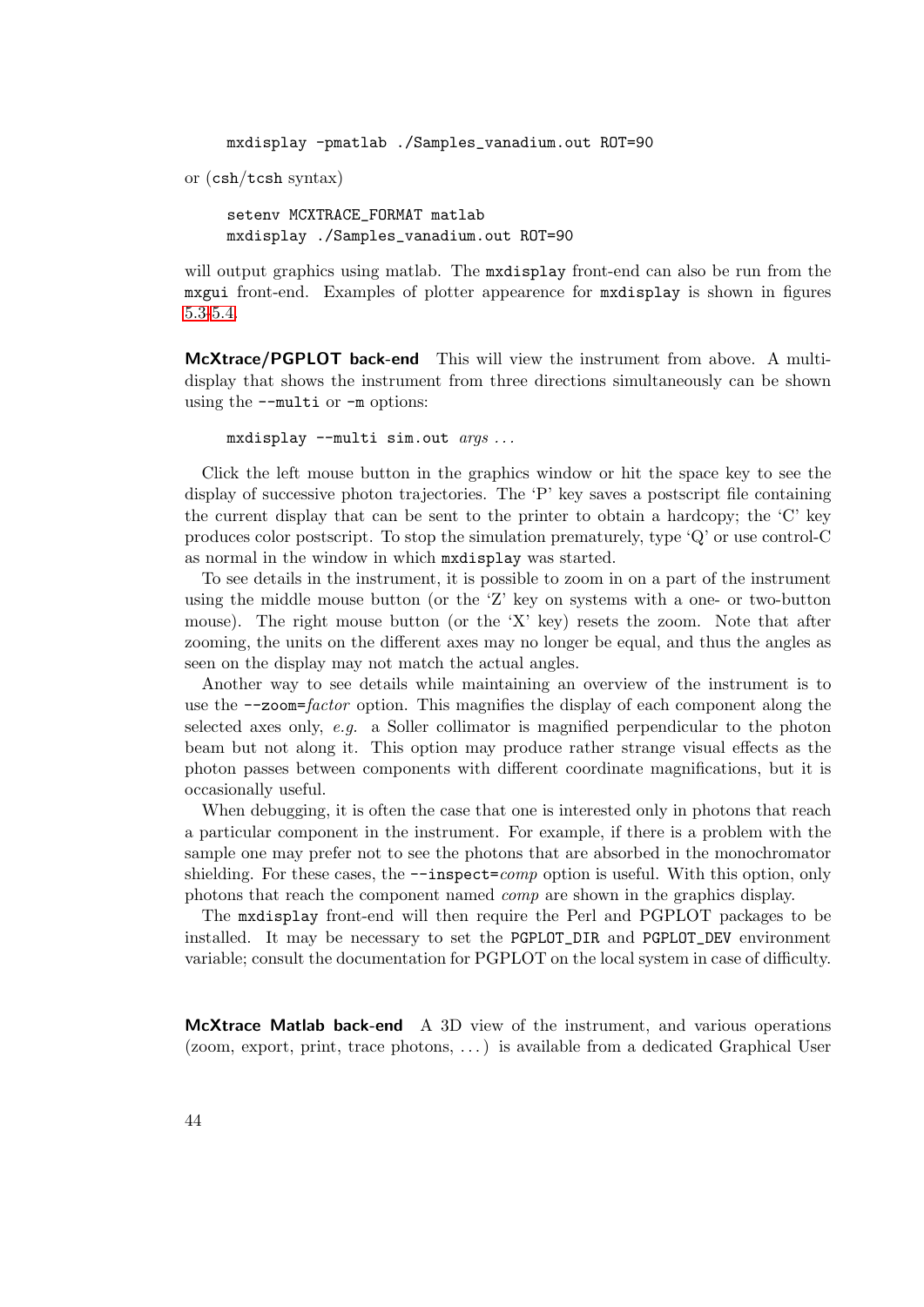Interface. The --inspect option may be used (see previous paragraph), as well as the --first and --last options to specify a region of interest. The mxdisplay front-end requires Perl and Matlab to be installed.

VRML/OpenGL back-ends When using the -pVRML option, the instrument is shown in Virtual Reality (using OpenGL). You may then walk aside instrument, or go inside elements following x-ray trajectories. As all xray trajectories are stored into a VRML file, we recommend limiting the number of stored trajectories to below 1000, otherwise file size and processing time becomes significant. The  $-\text{inspect}$  option is not available in VRML format display.

# <span id="page-44-0"></span>5.3.4. Plotting the results of a simulation (mxplot)

The front-end mxplot (mxplot.pl on Windows) is a program that produces plots of all the monitors in a simulation, and it is thus useful to get a quick overview of the simulation results.

In the simplest case, the front-end is run simply by typing

mxplot

This will plot any simulation data stored in the current directory, which is where simulations store their results by default. If the  $-\text{dir}$  or  $-\text{file}$  options have been used (see section [5.2\)](#page-28-0), the name of the file or directory should be passed to mxplot,  $e.g.$  "mxplot  $dir$ " or "mxplotfile". It is also possible to plot one single text (not binary) data file from a given monitor, passing its name to mxplot.

The drawing back-end program may be selected among PGPLOT, VRML, and Matlab using either the -pPLOTTER option (e.g.  $m$ xplot -pmatlab file) or using the current MCXTRACE\_FORMAT environment variable. Moreover, the drawing back-end program will also be set depending on the file extension (see Table [5.3\)](#page-32-0).

It should be emphasized that mxplot may only display simulation results with the format that was chosen during the computation. Indeed, if you request data in a given format from a simulation, you will only be able to display results using that same drawing back-end.

The mxplot front-end can also be run from the mxgui front-end.

The initial display shows plots for each detector in the simulation. Examples of plotter appearence for mxplot is shown in figures [5.3](#page-25-0)[-5.](#page-24-0)

McXtrace/PGPLOT back-end Clicking the left mouse button on a plot produces a full-window version of that plot. The 'P' key saves a postscript file containing the current plot that can be sent to the printer to obtain a hardcopy; the 'C' key produces color postscript. The 'Q' key quits the program (or CTRL-C in the controlling terminal may be used as normal).

To use the mxplot front-end with PGPLOT, Perl, PGPLOT, and PDL must all be properly installed on the system. It may be necessary to set the PGPLOT\_DIR and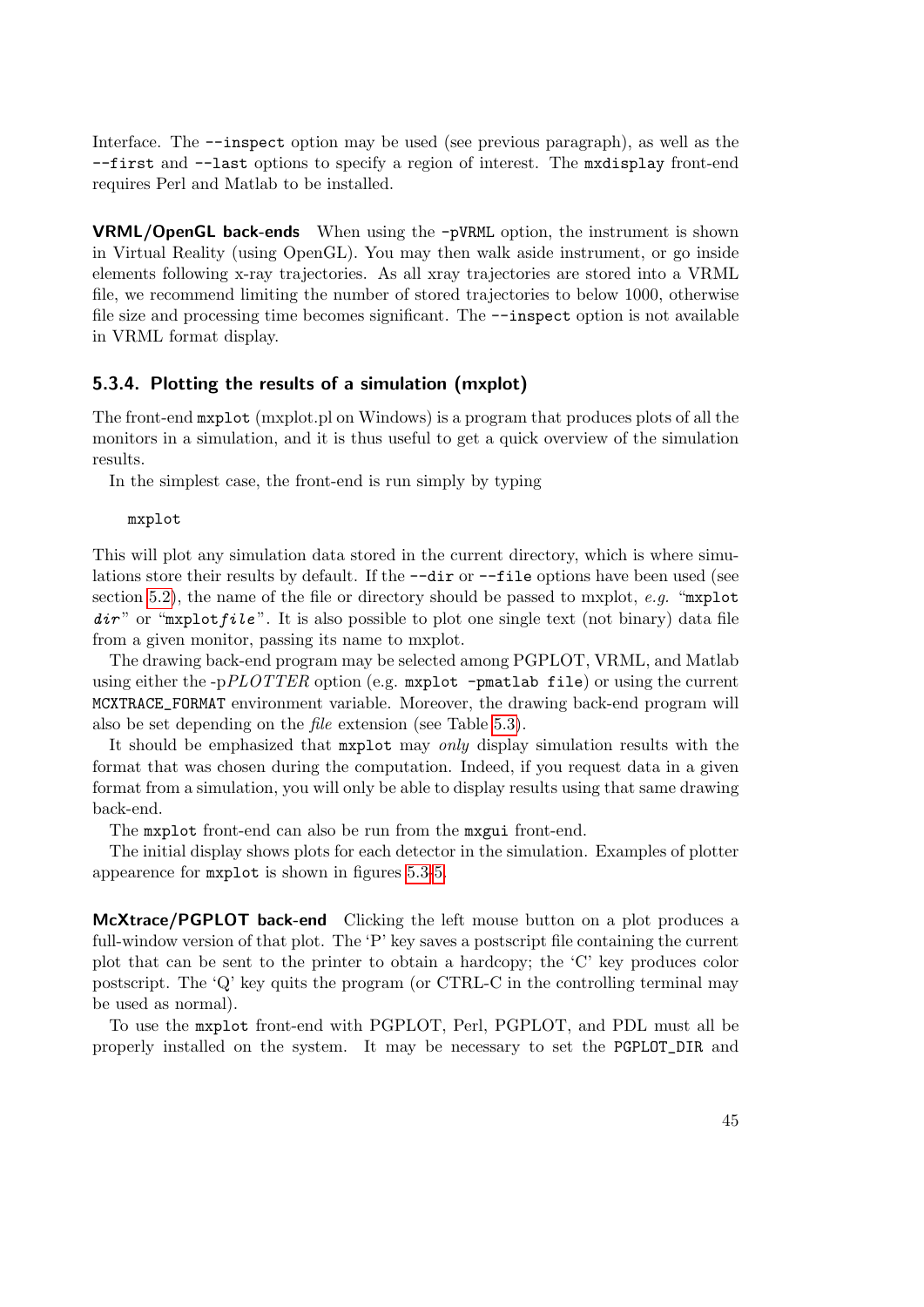PGPLOT\_DEV environment variable; consult the documentation for PGPLOT on the local system in case of difficulty.

# 5.3.5. Creating and viewing the library, component/instrument help and Manuals (mxdoc)

McXtrace provides an easy way to generate automatically an HTML help page about a given component or instrument, or the whole McXtrace library.

mxdoc mxdoc comp—instr mxdoc --tools

The first example generates an *index.html* catalog file using the available components and instruments (both locally, and in the McXtrace library). The library catalog of components is opened using the BROWSER environment variable (e.g. netscape, konqueror, nautilus, MSIE, mozilla,  $\dots$ ). If the BROWSER is not defined, the help is displayed as text in the current terminal. This latter output may be forced with the  $-t$  or  $-\text{text}$  option.

Alternatively, if a component or instrument comp is specified as in the second example, it will be searched within the library, and an HTML help will be created for all available components matching comp.

The last example will list the name and description of all McXtrace tools.

Additionally, the options --web, --manual and --comp will open the McXtrace web site page, the User Manual (this document) and the Component Manual, all requiring BROWSER to be defined. Finally, the --help option will display the command help, as usual.

See section [6.7](#page-81-0) for more details about the McDoc usage and header format. To use the mxdoc front-end, the program Perl should be available.

#### <span id="page-45-0"></span>5.3.6. Translating and merging McXtrace result files (all text formats)

If you have been running a McXtrace simulation with a given text format output, but finally plan to look at the results with an other plotter (e.g. you ran a simulation with PGPLOT output and want to view it using Matlab), you may use

 $mcformat$  { file | dir } -d target\_dir --format=TARGET FORMAT

to translate files into format TARGET FORMAT (e.g. NeXus). When given a directory, the translation works recursively. The conversion works only for text files.

The --merge option may be used to merge similar files, e.g. obtained from grid systems, just as if a longer run was achieved.

The --scan option may be used to reconstruct the scan data from a set of directories which vary by instrument parameters. For instance, you ran a scan, but finally realized you should have prolonged it. Then simply simulate the missing bits, and apply mcformat -d scan\_data --format=PGPLOT --scan step0 .. stepN. The resulting scan data is compatible with mcplot only when generating PGPLOT/McStas format.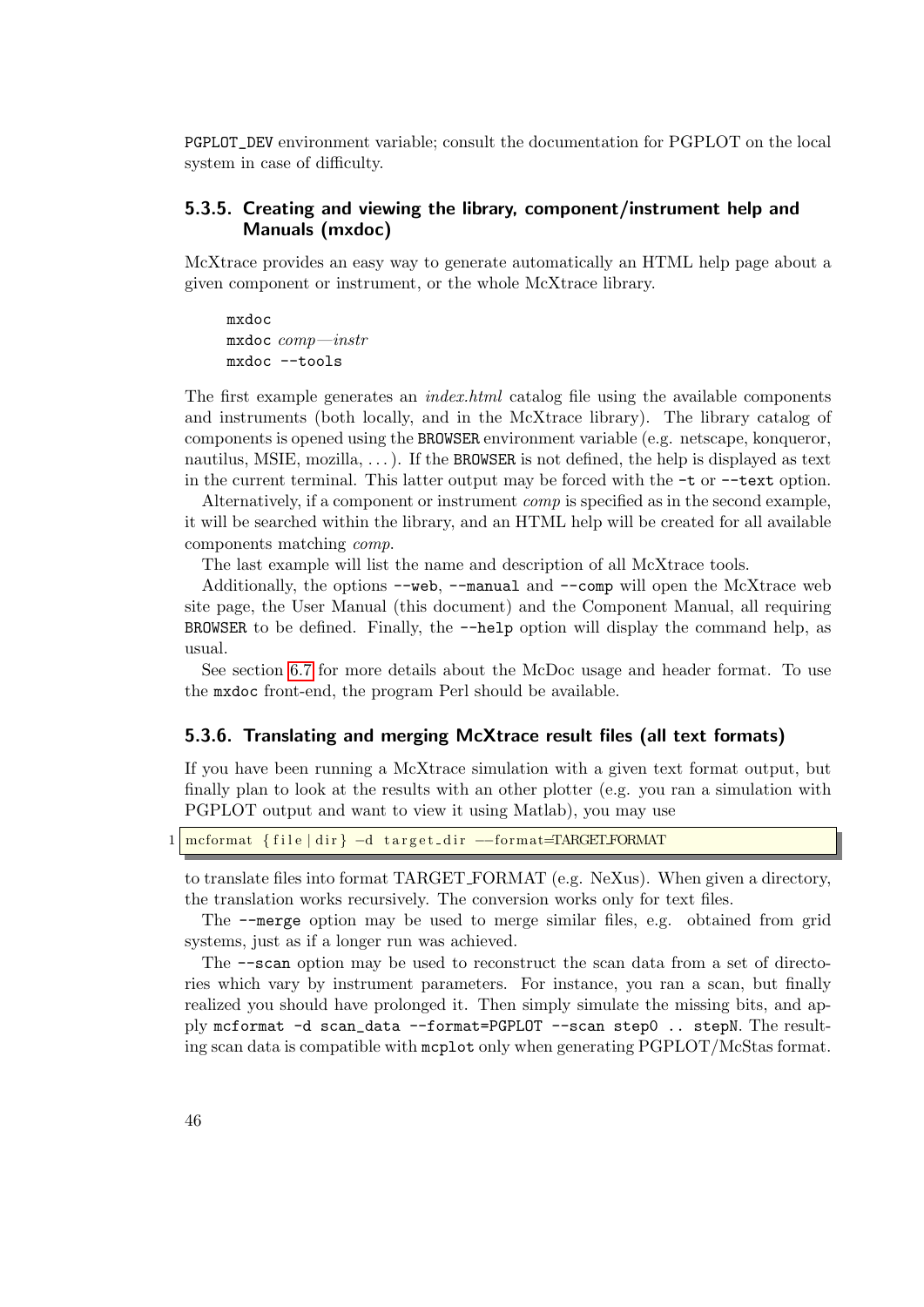You may conjugate this option with the  $-\text{merge}$  in order to add/merge similar data sets before re-building the scan.

The data files are analyzed by searching keywords inside data files (e.g. 'Source' for the source instrument description file). If some file names or component names match these keywords (e.g. using a file 'Source.psd'), the extracted metadata information may be wrong, even though the data itself will be correct.

# 5.4. Data formats - Analyzing and visualizing the simulation results

To analyze simulation results, one uses the same tools as for analyzing experimental data, i.e. programs such as IDL, Matlab and Scilab. The output files from simulations are usually simple text files containing headers and data blocks. Each data file contains informations about the simulation, the instrument, the parameters used, and of course the signal, the estimated error on the signal, and the number of events used in each bin. Additionally, all data files indicate their first (mean value) and second moment (standard deviation) in the 'statistics' field.

In order for the user to choose the data format, we recommend to set it using the --format=FORMAT or alternatively via the MCXTRACE FORMAT environment variable, which will also make the front-end programs able to import and plot data and instrument consistently (see Section [5.2\)](#page-28-0). The available format list is shown in Table [5.3.](#page-32-0)

Note that the x-ray event counts in detectors are typically not very meaningful except as a way to measure the performance of the simulation. Use the simulated intensity instead whenever analysing simulation data.

# 5.4.1. McXtrace and PGPLOT format

The McXtrace original format, which is equivalent to the PGPLOT format, is simply columns of ASCII text that most programs should be able to read.

One-dimensional histogram monitors (energy, time-of-flight, energy) write one line for each histogram bin. Each line contains a number identifying the bin (e.g. the energy) followed by three numbers: the simulated intensity, an estimate of the statistical error as explained in section [4.2.1,](#page-19-0) and the number of photon events for this bin.

Two-dimensional histogram monitors (position sensitive detectors) output M lines of N numbers representing x-ray intensities, where  $M$  and  $N$  are the number of bins in the two dimensions. The two-dimentional monitors also store the error estimates and event counts as additional matrices.

Single-point monitors output the photon intensity, the estimated error, and the photon event count as numbers on the terminal. (The results from a series of simulations may be combined in a data file using the mxrun front-end as explained in section [5.3.2\)](#page-41-1).

When using one- and two-dimensional monitors, the integrated intensities are written to terminal as for the single-point monitor type, supplementing file output of the full one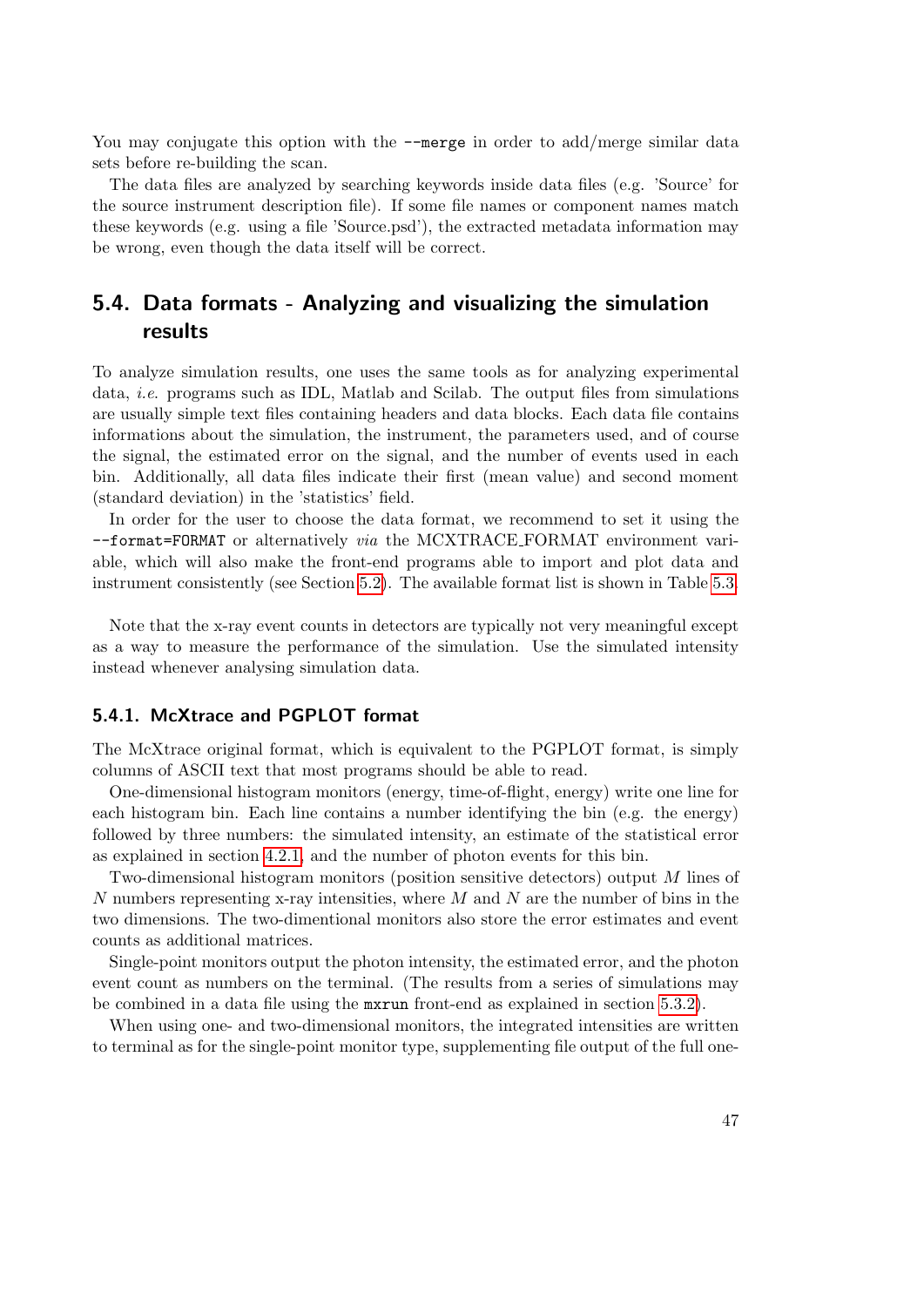or two-dimensional intensity distribution. By default, both one- and two-dimensional monitor output starts with a header of comment lines, all beginning with the '#' character. This header gives such information as the name of the instrument used in the simulation, the values of any instrument parameters, the name of the monitor component for this data file, etc. The headers may be disabled using the  $-\text{data-only option}$ in case the file must be read by a program that cannot handle the headers.

In addition to the files written for each one- and two-dimensional monitor component, another file (by default named mccode.sim) is also created. This file is in a special McXtrace ASCII format. It contains all available information about the instrument definition used for the simulation, the parameters and options used to run the simulation, and the monitor components present in the instrument. It is read by the mxplot frontend (see section [5.3.4\)](#page-44-0). This file stores the results from single monitors, but by default contains only pointers (in the form of file names) to data for one- and two-dimensional monitors. By storing data in separate files, reading the data with programs that do not know the special McXtrace file format is simplified. The --file option may be used to store all data inside the mccode.sim file instead of in separate files.

# 5.4.2. HTML/VRML and XML formats

Both HTML and XML formats are available. The former may be viewed using any web browser (Netscape/Mozilla/Firefox, Internet Explorer, Nautilus, Konqueror) - showing data sets as VRML objects. XML data sets may be browsed for instance using Internet Explorer (Windows and Mac OS) or Firefox, GXMLViewer and KXMLEditor (under Linux).

The XML format is NeXus-like, but not fully compatible. However, McXtrace may generate genuine NeXus/HDF format (see bellow).

#### 5.4.3. NeXus format

The NeXus format [\[Nex\]](#page-100-1) is a platform independent HDF binary data file. To have McXtrace use it:

- 1. the HDF and NeXus libraries must have been installed
- 2. the McXtrace installation should be done with NeXus bindings, e.g. on Unix/Linux systems configure --with-nexus; make; make install.
- 3. the compilation of instruments must be done with the -DUSE\_NEXUS -1NeXus flags (see Section [6.3.4\)](#page-59-0). This is automated with the  $\pi x$  run tool (Section [5.3.2\)](#page-41-1).

All results are saved in a single file, containing 'groups' of data. To view such files, install and use HDFView (or alternatively HDFExplorer). This Java viewer can show content of all detectors, including metadata (attributes). Basic detector images may also be generated.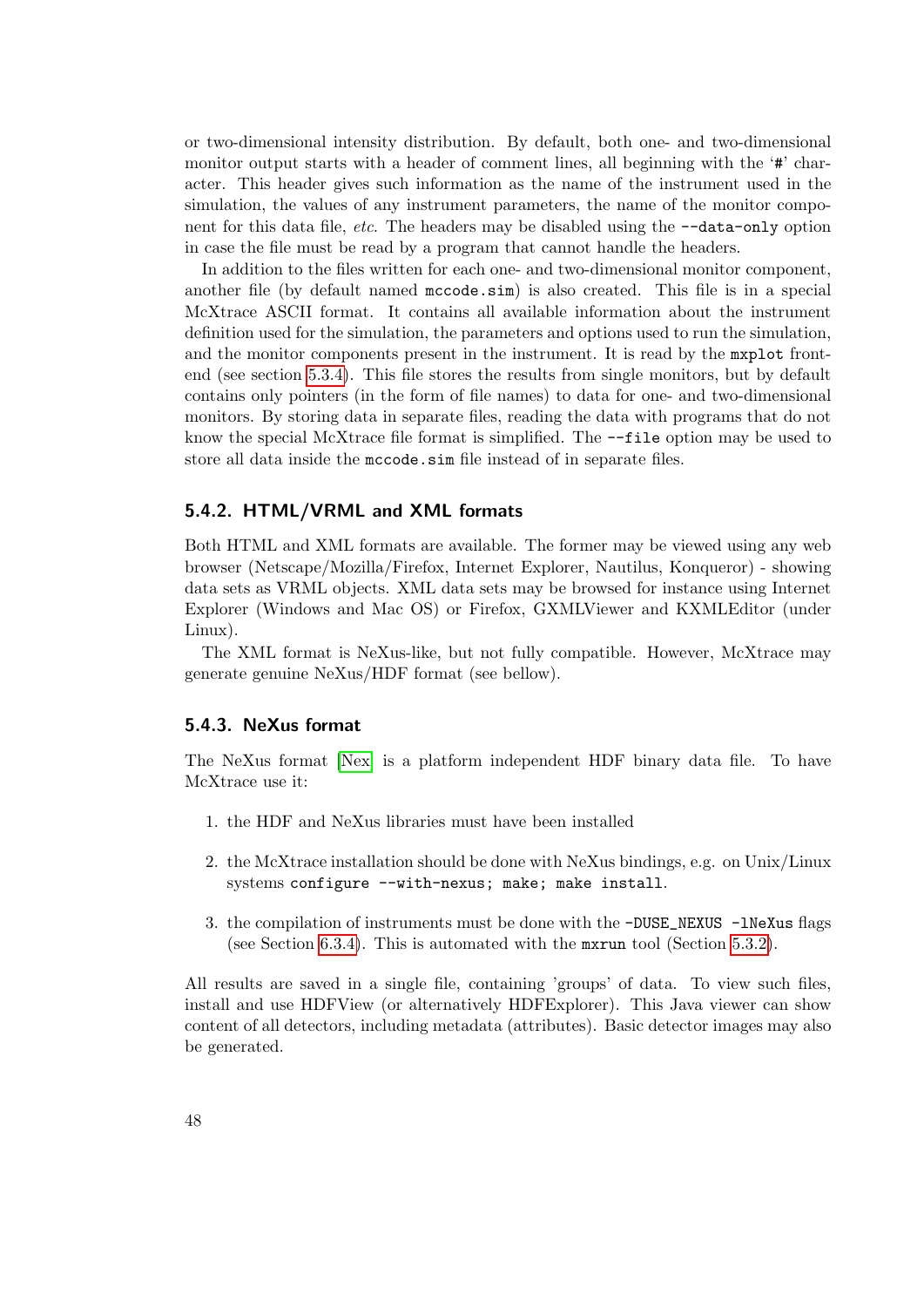# <span id="page-48-0"></span>5.5. Using computer Grids and Clusters

Parallelizing a computation is in general advantageous when dependencies between parts of computations are not too strong. The situation of McXtrace is ideal since each photon ray can be simulated without interfering with other simulated photon rays. Therefore each photon ray can be simulated independently on a set of computers.

When computing N photon rays with p computers, each computer will simulate  $\frac{N}{p}$ photons. As a result there will be  $p \cdot \frac{N}{p} = N$  photons simulated. As a result, McXtrace generates two kinds of data sets:

- intensity measurements, internally represented by three values  $(p_0, p_1, p_2)$  where  $p_0, p_1, p_2$  are additive. Therefore the final value of  $p_0$  is the sum of all local value of  $p_0$  computed on each node. The same rule applies for  $p_1$  and  $p_2$ . The evaluation of the intensity errors  $\sigma$  is performed using the final  $p_0$ ,  $p_1$ , and  $p_2$  arrays (see section [4.2.1\)](#page-19-0).
- event lists: the merge of events is done by concatenation

McXtrace provides three methods in order to distribute computations on many computers.

- when using a set of nodes (grid, cluster or multi-cores), it is possible to distribute simulations on a list of computers and multi-core machines (see section [5.5.1\)](#page-48-1). Results are automatically merged after completion. This method is very efficient, and only requires a SSH server to be installed/configured on slave machines. In order to use an heterogeneous system, a C compiler should be optionally installed on slave machines.
- when using an homogeneous computer cluster, each simulation (including scan steps) may be computed in parallel using MPI. We recommend this method on clusters (see section [5.5.2\)](#page-50-0).

Last but not least, you may run simulations manually on a number of machines. Once the distributed simulation have been completed, you may merge their results using mxformat (see section [5.3.6\)](#page-45-0) in order to obtain a set of files just as if it had been executed on a single machine.

All of these methods can be used, when available, from mxgui.

# <span id="page-48-1"></span>5.5.1. Distribute mxrun simulations on grids, multi-cores and clusters (SSH grid)

This method distributes simulations on a set of machines using ssh connections, using a command such as mxrun --grid=4 .... Each of the scan steps is split and executed on distant slave machines, sending the executable with  $\mathfrak{so}_p$ , executing single simulations, and then retrieving individual results on the master machine. These are then merged using mxformat.

The mxrun script has been adapted to use transparently SSH grids. The syntax is: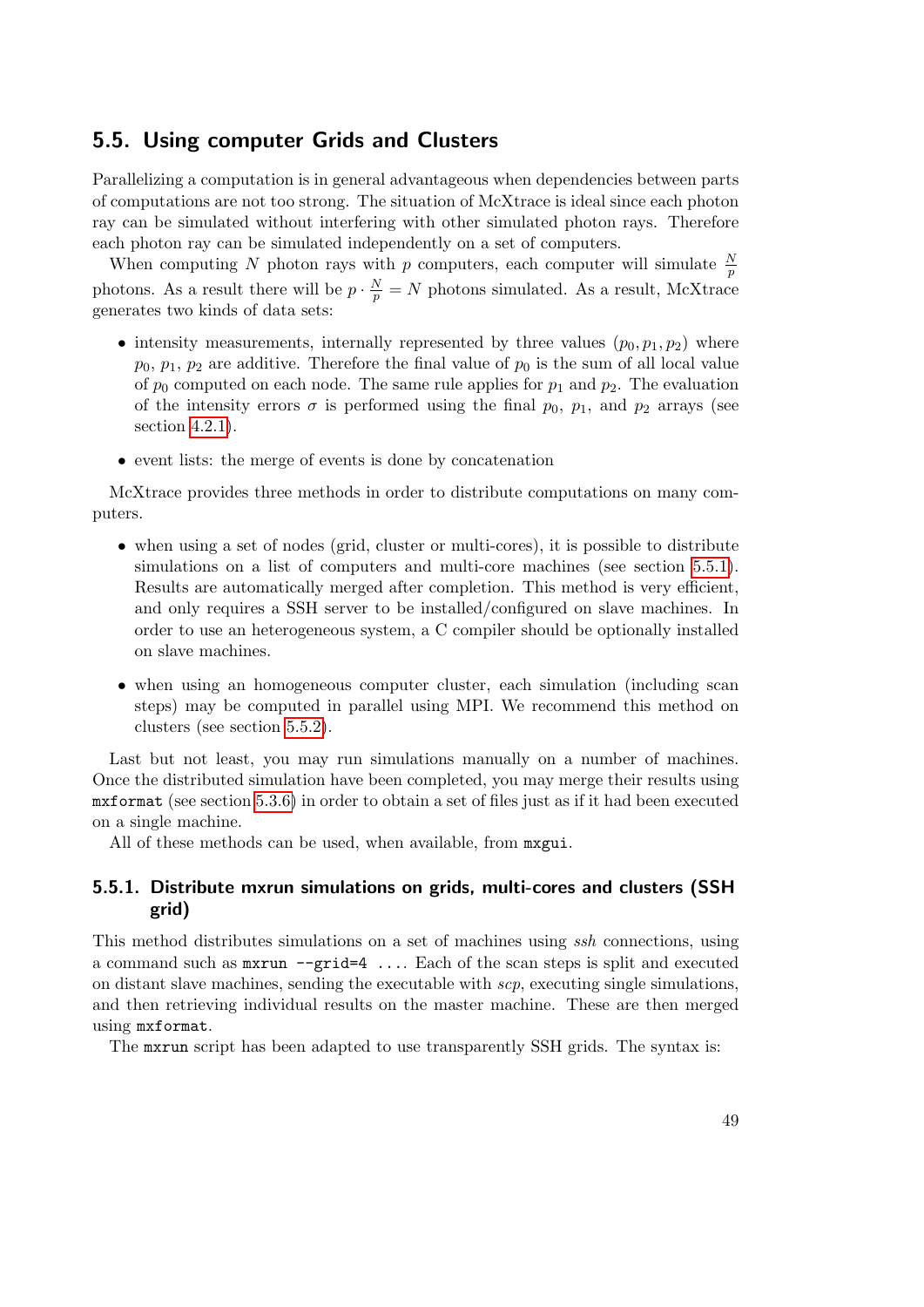- --grid=<number>: tells mxrun to use the grid over <number> nodes.
- --machines=<file>: defines a text file where the nodes which are to be used for parallel computation are listed; by default, mxrun will look at \$HOME/.mcxtrace-hosts and MCXTRACE/tools/perl/mcxtrace-hosts. When used on a single SMP machine (multi-core/cpu), this option may be omitted.
- --force-compile: this option is required on heterogeneous systems. The C code is sent to all slaves and simulation is compiled on each node before starting computation. The default is to send directly the executatble from the master node, which only works on homogeneous systems. computation.

This method shows similar efficiency as MPI, but without MPI installation. It is especially suited on multi-core machines, but may also be used on any set of distant machines (grids), as well as clusters. For Windows master machines, we recommend the installation of the PuTTY SSH client. The overhead is proportional to the number of nodes and the amount of data files to transfer per simulation. It is usually larger than the pure MPI method. We thus recommend to launch long runs on fewer nodes rather than many short runs on many nodes.

#### Requirements and limitations (SSH grids)

- 1. A master machine with an SSH client, and McXtrace installation.
- 2. A set of machines (homogeneous or heterogeneous) with SSH servers.
- 3. On heterogeneous grids, a C compiler must also be installed on all slave nodes.
- 4. ssh access from the master node (where McXtrace is installed) to the slaves through e.g. DSA keys without a password. These keys should be generated using the command  $\text{ssh-keygen}$ . Run e.g.  $\text{ssh-keygen}$  -t dsa on master node, enter no passphrase and add resulting .ssh/id dsa.pub to .ssh/authorized keys on all the slave nodes. The key generation and registering mechanism may be done automatically for the local machine from the Help menu/Install DSA key item of mxgui.
- 5. The machine names listed in the file .mcxtrace-hosts in your home directory or in the MCXTRACE/tools/perl/mcxtrace-hosts on the master node, one node per line. The --machines=<file> option enables to specify the hosts file to use. If it does not exist, only the current machine will be used (for multi-processor/core machines).
- 6. Without ssh keys, passwords will be prompted many times. To avoid this, we recommend to use only the local machine (for multi-cores/cpu), i.e. do not use a machine hosts file.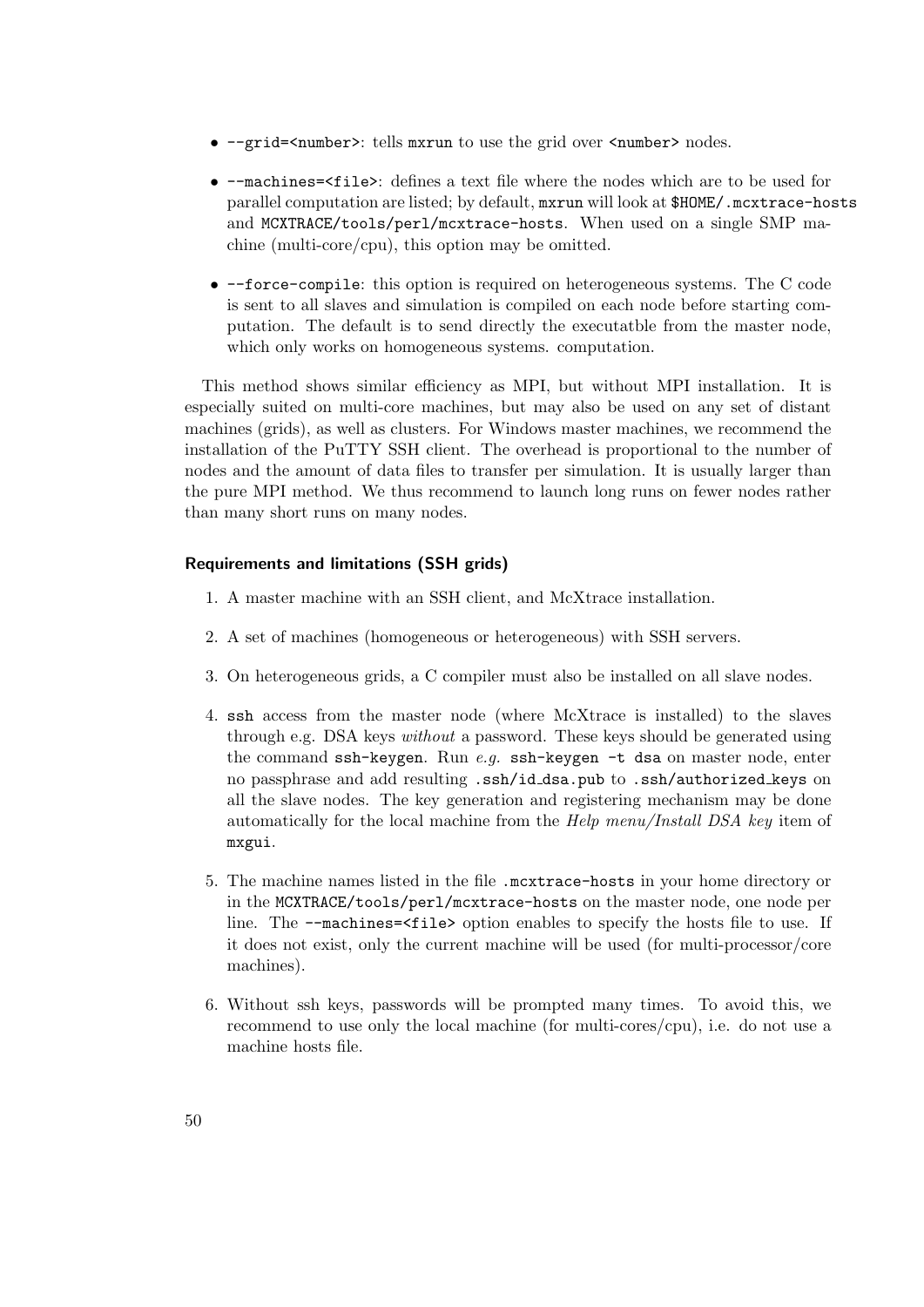- 7. If your simulation/instrument requires data files (Powders, Sqw, source description, ...), these must be copied at the same level as the instrument definition. They are sent to all slave nodes before starting each computation. Take care to limit the requird data file volume as much as possible in order to avoid large data transfers.
- 8. Interupting or sending Signals may fail during computations. However, simulation scans can be interrupted as soon as the on-going computation step ends.
- 9. With heterogeneous systems, we recommend to use the mxrun --force-compile command rather than mxgui, which may skip the required simulation compilation on slaves.

# <span id="page-50-0"></span>5.5.2. Parallel computing (MPI)

The MPI support requires that an implementaiton of the MPI-libraries is intalled on the system. We have generally find OpenMPI to be the most user-friendly, but other implementations (such as MPICH and LAM-MPI) work equally well. We have found no significant run-time differences. Usually MPI also requires properly setup ssh connections and keys as indicated in the ssh grid system (Section [5.5.1\)](#page-48-1).

There are 3 methods for using MPI parallellization:

- Basic usage requires to compile and run the simulation by hand. See section [5.5.2](#page-51-0) for details.
- A much simpler way is to use  $mxrun -c$  --mpi=NB\_CPU .... (See section [5.5.2\)](#page-51-1)
- The mxgui interface supports MPI from within the Run Dialog.

The MPI support is especially suited for clusters. As an alternative, the SSH grid presented above (section [5.5.1\)](#page-48-1) is very flexible and requires less configuration.

#### Requirements and limitations (MPI)

To use MPI you will need

- 1. A master machine with an SSH client/server, and McXtrace installation.
- 2. A set of unix machines of the same architecture (binary compatible) with SSH servers.
- 3. ssh access from the master node (where McXtrace is installed) to the slaves through e.g. DSA keys without a password. These keys should be generated using the command ssh-keygen. Run  $e.g.$  ssh-keygen -t dsa on master node, enter no passphrase and add resulting .ssh/id dsa.pub to .ssh/authorized keys on all the slave nodes. The key generation and registering mechanism may be done automatically for the local machine from the Help menu/Install DSA key item of mxgui.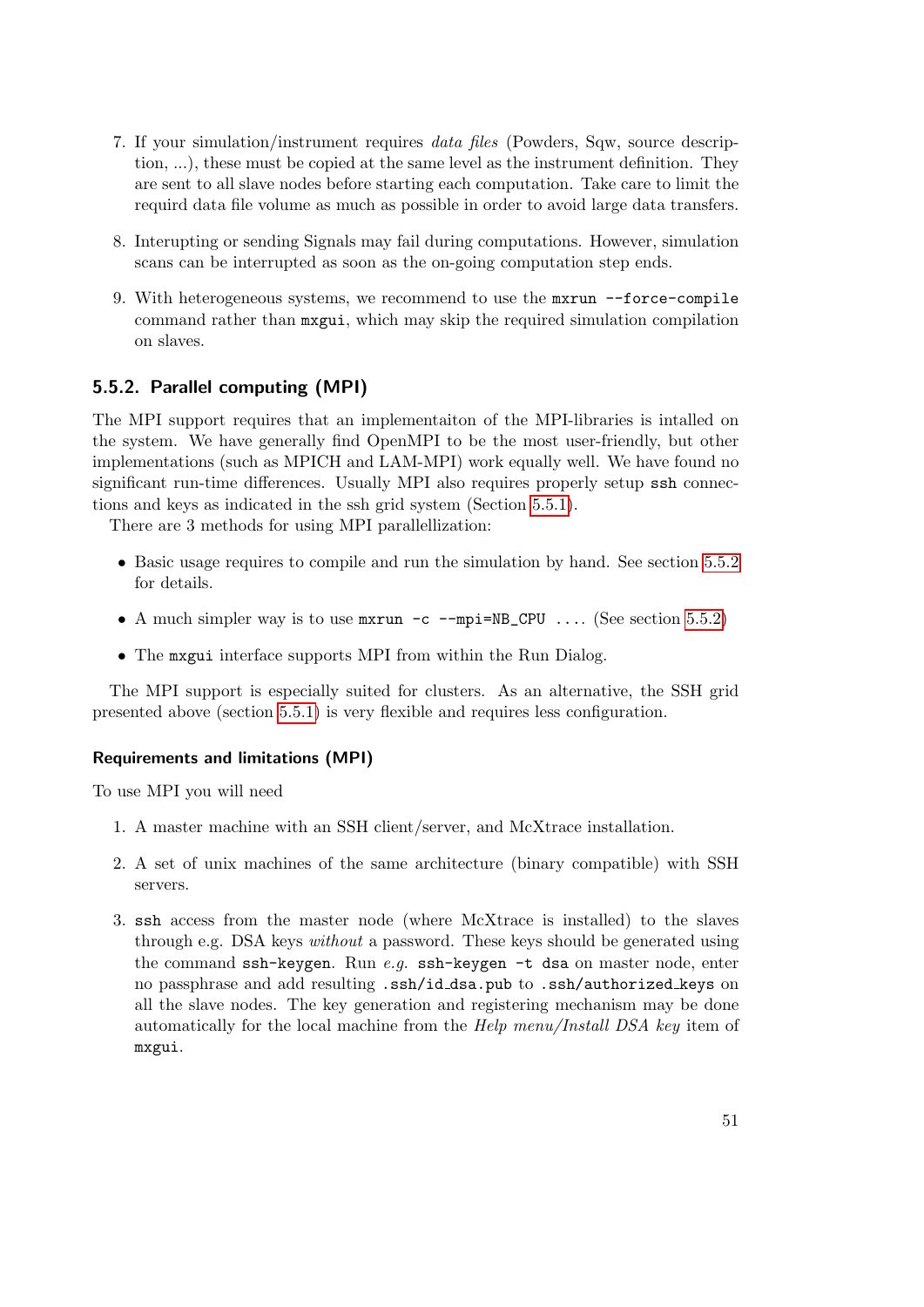- 4. The machine names listed in the file .mcxtrace-hosts in your home directory or in the MCXTRACE/tools/perl/mcxtrace-hosts on the master node, one node per line. The --machines=<file> option enables to specify the hosts file to use. If it does not exist, only the current machine will be used (for multi-processor/core machines).
- 5. Without ssh keys, passwords will be prompted many times. To avoid this, we recommend to use only the local machine (for multi-cores/cpu), i.e. do not use a machine hosts file.
- 6. Signals are not supported while simulating with MPI (since asynchroneous events cannot be easily transmitted to all nodes). This means it is not possible to cancel an on-going computation. However, simulation scans can be interrupted as soon as the on-going computation step ends.
- 7. MPI must be correctly configured: if using ssh, you have to set ssh keys to avoid use of passwords; if using rsh, you have to set a .rhosts file. On non-local accounts, this procedure may fail and ssh always require passwords.

### <span id="page-51-0"></span>MPI Basic usage

To enable parallel computation, compile McXtrace output C-source file with mpicc with the flag -DUSE\_MPI and run it using the wrapper of your MPI implementation (e.g. mpirun): Below is a shell script to this effect:

```
1 \frac{\#!}{\mathfrak{b}in} / sh2 \# generate a C-source file [sim.c]
 3 mcxtrace sim. instr
 4 \# generate an executable with MPI support [sim.mpi]
 5 mpicc −DUSE MPI −o sim . mpi sim . c
 6
 7 \neq \emptyset execute with parallel processing over \langle N \rangle computers
 8 \# here you have to list the computers you want to use
 9 \mid \# \text{ in a file } [machines. \text{ list }] (using mpich implementation)
10 \vert \text{# (refer to MPI documentation for a complete description)}11 \frac{\text{mpirun} -\text{machine file machines}.\text{list } -\text{n} \ll N}12 ./sim.mpi <instrument parameters>
```
If you don't want to spread the simulation, run it as usual :

./sim.mpi <instrument parameters>

#### <span id="page-51-1"></span>mxrun script with MPI support

The mxrun script has been adapted to use MPI. Two new options have been added:

• --mpi=<number>: tells mxrun to use MPI, and to spread the simulation over <number> nodes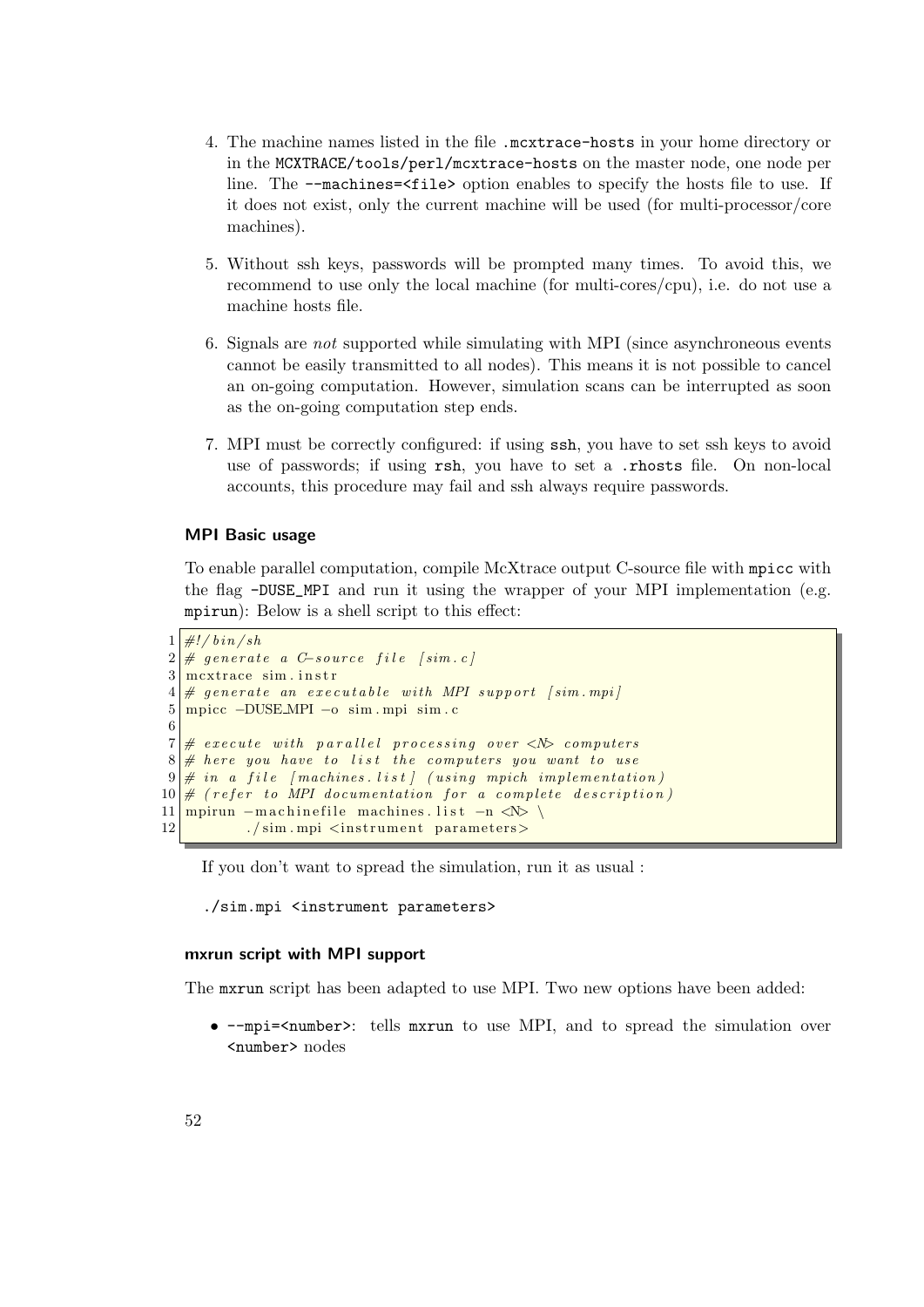• --machines=<file>: defines a text file where the nodes which are to be used for parallel computation are listed; by default, mxrun will look at \$HOME/.mcxtrace-hosts and MCXTRACE/tools/perl/mcxtrace-hosts. When used on a single SMP machine (multi-core/cpu), this option may be omitted.

When available, the MPI option will show up in the mxgui Run dialog. Specify the number of nodes required.

Suppose you have four machines named node1 to node4. A typical machine list file, machines.list looks like :

node1 node2 node3 node4

You can then spread a simulation  $\sin$ . instrusing mxrun:

```
mxxun -c --mpi=4 --machines=machines.list \
      sim.instr <instrument parameters>
```
**Warning:** when using maximum with MPI, be sure to recompile your simulation with MPI support (see -c flag of mxrun): a simulation compiled without MPI support cannot be used with MPI, whereas a simulation compiled with MPI support can be used without MPI.

# 5.5.3. McXtrace/MPI Performance

Theoretically, a computation which lasts T seconds on a single computer, should last  $\frac{7}{p}$ seconds when it is distributed over  $p$  computers. In practice, there will be overhead time due to the split and merge operations.

- the split is immediate: constant time cost  $\mathcal{O}(1)$
- the merge is at worst linear against the number of computers:
	- linear time cost :  $\mathcal{O}(p)$  when saving an event list
	- logarithmic time cost:  $\mathcal{O}(\log p)$  when not saving an event list

The efficiency of McXtrace using MPI has been tested on large clusters, up to 500 nodes. The computation time decreases in the same proportion as the number of nodes, showing an ideal efficiency. However, a small overhead may appear depending on the cluster internal network load, which may be estimated at most of about 10-20 s. This overhead comes from the spread and the fusion of the computations. For instance, spreading a computation implies often an rsh or and ssh session to be opened on every node. To reach the best efficiency, the computation time should not be lower than 30 seconds, or the overhead time may become significant compared to total time.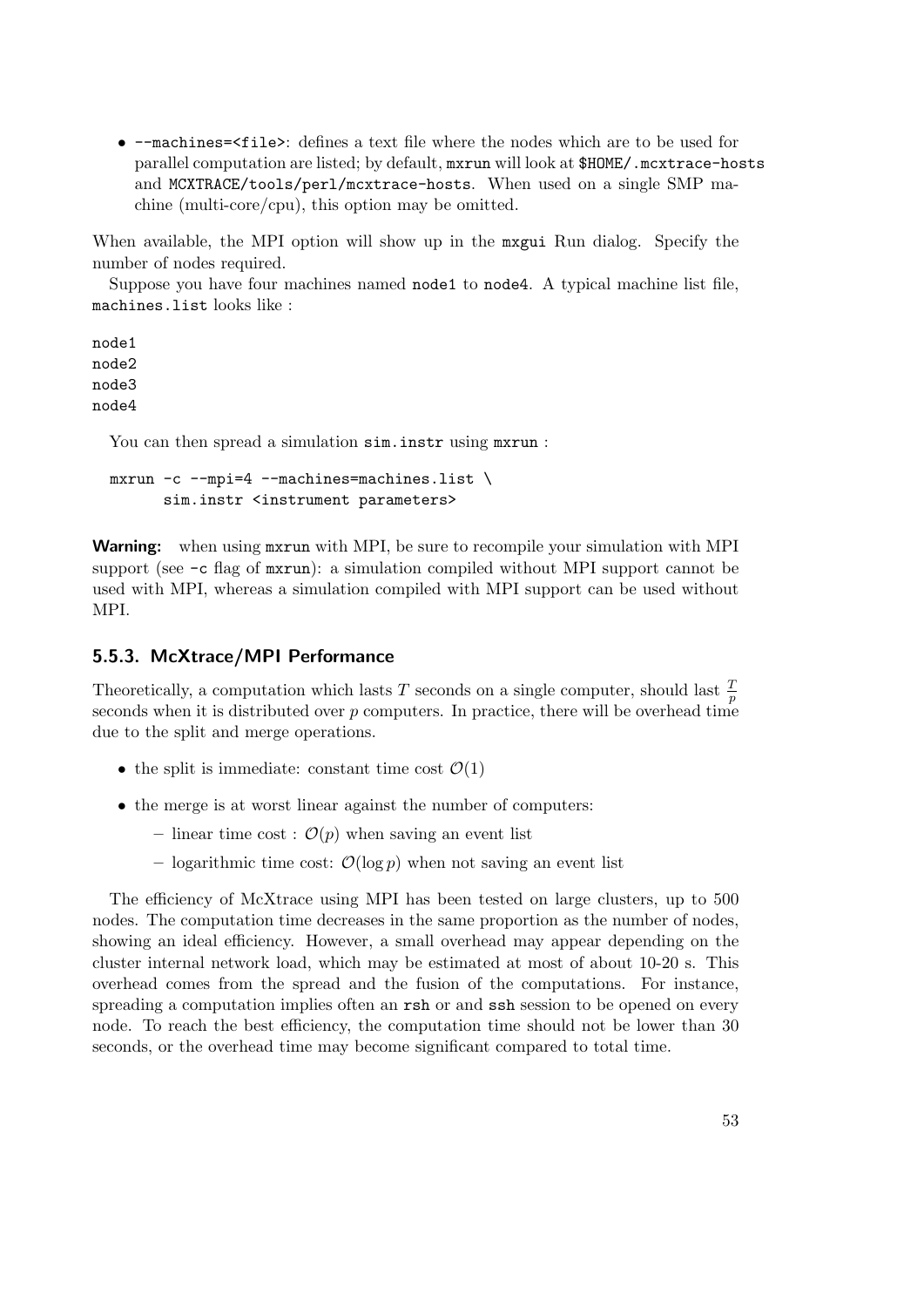Figure 5.8.: McXtrace MPI execution time as a function of computing nodes, with templateTOF instrument and 1e8 initial photon events. Tests performed on Lonestar@TACC (US Teragrid, 2008).

# 5.5.4. MPI and Grid Bugs and limitations

- Some header of output files might contain minor errors.
- The computation split does not take into account the speed or the load of nodes: the overall time of a distributed computation is forced by the slowest node; for optimal performance, the "cluster" should be homogeneous.
- Interacting with a running simulation (USR1 and USR2 signals) is disabled with MPI.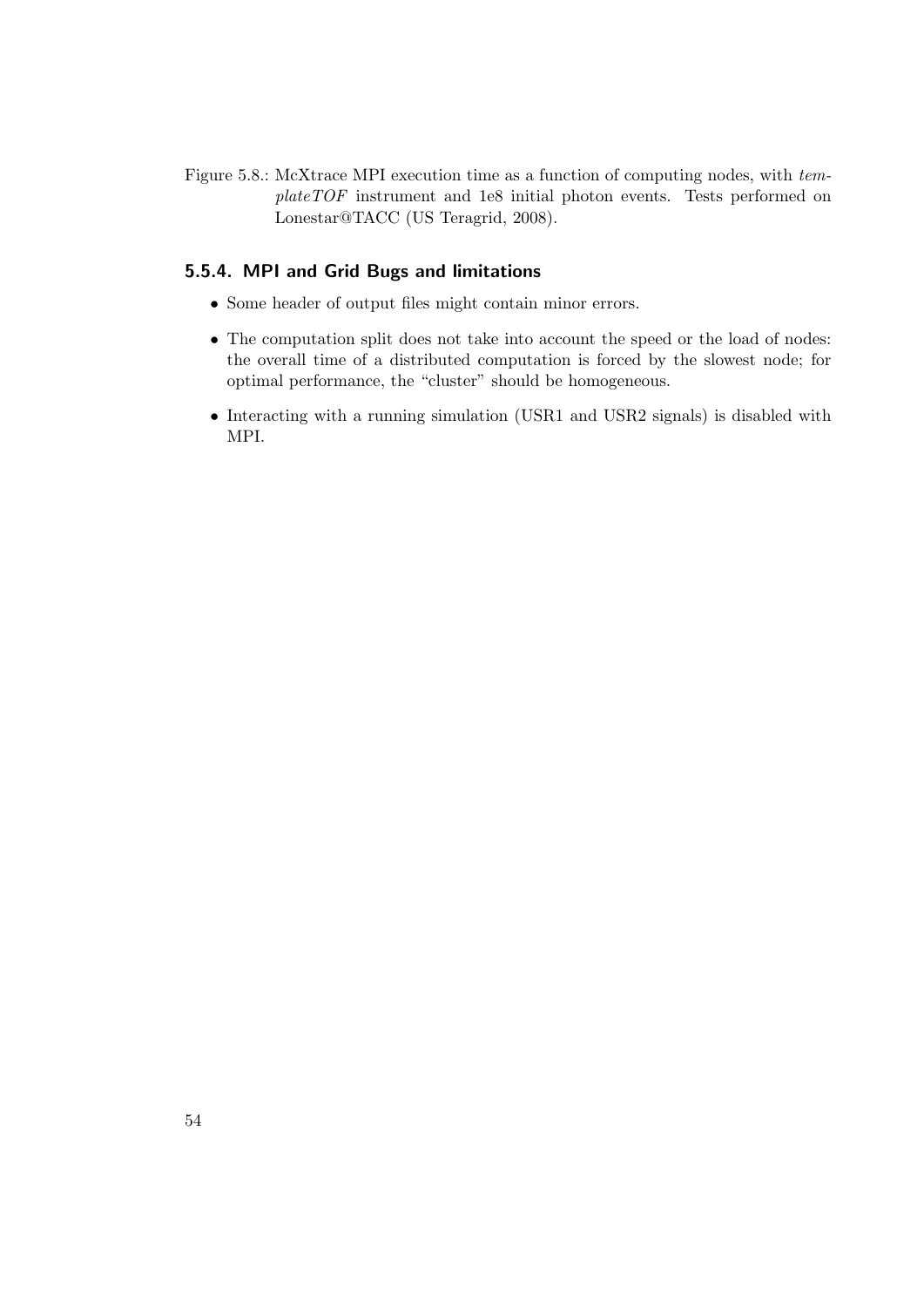# 6. The McXtrace kernel and meta-language

Beamline definitions are written in a special McXtrace meta-language which is translated automatically by the McXtrace compiler into a C program which is in turn compiled to an executable that performs the simulation. The meta-language is custom-designed for x-ray scattering and serves two main purposes: (i) to specify the interaction of a single x-ray with a single optical component, and (ii) to build a simulation by constructing a complete beamline from individual components.

For maximum flexibility, efficiency and portability, the meta-language is based on C. Instrument geometry, propagation of x-rays between the different components, parameters, data input/output etc. is handled in the meta-language and by the McXtrace compiler. Complex calculations are written in C embedded in the meta-language description of the components. However, it is possible to set up an instrument from existing components and run a simulation without writing a single line of C code, working entirely in the meta-language.

Apart from the meta-language, McXtrace also includes a number of C library functions and definitions that are useful for x-ray tracing simulations. The definitions available for component developers are listed in appendix [B.](#page-89-0) The list includes functions for

- Computing the intersection between a photon flight-path and various objects (such as planes, cylinders, boxes and spheres).
- Functions for generating random numbers with various distributions.
- Functions for reading or writing informations from/to data files.
- Convenient conversion factors between relevant units, etc.

The McXtrace meta-language was designed to be readable, with a verbose syntax and explicit mentioning of otherwise implicit information. The recommended way to get started with the meta-language is to start by looking at the examples supplied with McXtrace, modifying them as necessary for the application at hand.

# 6.1. Notational conventions

Simulations generated by McXtrace use a semi-classical description of the x-rays to compute the x-ray trajectory through the instrument and its interaction with the different components.

An instrument consists of a list of components through which the x-ray ray passes one after the other. The order of components is thus significant since McXtrace does not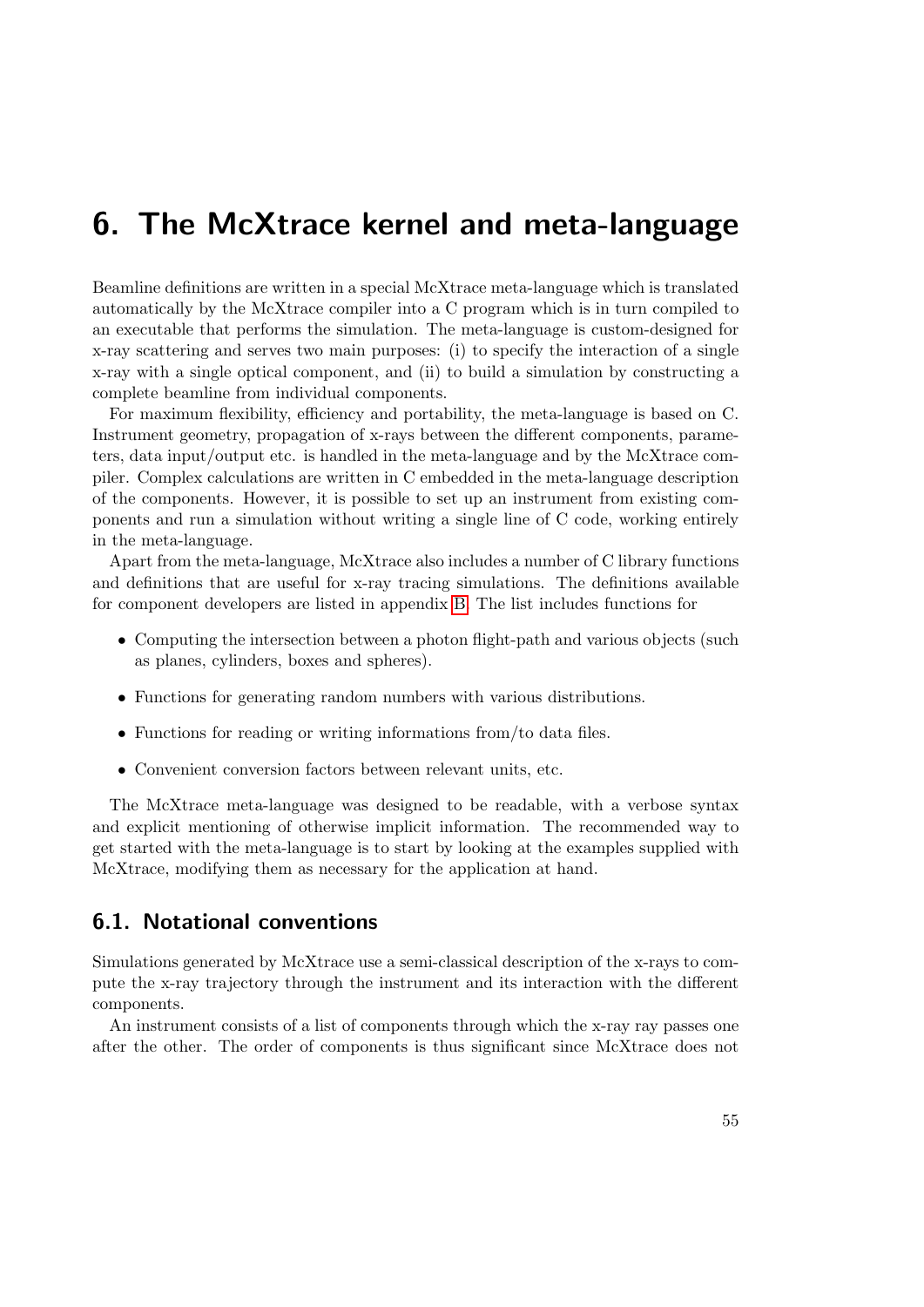

<span id="page-55-0"></span>Figure 6.1.: conventions for the orientations of the axis in simulations.

automatically check which component is the next to interact with the x-ray at a given point in the simulation. Note that in case of a negative propagation length from one component to the next, the x-ray is by default absorbed as this is often an indication of unphysical conditions. If a large part of the simulated rays are absorbed on account of this a warning is issued, as this is often caused by a misplaced component.

The instrument is given a global, absolute coordinate system. In addition, every component in the instrument has its own local coordinate system that can be given any desired position and orientation (though the position and orientation must remain fixed for the duration of a single simulation). By convention, the  $z$  axis points in the direction of the beam, the  $x$  axis is perpendicular to the beam in the horizontal plane pointing left as seen from the source, and the y axis points upwards (see fig. [6.1\)](#page-55-0). Nothing in the McXtrace metalanguage enforces this convention, but if every component used different conventions the user would be faced with a severe headache! It is therefore necessary that this convention is followed by users implementing new components.

In the instrument definitions, units of length  $(e.g.$  component positions) are given in meters and units of angles  $(e.g.$  rotations) are given in degrees. The state of the x-ray is given by its position  $(x, y, z)$  in m, its wavevector  $(k_x, k_y, k_z)$  in  $\mathring{A}^{-1}$ , the time in s, the phase  $\phi$  in rad, and a polarisation vector  $(E_x, E_y, E_z)$ , and finally the x-ray weight p in photons /s as described in chapter [4.](#page-17-0)

# 6.2. Syntactical conventions

Comments follow the normal C syntax "/\* ... \*/". C++ style comments "// ..." may also be used.

Keywords are not case-sensitive, for example "DEFINE", "define", and "dEfInE" are all equivalent. However, by convention we always write keywords in uppercase to distinguish them from identifiers and C language keywords. In contrast, McXtrace identifiers (names), like C identifiers and keywords, are case sensitive, another good reason to use a consistent case convention for keywords. All McXtrace keywords are reserved, and thus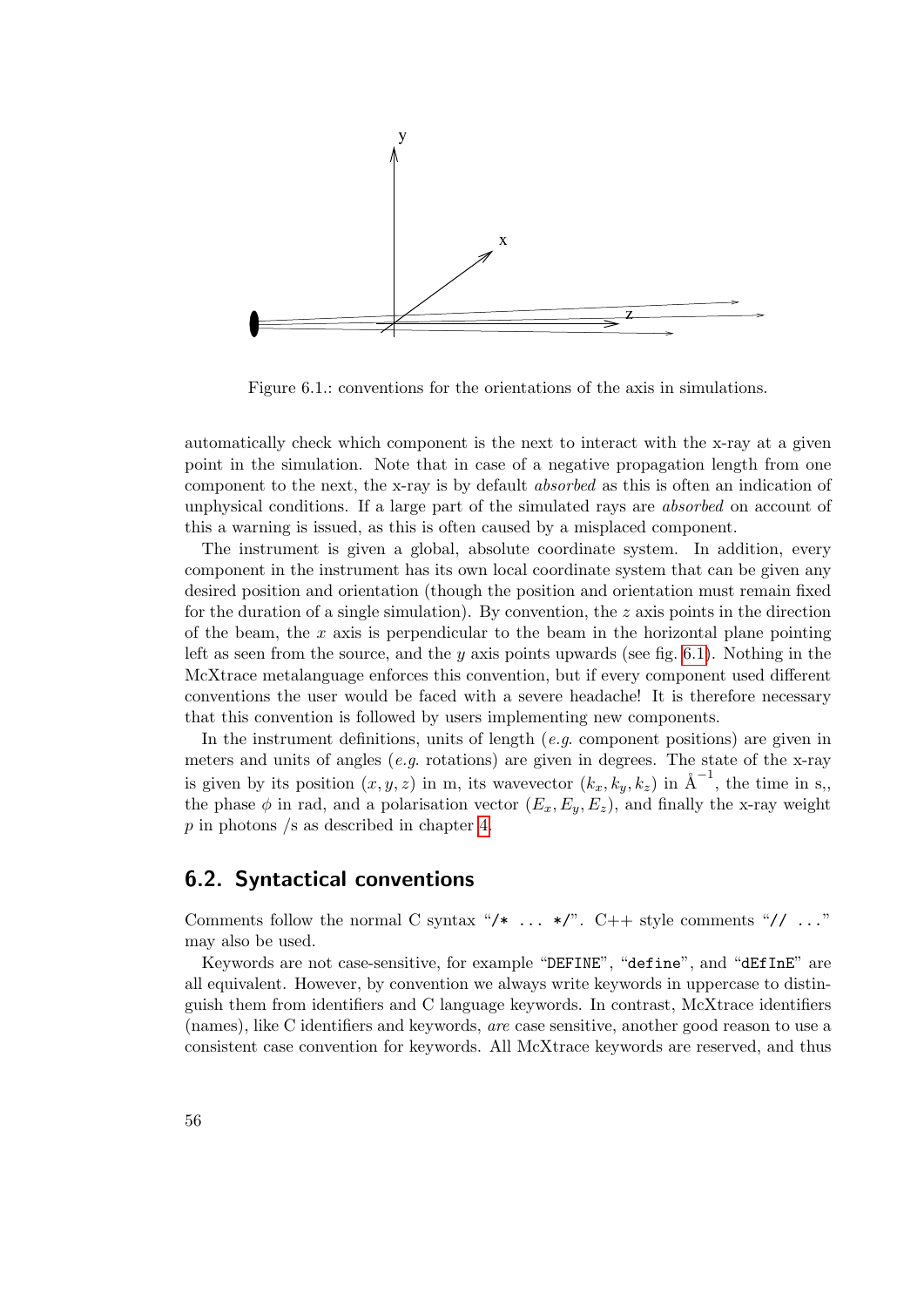should not be used as C variable names. The list of these reserved keywords is shown in table [6.1.](#page-57-0)

It is possible, and usual, to split the input instrument definition across several different files. For example, if a component is not explicitly defined in the instrument, McXtrace will search for a file containing the component definition in the standard component library (as well as in the current directory and any user-specified search directories, see section [5.1.2\)](#page-26-0). It is also possible to explicitly include another file using a line of the form

%include "file"

Beware of possible confusion with the C language "#include" statement, especially when it is used in C code embedded within the McXtrace meta-language. Files referenced with "%include" are read when the instrument is translated into C by the McXtrace compiler, and must contain valid McXtrace meta-language input (and possibly C code). Files referenced with "#include" are read when the C compiler generates an executable from the generated C code, and must contain valid C.

Embedded C code is used in several instances in the McXtrace meta-language. Such code is copied by the McXtrace compiler into the generated simulation C program. Embedded C code is written by putting it between the special symbols  $\mathcal{E}$  and  $\mathcal{E}$ , as follows:

%{ . . . Embedded C code . . . %}

The "%{" and "%}" must appear on a line by themselves (do not add comments after). Additionally, if a "%include" statement is found within an embedded C code block, the specified file will be included from the 'share' directory of the standard component library (or from the current directory and any user-specified search directories) as a C library, just like the usual "#include" but only once. For instance, if many components require to read data from a file, they may all ask for "%include "read\_table-lib"" without duplicating the code of this library. If the file has no extension, both  $\cdot$  h and .c files will be searched and included, otherwise, only the specified file will be imported. The McXtrace'run-time' shared library is included by default (equivalent to "%include "mcxtrace-r"" in the DECLARE section). For an example of %include, see the optics/Lens simple.comp component. See also section [6.4.2](#page-63-0) for insertion of full instruments in instruments (instrument catenation).

If the instrument description compilation fails, check that the keywords syntax is correct, that no semi-colon ; sign is missing (e.g. in C blocks and after an ABSORB macro), and there are no name conflicts between instrument and component instances variables.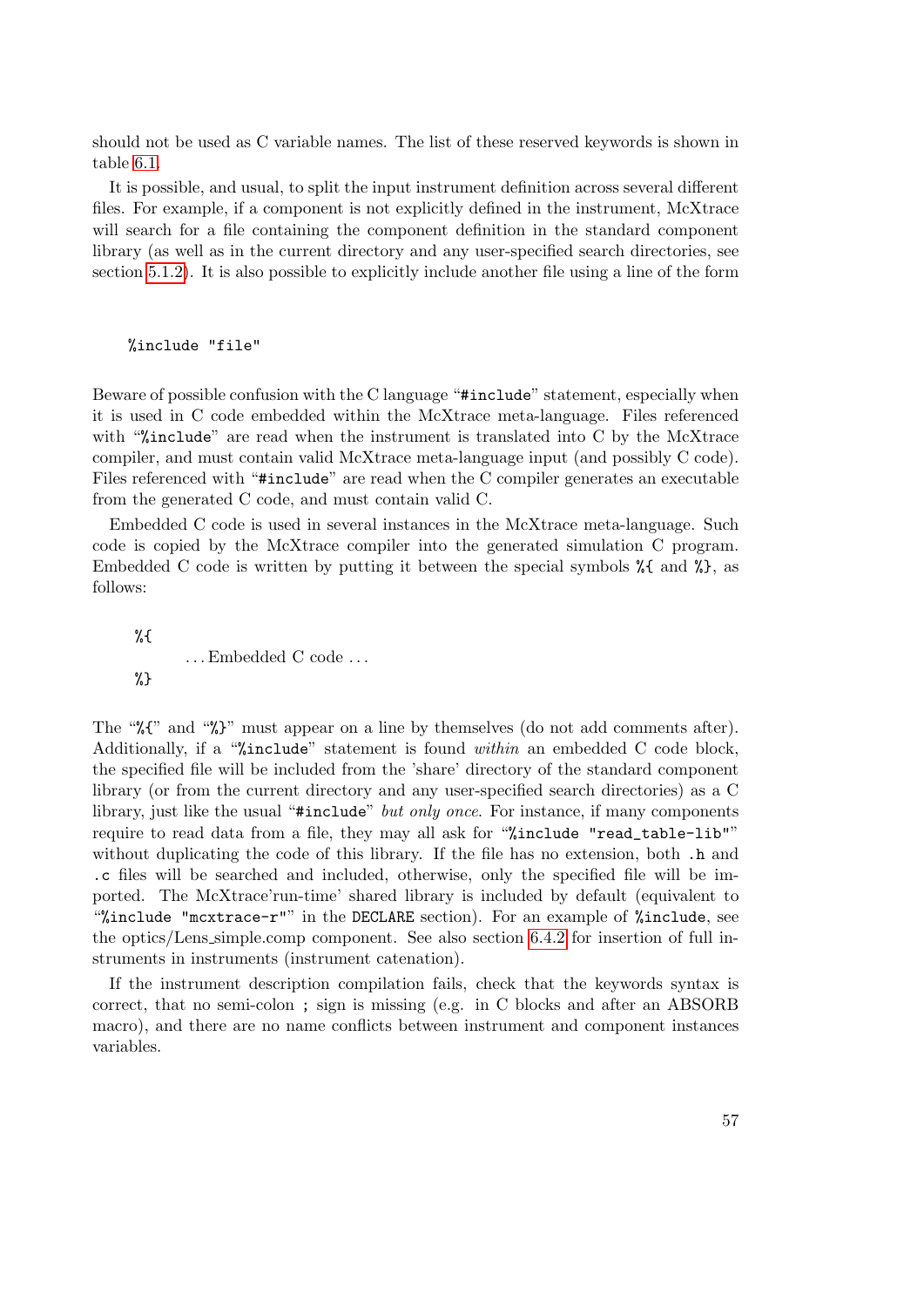| Keyword         | Scope          | Meaning                                                         |
|-----------------|----------------|-----------------------------------------------------------------|
| ABSOLUTE        | T              | Indicates that the AT and ROTATED keywords are in the           |
|                 |                | absolute coordinate system.                                     |
| AT              | $\mathbf I$    | Indicates the position of a component in an instrument defi-    |
|                 |                | nition.                                                         |
| COPY            | I, C           | copy/duplicate an instance or a component definition.           |
| DECLARE         | I, C           | Declares C internal variables.                                  |
| <b>DEFINE</b>   | I, C           | Starts an INSTRUMENT or COMPONENT definition.                   |
| DEFINITION      | $\mathcal{C}$  | Defines component parameters that are constants ( $\#$ define). |
| <b>END</b>      | I, C           | Ends the instrument or component definition.                    |
| SPLIT           | $\mathbf I$    | Enhance incoming statistics by event repetition.                |
| <b>EXTEND</b>   | $\mathbf I$    | Extends a component TRACE section (plug-in).                    |
| FINALLY         | I, C           | Embeds C code to execute when simulation ends.                  |
| GROUP           | $\mathbf I$    | Defines an exclusive group of components.                       |
| %include        | I, C           | Imports an instrument part, a component or a piece of C code    |
|                 |                | (when within embedded $C$ ).                                    |
| <b>JUMP</b>     | $\bf{I}$       | Iterative (loops) and conditional jumps.                        |
| INITIALIZE      | I, C           | Embeds C code to be executed when starting.                     |
| <b>ITERATE</b>  | $\mathbf I$    | Defines iteration counter for JUMP.                             |
| MCDISPLAY       | $\mathcal{C}$  | Embeds C code to display component geometry.                    |
| <b>NEXUS</b>    | $\mathbf I$    | Defines NeXus output type (4,5,XML, compression).               |
| <b>OUTPUT</b>   | $\overline{C}$ | Defines internal variables to be public and protected symbols   |
|                 |                | (usually all global variables and functions of DECLARE).        |
| PARAMETERS      | $\mathcal{C}$  | Defines a class of component parameter (DEFINITION, SET-        |
|                 |                | TING, STATE).                                                   |
| PREVIOUS        | $\mathcal{C}$  | Refers to a previous component position/orientation.            |
| <b>RELATIVE</b> | $\mathbf{I}$   | Indicates that the AT and ROTATED keywords are relative         |
|                 |                | to an other component.                                          |
| ROTATED         | $\rm I$        | Indicates the orientation of a component in an instrument       |
|                 |                | definition.                                                     |
| <b>SAVE</b>     | I, C           | Embedded C code to execute when saving data.                    |
| SETTING         | $\mathcal{C}$  | Defines component parameters that are variables.                |
| <b>SHARE</b>    | $\mathcal{C}$  | Declares global functions and variables to be shared.           |
| <b>STATE</b>    | $\overline{C}$ | Defines x-ray state coordinates.                                |
| TRACE           | $_{\rm I,C}$   | Defines the instrument as a the component sequence.             |
| <b>WHEN</b>     | $\mathbf I$    | Condition for component activation and JUMP.                    |

<span id="page-57-0"></span>Table 6.1.: Reserved McXtrace keywords. Scope is 'I' for instrument and 'C' for component definitions.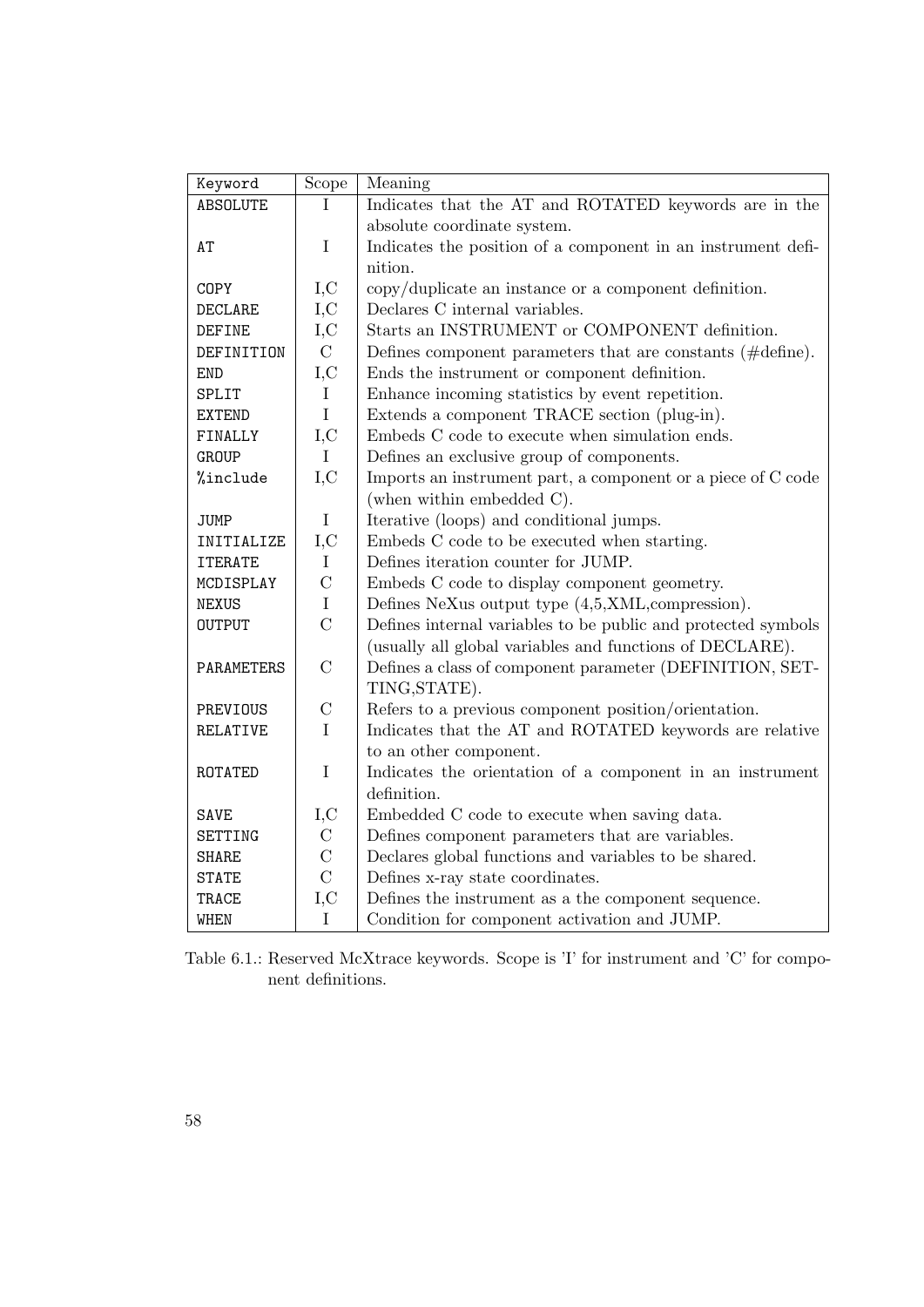# <span id="page-58-0"></span>6.3. Writing instrument definitions

The purpose of the instrument definition file is to specify a sequence of components, along with their position and parameters, which together make up a beamline. Each component is given its own local coordinate system, the position and orientation of which may be specified by its translation and rotation relative to another component. Examples of instrument definitions can be found in the example directory of your McXtrace installation. Further examples may be found as they are built on the McXtrace web-page [\[Mcx\]](#page-100-0).

As a summary, the usual grammar for instrument descriptions is

```
DEFINE INSTRUMENT name(parameters)
DECLARE C_code
INITIALIZE C_code {NEXUS}
TRACE components
{FINALLY C_code}
END
```
# 6.3.1. The instrument definition head

DEFINE INSTRUMENT  $name (a_1, a_2, ...)$ 

This marks the beginning of the definition. It also gives the name of the instrument and the list of instrument parameters. Instrument parameters describe the configuration of the instrument, and usually correspond to setting parameters of the components, see section [6.5.](#page-68-0) A motor position is a typical example of an instrument parameter. The input parameters of the instrument constitute the input that the user (or possibly a front-end program) must supply when the generated simulation is started.

By default, the parameters will be floating point numbers, and will have the C type double (double precision floating point). The type of each parameter may optionally be declared to be int for the C integer type or char \* for the C string type. The name string may be used as a synonym for char  $\ast$ , and floating point parameters may be explicitly declared using the name double. The following example illustrates all possibilities:

```
DEFINE INSTRUMENT test(d1, double d2, int i, char *s1, string s2)
```
Here d1 and d2 will be floating point parameters of C type double, i will be an integer parameter of C type int, and s1 and s2 will be string parameters of C type char \*. The parameters of an instrument may be given default values. Parameters with default values are called optional parameters, and need not be given an explicit value when the instrument simulation is executed. When executed without any parameter value in the command line (see section [5.2\)](#page-28-0), the instrument asks for all parameter values, but pressing the Return key selects the default value (if any). When used with at least one parameter value in the command line, all non specified parameters will have their value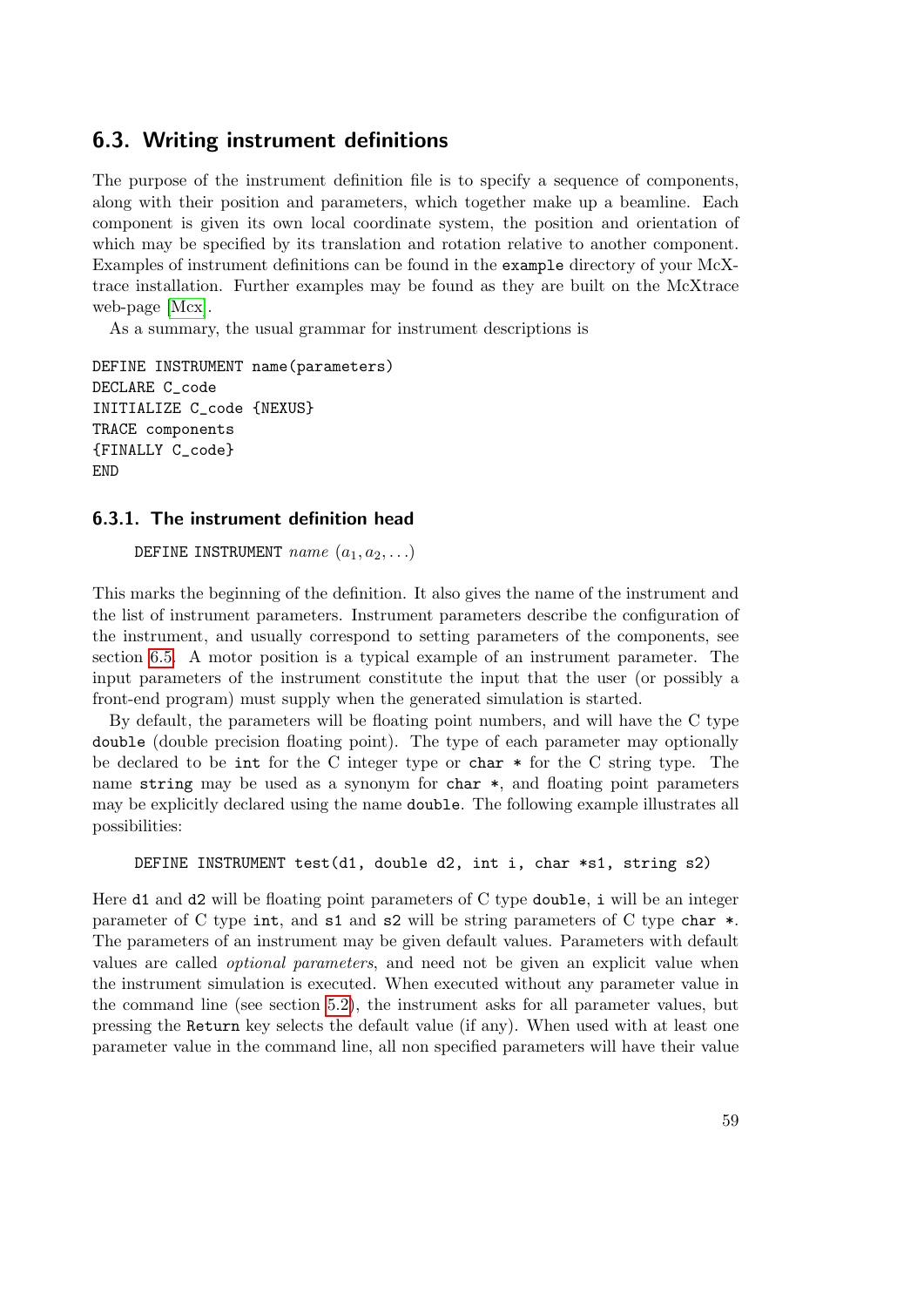set to the default one (if any). A parameter is given a default value using the syntax "param= value". For example

```
DEFINE INSTRUMENT test(d1= 1, string s2="hello")
```
Here d1 and d2 are optional parameters and if no value are given explicitly, "1" and "hello" will be used.

Optional parameters can greatly increase the convenience for users of instruments for which some parameters are seldom changed or of unclear significance to the user. Also, if all instrument parameters have default values, then the simple command mxdisplay test.instr will show the instrument view without requesting any other input, which is usually a good starting point to study the instrument design.

### 6.3.2. The DECLARE section

DECLARE %{ ... C declarations of global variables etc... %}

This gives C declarations that may be referred to in the rest of the instrument definition. A typical use is to declare global variables or small functions that are used elsewhere in the instrument. The %include ''file'' keyword may be used to import a specific component definition or a part of an instrument. Variables defined here are global, and may conflict with internal McXtrace variables, particularly symbols like  $x, y, z, Ex, Ey, Ez, kx, ky, kz, t, phi$  and generally all names starting with mc nad mx should be avoided. If you can not compile the instrument, this may be the reason. The DECLARE section is optional.

#### 6.3.3. The INITIALIZE section

INITIALIZE %{ . . . C initializations. . . . %}

This section contains code that is executed once when the simulation starts. This section is optional. Instrument setting parameters may be modified in this section (e.g. doing tests or automatic settings).

#### <span id="page-59-0"></span>6.3.4. The NEXUS extension

To use the NeXus format [\[Nex\]](#page-100-1) the simulation must be linked with additional libraries (HDF and NeXus) which must have been pre-installed. Preferrably, McXtrace should have been installed with the ./configure --with-nexus on Unix/Linux systems. To activate the NeXus output, the instrument must be compiled with the flags -DUSE\_NEXUS -1NeXus.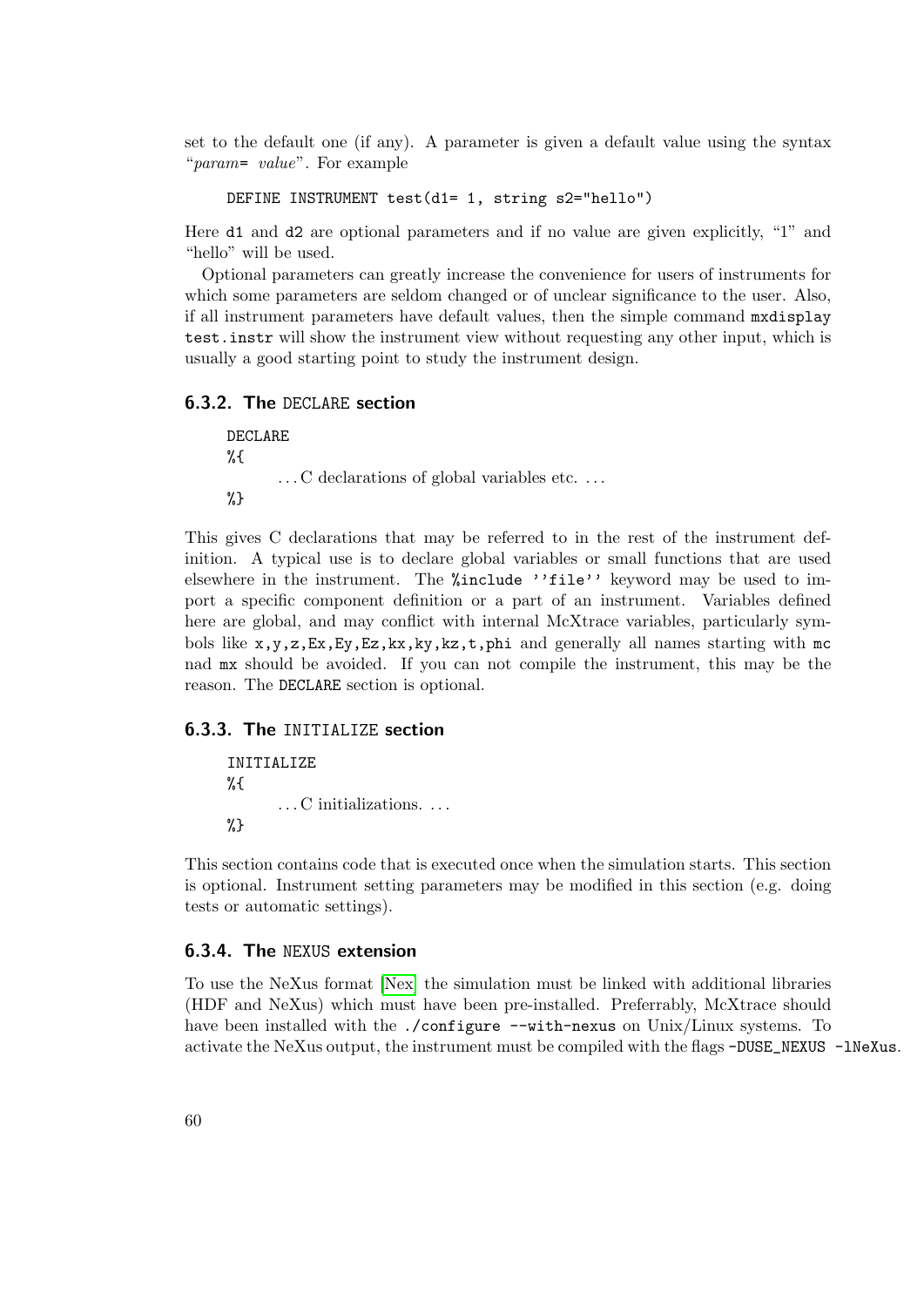The default NeXus format is NeXus 5 with compression. However, that format may be changed with the optional keyword NEXUS to follow the INITIALIZE section, namely:

```
INITIALIZE
%{
      . . . C initializations. . . .
%} NEXUS {"4"|"5"|"XML"|"compress"|"zip"}
```
It is possible to set the type of NeXus file with a string argument, containing words "4", "5" or "XML". Optionally, if the string also contains the compress or zip word, the NeXus file will use compression for Data Sets. We recommend the syntax NEXUS "5 compress" which is the default.

You may choose the name of the output file with the  $-f$  filename option from the instrument executable or mxrun (see Sections [5.2,](#page-28-0) [5.3.2](#page-41-1) and Table [5.2\)](#page-31-0).

Then, the output format is chosen as usual with the  $--format=NeXus$  option when launching the simulation. All output files are stored in the output filename, as well as the instrument description itself. Other formats are still available. When run on a distributed system (e.g. MPI), detectors are gathered, but list of events (see e.g. component Virtual output) are stored as one data set per node.

# 6.3.5. The TRACE section

As a summary, the usual grammar for component instances within the instrument TRACE section is

```
COMPONENT name = comp(parameters)
 AT (...) [RELATIVE [reference|PREVIOUS] | ABSOLUTE]
 {ROTATED {RELATIVE [reference|PREVIOUS] | ABSOLUTE} }
```
The TRACE keyword starts a section giving the list of components that constitute the instrument. Components are declared like this:

COMPONENT  $name = comp(p_1 = e_1, p_2 = e_2, ...)$ 

This declares a component named name that is an instance of the component definition named comp. The parameter list gives the setting and definition parameters for the component. The expressions  $e_1, e_2, \ldots$  define the values of the parameters. For setting parameters arbitrary ANSI-C expressions may be used, while for definition parameters only constant numbers, strings, names of instrument parameters, or names of C identifiers are allowed (see section [6.5.1](#page-69-0) for details of the difference between definition and setting parameters). To assign the value of a general expression to a definition parameter, it is necessary to declare a variable in the DECLARE section, assign the value to the variable in the INITIALIZE section, and use the variable as the value for the parameter.

The McXtrace program takes care to rename parameters appropriately in the output so that no conflicts occur between different component definitions or between component and instrument definitions. It is thus possible (and common) to use a component definition multiple times in an instrument description.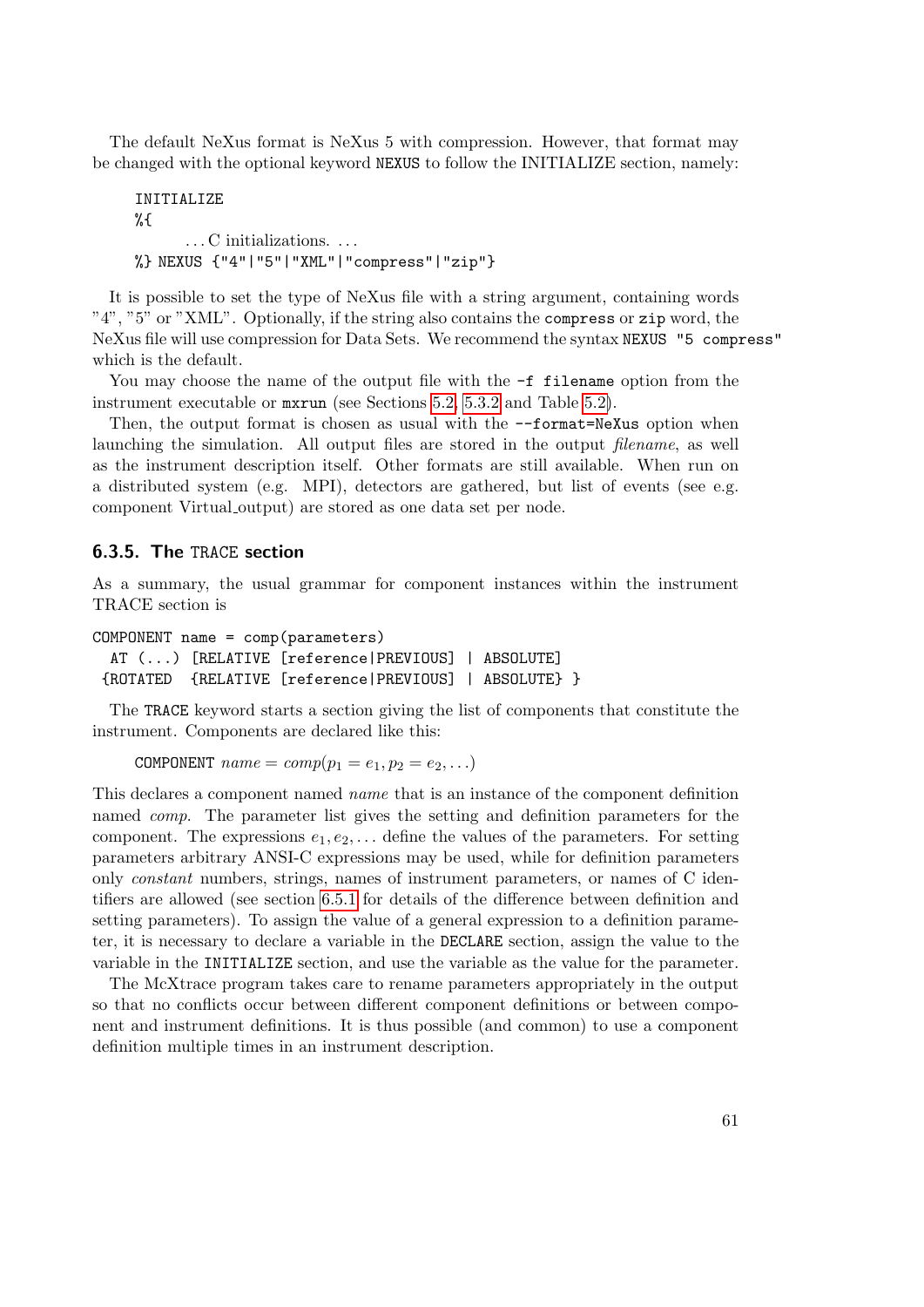Be aware of the C variable type conversions when setting numerical parameter values, as in  $p1=12/1000$ . In this example, the parameter p1 will be set to 0 as the division of the two integers is indeed 0. To avoid that, use explicitely floating type numbers as in p1=12.0/1000.

The McXtrace compiler will automatically search for a file containing a definition of the component if it has not been declared previously. The definition is searched for in a file called "name.comp". See section [5.1.2](#page-26-0) for details on which directories are searched. This facility is often used to refer to existing component definitions in standard component libraries. It is also possible to write component definitions in the main file before the instrument definitions, or to explicitly read definitions from other files using %include (not within embedded C blocks).

The physical position of a component is specified using an AT modifier following the component declaration:

AT  $(x, y, z)$  RELATIVE name

This places the component at position  $(x, y, z)$  in the coordinate system of the previously declared component name. Placement may also be absolute (not relative to any component) by writing

AT  $(x, y, z)$  ABSOLUTE

Any C expression may be used for  $x, y$ , and  $z$ . The AT modifier is required. Rotation is achieved similarly by writing

ROTATED  $(\phi_x, \phi_y, \phi_z)$  RELATIVE name

This will result in a coordinate system that is rotated first the angle  $\phi_x$  (in degrees) around the x axis, then  $\phi_y$  around the y axis, and finally  $\phi_z$  around the z axis. Rotation may also be specified using ABSOLUTE rather than RELATIVE. If no rotation is specified, the default is  $(0, 0, 0)$  using the same relative or absolute specification used in the AT modifier. We recommend to apply all rotations of an instrument description on Arm class components only, acting as goniometers, and position the optics on top of these. This usually makes it much easier to orient pieces of the beamline, and avoid positioning errors.

The position of a component is actually the origin of its local coordinate system. Usually, this is used as the input window position (e.g. for guide-like components), or the center position for cylindrical/spherical components.

The PREVIOUS keyword is a generic name to refer to the previous component in the simulation. Moreover, the PREVIOUS(n) keyword will refer to the *n*-th previous component, starting from the current component, so that PREVIOUS is equivalent to PREVIOUS(1). This keyword should be used after the RELATIVE keyword, but not for the first component instance of the instrument description.

AT  $(x, y, z)$  RELATIVE PREVIOUS ROTATED  $(\phi_x, \phi_y, \phi_z)$  RELATIVE PREVIOUS(2)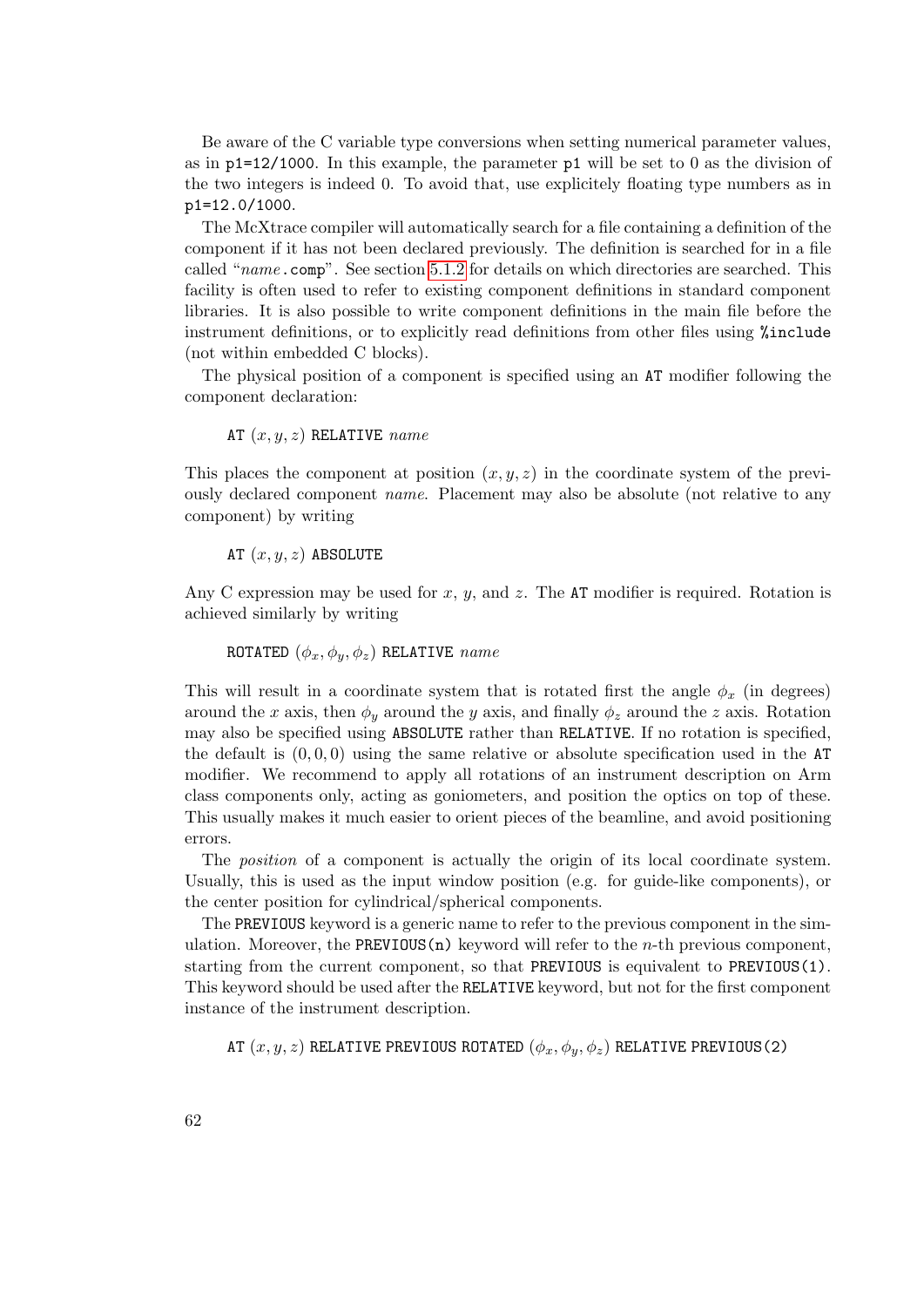Invalid PREVIOUS references will be assumed to be absolute placement.

The order and position of components in the TRACE section does not allow components to overlap, except for particular cases (see the GROUP keyword below). Indeed, many components of the McXtrace library start by propagating the x-ray event to the begining of the component itself. If the corresponding propagation length is found to be negative (i.e. the x-ray is already after or aside the component, and has thus passed the 'active' position), the x-ray event is ABSORBed, resulting in a zero intensity and event counts after a given position. The number of such removed x-rays is indicated at the end of the simulation. Getting such warning messages may be an indication that either some components overlap, or some x-rays are getting outside of the simulation, for instance this usually happens after a monochromator, as the non-reflected beam is indeed lost. A special warning appears when no x-ray has reached some part of the simulation. This is usually the sign of either overlapping components or a very low intensity.

For experienced users, we recommend as well the usage of the WHEN and EXTEND keywords, as well as other syntax extensions presented in section [6.4.2](#page-63-0) below.

#### 6.3.6. The SAVE section

SAVE %{ . . . C code to execute each time a temporary save is required . . . %}

This gives code that will be executed when the simulation is requested to save data, for instance when receiving a USR2 signal (on Unix systems), or using the Progress\_bar component with intermediate savings. It is also executed when the simulation ends. This section is optional.

## 6.3.7. The FINALLY section

FINALLY %{ . . . C code to execute at end of simulation . . . %}

This gives code that will be executed when the simulation has ended. When existing, the SAVE section is first executed. The FINALLY section is optional. A simulation may be requested to end before all x-rays have been traced when recieving a TERM or INT signal (on Unix systems), or with Control-C, causing code in FINALLY to be evaluated.

# 6.3.8. The end of the instrument definition

The end of the instrument definition must be explicitly marked using the keyword

END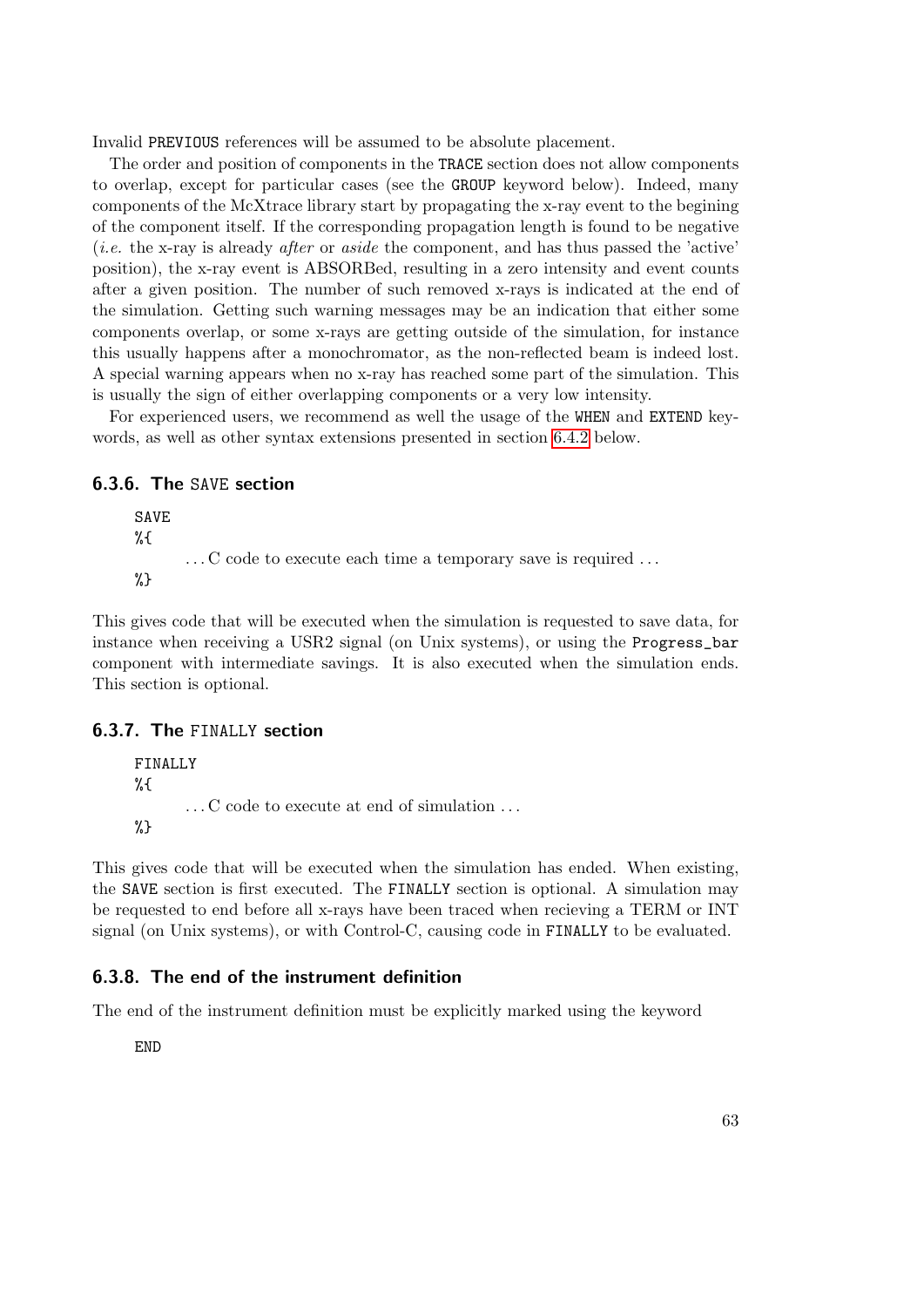# 6.4. Writing instrument definitions - complex arrangements and syntax

In this section, we describe some additional ways to build instruments using groups, code extension, conditions, loops and duplication of components.

As a summary, the nearly complete grammar definition for component instances within the instrument TRACE section is:

```
{SPLIT} COMPONENT name = comp(parameters) {WHEN condition}
 AT (...) [RELATIVE [reference|PREVIOUS] | ABSOLUTE]
  {ROTATED {RELATIVE [reference|PREVIOUS] | ABSOLUTE} }
  {GROUP group_name}
  {EXTEND C_code}
  {JUMP [reference|PREVIOUS|MYSELF|NEXT] [ITERATE number_of_times | WHEN condition] }
```
# 6.4.1. Embedding instruments in instruments TRACE

The %include insertion mechanism may be used within the TRACE section, in order to concatenate instruments. This way, each DECLARE, INITIALIZE, SAVE, and FI-NALLY C blocks, as well as instrument parameters from each part are catenated. The TRACE section is made of inserted COMPONENTS from each part. In principle, it then possible to write an instrument as:

DEFINE catenated() TRACE

%include "part1.instr" %include "part2.instr"

END

where each inserted instrument is a valid full instrument. In order to avoid some components to be duplicated - e.g. Sources from each part - a special syntax in the TRACE section

INSTRUMENT COMPONENT a=...

marks the component  $\alpha$  as removable when inserted. In principle, inserted instruments may themselves use %include.

### <span id="page-63-0"></span>6.4.2. Component extensions - EXTEND

It is sometimes desirable to slightly modify an existing component of the McXtrace library. One would usually make a copy of the component, and extend the code of its TRACE section. McXtrace provides an easy way to change the behaviour of existing components in an instrument definition without duplicating files, using the EXTEND modifier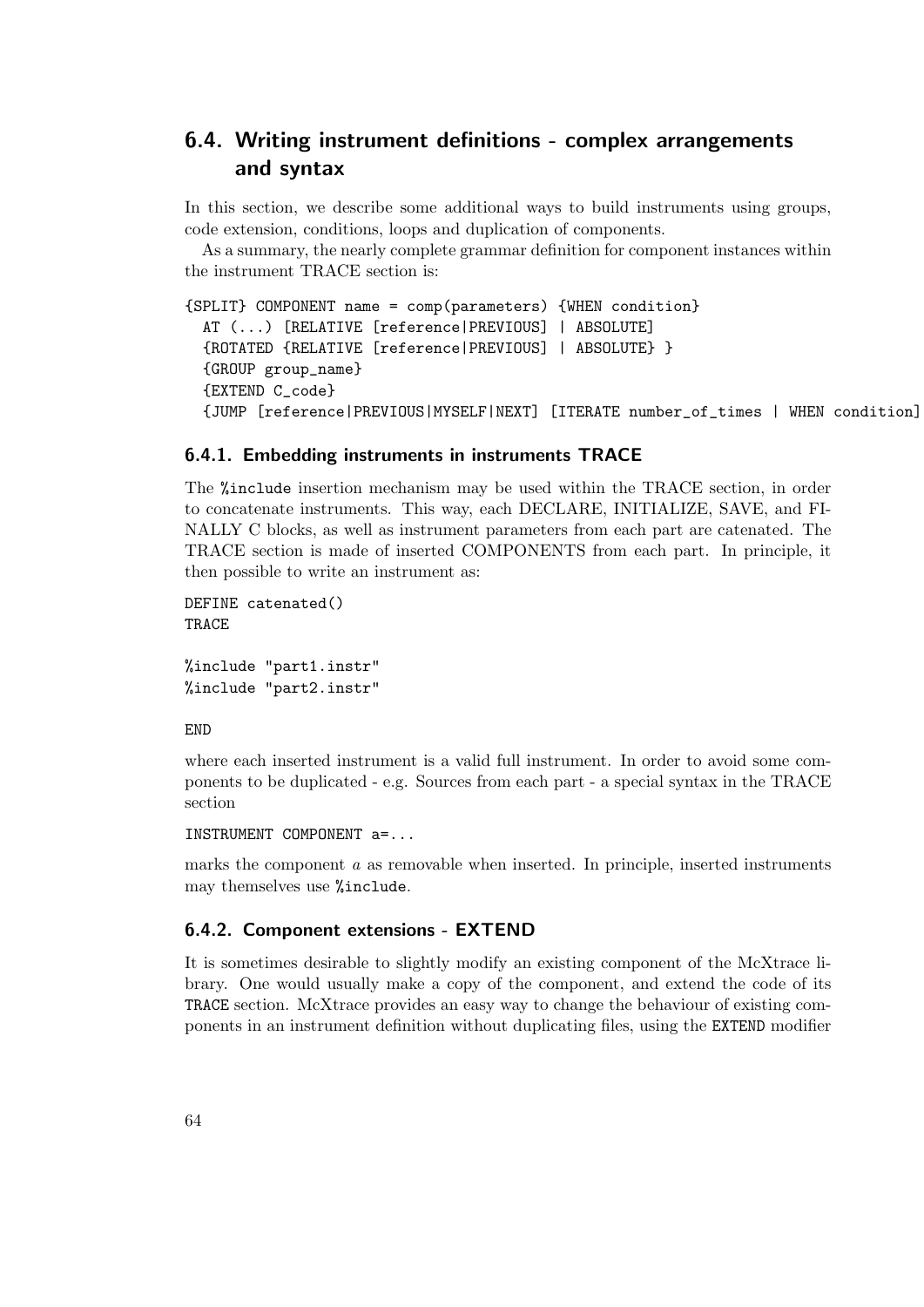```
EXTEND
%{
       . . . C code executed after the component TRACE section . . .
%}
```
The embedded C code is appended to the component TRACE section, and all its internal variables (as well as all the DECLARE instrument variables, except instrument parameters) may be used. To use instrument parameters, you should copy them into global variables in the DECLARE instrument section, and refer to these latter. This component declaration modifier is of course optional. You will find usage examples in the Component  $manual[BK+12]$  $manual[BK+12]$ .

# 6.4.3. Mutually exclusive components in parallell - GROUP

In some configurations it is necessary to position one or more groups of components, nested, in parallel, or overlapping. One example is a multiple crystal monochromator. One would then like the x-ray to interact with one of the components of the group and then continue.

In order to handle such arrangements without removing x-rays, groups are defined by the GROUP modifier (after the AT-ROTATED positioning):

GROUP name

to all involved component declarations. All components of the same named group are tested one after the other, until one of them interacts (uses the SCATTER macro). The selected component acts on the x-ray, and the rest of the group is skipped. Such groups are thus exclusive (only one of the elements is active).

Within a GROUP, all EXTEND sections of the group are executed. In order to discriminate components that are active from those that are skipped, one may use the SCATTERED flag, which is set to zero when entering each component or group, and incremented when the x-ray is SCATTERed, as in the following example

```
COMPONENT name\theta = comp(p_1 = e_1, p_2 = e_2, \ldots)AT (0, 0, 0) ABSOLUTE
COMPONENT name1 = comp(...) AT (...) ROTATED (...)GROUP GroupName EXTEND
  \%if (SCATTERED) printf("I scatter");
       else printf("I do not scatter");
  %}
COMPONENT name2 = comp(...) AT (...) ROTATED (...)GROUP GroupName
```
Components namel and namel are at the same position. If the first one intercepts the xray (and has a SCATTER within its TRACE section), the SCATTERED variable becomes true, the code extension will result in printing "I scatter", and the second component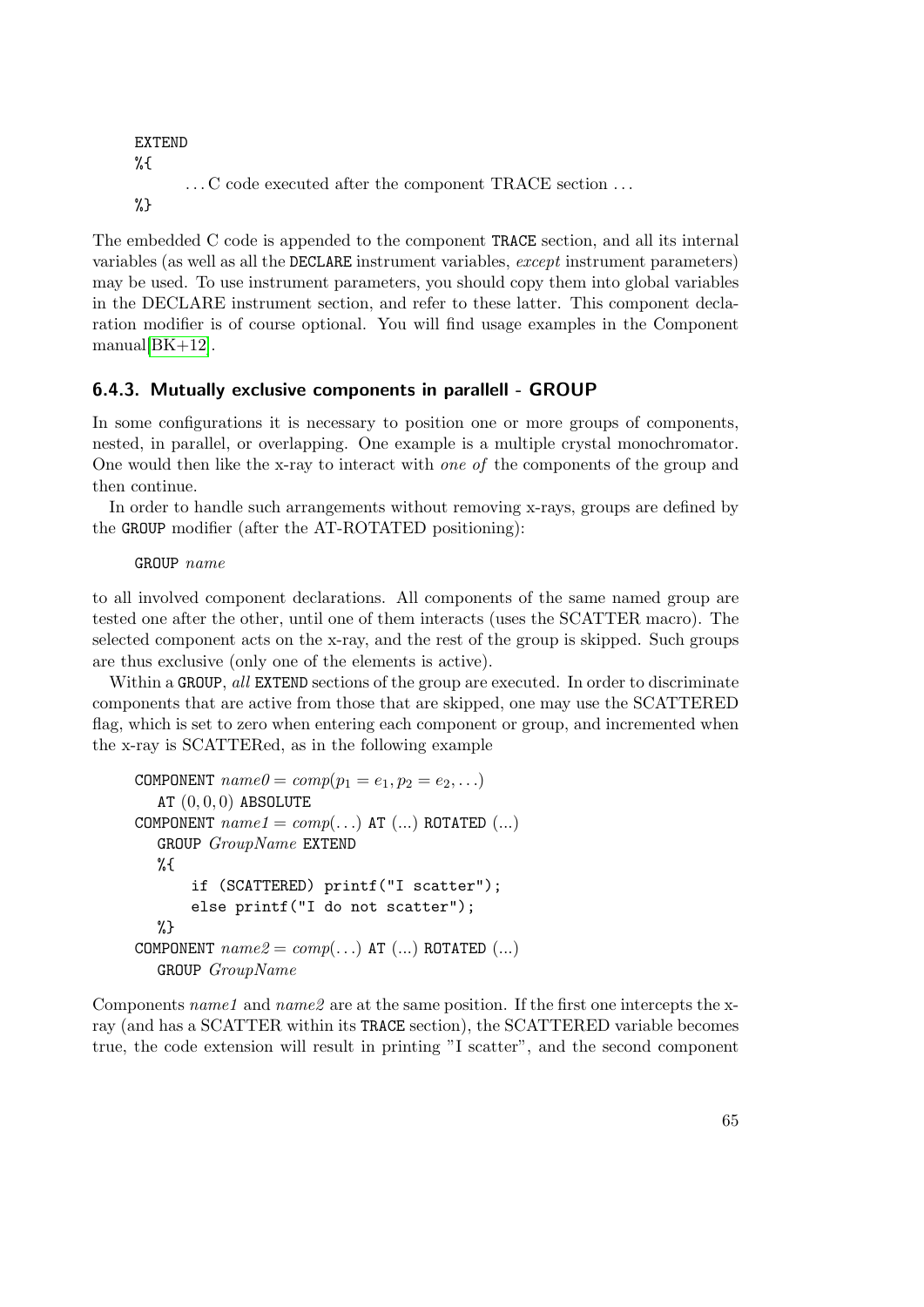will be skipped. Thus, we recommend to make use of the SCATTER keyword each time a component 'uses' the x-ray (scatters, detects, . . . ) within component definitions (see section [6.5\)](#page-68-0). Also, the components to be grouped should be consecutive in the TRACE section of the instrument, and the GROUPed section should not contain components which are not part of the group.

Note that a GROUP construct is *not* applicable to a situation where an x-ray which has interacted (SCATTERed) with one component in the group, may interact with another. In this case a more complex arrangement is needed. See [\[Wil+11\]](#page-101-0) for a description of how to do this in McStas. This is approach is *directly* applicable in McXtrace without modification.

Combining EXTEND, GROUP and WHEN can result in unexpected behaviour. Please read the related warning at the end of section [6.4.5.](#page-66-0)

#### 6.4.4. Duplication of component instances - COPY

Often, one has a set of similar component instances in an instrument. These could be e.g. a set of identical monochromator blades, or a set of detectors. Together with JUMPs (see below), there is a way to copy a component instance, duplicating a parameter set, as well as any EXTEND, GROUP, JUMP and WHEN keyword. Position (AT) and rotation (ROTATED) specification must be explicitely entered in order to avoid component overlap.

The syntax for instance copy is

 $COMPONENT$  name  $= \text{COPY}(\text{instance\_name})$ 

where *instance\_name* is the name of a preceeding component instance in the instrument. It may be 'PREVIOUS' as well.

If you would like to change only some of the parameters in the instance copy, you may write, e.g.:

COMPONENT name =  $COPY$ (instance\_name)(par1=0, par2=1)

which will override the original instance parameter values. In case EXTEND, GROUP, JUMP and WHEN keywords are defined for the copied instance, these will override the settings from the copied instance.

In the case where there are many duplicated components all originating from the same instance, there is a mechanism for automating copied instance names:

 $COMPONENT COPY(root_name) = COPY(instance_name)$ 

will append a unique number to *root\_name*, to avoid name conflicts. As a side effect, referring to this component instance (for e.g. further positioning) is not straight forward as the name is determined by McXtrace and does not depend completely on the user's choice, even though the PREVIOUS keyword may still be used. We thus recommend to use this naming mechanism only for components which should not be refered to in the instrument.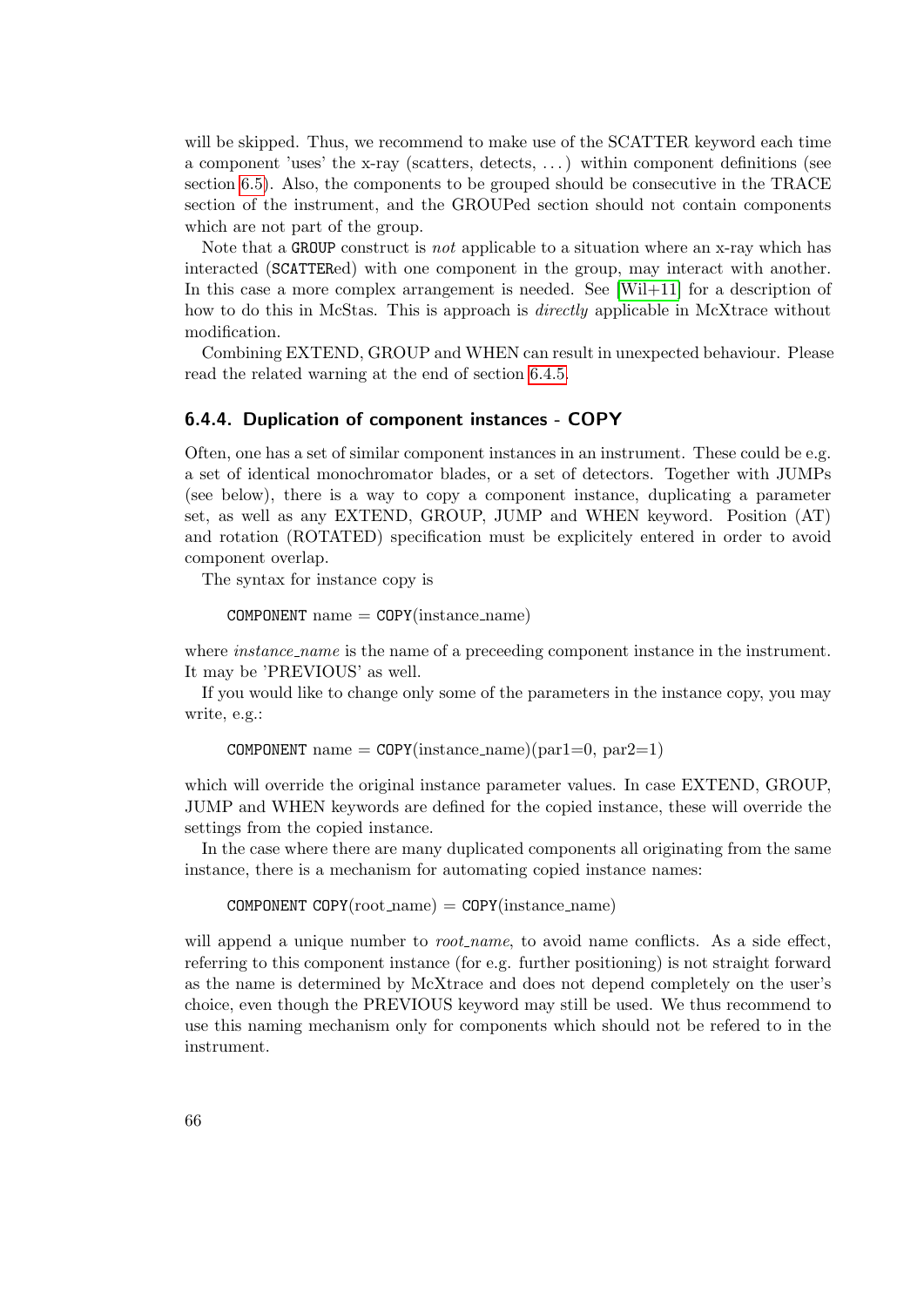This automatic naming may be used anywhere in the TRACE section of the instrument, so that all components which do not need further referral may be labeled as COPY(Origin).

As an example, we show how to have a set of three equivalent pinholes (Slits). Only the first instance of the Slit component is defined explicitly, whereas following instances are copies of that definition. The instance names of Slit components are set automatically.

```
COMPONENT S_in = Arm() AT (. . .)COMPONENT S_1 = Slit(radius=0.1)AT (0,0,0) RELATIVE PREVIOUS
COMPONENT COPY(S_1) = COPY(S_1)AT (0,0,d) RELATIVE PREVIOUS
COMPONENT COPY(S_1) = COPY(S_1)AT (0,0,d) RELATIVE PREVIOUS
...
COMPONENT S_U = Arm() AT (0,0,d) RELATIVE PREVIOUS
```
# <span id="page-66-0"></span>6.4.5. Conditional components - WHEN

One of the most useful features of the extended McXtrace syntax is the conditional WHEN modifier. This optional keyword comes before the AT-ROTATED positioning. It basically enables the component only when a given condition is true (non null).

COMPONENT  $name = comp(p_1 = e_1, p_2 = e_2, ...)$  WHEN  $(condition)$ 

The condition has the same scope as the EXTEND modifier, i.e. may use component internal variables as well as all the DECLARE instrument variables.

Usage examples could be to have specific monitors only sensitive to selected processes, or to have components which are only present under given circumstances (e.g. removable filter or radial collimator), or to select a sample among a set of choices.

In the following example, an EXTEND block sets a condition when a scattering event is encoutered, and the following monitor is then activated.

```
COMPONENT Sample = V\_sample(...) AT ...EXTEND
  %{
    if (SCATTERED) flag=1; else flag=0;
  %}
COMPONENT MyMon = Monitor(...) WHEN (flag==1)
  AT ...
```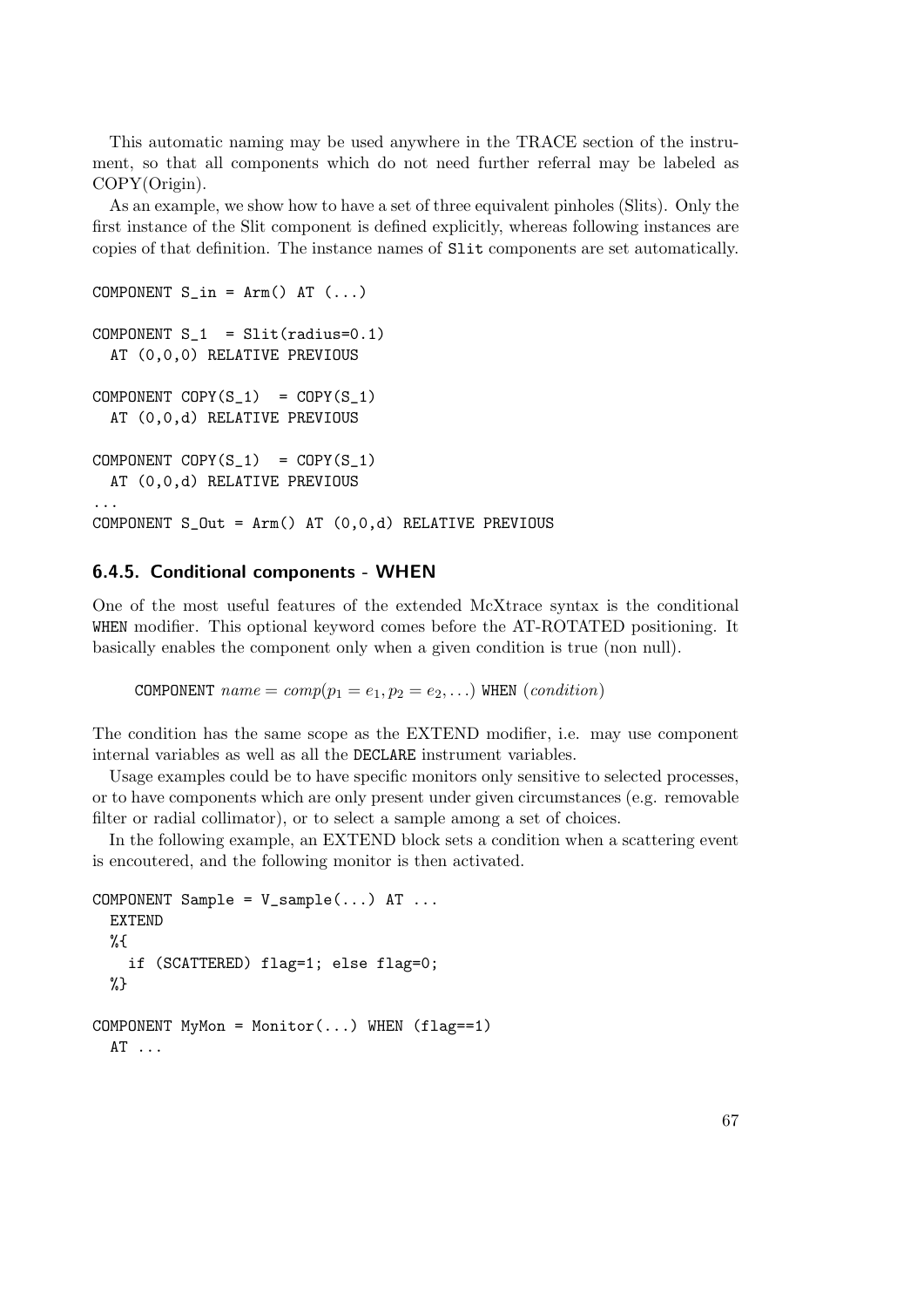The WHEN keyword only applies to the TRACE section and related EXTEND blocks of instruments/components. Other sections (INITIALIZE, SAVE, MCDISPLAY, FI-NALLY) are executed independently of the condition. As a side effect, the 3D view of the instrument (mxdisplay) will show all components as if all conditions were true.

A usage example of the WHEN keyword can be found in the X-ray site/ESRF/ESRF\_ID11 instrument from the mxgui, where the source model may be chosen by an external parameter.

The WHEN keyword is compatible with GROUP, and thus may be used to activate/deactivate members in a GROUP just like non-grouped components. Combining WHEN, EXTEND and GROUP can result in unexpected behaviour, please use them with caution! As an example, let a GROUP of components all have the same WHEN condition. If the condition is false, none of the elements SCATTER, meaning that all x-rays will be ABSORBed. As a solution to this problem, we propose to include an EXTENDed Arm component in the GROUP, but with the opposite WHEN condition and a SCATTER keyword in the EXTEND section. This means that when none of the other GROUP elements are present, the Arm will be present and SCATTER.

#### 6.4.6. Component loops and non sequential propagation - JUMP

There are situations in which one would like to repeat a given component many times, or under a given condition. The JUMP modifier is meant for that and should be mentioned after the positioning, GROUP and EXTEND. This breaks the sequential propagation along components in the instrument description. There may be more than one JUMP per component instance.

The jump may depend on a condition:

COMPONENT name =  $comp(p_1 = e_1, p_2 = e_2, ...)$  AT (...) JUMP reference WHEN condition

in which case the instrument TRACE will jump to the reference when condition is true.

The reference may be an instance name, as well as PREVIOUS,  $PREVIOUS(n)$ , MYSELF, NEXT, and  $NEXT(n)$ , where n is the index gap to the target either backward  $(PREVIOUS)$  or forward  $(NEXT)$ , so that  $PREVIOUS(1)$  is  $PREVIOUS$  and  $NEXT(1)$ is NEXT. MYSELF means that the component will be iterated as long as the condition is true. This may be a way to handle multiple scattering, if the component has been designed for that.

The jump arrives directly inside the target component, in the local coordinate system (i.e. without applying the AT and ROTATED keywords). In order to better control the target positions, it is required that, except for looping MYSELF, the target component type should be an  $Arm$ . Similarly to the WHEN modifier (see section [6.4.5\)](#page-66-0), JUMP only applies within the TRACE section of the instrument definition. Other sections (INI-TIALIZE, SAVE, MCDISPLAY, FINALLY) are exectuted independently of the jump. As a side effect, the 3D view of the instrument mxdisplay will show components as if there was no jump. This means that in the following example, the very long mirror 3D view only shows a single mirror element.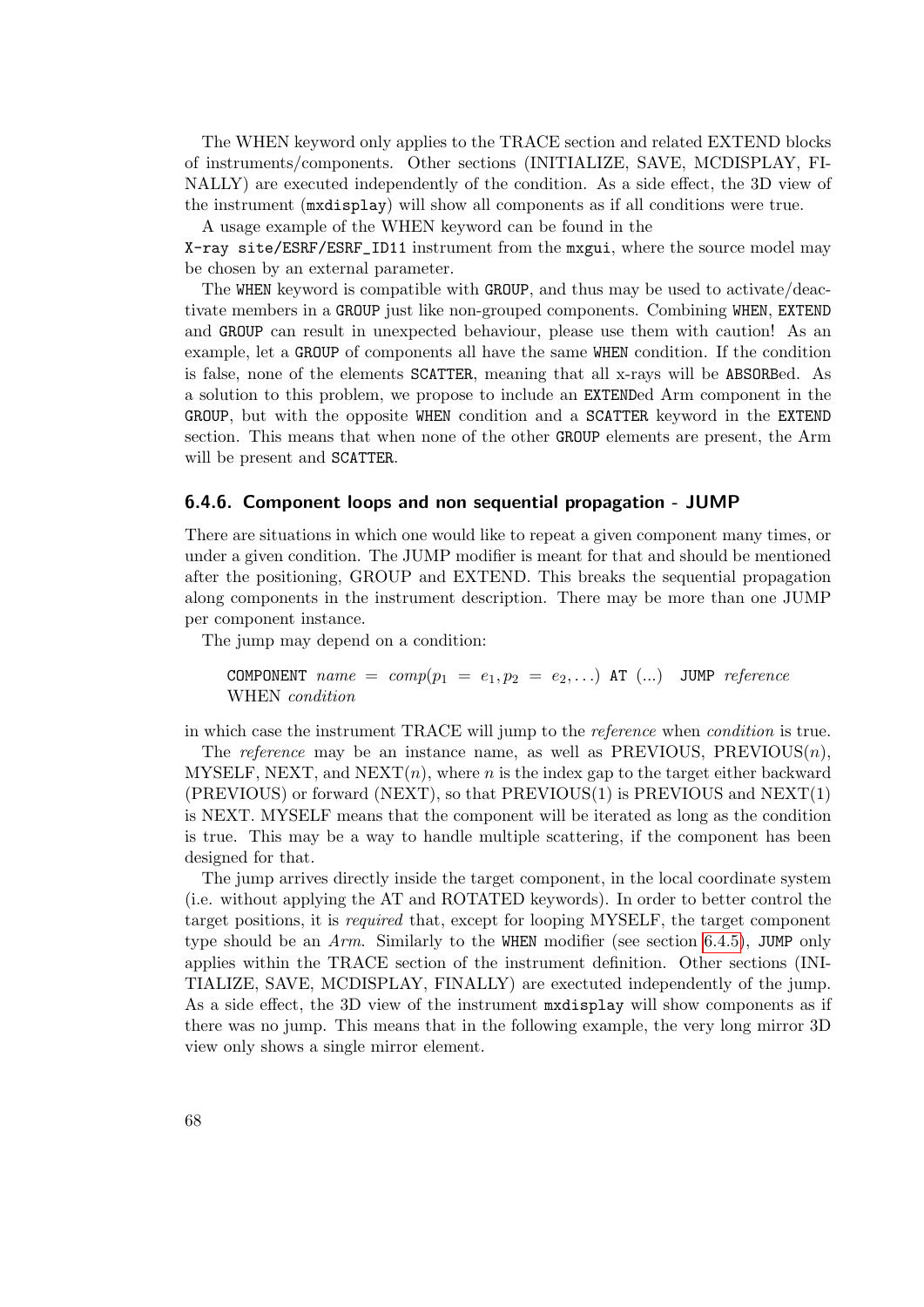It is not recommended to use the JUMP inside GROUPs, as the JUMP condition/counter applies to the component instance within its group.

We would like to emphasize the potential errors originating from such jumps. Indeed, imbricating many jumps may lead to situations were it is difficult to understand the flow of the simulation. We thus recommend the usage of JUMPs only for experienced and cautious users.

#### 6.4.7. Enhancing statistics reaching components - SPLIT

The following method applies when the incoming x-ray event distribution is considered to be representative of the real beam, but x-rays are lost in the course of propagation (with low efficiency processes, absorption, etc). Then, one may think that it's a pity to have so few events reaching the 'interesting' part of the beamline (usually close to the end of the instrument description). If some components make extensive use of random numbers (MC choices), they shuffle this way the distributions, so that identical incoming events will not produce the same outgoing event. In this case, you may want to use a technique known as stratified sampling (see chapter [4\)](#page-17-0) which in McXtrace is implemented through the SPLIT keyword with the syntax

SPLIT r COMPONENT  $name = comp(...)$ 

where the optional number  $r$  specifies the number of repetitions for each event. Default is  $r = 10$ . Each x-ray event reaching component *name* will be repeated r times with a weight divided by  $r$ , so that in practice the number of events for the remaining part of the simulation (down to the END), will potentially have more statistics. This is only true if following components (and preferably component name) use random numbers. You may use this method as many times as you wish in the same instrument, e.g. at the monochromator and sample position. This keyword can also be used within a GROUP. The efficiency is roughly  $r$  raised to the number of occurences in the instrument, so that enhancing two components with the default  $r = 10$  will produce an enhancement effect of 100 wrt. the number of events at the end. The execution time will increase but at a slower rate than the statistical quality, provided that the above criteria are met. If the instrument makes use of global variables - e.g. in conjunction with a WHEN or User Variable monitoring (see Monitor nD) - you should take care that these variables are set properly for each SPLIT loop, which usually means that they must be reset inside the SPLITed section and assigned/used further on.

# <span id="page-68-0"></span>6.5. Writing component definitions

The purpose of a McXtrace component is to model the interaction of an x-ray with a physical component of a real beamline. Given the state of the incoming x-ray, the component definition calculates the state of the x-ray when it leaves the component. The calculation of the effect of the component on the x-ray is performed by a block of embedded C code. One example of a component definition is given in section [6.5.10.](#page-78-0) All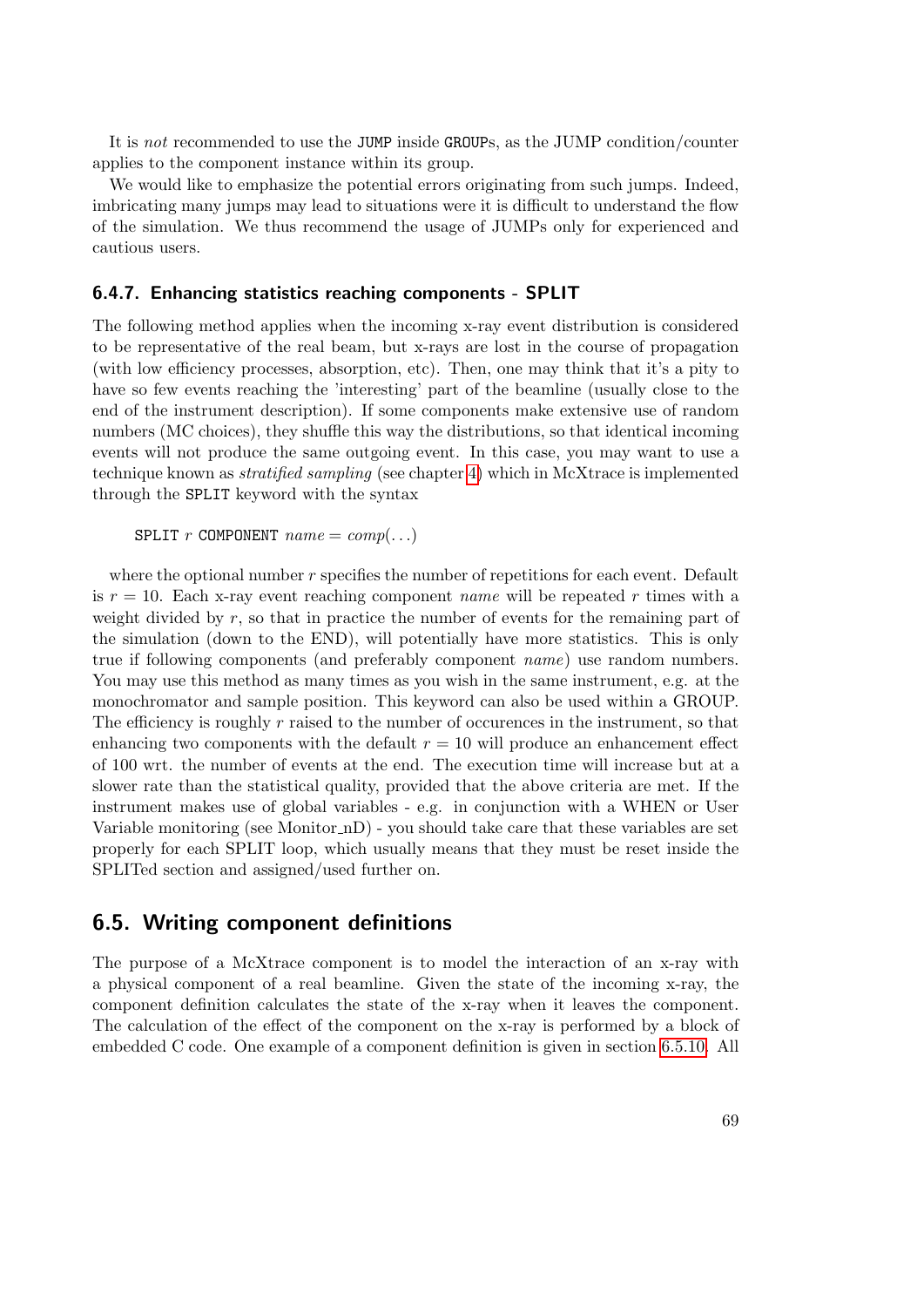other component definitions can be found on the McXtrace web-page [\[Mcx\]](#page-100-0) and are also described in the McXtrace component manual.

A large number of functions and constants are available in order to write efficient components. See appendix [B](#page-89-0) for

- x-ray propagation functions
- geometric intersection time computations
- mathematical functions
- random number generation
- physical constants
- coordinate retrieval and operations
- file generation routines (for monitors),
- data file reading

# <span id="page-69-0"></span>6.5.1. The component definition header

DEFINE COMPONENT name

This marks the beginning of the definition, and defines the name of the component.

DEFINITION PARAMETERS  $(d_1, d_2, ...)$ SETTING PARAMETERS  $(s_1, s_2, \ldots)$ 

This declares the definition and setting parameters of the component. These parameters can be accessed from all sections of the component (see below), as well as in EXTEND sections of the instrument definition (see section [6.3\)](#page-58-0).

Setting parameters are translated into C variables usually of type double in the generated simulation program, so they are usually numbers. Definition parameters are translated into #define macro definitions, and so can have any type, including strings, arrays, and function pointers.

However, because of the use of #define, definition parameters suffer from the usual problems with C macro definitions. Also, it is not possible to use a general C expression for the value of a definition parameter in the instrument definition, only constants and variable names may be used. For this reason, setting parameters should be used whenever possible.

Outside the INITIALIZE section of components, changing setting parameter values only affects the current section.

There are a few cases where the use of definition parameters instead of setting parameters makes sense. If the parameter is not numeric, nor a character string (*i.e.* an array, for example), a setting parameter cannot be used. Also, because of the use of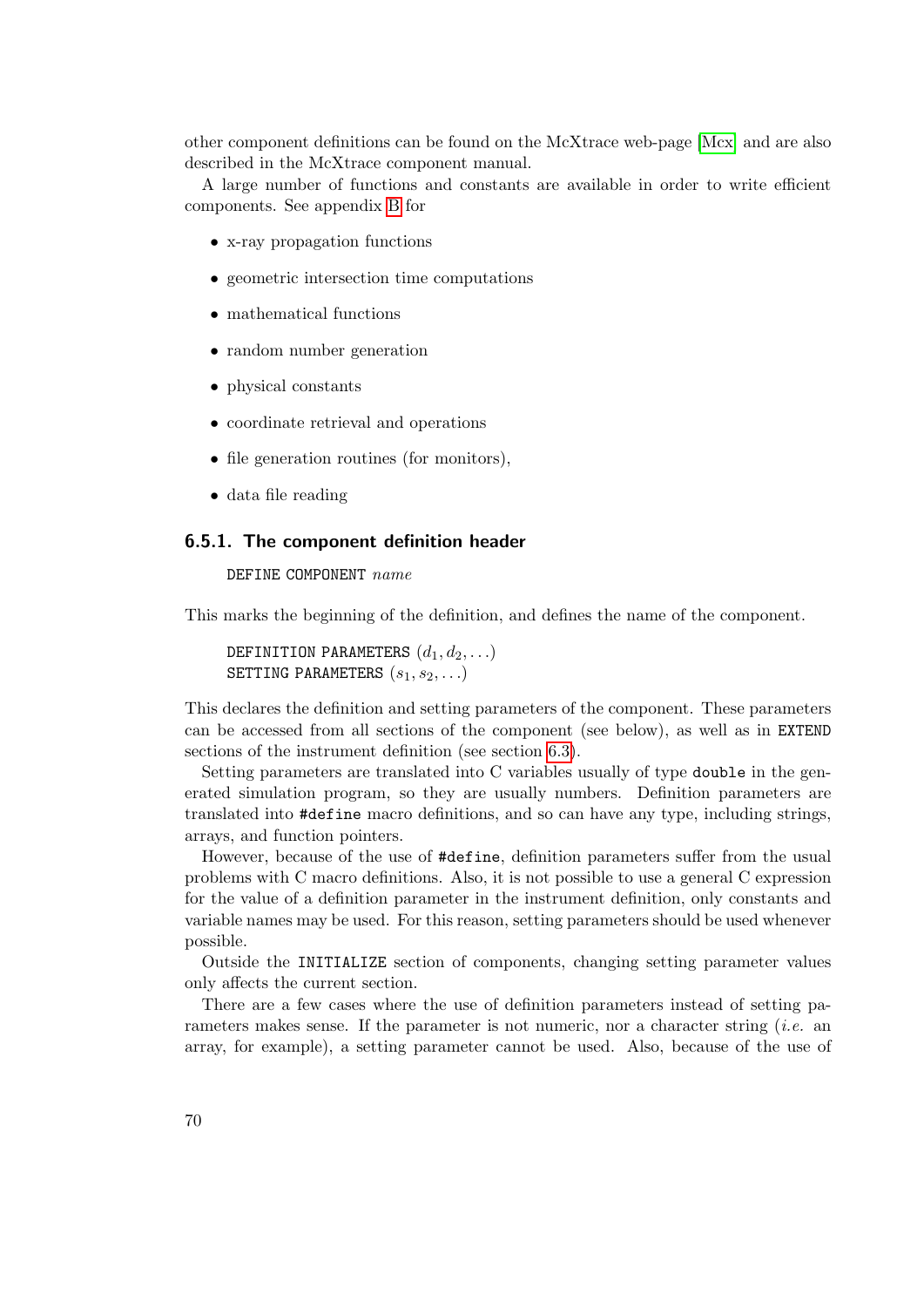#define, the C compiler can treat definition parameters as constants when the simulation is compiled. For example, if the array sizes of a multidetector are definition parameters, the arrays can be statically allocated in the component DECLARE section. If setting parameters were used, it would be necessary to allocate the arrays dynamically using  $e.g.$  malloc().

Setting parameters may optionally be declared to be of type int, char  $*$  and string, just as in the instrument definition (see section [6.3\)](#page-58-0).

OUTPUT PARAMETERS  $(s_1, s_2, \ldots)$ 

This declares a list of C identifiers (variables, functions) that are output parameters (i.e. global) for the component. Output parameters are used to hold values that are computed by the component itself, rather than being passed as input. This could for example be a count of x-rays in a detector or a constant that is precomputed to speed up computation.

Using OUTPUT PARAMETERS is *highly* recommended for DECLARE and internal/global component variables and functions in order to prevent that instances of the same component use the same variable names. Moreover (see section [6.5.2](#page-71-0) below), these may be accessed from any other instrument part (e.g. using the MC\_GETPAR C macro). On the other hand, the variables from the SHARE sections should not be defined as OUTPUT parameters.

The OUTPUT PARAMETERS section is optional.

#### Optional component parameters

Just as for instrument parameters, the definition and setting parameters of a component may be given a default value. Parameters with default values are called optional parameters, and need not be given an explicit value when the component is used in an instrument definition. A parameter is given a default value using the syntax " $param$ value". For example

```
SETTING PARAMETERS (radius, height, pack= 1)
```
Here pack is an optional parameter and if no value is given explicitly, "1" will be used. In contrast, if no value is given for radius or height, an error message will result.

Optional parameters can greatly increase the convenience for users of components with many parameters that have natural default values which are seldom changed. Optional parameters are also useful to preserve backwards compatibility with old instrument definitions when a component is updated. New parameters can be added with default values that correspond to the old behavior, and existing instrument definitions can be used with the new component without changes.

Optional parameters should not be used in cases where no natural default value exists. For example the size of a slit should not be given a default value. This would prevent the error messages that should be given in the common case of a user forgetting to set an important parameter.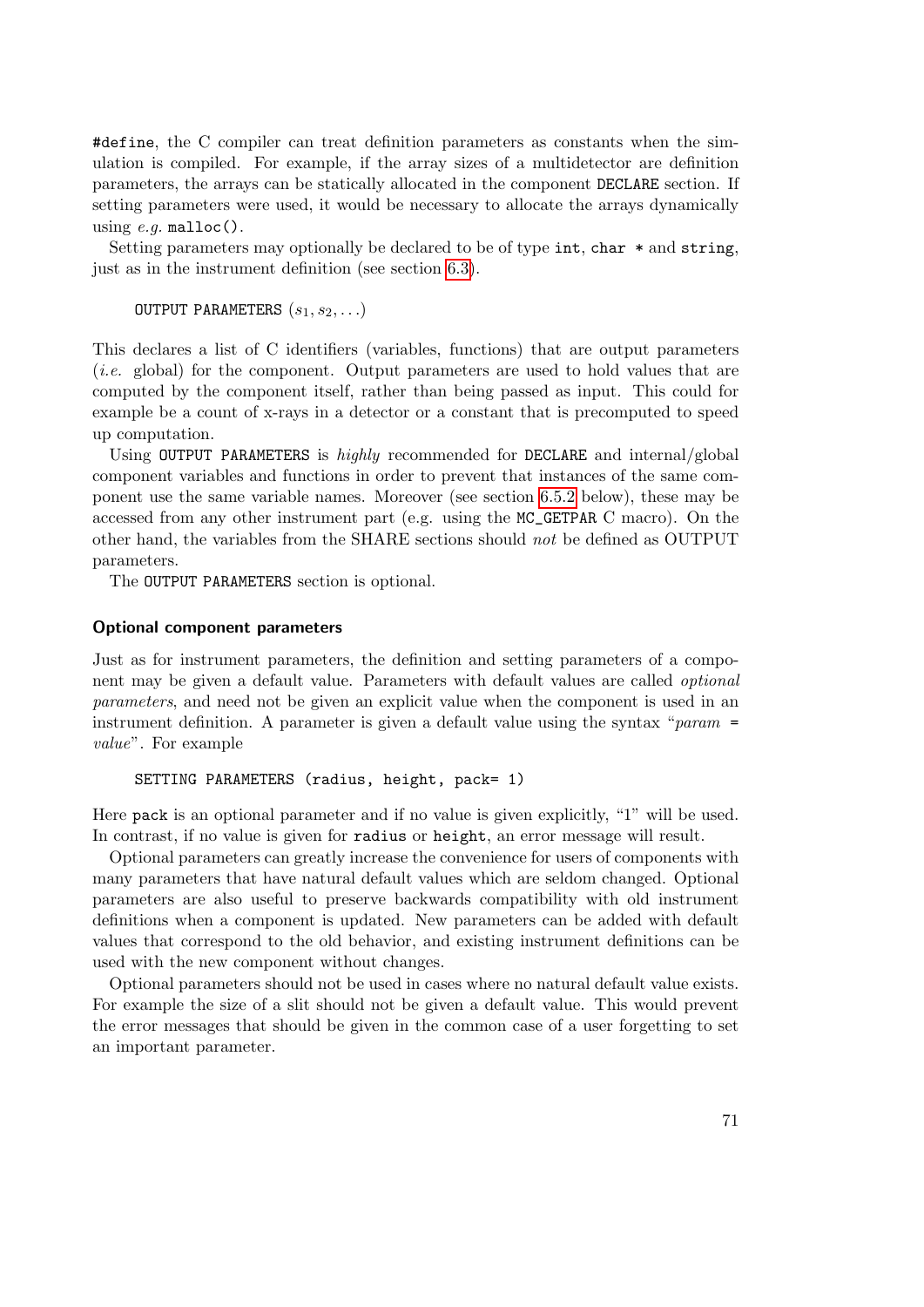# <span id="page-71-0"></span>6.5.2. The DECLARE section

```
DECLARE
%{
       . . . C code declarations (variables, definitions, functions). . .
       . . . These are usually OUTPUT parameters to avoid name conflicts
. . .
%}
```
This gives C declarations of global variables, functions, etc. that are used by the component code. This may for instance be used to declare a x-ray counter for a detector component. This section is optional.

Note that any variables declared in a DECLARE section are *global*. Thus a name conflict may occur if two instances of a component are used in the same instrument. To avoid this, variables declared in the DECLARE section should be OUTPUT parameters of the component because McXtrace will then rename variables to avoid conflicts. For example, a simple detector might be defined as follows:

```
DEFINE COMPONENT Detector
OUTPUT PARAMETERS (counts)
DECLARE
%{
  int counts;
%}
...
```
The idea is that the counts variable counts the number of x-rays detected. In the instrument definition, the counts parameter may be referenced using the MC\_GETPAR C macro, as in the following example instrument fragment:

```
COMPONENT d1 = Detector()
...
COMPONENT d2 = Detector()
...
FINALLY
%{
  printf("Detector counts: d1 = \n\% d, d2 = \frac{\% d}{n}",
          MC_GETPAR(d1,counts), MC_GETPAR(d2,counts));
%}
```
This way, McXtrace takes care to transparently rename the two 'counts' OUTPUT parameters so that they are distinct, and can be accessed from elsewhere in the instrument (EXTEND, FINALLY, SAVE, ...) or from other components. Note that this particular example is obsolete rather artificial since McXtrace monitors will themselves output their contents.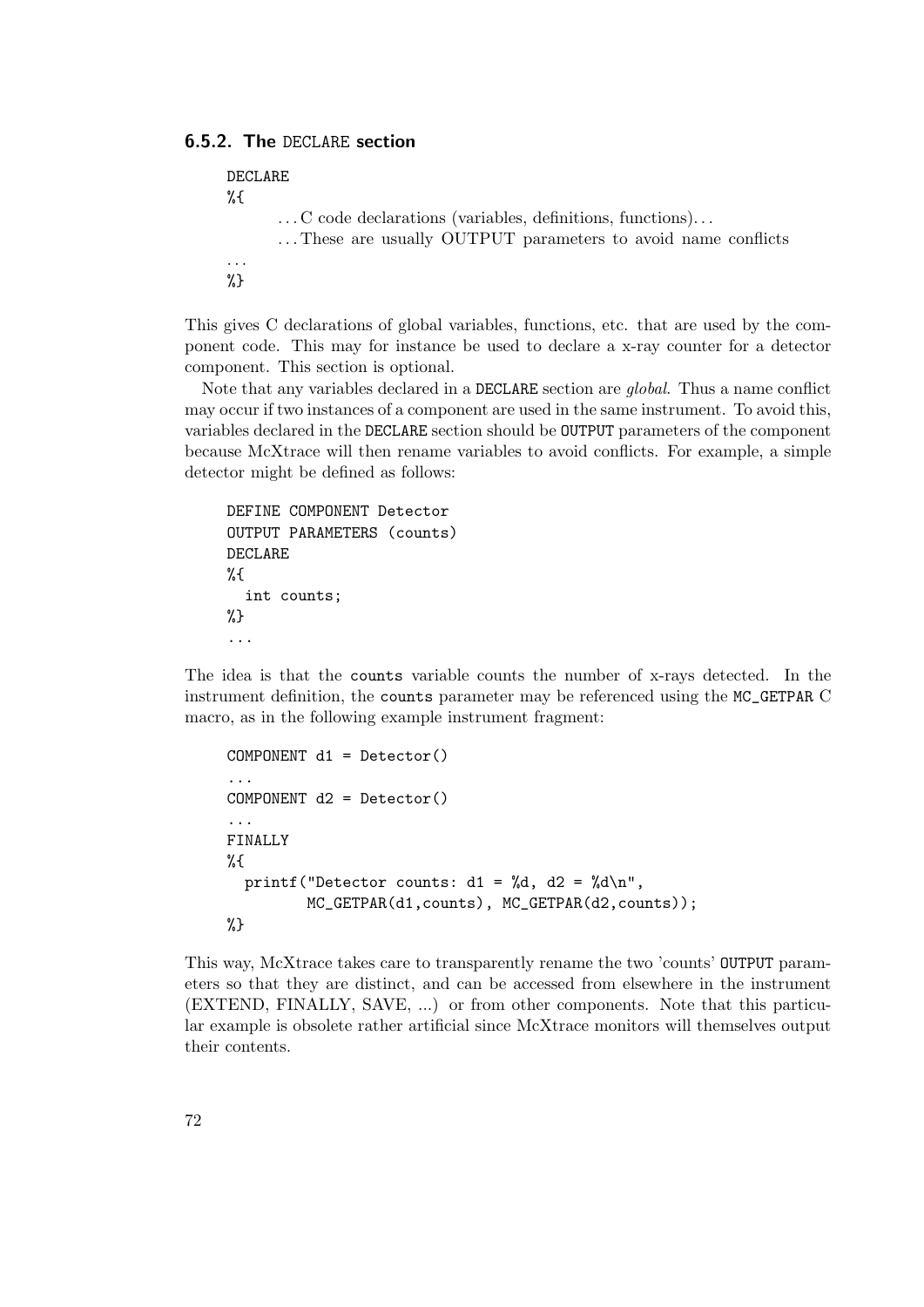### 6.5.3. The SHARE section

```
SHARE
%{
       . . . C code shared declarations (variables, definitions, functions). . .
       . . . These should not be OUTPUT parameters . . .
%}
```
The SHARE section has the same role as DECLARE except that when using more than one instance of the component, it is inserted *only once* in the simulation code. No occurence of the items to be shared should be in the OUTPUT parameter list (not to have McXtrace rename the identifiers). This is particularly useful when using many instances of the same component (for instance CRLs) if the declarations were in the DECLARE section, McXtrace would duplicate it for each instance (making the simulation code longer). A typical example is to have shared variables, functions, type and structure definitions that may be used from the component TRACE section. For an example of SHARE, see the samples/Single crystal component. The %include "file" keyword may be used to import a shared library. The SHARE section is optional.

### 6.5.4. The INITIALIZE section

```
INITIALIZE
%{
       . . . C code initialization . . .
%}
```
This gives C code that will be executed once at the start of the simulation, usually to initialize any variables declared in the DECLARE section. This section is optional. Component setting parameters may be modified in this section, affecting the rest of the component.

### 6.5.5. The TRACE section

TRACE %{ . . . C code to compute x-ray interaction with component . . . %}

This performs the actual computation of the interaction between the x-ray and the component. The C code should perform the appropriate calculations and assign the resulting new x-ray state to the state parameters. Most components will require propagation routines to reach the component entrance/area. Special macros PROP\_Z0; and PROP\_DL(); are provided to automate this process (see section [B.1\)](#page-89-0).

The C code may also execute the special macro ABSORB to indicate that the x-ray has been absorbed in the component and the simulation of that x-ray will be aborted.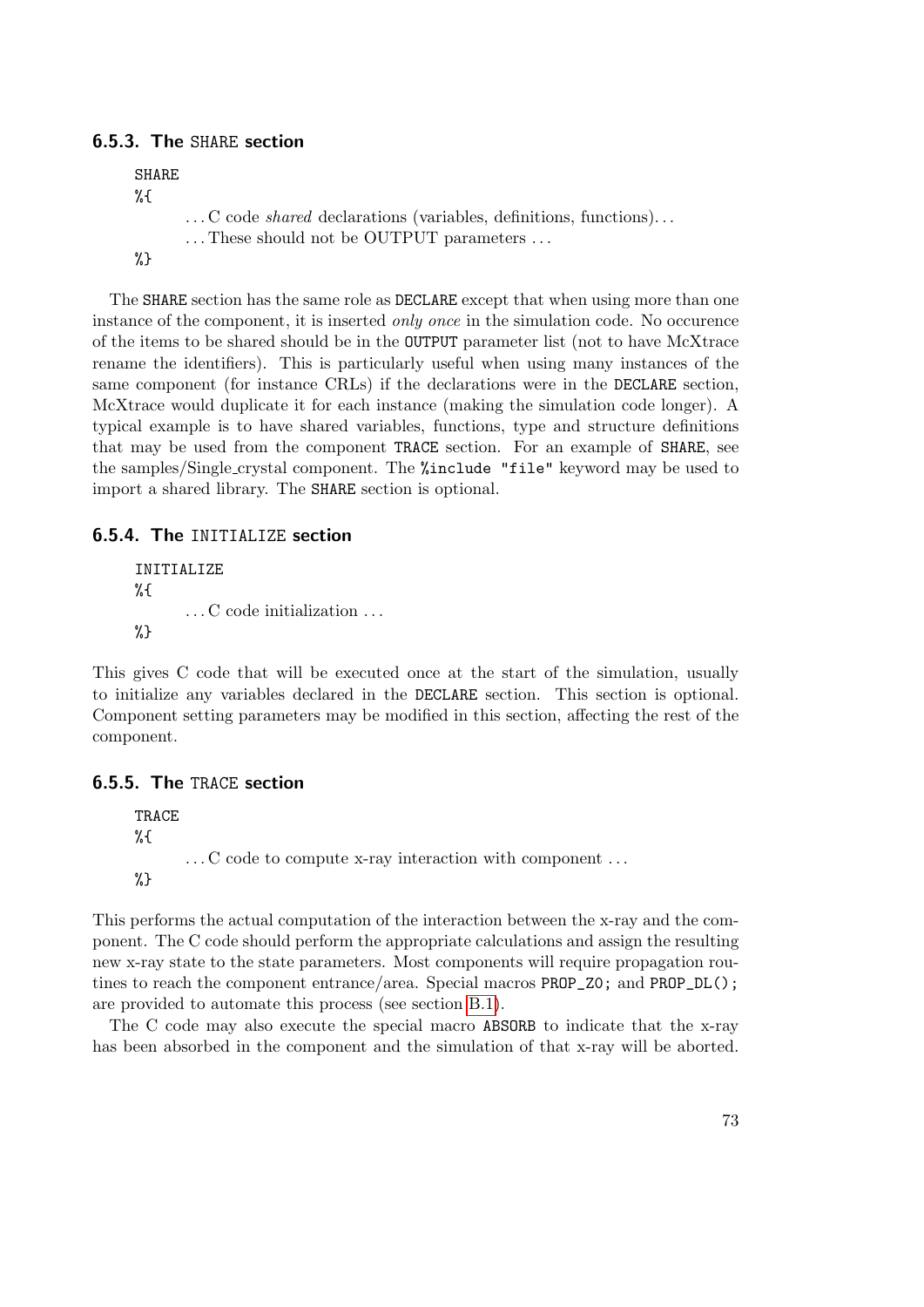On the other hand, if the x-ray event should be allowed be backpropagated, the special macro ALLOW\_BACKPROP; should preceed a call to the PROP\_\*\* call inside the component.

When the x-ray state is changed or detected, for instance if the component simulates a reflecting mirror, the special macro SCATTER should be called. This does not affect the results of the simulation in any way, but it allows the front-end programs to visualize the scattering events properly, and to handle component GROUPs in an instrument definition (see section [6.3.5\)](#page-60-0). It basically increments the SCATTERED counter. The SCATTER macro should be called with the state parameters set to the proper values for the scattering event., so that x-ray events are displayed correctly. For an example of SCATTER, see the optics/Mirror curved component. Lately a new keyword RESTORE has been added, which generally

### 6.5.6. The SAVE section

SAVE %{ . . . C code to execute in order to save data . . . %}

This gives code that will be executed when the simulation ends, or is requested to save data, for instance when receiving a USR2 signal (on Unix systems, see section [5.2\)](#page-28-0), or when triggered by the Progress\_bar(flag\_save=1) component. This might be used by monitors and detectors in order to write results. An extension depending on the selected output format (see table [5.3](#page-32-0) and section [5.2\)](#page-28-0) is automatically appended to file names, if these latter do not contain extension.

In order to work properly with the common output file format used in McXtrace, all monitor/detector components should use standard macros for writing data in the SAVE or FINALLY section, as explained below. In the following, we use  $N = \sum_i p_i^0$  to denote the count of detected x-ray events,  $p = \sum_i p_i$  to denote the sum of the weights of detected x-rays, and  $p2 = \sum_i p_i^2$  to denote the sum of the squares of the weights, as explained in section [4.2.1.](#page-19-0)

As a default, all monitors using the standard macros will display the integral  $p$  of the monitor bins, as well as the  $2^{nd}$  moment  $\sigma$  and the number of statistical events N. This will result in a line such as:

```
Detector: CompName \rightrightarrows p CompName \rightrightarrows RR= \sigma CompName \rightrightarrows P The \rightrightarrows pname"
```
For 1D and 2D monitors/detectors, the data histogram store in the files is given per bin when the signal is the x-ray intensity (most of the cases). Most monitors define binning for an  $x_n$  axis value as the sum of events falling into the  $[x_n x_{n+1}]$  range, *i.e* the bins are not centered, but left aligned. Using the Monitor nD component, it is possible to monitor other signals using the 'signal=variable\_name' in the 'options' parameter (refer to that component documentation).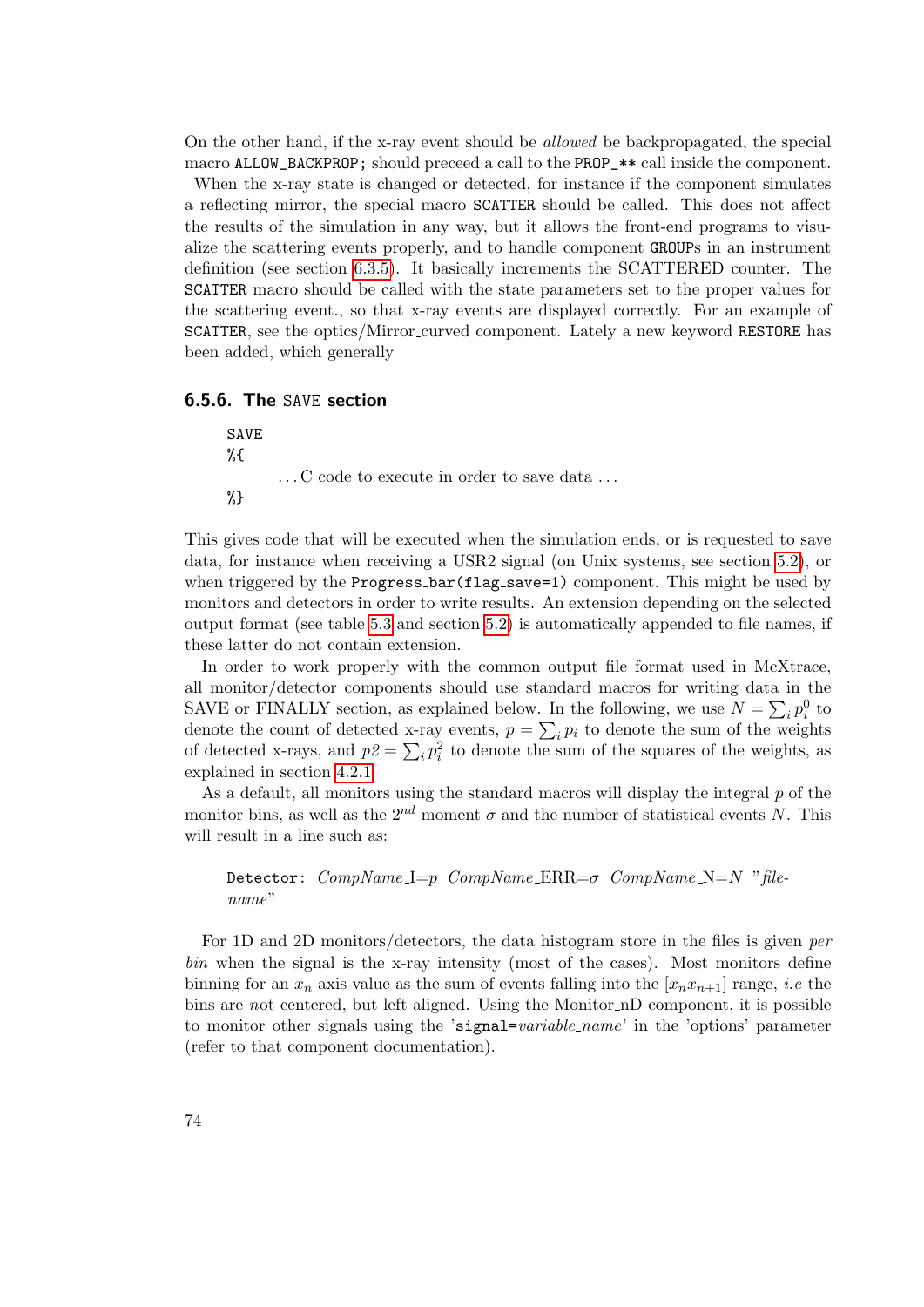**Single detectors/monitors** The results of a single detector/monitor are written using the following macro:

DETECTOR\_OUT\_OD( $t$ ,  $N$ ,  $p$ ,  $p$ 2)

Here, t is a string giving a short descriptive title for the results, e.g. "Single monitor".

One-dimensional detectors/monitors The results of a one-dimensional detector/monitor are written using the following macro:

 $DEFECTOR_$   $OUT_1D(t, xlabel, ylabel, xvar, xmin, xmax, m$ ,  $\mathcal{C}N$  [0],  $\mathcal{C}p$  [0],  $\mathcal{C}p2$  [0], filename)

Here,

- t is a string giving a descriptive title (e.g. "Energy monitor"),
- *xlabel* is a string giving a descriptive label for the X axis in a plot (*e.g.* "Energy  $[meV]$ "),
- ylabel is a string giving a descriptive label for the Y axis of a plot  $(e,q, "Intensity")$ ,
- *xvar* is a string giving the name of the variable on the X axis  $(e.g. "E").$
- $xmin$  is the lower limit for the X axis,
- $xmax$  is the upper limit for the X axis,
- $\bullet$  *m* is the number of elements in the detector arrays,
- $\mathcal{B}N[0]$  is a pointer to the first element in the array of N values for the detector component (or NULL, in which case no error bars will be computed),
- $\mathcal{E}p[0]$  is a pointer to the first element in the array of p values for the detector component,
- $\mathcal{E}_p[0]$  is a pointer to the first element in the array of p2 values for the detector component (or NULL, in which case no error bars will be computed),
- *filename* is a string giving the name of the file in which to store the data.

Two-dimensional detectors/monitors The results of a two-dimensional detector/monitor are written to a file using the following macro:

DETECTOR\_OUT\_2D( $t$ ,  $x \, label$ ,  $y \, label$ ,  $x \, min$ ,  $x \, max$ ,  $y \, min$ ,  $y \, max$ ,  $m$ ,  $n$ ,  $\mathcal{E}N$ [0][0],  $\mathcal{E}p$ [0][0], $\mathcal{E}p$ 2[0][0], filename)

Here,

•  $t$  is a string giving a descriptive title (e.g. "PSD monitor"),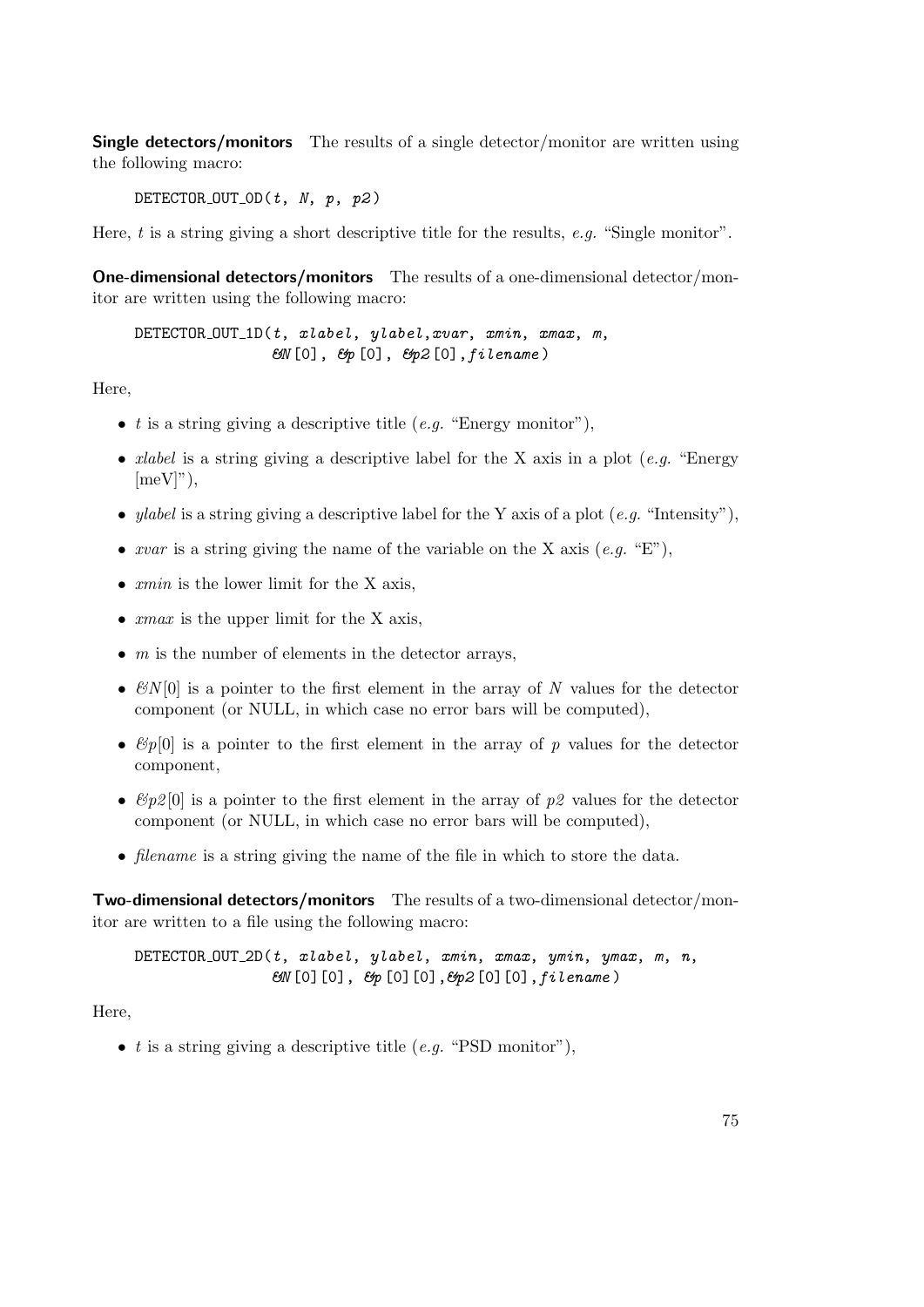- *xlabel* is a string giving a descriptive label for the X axis in a plot (*e.g.* "X position  $[cm]$ "),
- ylabel is a string giving a descriptive label for the Y axis of a plot (e.g. "Y position  $[cm]$ "),
- *xmin* is the lower limit for the X axis,
- *xmax* is the upper limit for the X axis,
- $ymin$  is the lower limit for the Y axis,
- $ymax$  is the upper limit for the Y axis,
- $\bullet$  *m* is the number of elements in the detector arrays along the X axis,
- $n$  is the number of elements in the detector arrays along the Y axis,
- $\mathcal{B}N[0]/0$  is a pointer to the first element in the array of N values for the detector component,
- $\mathcal{E}_{p}[0]/[0]$  is a pointer to the first element in the array of p values for the detector component,
- $\mathcal{E}_p[\mathcal{D}]/[\mathcal{O}]$  is a pointer to the first element in the array of p2 values for the detector component,
- *filename* is a string giving the name of the file in which to store the data.

Note that for a two-dimensional detector array, the first dimension is along the X axis and the second dimension is along the Y axis. This means that element  $(i_x, i_y)$  can be obtained as  $p[i_x * n + i_y]$  if p is a pointer to the first element.

**Customizing detectors/monitors** Users may want to have additional information than the default one written by the DETECTOR OUT macros. A mechanism has been implemented for monitor components to output customized meta data. The macro:

#### DETECTOR\_CUSTOM\_HEADER(t)

defines a string to be written during the next DETECTOR\\_OUT\* call, as a field custom. This string should use the symbol %PRE which is replaced by the comment character  $\mathcal{H}$ . The argument t to the macro may be a static string, e.g. "My own additional" information", or the name of a *character array variable* containing the meta data. After the detector/monitor file being written, the custom meta data output is unactivated. This way, each monitor file may have its own meta data definition by repeating the DETECTOR CUSTOM HEADER call. You may either do that inside the component SAVE section, or within an instrument description in an EXTEND code preceeding the monitor (e.g. following an Arm component).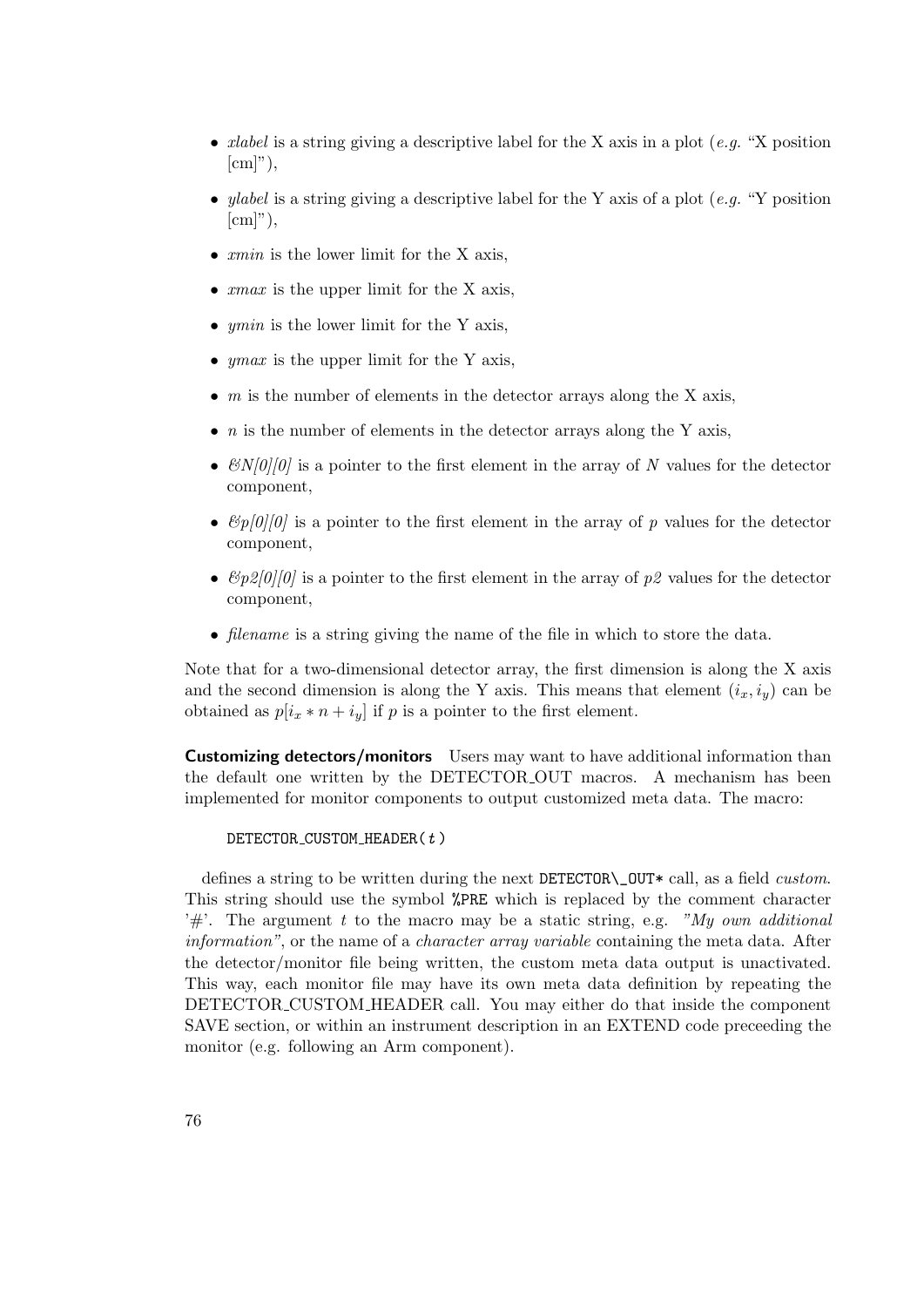### 6.5.7. The FINALLY section

```
FINALLY
%{
       . . . C code to execute at end of simulation . . .
%}
```
This gives code that will be executed when the simulation has ended. This might be used to free memory and print out final results from components, e.g. the simulated intensity in a detector. This section also triggers the SAVE section to be executed.

### 6.5.8. The MCDISPLAY section

MCDISPLAY  $\%$ . . . C code to draw a sketch of the component . . . %}

This gives C code that draws a sketch of the component in the plots produced by the mxdisplay front-end (see section [5.3.3\)](#page-42-0). The section can contain arbitrary C code and may refer to the parameters of the component, but usually it will consist of a short sequence of the special commands described below that are available only in the MCDISPLAY section. When drawing components, all distances and positions are in meters and specified in the local coordinate system of the component.

The MCDISPLAY section is optional. If it is omitted, mxdisplay will use a default symbol (a small circle) for drawing the component.

The magnify command This command, if present, must be the first in the section. It takes a single argument: a string containing zero or more of the letters "x", "y" and "z". It causes the drawing to be enlarged along the specified axis in case mxdisplay is called with the --zoom option. For example:

magnify("xy");

The line command The line command takes the following form:

 $line(x_1, y_1, z_1, x_2, y_2, z_2)$ 

It draws a line between the points  $(x_1, y_1, z_1)$  and  $(x_2, y_2, z_2)$ .

The dashed line command The dashed line command takes the following form:

dashed\_line $(x_1, y_1, z_1, x_2, y_2, z_2, n)$ 

It draws a dashed line between the points  $(x_1, y_1, z_1)$  and  $(x_2, y_2, z_2)$  with n equidistant spaces.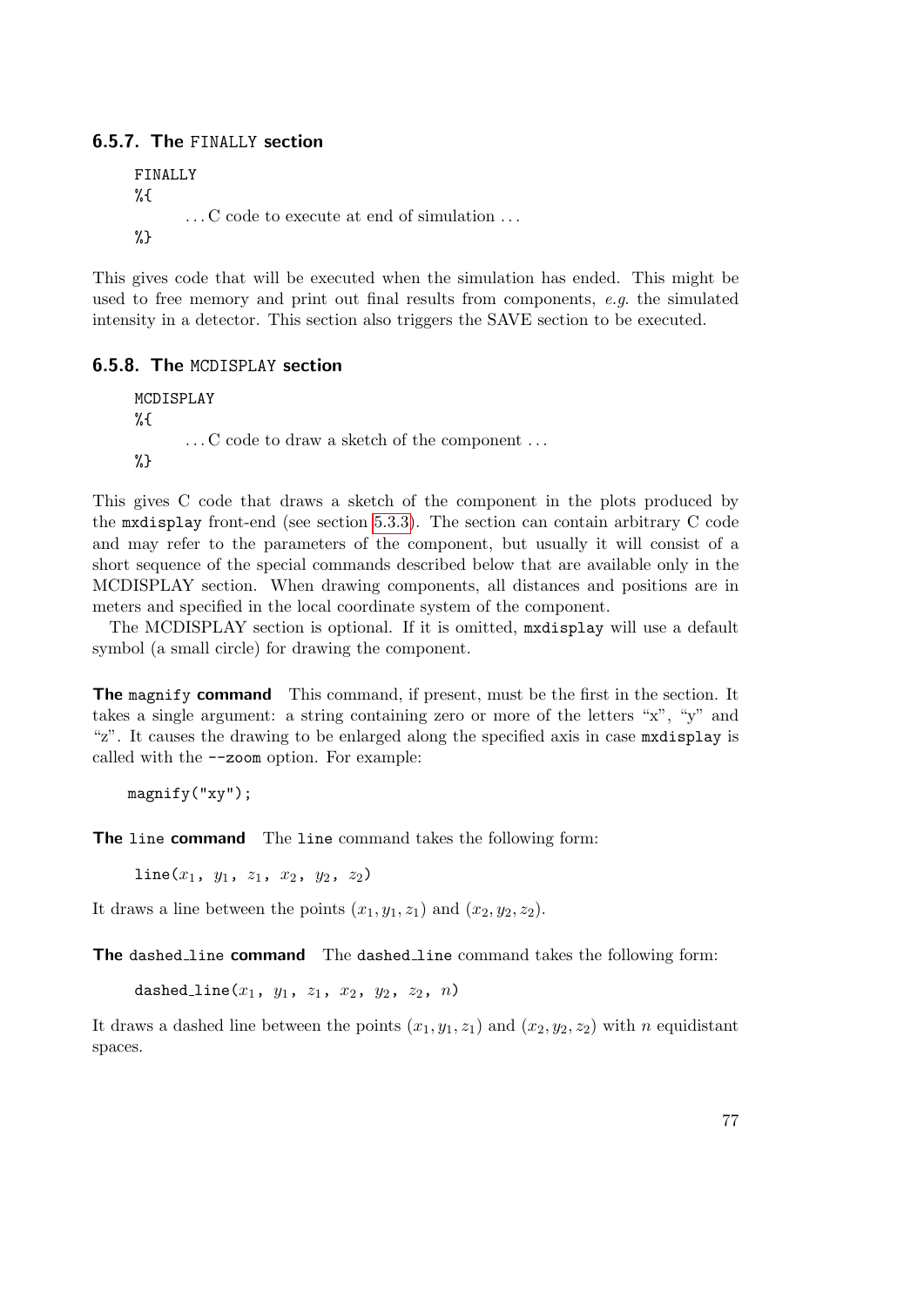The multiline command The multiline command takes the following form:

multiline $(n, x_1, y_1, z_1, \ldots, x_n, y_n, z_n)$ 

It draws a series of lines through the n points  $(x_1, y_1, z_1)$ ,  $(x_2, y_2, z_2)$ , ...,  $(x_n, y_n, z_n)$ . It thus accepts a variable number of arguments depending on the value of  $n$ . This exposes one of the nasty quirks of C since no type checking is performed by the C compiler. It is thus very important that all arguments to multiline (except  $n$ ) are valid numbers of type double. A common mistake is to write

multiline $(3, x, y, 0, ...)$ 

which will silently produce garbage output. This must instead be written as

```
multiline(3, (double)x, (double)y, 0.0, ...)
```
The rectangle command The rectangle command takes the following form:

 $rectangle(plane, x, y, z, width, height)$ 

Here *plane* should be either "xy", "xz", or "yz". The command draws a rectangle in the specified plane with the center at  $(x, y, z)$  and the size width  $\times$  height. Depending on plane the width and height are defined as:

plane width height

xy x y  $\mathbf{XZ} \qquad \qquad \mathbf{X} \qquad \qquad \mathbf{Z}$ yz y z

The box command The box command takes the following form:

 $box(x, y, z, xwidth, yheight, zlength)$ 

The command draws a box with the center at  $(x, y, z)$  and the size *xwidth*  $\times$  *yheight*  $\times$ zlength.

The circle command The circle command takes the following form:

circle(plane,  $x, y, z, r$ )

Here *plane* should be either "xy", "xz", or "yz". The command draws a circle in the specified plane with the center at  $(x, y, z)$  and the radius r.

### 6.5.9. The end of the component definition

END

This marks the end of the component definition.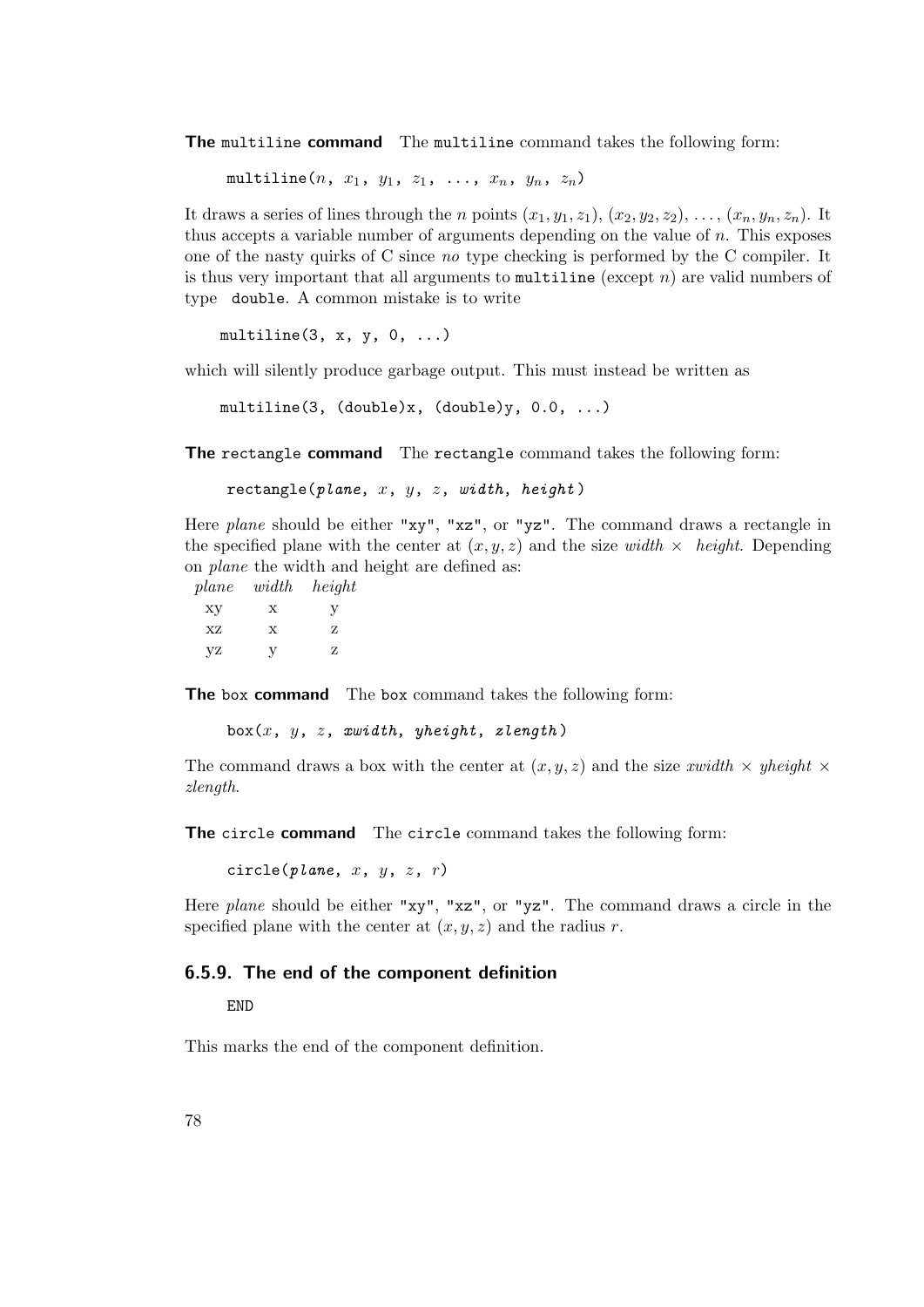### 6.5.10. A component example: Semi-transparent mirror

Below is an example of a complete component. A simple example of the component Semi mirror is given.

```
1 /∗ ∗∗∗∗∗∗∗∗∗∗∗∗∗∗∗∗∗∗∗∗∗∗∗∗∗∗∗∗∗∗∗∗∗∗∗∗∗∗∗∗∗∗∗∗∗∗∗∗∗∗∗∗∗∗∗∗∗∗∗∗∗∗∗∗∗∗∗∗∗∗∗
 2 ∗
 3 ∗ McStas, X-ray tracing package
 4 \times \text{Copyright} (C) 2015, All rights reserved
 5 \times \text{DTU Physics}, \quad \text{Kgs. Lyngby}, \quad \text{Denmark}\frac{6}{7}* Component: Semi_miror
 8 ∗
 9 \times \%I10 ∗
11 \times Written by: Erik B Knudsen
12 \times Date13 \times Version: Revision: 1.014 \times Release: McXtrace manual
15 \times Origin: DTU\ Physics16 ∗
17 * Simple flat semi-reflecting mirror with constant reflectivity
18 ∗
19 \times \%D20 * A perfectly flat plane mirror example, intended as an example of a
21 * very simple component.
22 \times It also illustrates the concept of MC-choice for governing statstics.
23 ∗
24 \times %25 \times Input \ parameters:
26 \left| * \; xwidth : \; (m) \; Width \; of \; the \; mirror.27 \times y \cdot height: (m) Height of the mirror.
28 \times \text{reflectivity}: ( ) Constant scalar reflectivity of mirror.
29 \times \frac{1}{29} frac_reflect: () Fraction of statistics for reflecting branch.
30 * \%E31 ∗∗∗∗∗∗∗∗∗∗∗∗∗∗∗∗∗∗∗∗∗∗∗∗∗∗∗∗∗∗∗∗∗∗∗∗∗∗∗∗∗∗∗∗∗∗∗∗∗∗∗∗∗∗∗∗∗∗∗∗∗∗∗∗∗∗∗∗∗∗∗ ∗/
32
33 DEFINE COMPONENT Semi_mirror
34 DEFINITION PARAMETERS ( )
35 SETTING PARAMETERS (xwidth, yheight, reflectivity, frac_reflect)
36
37 SHARE
38 %{
39 \, \cancel{ \%}40
41 INITIALIZE
42 \, \frac{\%}{66}43 %}
44
45 TRACE
46 \frac{9}{6}47 PROP 20;
48 if (x\rightarrow xw) it \left( x\right) and \left( x\right) and \left( x\right) and \left( x\right) and \left( x\right) and \left( x\right) and \left( x\right) and \left( x\right) and \left( x\right) and \left( x\right) and \left( x\right) and \left( x\right) and \left( x\right) and \left( x\right) and \left( x\right49 double r;
```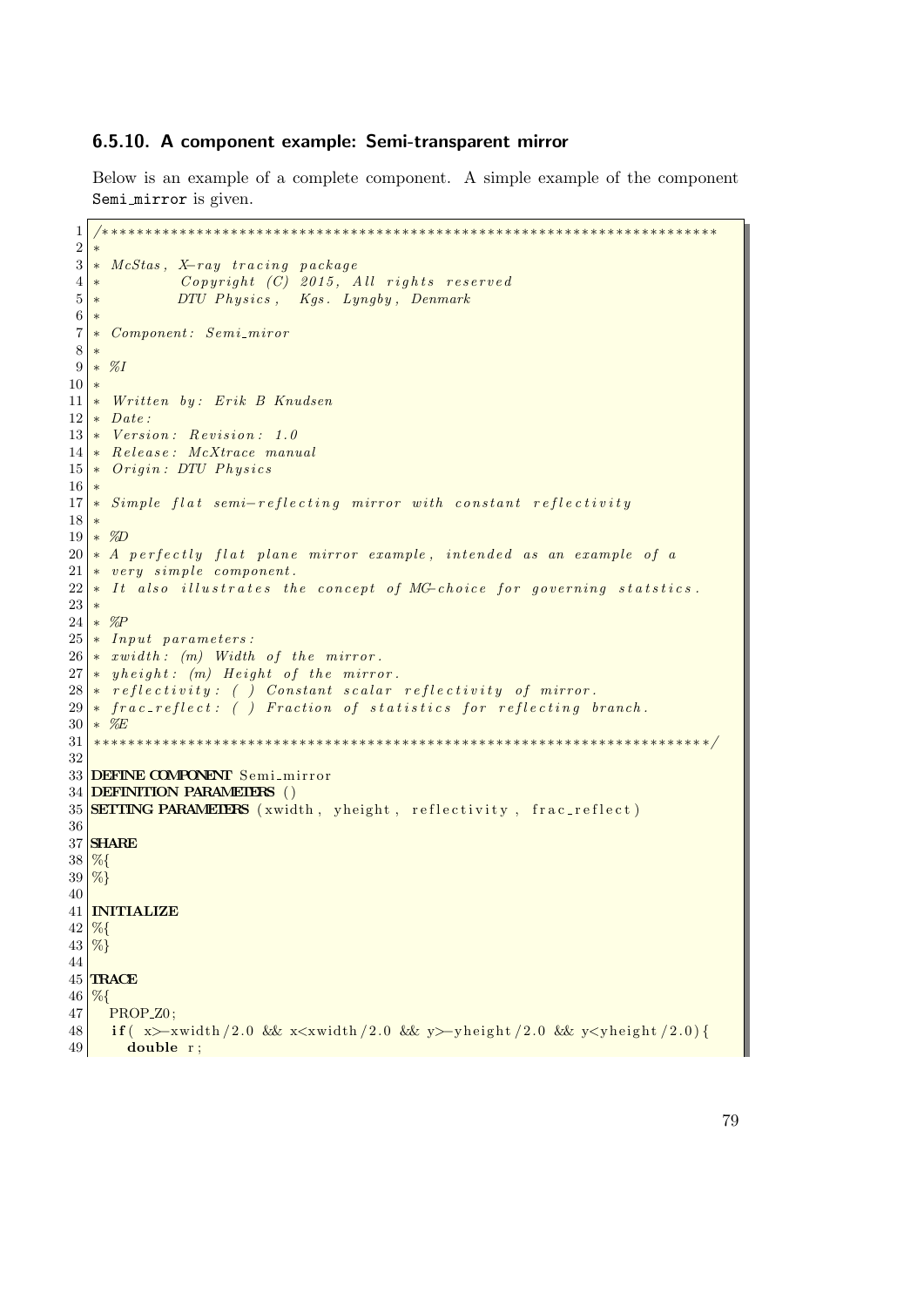```
50 r=rand01();
51 SCATTER;
52 if (r < r < r e^{-re\theta}53 vz=–vz;
54 p<sup>*</sup>= reflectivity / frac_reflect;
55 internal_color=1;
56 } else {
57 internal_color=0;
58 p*=(1 - \text{reflectivity})/(1 - \text{frac\_reflect});
59 }
60 } else {
61 RESTORE XRAY (INDEX CURRENT COMP, x, y, z, kx, ky, kz, phi, t, Ex, Ey, Ez, p);
62 }
63 %}
64
65 MCDISPLAY
66 %{
67 \mid \text{  magnify } (\text{''}) ;
68 \, \text{multiline} (5, -x \text{width} / 2.0, -y \text{height} / 2.0, 0.0,69 xwidth / 2.0, -yheight / 2.0, 0.0,70 xwidth /2.0, yheight /2.0, 0.0,
71 -xwidth/2.0, yheight/2.0, 0.0,72 \vert -xwidth /2.0, -yheight /2.0, 0.0 ;
73 %}
74
75 END
```
Listing 6.1: Complete listing of a semi-transparent mirror component. The component implements a Monte Carlo choice which lets the user decide how much of the available statistics should be used for the reflected and tranmitted branches respectively.

## 6.6. Extending component definitions

Suppose you are interested in one component in the McXtrace library, but you would like to customize it a little. There are different ways to extend an existing component.

### 6.6.1. Extending from the instrument definition file

If you only want to add something on top of the component existing behaviour, the simplest is to work from the instrument definition TRACE section, using the EXTEND modifier (see section [6.4.2\)](#page-63-0). You do not need to write a new component definition, but only add a piece of code to execute.

### 6.6.2. Explicitly modify an existing library component

Copy the interesting component definition from the McXtrace library location (e.g.  $\text{user}/\text{local}/\text{mc}$ xtrace $\text{1.2}/\ldots$  or c:\mcxtrace\1.2\...) into your working directory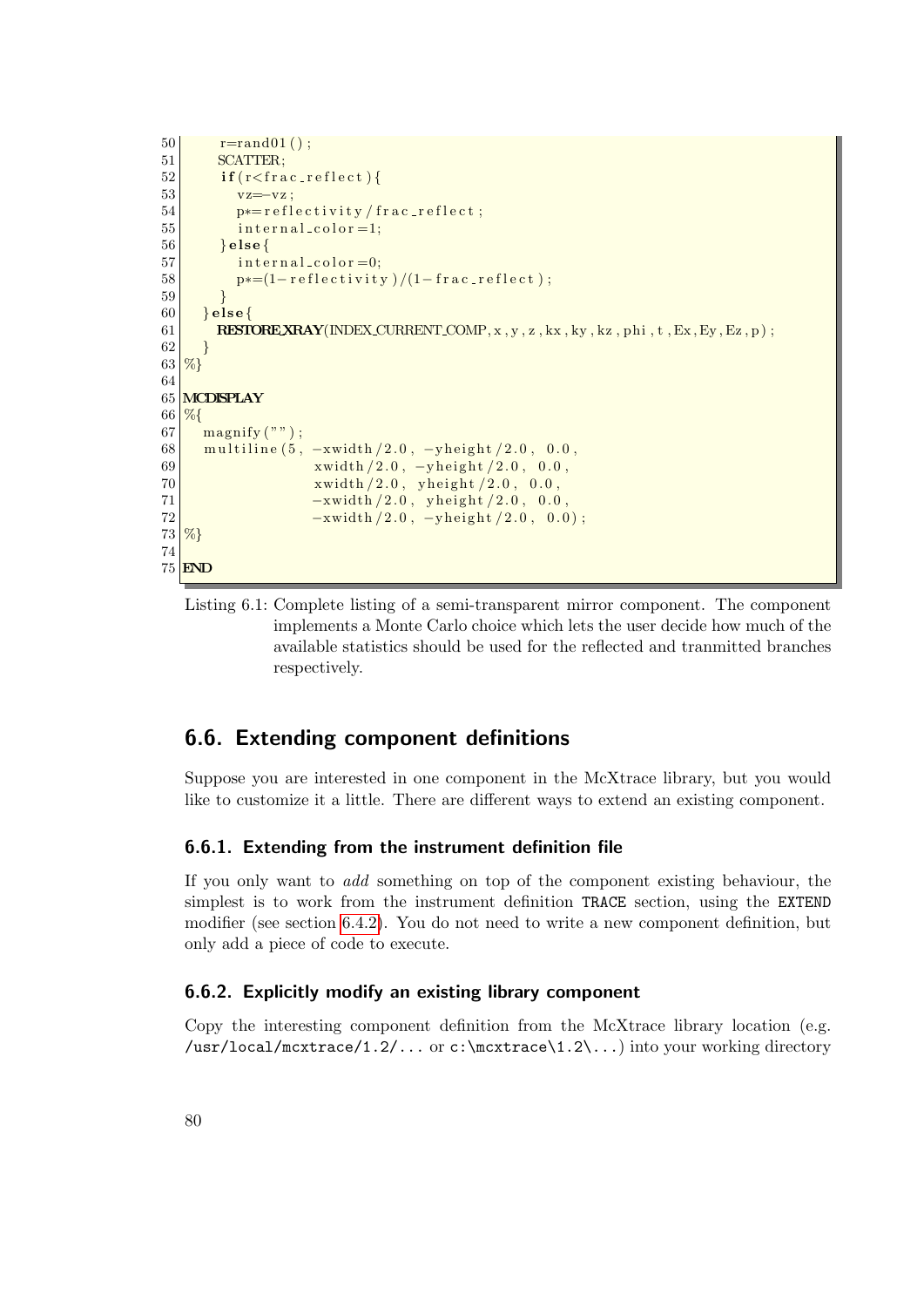next to your instrument definition file. This will cause McXtrace to pick this component definition up before the one in the library. Next, modify the local component file until you ae satisfied with it. If you feel that the newly modified componennt may be of use to the McXtrace community, please do not hesitate to contact the development team concerning the options for contributing. Rest assured that copyright remains with you.

### 6.6.3. Component heritage and duplication

There is a heritage mechanism to create children of existing components. These are exact duplicates of the parent component, but one may override/extend original definitions of any section.

The syntax for a full component child is

### DEFINE COMPONENT  $child_name$  COPY parent\_name

This single line will copy all parts of the *parent* into the *child*, except for the documentation header.

As for normal component definitions, you may add other parameters, DECLARE, TRACE, ... sections. Each of them will replace or extend (be catenated to, with the COPY/EX-TEND keywords, see example below) the corresponding parent definition. In practice, you could copy a component and only rewrite some of it, as in the following example:

DEFINE COMPONENT child\_name COPY parent\_name

```
SETTING PARAMETERS (newpar1, newpar2)
INITIALIZE COPY parent_name EXTEND
%{
      ...C code to be catenated to the parent_name INITIALIZE ...
%}
SAVE
%{
      ...C code to replace the parent_name SAVE ...
%}
```
where two additional parameters have been defined, and should be handled in the extension of the original INITIALIZE section.

On the other hand, if you do not derive a component as a whole from a parent, you may still use specific parts from any component:

```
DEFINE COMPONENT name \dotsDECLARE COPY parent1
INITIALIZE COPY parent2 EXTEND
%{
      ...C code to be catenated to the parent2 INITIALIZE...
%}
TRACE COPY parent3
```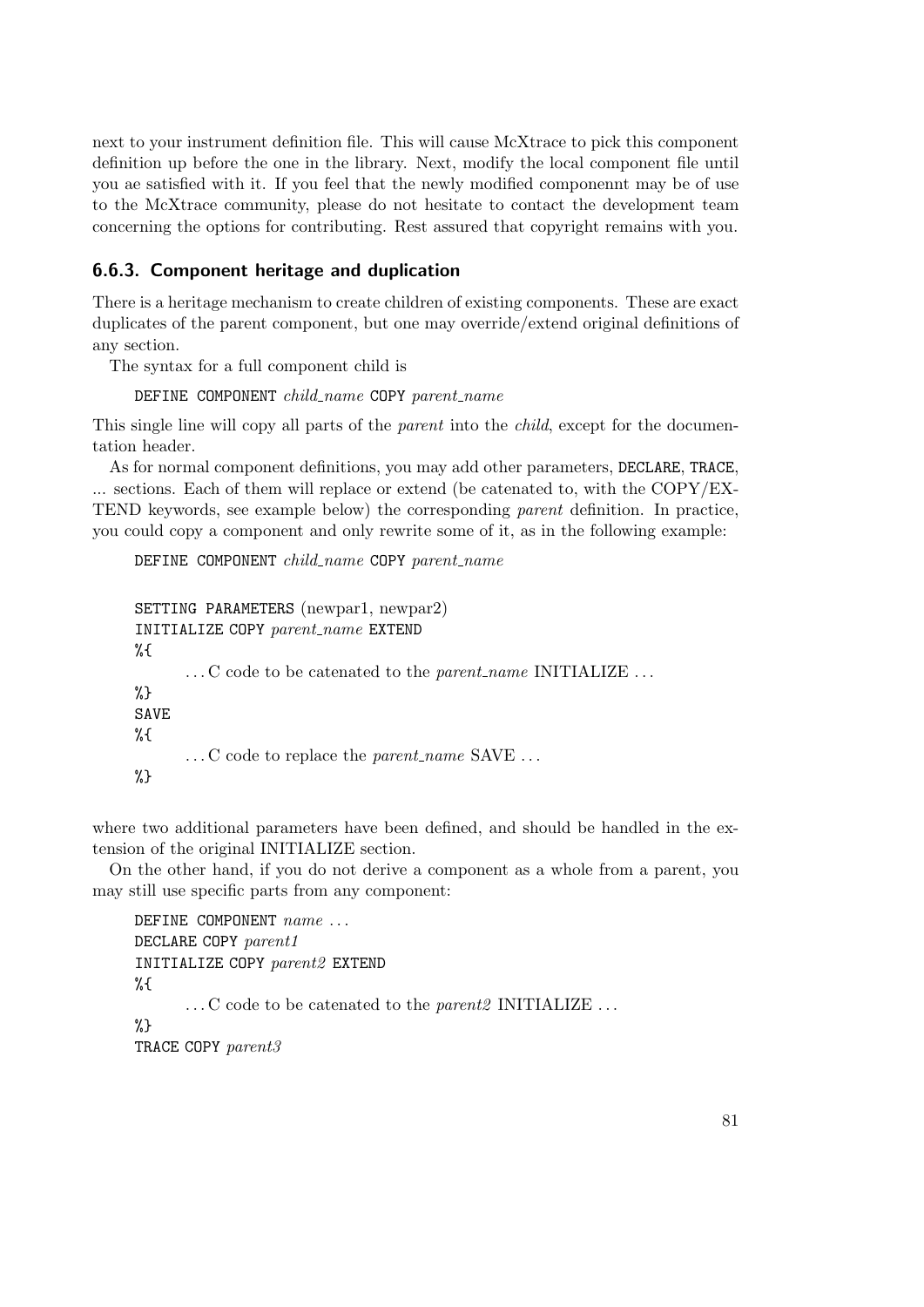<span id="page-81-0"></span>This mechanism may lighten the component code, but a special care should be taken in mixing bits from different sources, specially concerning variables. This may result in difficulties to compile components.

### 6.7. MxDoc, the McXtrace library documentation tool

McXtrace includes a facility called MxDoc to help maintain documentation of components and instruments. In the source code, comments may be written that follow a particular format understood by MxDoc. The MxDoc facility will read these comments and automatically produce output documentation in various forms. By using the source code itself as the source of documentation, the documentation is much more likely to be a faithful and up-to-date description of how the component/instrument actually works.

Two forms of documentation can be generated. One is the component entry dialog in the mxgui front-end, see section [5.3.1.](#page-35-0) The other is a collection of web pages documenting the components and instruments, handled via the mxdoc front-end (see section [5.3.5\)](#page-45-0), and the complete documentation for all available McXtrace components and instruments may be found at the McXtrace webpage [\[Mcx\]](#page-100-0), as well as in the McXtrace library (see [7.1\)](#page-83-0). All available McXtrace documentation is accessible from the mxgui 'Help' menu.

Note that MxDoc-compliant comments in the source code are no substitute for a good reference manual entry. The mathematical equations describing the physics and algorithms of the component should still be written up carefully for inclusion in the component manual. The MxDoc comments are useful for describing the general behaviour of the component, the meaning and units of the input parameters, etc.

#### The format of the comments in the library source code

The format of the comments understood by MxDoc is mostly straight-forward, and is designed to be easily readable both by humans and by automatic tools. MxDoc has been written to be quite tolerant in terms of how the comments may be formatted and broken across lines. A good way to get a feeling for the format is to study some of the examples in the existing components and instruments. Below, a few notes are listed on the requirements for the comment headers:

The comment syntax uses %IDENTIFICATION, %DESCRIPTION, %PARAMETERS, %EXAMPLE:, %LINKS, and %END keywords to mark different sections of the documentation. Keywords may be abbreviated (except for *\**EXAMPLE:), e.g. as \*IDENT or \*I.

Additionally, optional keys %VALIDATION and %BUGS may be found to list validation status and possible bugs in the component.

• In the %IDENTIFICATION section, author: (or written by: for backwards compatibility with old comments) denote author; date:, version:, and origin: are also supported. Any number of Modified by: entries may be used to give the revision history. The author:, date:, etc. entries must all appear on a single line of their own. Everything else in the identification section is part of a "short description" of the component.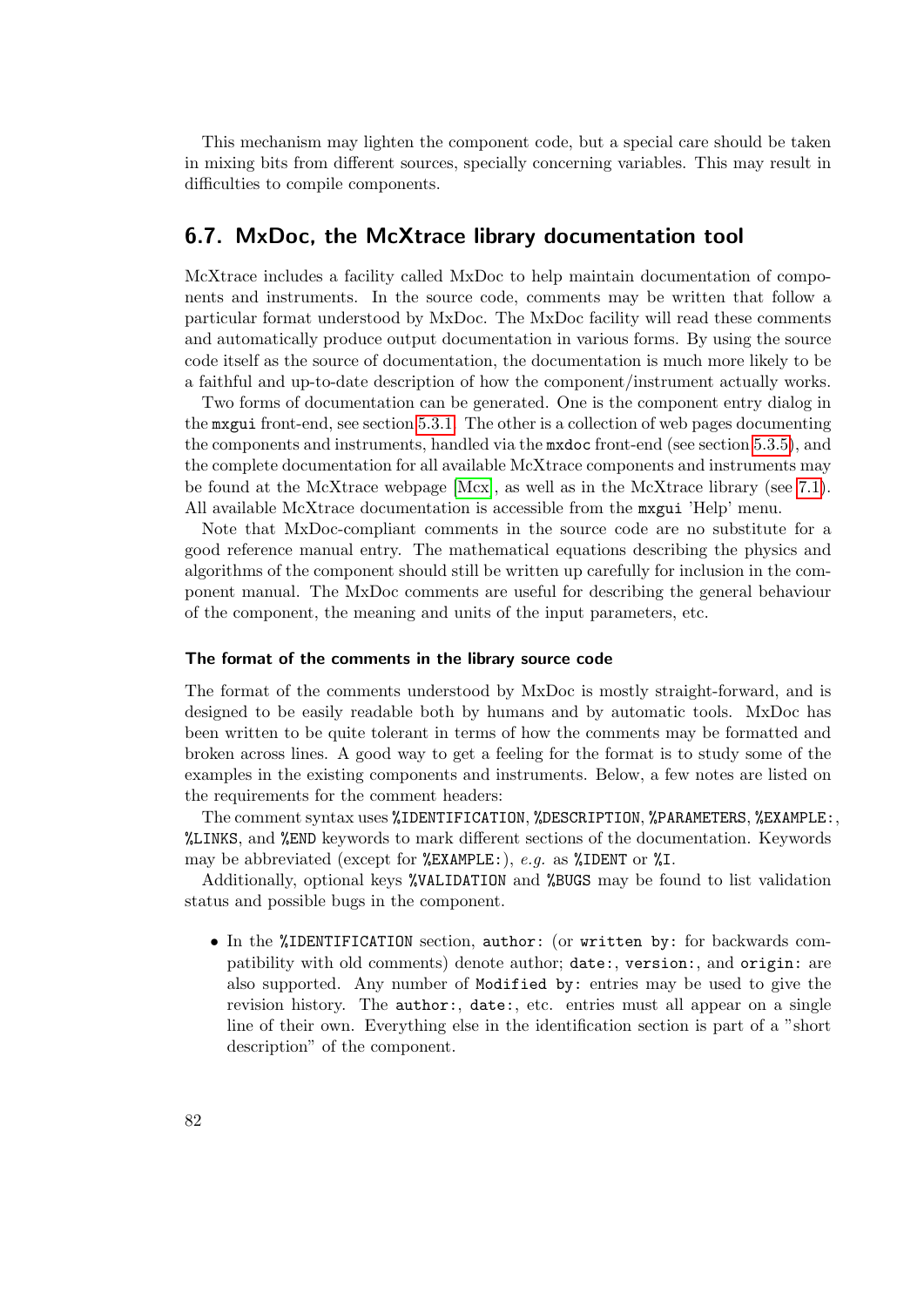- In the %PARAMETERS section, descriptions have the form "name: [unit] text" or "name: text [unit]". These may span multiple lines, but subsequent lines must be indented by at least four spaces. Note that square brackets [] should be used for units. Normal parentheses are also supported for backwards compatibility, but nested parentheses do not work well.
- The %DESCRIPTION section contains text in free format. The text may contain HTML tags like  $\langle M, \mathcal{L}\rangle$  (to include pictures) and  $\langle A, \mathcal{L}\rangle$ .  $\langle A \rangle$  (for links to other web pages, but see also the  $\frac{0}{2}$ LINK section). In the generated web documentation pages, the text is set in <PRE>. . . </PRE>, so that the line breaks in the source will be obeyed.
- The %EXAMPLE: lines in instrument headers indicate an example parameter set or command that may be run to test the instrument. A following Detector:  $\langle name \rangle_I = \langle value \rangle$ indicates what value should be obtained for a given monitor. More than one example line may be specified in instruments.
- Any number of %LINK sections may be given; each one contains HTML code that will be put in a list item in the link section of the description web page. This usually consists of an  $\leq A$  HREF="..."> ...  $\leq$ /A> pointer to some other source of information.
- Optionally, an %INSTRUMENT\_SITE section followed by a single word is used to sort instruments by origin/location in the 'X-ray Site' menu in mxgui.
- After *%END*, no more comment text is read by MxDoc.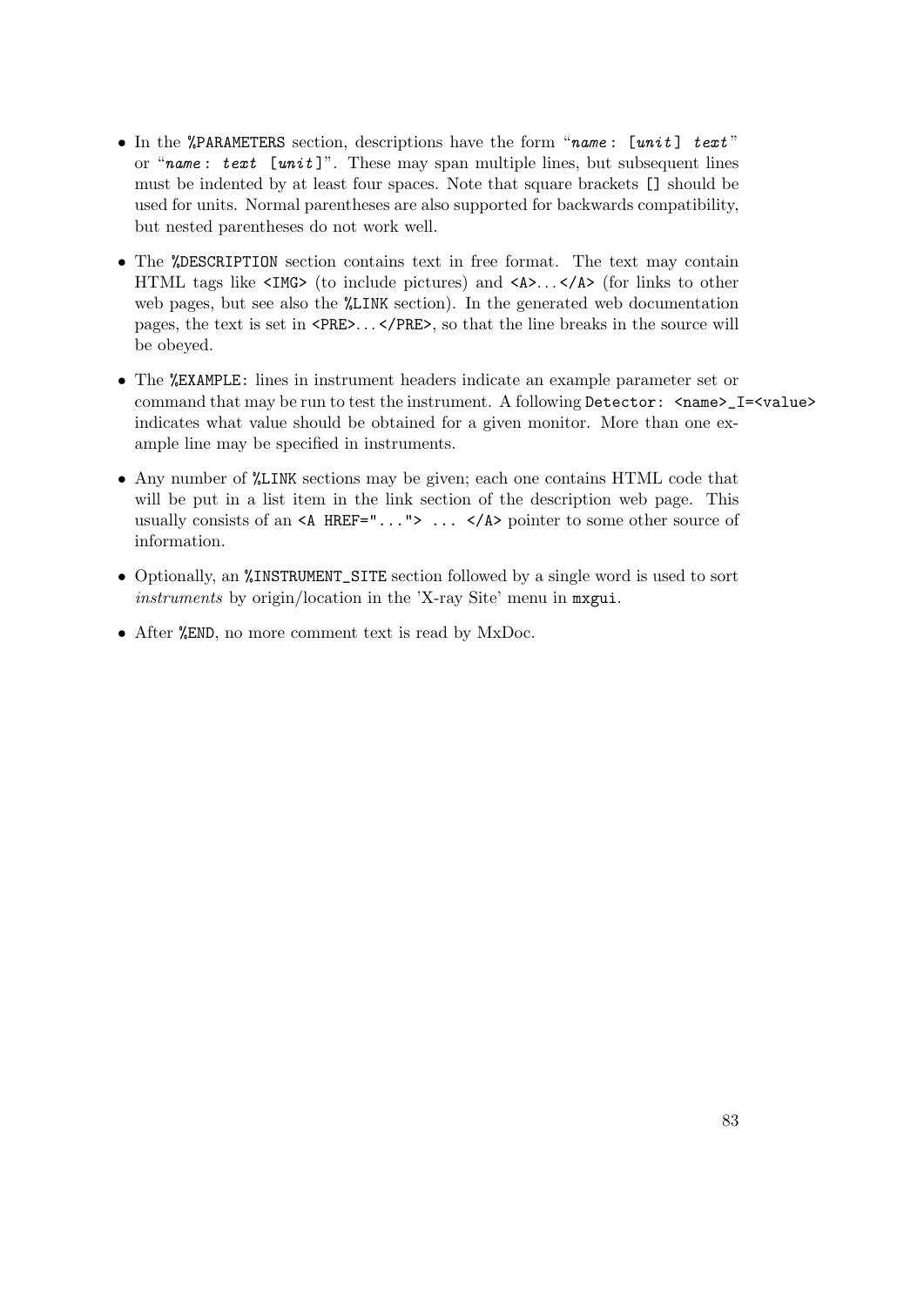## <span id="page-83-1"></span>7. The component library: Abstract

This chapter presents an abstract of existing components. As a complement to this chapter and the detailed description in the McXtrace component manual, you may use the mxdoc -s command to obtain the on-line component documentation and refer to the McXtrace web-page [\[Mcx\]](#page-100-0) where all components are documented using the MxDoc system.

### <span id="page-83-0"></span>7.1. A short overview of the McXtrace component library

The table in this section gives a quick overview of available McXtrace components provided with the distribution, in the MCXTRACE library. The location of this library is detailed in section [5.1.2.](#page-26-0) All of them are believed to be reliable, and some amount of systematic tests have been carried out. However, no absolute guarantee be given concerning their accuracy.

The contrib directory of the library contains components that were submitted by McXtrace users, but where responsibility has not (yet) been taken by the McXtrace core team.

The mxdoc front-end (section [5.3.5\)](#page-45-0) enables to display both the catalog of the McXtrace library, e.g using:

mxdoc

as well as the documentation of specific components, e.g with:

mxdoc --text name mxdoc file.comp

The first line will search for all components matching name, and display their help section as text, where as the second example will display the help corresponding to the file.comp component, using your BROWSER setting, or as text if unset. The  $-\text{help}$ option will display the command help, as usual.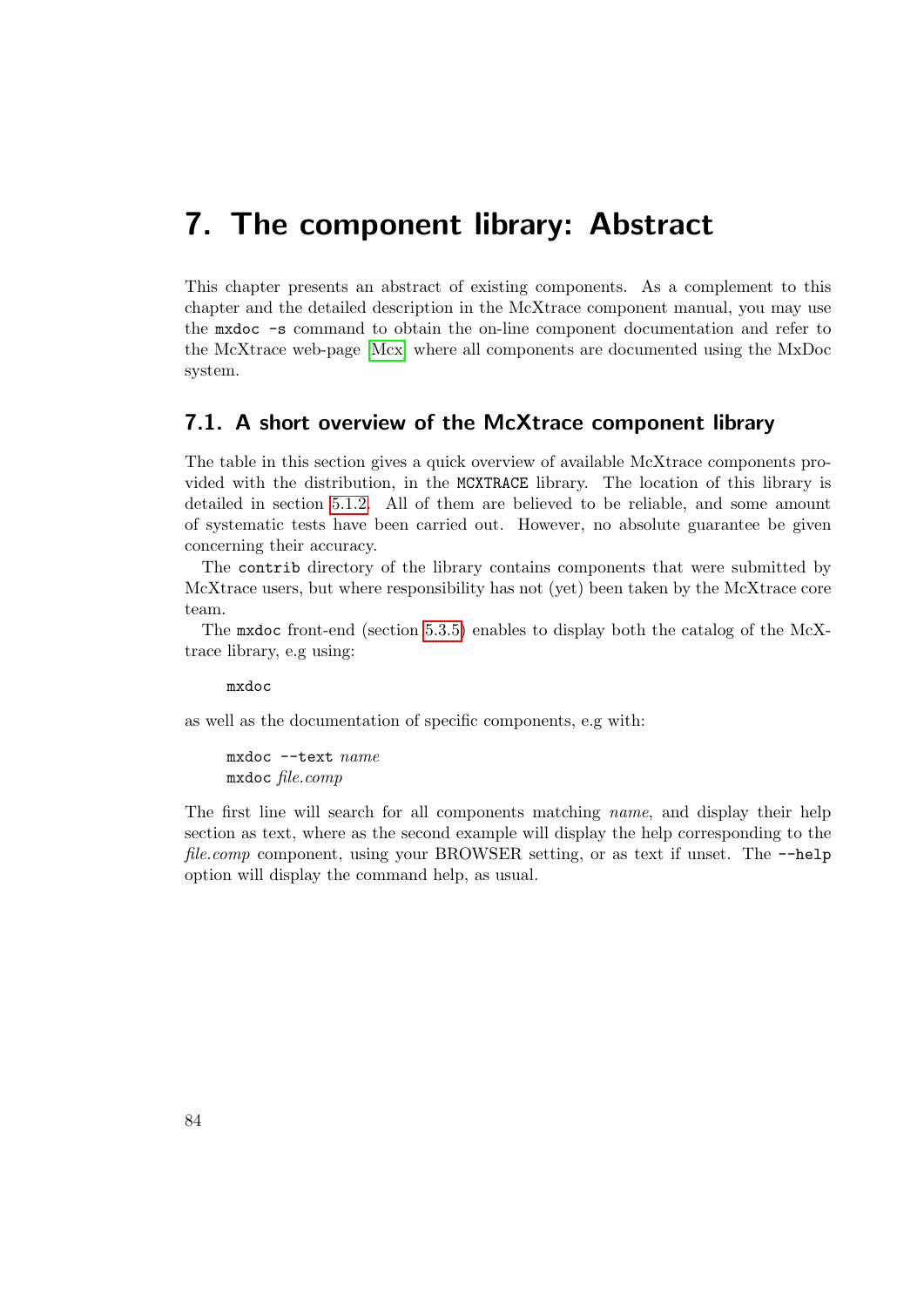| McXtrace/sources      | Description                                            |  |
|-----------------------|--------------------------------------------------------|--|
| Source <sub>-pt</sub> | Point source with uniform, Gaussian or general wave-   |  |
|                       | length/energy distribution.                            |  |
| Source_flat           | Flat surface source with uniform, Gaussian or general  |  |
|                       | wavelength/energy distribution.                        |  |
| Source_div            | Flat surface source with general wavelength/energy     |  |
|                       | distribution and a given divergence.                   |  |
| Source_gaussian       | Flat source with a Gaussian cross section and a speci- |  |
|                       | fied divergence.                                       |  |
| Source_lab            | Full featured model of a laboratory X-ray source.      |  |

Table 7.1.: Source and source-related components of the McXtrace library.

| McXtrace/optics     | Description                                            |  |
|---------------------|--------------------------------------------------------|--|
| Arm                 | Arm/optical bench.                                     |  |
| Beamstop            | Rectangular/circular beam stop.                        |  |
| Filter              | A general absorption filter which can be any material. |  |
| Lens_simple         | Model of a thin compound refractive lens               |  |
| Lens_parab          | Detailed model of a parabolic compound refractive lens |  |
|                     | of any material                                        |  |
| Mirror_curved       | Cylindrically curved mirror with scalar reflectivity   |  |
| Mirror_ellioptic    | Elliptically curved mirror with scalar reflectivity    |  |
| Mirror_parabolic    | Parabolically curved mirror with scalar reflectivity   |  |
| Multilayer_elliptic | General, full featured model of an elliptically curved |  |
|                     | multilayer mirror                                      |  |
| Slit                | Perfect slit, may be either rectangular or circular    |  |
| Slit_N              | Multichanneled slit, <i>i.e.</i> a grating             |  |

Table 7.2.: Optics components of the McXtrace library.

| McXtrace/samples | Description                                                   |  |
|------------------|---------------------------------------------------------------|--|
| PowderN          | General powder sample with N scattering vectors, us-          |  |
|                  | ing a data file. Can assume <i>concentric</i> shape, i.e. can |  |
|                  | be used to model sample enviroment.                           |  |
| Perfect_crystal  | Model of a prefect crystal, for instance to be used as a      |  |
|                  | monochromator                                                 |  |
| Saxs_spheres     | Simple sample for Small Angle X-ray Scattering - hard         |  |
|                  | spheres                                                       |  |
| Single_crystal   | Mosaic single crystal with multiple scattering vectors        |  |
|                  | using a data file.                                            |  |

Table 7.3.: Sample components of the McXtrace library.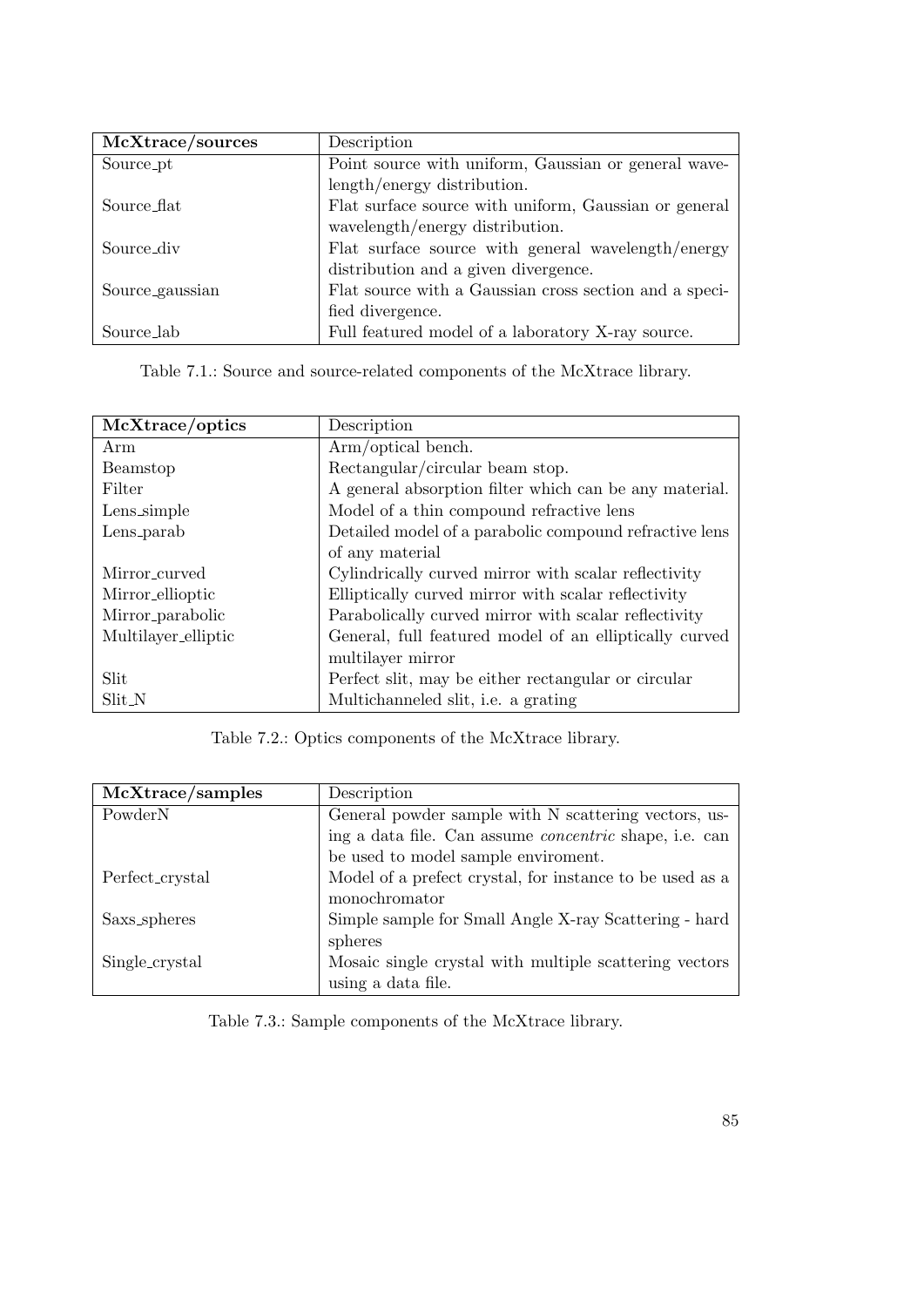| McXtrace/monitors | Description                                           |  |  |
|-------------------|-------------------------------------------------------|--|--|
| EPSD_monitor      | A monitor measuring x-ray intensity vs. position,     |  |  |
|                   | but restricted to a particular energy interval.       |  |  |
| E_monitor         | Energy-sensitive monitor.                             |  |  |
| L_monitor         | Wavelength-sensitive monitor.                         |  |  |
| Monitor           | Simple single detector/monitor.                       |  |  |
| Monitor nD        | General monitor that can output $0/1/2D$ signals (In- |  |  |
|                   | tensity or signal vs. [something] and vs. [something] |  |  |
|                   | $\ldots$ ).                                           |  |  |
| PSD_monitor       | Position-sensitive monitor.                           |  |  |
| PSD_monitor_4PI   | Spherical position-sensitive detector.                |  |  |
| PreMonitor_nD     | This component is a PreMonitor that is to be used     |  |  |
|                   | with one Monitor_nD, in order to record some photon   |  |  |
|                   | parameter correlations.                               |  |  |
| TOFLambda_monitor | Time-of-flight vs. wavelength monitor.                |  |  |
| TOF_monitor       | Rectangular Time-of-flight monitor.                   |  |  |

Table 7.4.: Selected Monitor components of the McXtrace library.

| McXtrace/misc | Description                                                                            |  |
|---------------|----------------------------------------------------------------------------------------|--|
| Progress_bar  | Displays status of a running simulation. May also trig-                                |  |
| Beam_spy      | ger intermediate SAVE.<br>A monitor that displays mean statistics (no output<br>file). |  |

Table 7.5.: Miscellaneous components of the McXtrace library.

| McXtrace/data             | Description                                            |  |
|---------------------------|--------------------------------------------------------|--|
| Al.txt, He.txt, etc.      | Data files from the NIST-database (covering the ele-   |  |
|                           | ments with $Z \in [192]$ to be used for absorption and |  |
|                           | refraction.                                            |  |
| Fe_bpy_ES_DFT.txt,        | Ground- and excited state atom positions of Iron tris  |  |
| Fe_bpy_GS_DFT.txt         | bipyridine for use with Molecule\_2state.              |  |
| FormFactors.txt           | Atomic form factors for elements with $Z \in [192]$ .  |  |
| Ref <sub>-W-B4C.txt</sub> | Reflectivity of a W-B4C multilayer.                    |  |
| Ref <sub>-W-Sitxt</sub>   | Reflectivity of a W-Si multilayer.                     |  |

<span id="page-85-0"></span>Table 7.6.: Data files of the McXtrace library.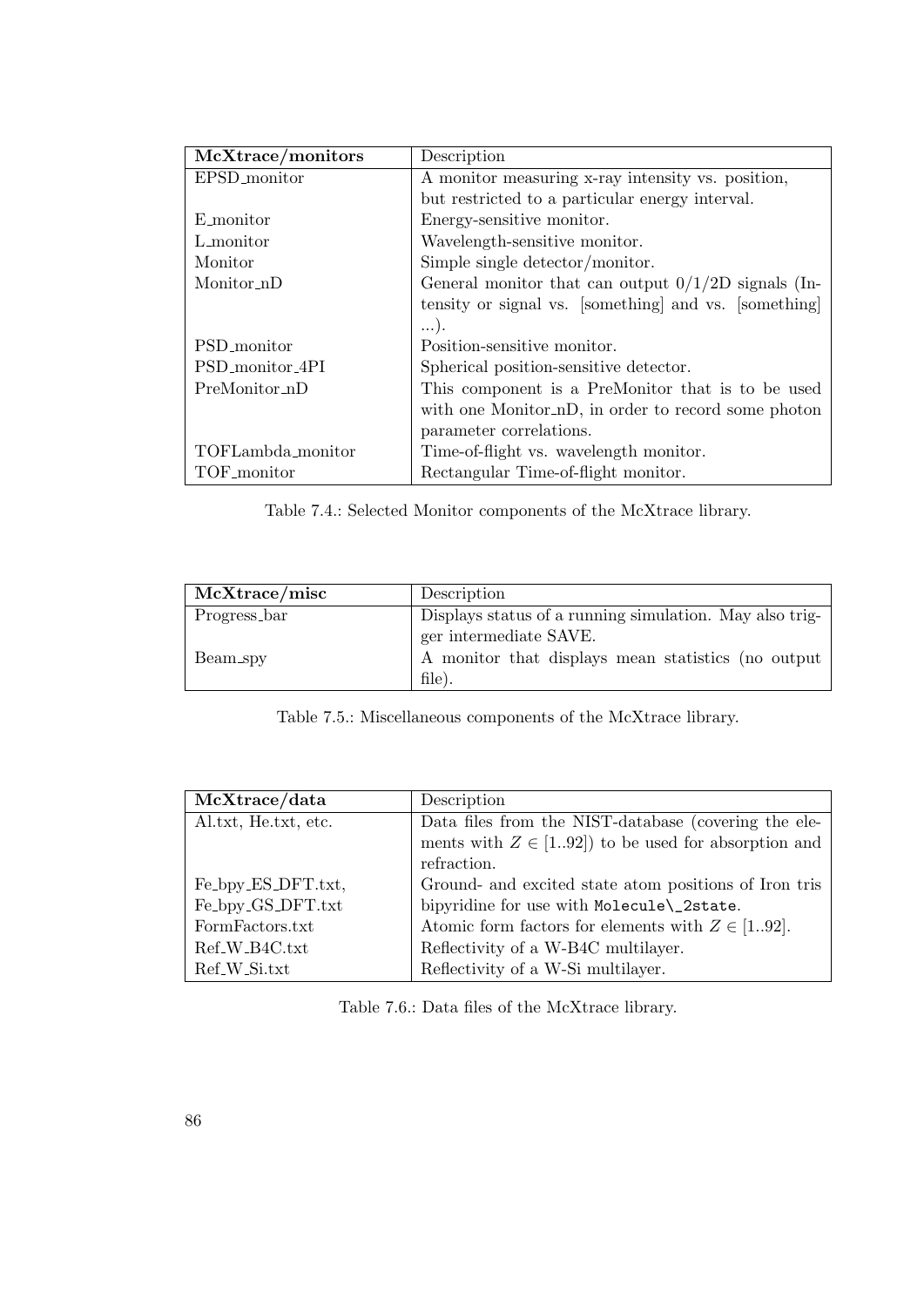| McXtrace/examples           | Description                                         |  |  |
|-----------------------------|-----------------------------------------------------|--|--|
| JJ_SAXS.instr               | A model of the SAXS ab laboratory SAXS-system       |  |  |
|                             | which was a prototype of the one currently sold by  |  |  |
|                             | SAXSlab.                                            |  |  |
| Pump_probe                  | Generic pump-probe experiment instrument.           |  |  |
| NSLS2_CHX.instr             | Model of the CHX hard X-ray beamline at NSLS2.      |  |  |
| MAXIL <sub>811</sub> .instr | Surface diffraction and EXAFS-bealine at MAXlab     |  |  |
| MAXIL711.instr              | Powder diffraction beamline at MAXlab.              |  |  |
| ESRF_ID11.instr             | The ESRF ID11 3DXRD beamline.                       |  |  |
| Be BM beamline instr        | Design study of a bending magnet beamline using re- |  |  |
|                             | fractive lenses and a slit as monochromator.        |  |  |
| XFEL SPB.instr              | Model of the beamtransport system of the SPB beam-  |  |  |
|                             | line at XFEL.                                       |  |  |

Table 7.7.: Instrument example files of the McXtrace library. These example instruments are accessible through the mxgui "X-ray site" menu.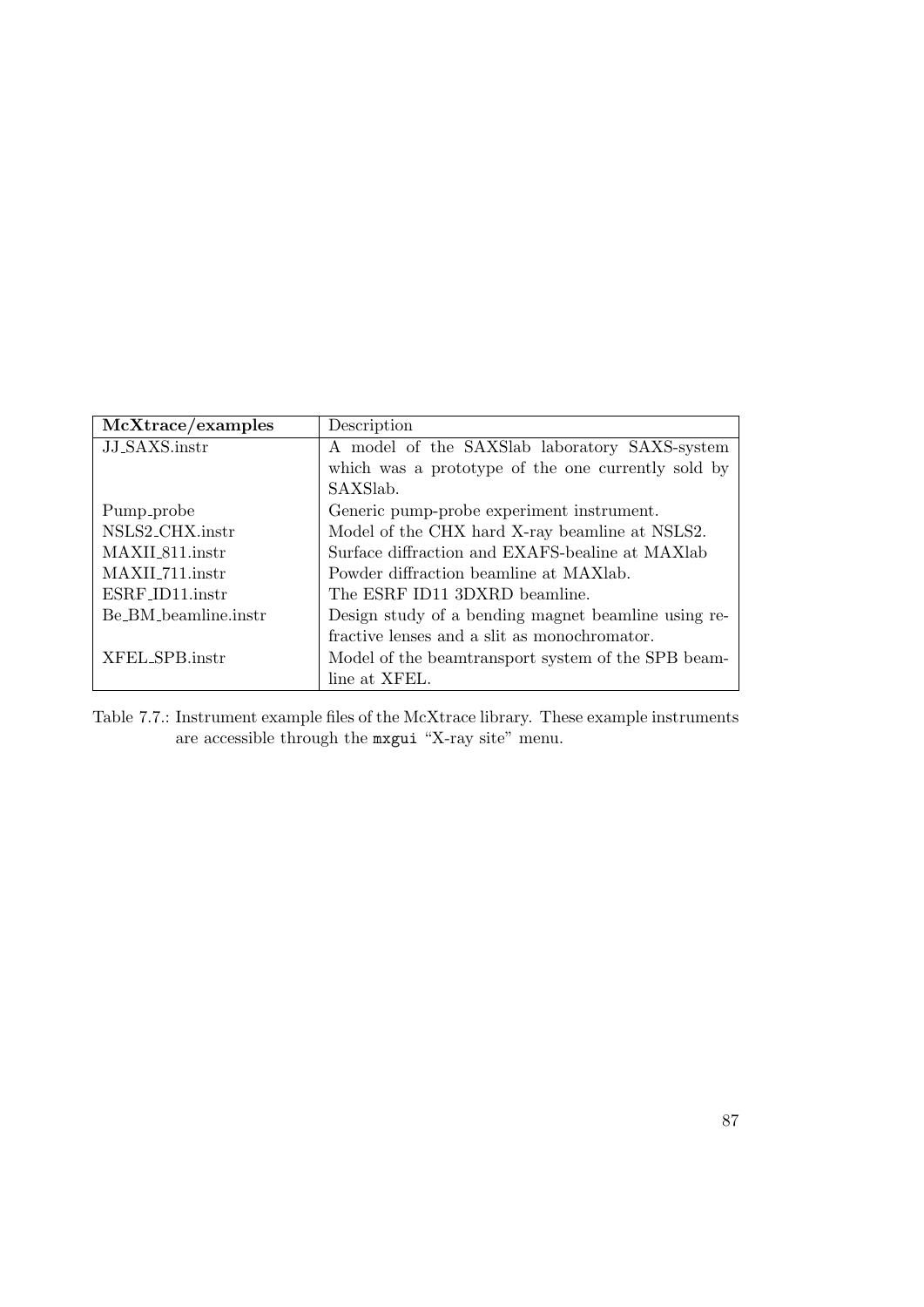## A. Random numbers in McXtrace

### A.1. Transformation of random numbers

In order to perform the Monte Carlo choices, one needs to be able to pick a random number from a given distribution. However, most random number generators only give uniform distributions over a certain interval. We thus need to be able to transform between probability distributions, and we here give a short explanation on how to do this.

Assume that we pick a random number, x, from a distribution  $\phi(x)$ . We are now interested in the shape of the distribution,  $\Psi(y)$ , of the transformed  $y = f(x)$ , assuming  $f(x)$  is monotonous. All random numbers lying in the interval  $[x; x+dx]$  are transformed to lie within the interval  $[y; y + f'(x)dx]$ , so the resulting distribution must be  $\Psi(y)$  $\phi(x)/f'(x)$ .

If the random number generator selects numbers uniformly in the interval  $[0; 1]$ , we have  $\phi(x) = 1$  (inside the interval; zero outside), and we reach

$$
\Psi(y) = \frac{1}{f'(x)} = \frac{d}{dy} f^{-1}(y).
$$
\n(A.1)

By indefinite integration we reach

<span id="page-87-0"></span>
$$
\int \Psi(y)dy = f^{-1}(y) = x,\tag{A.2}
$$

which is the essential formula for random number transformation, since we in general know  $\Psi(y)$  and like to determine the relation  $y = f(x)$ . Let us illustrate with a few examples of transformations relevant for the McXtrace components.

**The circle** For finding a random point within the circle of radius  $R$ , one would like to choose the polar angle,  $\phi$ , from a uniform distribution in [0; 2π], giving  $\Psi_{\phi} = 1/(2\pi)$ . and the radius from the (normalised) distribution  $\Psi_r = 2r/R^2$ .

For the radial part, eq. [\(A.2\)](#page-87-0) becomes  $y/(2\pi) = x$ , whence  $\phi$  is found simply by multiplying a random number  $(x)$  with  $2\pi$ .

For the radial part, the left side of eq. [\(A.2\)](#page-87-0), gives  $\int \Psi(r)dr = \int \frac{2r}{R^2}dr = r^2/R^2$ which from [\(A.2\)](#page-87-0) should equal x. Hence we reach the wanted transformation  $r = R\sqrt{x}$ .

The sphere For finding a random point on the surface of the unit sphere, we need to determine the two angles,  $(\theta, \phi)$ .

 $\Psi_{\phi}$  is chosen from a uniform distribution in  $[0; 2\pi]$ , giving  $\phi = 2\pi x$  as for the circle.

The probability distribution of  $\theta$  should be  $\Psi_{\theta} = \sin(\theta)$  (for  $\theta \in [0, \pi]$ ), whence by eq. [\(A.2\)](#page-87-0)  $\theta = \cos^{-1}(x)$ .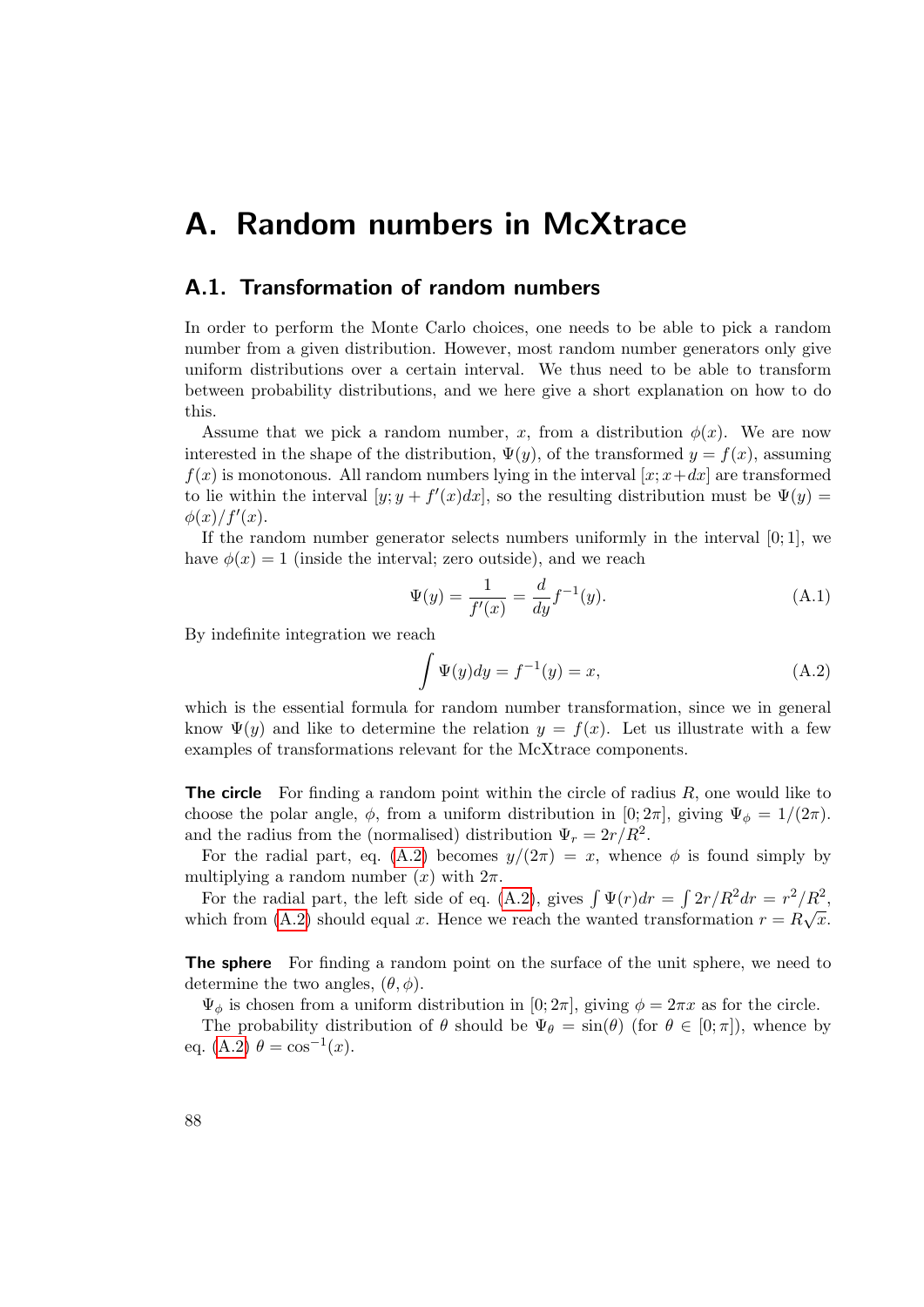<span id="page-88-0"></span>Exponential decay In a simple 2-state model a molecule may be said to relax into its ground state at a time which is exponetially distributed after the initial excitation at  $t = 0$ . We thus want to pick a relaxation time from the normalised distribution  $\Psi(t) = \exp(-t/\tau)/\tau$ . Use of Eq. [\(A.2\)](#page-87-0) gives  $x = 1 - \exp(-t/\tau)$ . For convenience we now use the random variable  $x_1 = 1 - x$  (with the same distributions as x), giving the simple expression  $t = -\tau \ln(x_1)$ .

**Normal distributions** The important normal distribution can not be reached as a simple transformation of a uniform distribution. In stead, we rely on a specific algorithm for selecting random numbers with this distribution.

## A.2. Random generators

fast.

Even though there is the possibility to use the system random generator, as well as the initial McXtrace random generator, the default algorithm is the so-called "Mersenne Twister", by Makoto Matsumoto and Takuji Nishimura[\[MN98\]](#page-100-1). See

http://www.math.sci.hiroshima-u.ac.jp/~m-mat/MT/emt.html for original source. It is considered today to be by far the best random generator, which means that both its period is extremely large  $2^{19937} - 1$ , and cross-correlations are negligible, i.e distributions are homogeneous and independent up to 623 dimensions. It is also extremely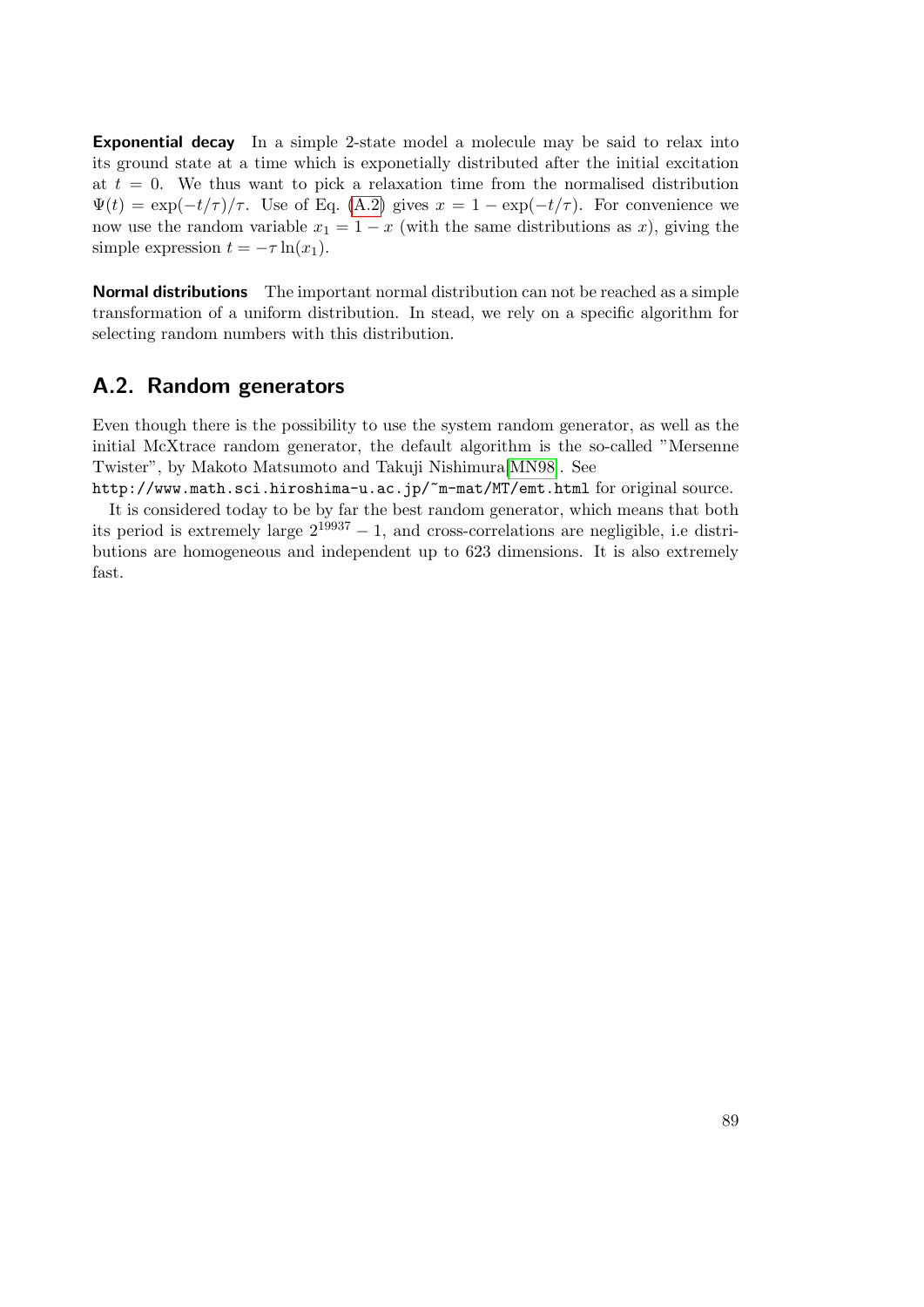## B. Libraries and conversion constants

The McXtrace Library contains a number of built-in functions and conversion constants which are useful when constructing components. These are stored in the share directory of the MCXTRACE library.

Within these functions, the 'Run-time' part is available for all component/instrument descriptions. The other parts are dynamic, that is they are not pre-loaded, but only imported once when a component requests it using the %include McXtrace keyword. For instance, within a component C code block, (usually SHARE or DECLARE):

| 1 <sub>1</sub> |  | "Minclude" read_table-lib" |
|----------------|--|----------------------------|
|----------------|--|----------------------------|

will include the 'read\_table-lib.h' file, and the 'read\_table-lib.c' (unless the  $\text{-no-multime}$ option is used with mcxtrace). Similarly,

```
%include "read_table-lib.h"
```
will *only* include the 'read\_table-lib.h'. The library embedding is done only once for all components (like the SHARE section). For an example of implementation, see Res monitor.

In this Appendix, we present a short list of both each of the library contents and the run-time features.

## <span id="page-89-0"></span>B.1. Run-time calls and functions (mcxtrace-r)

Here we list a number of preprogrammed macros and functions which may ease the task of writing component and instrument definitions. By convention macros are in upper case whereas functions are in lower case.

### B.1.1. Photon propagation

Propagation routines perform all necessary operations to transport x-rays from one point to an other. Except when using the special ALLOW\_BACKPROP; call prior to executing any PROP\_\* propagation, the x-rays which have negative propagation lengths are removed automatically.

- ABSORB. This macro issues an order to the overall McXtrace simulator to interrupt the simulation of the current x-ray history and to start a new one.
- **PROP\_Z0**. Propagates the x-ray to the  $z = 0$  plane, by adjusting  $(x, y, z)$ ,  $\phi$ , and t accordingly from knowledge of the x-ray wavevector  $(kx, ky, kz)$ . If the propagation length is negative, the x-ray is absorbed, except if a ALLOW\_BACKPROP; preceeds it.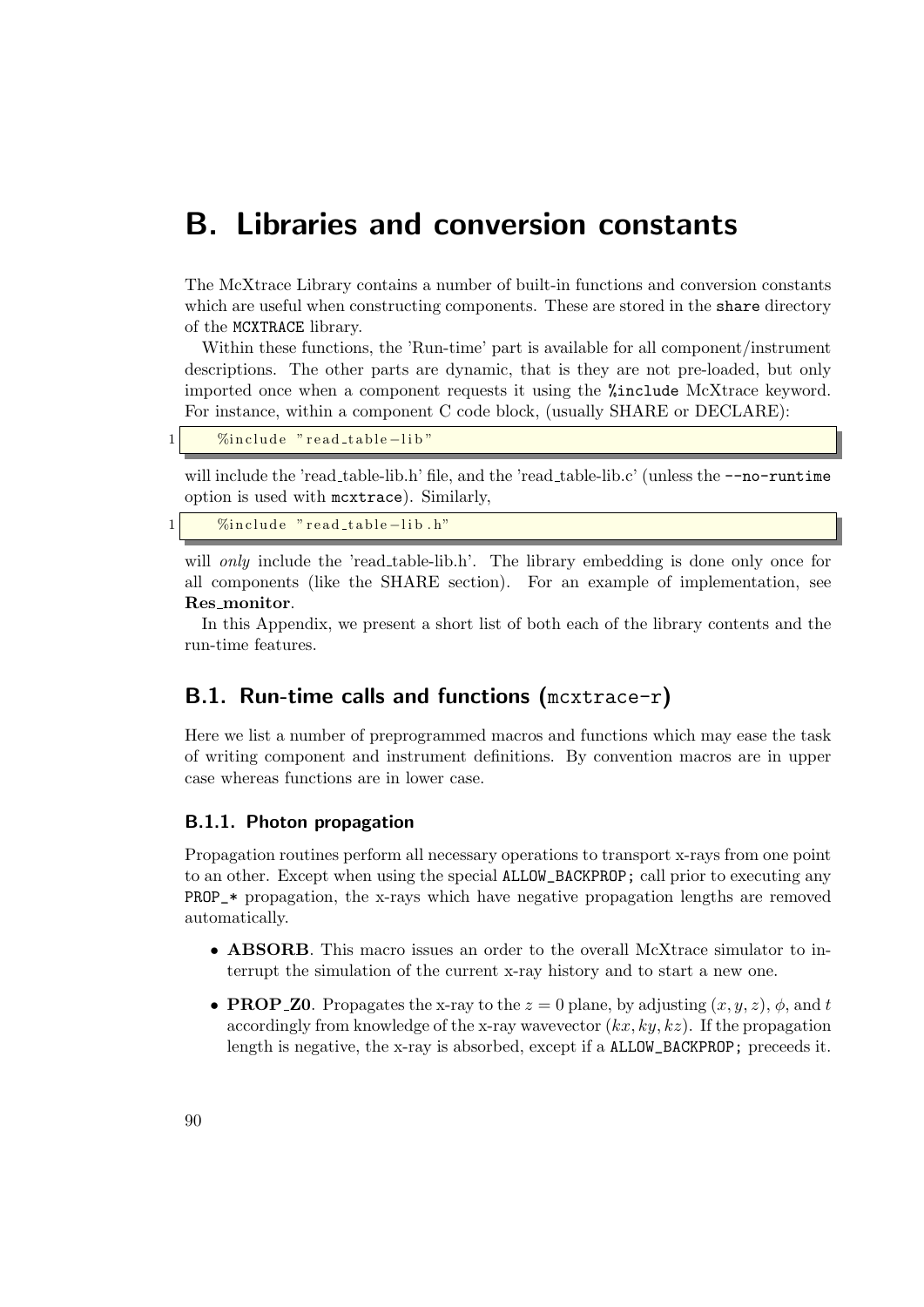For components that are centered along the  $z$ -axis, use the  $\Box$ intersect functions to determine intersection time(s), and then a PROP\_DL call.

- **PROP X0, PROP Y0.** These macros are analogous to **PROP** Z0 except they propagate to the  $x = 0$  and  $y = 0$  planes respectively.
- **PROP\_DL**(dl). Propagates the x-ray by the length dl, adjusting  $(x, y, z)$ ,  $\phi$ , t accordingly, from knowledge of the x-ray wavevector.
- ALLOW BACKPROP. Indicates that the *next* propagation routine will not remove the x-ray, even if negative propagation lengths are found. Subsequent propagations are not affected.
- SCATTER. This macro is used to denote a scattering event inside a component. It should be used to indicate that a component has interacted with the x-ray (e.g. scattered or detected). This does not affect the x-ray state (see, however, Beamstop), and it is mainly used by the MCDISPLAY section and the GROUP modifier. See also the SCATTERED variable (below).

### B.1.2. Coordinate and component variable retrieval

- MC\_GETPAR $(comp, output par)$ . This may be used in e.g. the FINALLY section of an instrument definition to reference the parameters of a component.
- NAME\_CURRENT\_COMP gives the name of the current component as a string.
- POS\_A\_CURRENT\_COMP gives the absolute position of the current component. A component of the vector is referred to as POS\_A\_CURRENT\_COMP.i where  $i$  is  $x, y$  or  $z$ .
- ROT\_A\_CURRENT\_COMP and ROT\_R\_CURRENT\_COMP give the orientation of the current component as rotation matrices (absolute orientation and the orientation relative to the previous component, respectively). A component of a rotation matrix is referred to as ROT\_A\_CURRENT\_COMP $[m][n]$ , where m and n are 0, 1, or 2 standing for  $x, y$  and z coordinates respectively.
- **POS\_A\_COMP** $(comp)$  gives the absolute position of the component with the name *comp*. Note that *comp* is not given as a string. A component of the vector is referred to as POS\_A\_COMP( $comp$ ).*i* where *i* is *x*, *y* or *z*.
- ROT\_A\_COMP(comp) and ROT\_R\_COMP(comp) give the orientation of the component comp as rotation matrices (absolute orientation and the orientation relative to its previous component, respectively). Note that comp is not given as a string. A component of a rotation matrice is referred to as  $ROT.A$ -COMP $(comp)[m][n]$ , where  $m$  and  $n$  are 0, 1, or 2.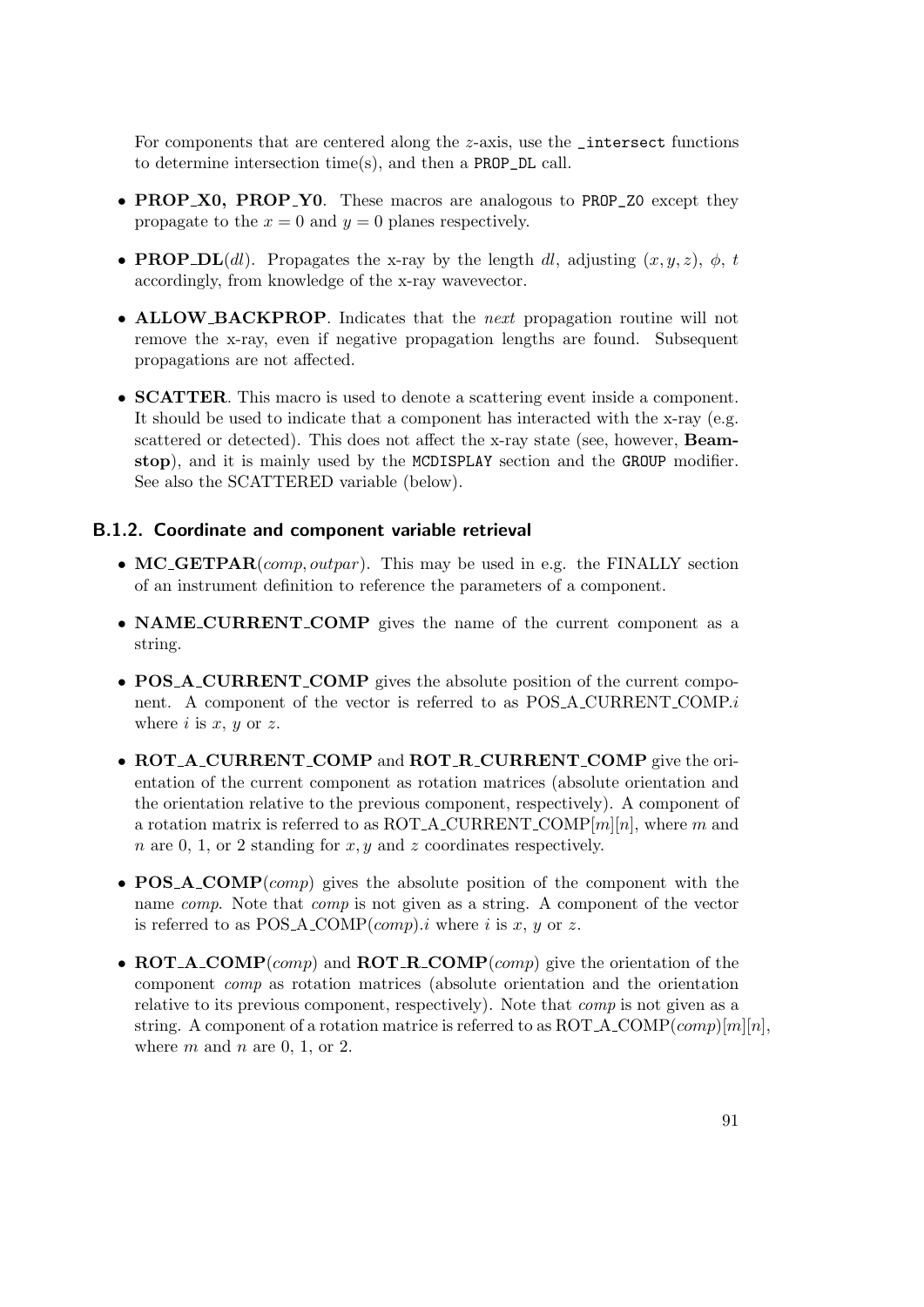- **INDEX\_CURRENT\_COMP** is the number (index) of the current component (starting from 1).
- POS\_A\_COMP\_INDEX(index) is the absolute position of component index. POS A COMP INDEX (INDEX CURRENT COMP) is the same as POS A CURRENT COMP. You may use POS A COMP INDEX (INDEX CURRENT COMP+1) to make, for instance, your component access the position of the next component (this is usefull for automatic targeting). A component of the vector is referred to as POS\_A\_COMP\_INDEX $(index).i$  where i is x, y or z.
- POS\_R\_COMP\_INDEX works the same as above, but with relative coordinates.
- STORE\_XRAY(index, x, y, z, kx, ky, kz, phi, t, Ex, Ey, Ez, p) stores the current x-ray state in the trace-history table, in local coordinate system. index is usually INDEX CURRENT COMP. This is automatically done when entering each component of an instrument.
- RESTORE XRAY(index, x, y, z, kx, ky, kz, phi, t, Ex, Ey, Ez, p) restores the xray state to the one at the input of the component index. To ignore a component effect, use RESTORE XRAY (INDEX CURRENT COMP,  $x, y, z, kx, ky, kz, phi, Ex, Ey, Ez, p$  at the end of its TRACE section, or in its EX-TEND section. These x-ray states are in the local component coordinate systems.
- **SCATTERED** is a variable set to 0 when entering a component, which is incremented each time a SCATTER event occurs. This may be used in the EXTEND sections to determine whether the component interacted with the current x-ray.
- extend  $list(n, \& arr, \& len, \text{ elements})$ . Given an array arr with len elements each of size *elemsize*, make sure that the array is big enough to hold at least  $n$  elements, by extending arr and len if necessary. Typically used when reading a list of numbers from a data file when the length of the file is not known in advance.
- mcset\_ncount $(n)$ . Sets the number of x-ray histories to simulate to n.
- mcget\_ncount(). Returns the number of x-ray histories to simulate (usually set by option  $-n$ ).
- mcget\_run\_num(). Returns the number of x-ray histories that have been simulated until now.

#### B.1.3. Coordinate transformations

- coords  $set(x, y, z)$  returns a Coord structure (like POS\_A\_CURRENT\_COMP) with  $x, y$  and  $z$  members.
- coords\_get(P, &x, &y, &z) copies the x, y and z members of the Coord structure P into  $x, y, z$  variables.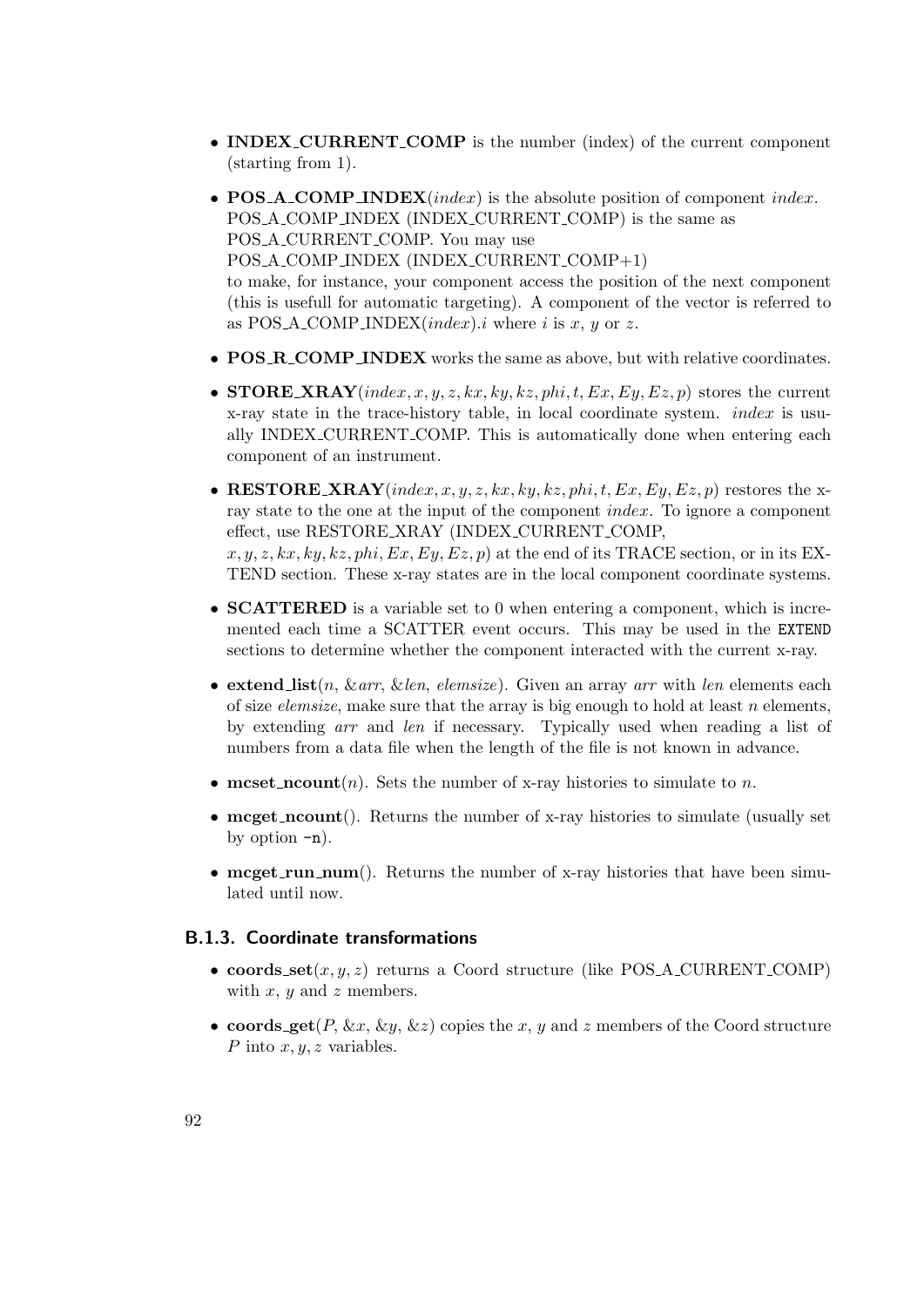- coords  $\text{add}(a, b)$ , coords  $\text{sub}(a, b)$ , coords neg(a) enable to operate on coordinates, and return the resulting Coord structure.
- rot\_set\_rotation(Rotation t,  $\phi_x, \phi_y, \phi_z$ ) Get transformation matrix for rotation first  $\phi_x$  around x axis, then  $\phi_y$  around y, and last  $\phi_z$  around z. t should be a 'Rotation' ([3][3] 'double' matrix).
- rot\_mul(Rotation t1, Rotation t2, Rotation t3) performs  $t3 = t1.t2$ .
- rot copy (Rotation dest, Rotation src) performs  $dest = src$  for Rotation arrays.
- rot\_transpose(Rotation src, Rotation dest) performs  $dest = src^t$ .
- rot apply (Rotation t, Coords a) returns a Coord structure which is t.a

### B.1.4. Mathematical routines

- **NORM** $(x, y, z)$ . Normalizes the vector  $(x, y, z)$  to have length 1.
- scalar\_prod( $a_x, a_y, a_z, b_x, b_y, b_z$ ). Returns the scalar product of the two vectors  $(a_x, a_y, a_z)$  and  $(b_x, b_y, b_z)$ .
- vec\_prod( $\&a_x,\&a_y,\&a_z,\;b_x,b_y,b_z,\;c_x,c_y,c_z$ ). Sets  $(a_x,a_y,a_z)$  equal to the vector product  $(b_x, b_y, b_z) \times (c_x, c_y, c_z)$ .
- rotate $(\&x,\&y,\&z,v_x,v_y,v_z,\varphi,a_x,a_y,a_z)$ . Set  $(x,y,z)$  to the result of rotating the vector  $(v_x, v_y, v_z)$  the angle  $\varphi$  (in radians) around the vector  $(a_x, a_y, a_z)$ .
- normal\_vec( $n_x, n_y, n_z, x, y, z$ ). Computes a unit vector  $(n_x, n_y, n_z)$  normal to the vector  $(x, y, z)$ .<sup>\*</sup>
- solve\_2nd\_order(\*t<sub>0</sub>,\*t<sub>1</sub>, A, B, C). Solves the 2<sup>nd</sup> order equation  $At^2+Bt+C=0$ and puts the solutions in  $*_t_0$  and  $*_t_1$ . The smallest positive solution into pointer  $*_{t_0}$ . If  $t_1$ =NULL it is ignored and the second solution is discarded.

### B.1.5. Output from detectors

Details about using these functions are given in the McXtrace User Manual.

- DETECTOR\_OUT\_0D $(...)$ . Used to output the results from a single detector. The name of the detector is output together with the simulated intensity and estimated statistical error. The output is produced in a format that can be read by McXtrace front-end programs.
- DETECTOR\_OUT\_1D $(...)$ . Used to output the results from a one-dimensional detector. Integrated intensities error etc. is also reported as for DETECTOR\_OUT\_0D.
- DETECTOR\_OUT\_2D(......). Used to output the results from a two-dimentional detector. Integrated intensities error etc. is also reported as for DETECTOR\_OUT\_0D.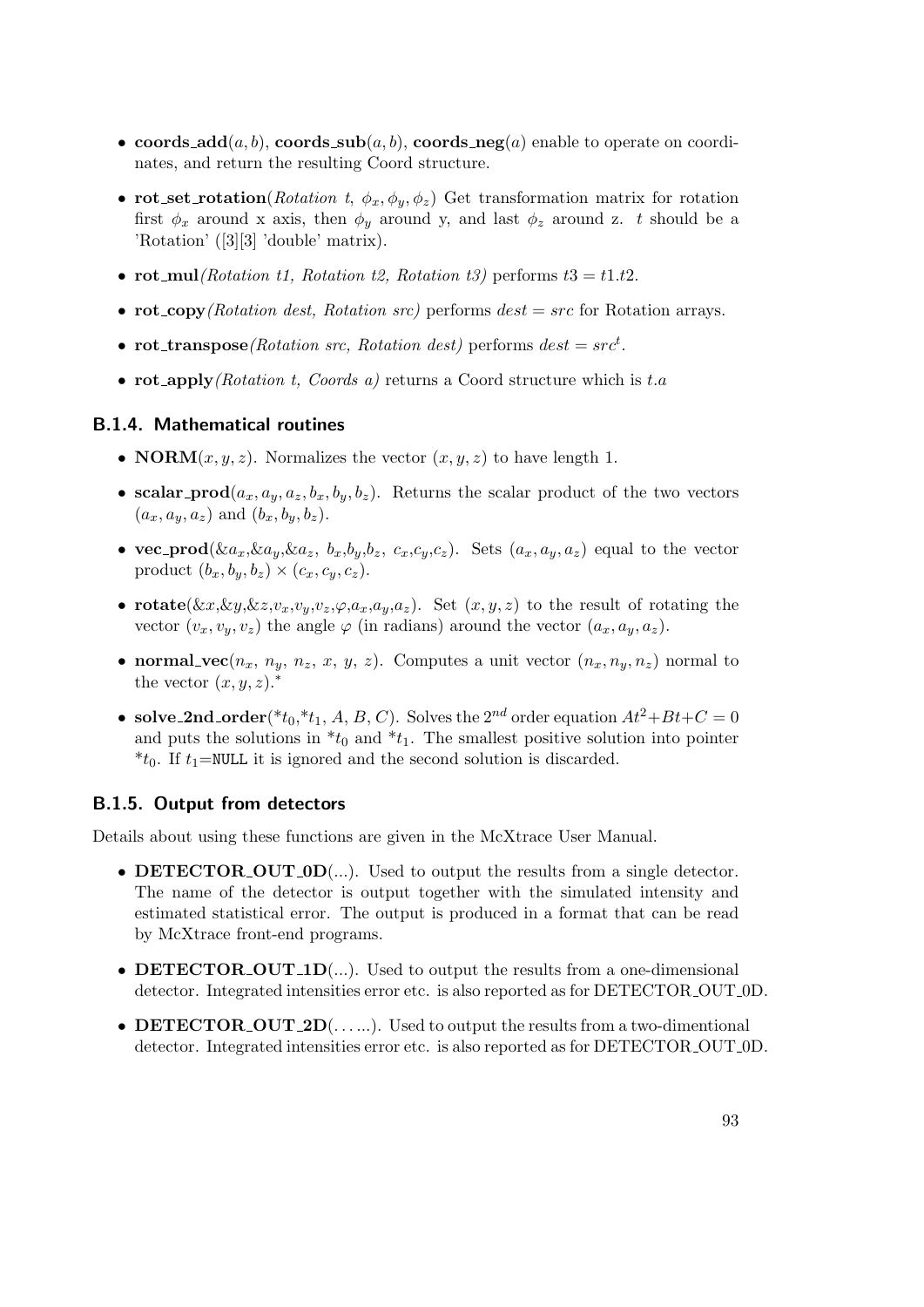<span id="page-93-0"></span>• mcinfo\_simulation(FILE \*f, mcformat, char \*pre, char \*name) is used to append the simulation parameters into file  $f$  (see for instance **Res\_monitor**). Internal variable mcformat should be used as specified. Please contact the authors for further information.

### B.1.6. Ray-geometry intersections

- inside\_rectangle(x, y, xw, yh). Return 1 if  $-xw/2 \leq x \leq xw/2$  AND  $-yh/2 \leq$  $y \leq yh/2$ . Else return 0.
- box intersect( $\&l_1$ ,  $\&l_2$ , x, y, z,  $k_x$ ,  $k_y$ ,  $k_z$ ,  $d_x$ ,  $d_y$ ,  $d_z$ ). Calculates the (0, 1, or 2) intersections between the x-ray path and a box of dimensions  $d_x$ ,  $d_y$ , and  $d_z$ , centered at the origin for a x-ray with the parameters  $(x, y, z, k_x, k_y, k_z)$ . The intersection lengths are returned in the variables  $l_1$  and  $l_2$ , with  $l_1 < l_2$ . In the case of less than two intersections,  $t_1$  (and possibly  $t_2$ ) are set to zero. The function returns true if the x-ray intersects the box, false otherwise.
- cylinder intersect( $\&l_1, \&l_2, x, y, z, k_x, k_y, k_z, r, h$ ). Similar to box intersect, but using a cylinder of height h and radius r, centered at the origin.
- sphere intersect( $\&l_1, \&l_2, x, y, z, k_x, k_y, k_z, r$ ). Similar to box intersect, but using a sphere of radius  $r$ .
- ellipsoid\_intersect( $\&l_1, \&l_2, x, y, z, k_x, k_y, k_z, a, b, c, Q$ ,). Similar to box\_intersect, but using an ellipsoid with half-axis  $a,b,c$  oriented by the rotation matrix  $Q$ . If  $Q = I$ , a is along the x-axis, b along y and c along z

### B.1.7. Random numbers

By default McXtrace uses the included Mersenne Twister[\[MN98\]](#page-100-1) algorithm for generating pseudo random numbers.

- rand01(). Returns a random number distributed uniformly between 0 and 1.
- randnorm(). Returns a random number from a normal distribution centered around 0 and with  $\sigma = 1$ . The algorithm used to sample the normal distribution is explained in Ref. [\[Pre+86,](#page-100-2) ch.7].
- randpm1(). Returns a random number distributed uniformly between -1 and 1.
- **randtriangle**(). Returns a random number from a triangular distribution between -1 and 1.
- randvec\_target\_circle( $&v_x, &v_y, &v_z, &d\Omega, \text{ aim}_x, \text{aim}_y, \text{aim}_z, r_f$ ). Generates a random vector  $(v_x, v_y, v_z)$ , of the same length as  $(\text{aim}_x, \text{aim}_y, \text{aim}_z)$ , which is targeted at a *disk* centered at  $(\text{aim}_x, \text{aim}_y, \text{aim}_z)$  with radius  $r_f$  (in meters), and perpendicular to the aim vector.. All directions that intersect the circle are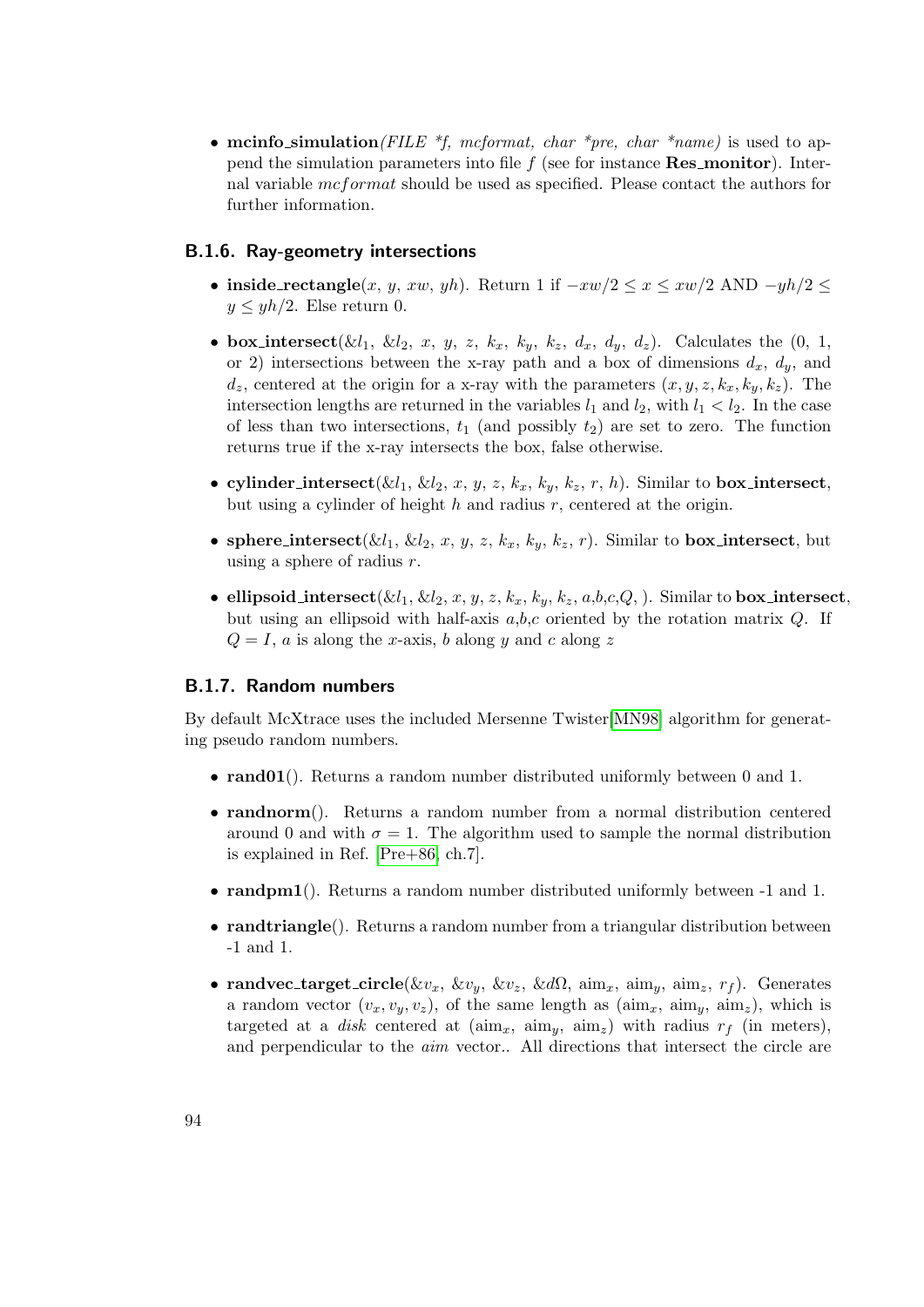chosen with equal probability. The solid angle of the circle as seen from the position of the x-ray is returned in  $d\Omega$ . This routine was previously called **rand**vec target sphere (which still works).

- randvec\_target\_rect\_angular( $\&v_x, \&v_y, \&v_z, \&d\Omega, \text{aim}_x, \text{aim}_y, \text{aim}_z,h,w,Rot)$ does the same as randvec target circle but targetting at a rectangle with angular dimensions h and w (in **radians**, not in degrees as other angles). The rotation matrix Rot is the coordinate system orientation in the absolute frame, usually ROT A CURRENT COMP.
- randvec\_target\_rect( $\&v_x, \&v_y, \&v_z, \&d\Omega$ ,  $\dim_x$ ,  $\dim_y$ ,  $\dim_z, height, width, Rot)$ is the same as randvec target rect angular but *height* and width dimensions are given in meters. This function is useful to e.g. target at a guide entry window or analyzer blade.

## B.2. Reading a data file into a vector/matrix (Table input, read table-lib)

The read\_table-lib library provides functionalities for reading text (and binary) data files. To use this library, add a %include "read\_table-lib" in your component definition DECLARE or SHARE section. Tables are structures of type t\_Table (see read\_table-lib.h file for details):

```
1 /* t_Table structure (most important members) */
2 double *data; /* Use Table_Index (Table, i j) to extract [i, j]element */
3 long rows; /* number of rows */4 long columns; /* number of columns */
5 char *header; /* the header with comments */
6 char *filename; /* file name or title */
7 double min_x; /* minimum value of 1st column/vector */8 double max.x; /* maximum value of 1st column/vector */
```
Available functions to read a single vector/matrix are:

- Table Init $(\& Table, rows, columns)$  returns an allocated Table structure. Use  $rows = columns = 0$  not to allocate memory and return an empty table. Calls to Table Init are optional, since initialization is being performed by other functions already.
- Table\_Read( $\&Table$ , filename, block) reads numerical block number block (0 to catenate all) data from text file filename into Table, which is as well initialized in the process. The block number changes when the numerical data changes its size, or a comment is encoutered (lines starting by  $^*$  ;  $^*$  ,  $^*$ ). If the data could not be read, then Table.data is NULL and Table.rows  $= 0$ . You may then try to read it using Table Read Offset Binary. Return value is the number of elements read.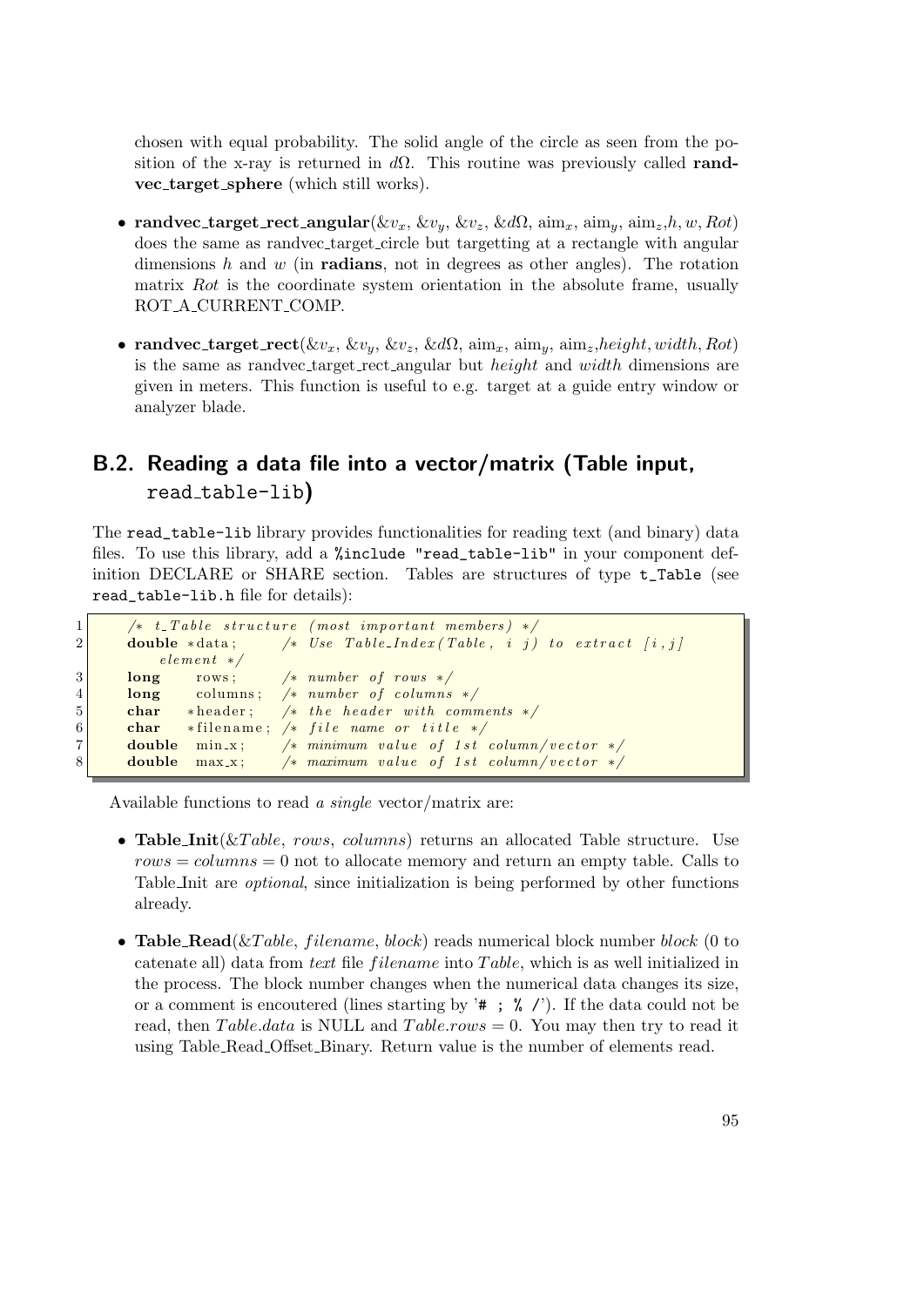- Table Read Offset (& Table, filename, block, & offset,  $n_{rows}$ ) does the same as Table Read except that it starts at offset offset (0 means begining of file) and reads  $n_{rows}$  lines (0 for all). The *offset* is returned as the final offset reached after reading the  $n_{rows}$  lines.
- Table\_Read\_Offset\_Binary( $&Table, filename, type, block, %offset, n<sub>rows</sub>, n<sub>columns</sub>$ ) does the same as Table Read Offset, but also specifies the type of the file (may be "float" or "double"), the number  $n_{rows}$  of rows to read, each of them having  $n_{columns}$  elements. No text header should be present in the file.
- Table\_Rebin( $\&Table$ ) rebins all Table rows with increasing, evenly spaced first column (index 0), e.g. before using Table Value. Linear interpolation is performed for all other columns. The number of bins for the rebinned table is determined from the smallest first column step.
- Table\_Info(Table) print information about the table Table.
- Table Index(Table, m, n) reads the Table[m][n] element.
- Table\_Value(Table, x, n) looks for the closest x value in the first column (index 0), and extracts in this row the *n*-th element (starting from 0). The first column is thus the 'x' axis for the data.
- Table\_Free( $&Table$ ) free allocated memory blocks.
- Table\_Value2d( $Table, X, Y$ ) Uses 2D linear interpolation on a Table, from  $(X, Y)$ coordinates and returns the corresponding value.

Available functions to read an array of vectors/matrices in a text file are:

- Table Read Array(File,  $\&$ n) read and split *file* into as many blocks as necessary and return a t\_Table array. Each block contains a single vector/matrix. This only works for text files. The number of blocks is put into  $n$ .
- Table\_Free\_Array( $&$ Table) free the Table array.
- Table Info  $Array(\&Table)$  display information about all data blocks.

The format of text files is free. Lines starting by '# ; % /' characters are considered to be comments, and stored in Table.header. Data blocks are vectors and matrices. Block numbers are counted starting from 1, and changing when a comment is found, or the column number changes. For instance, the file 'MCXTRACE/data/Rh.txt' (Material data for Rhodium) looks like:

```
1 \frac{4 \text{Rh} (Z \quad 45)}{2}2 \frac{4 \times 1000 \text{ m}}{2 \times 4000 \text{ m}} weight: A[r] 102.9055
3 \frac{4}{100} 3 \frac{4}{100} density: rho 1.2390E+01
4 \neq [a] (barns/atom) = [ / ] (cm\^2 g\^-1) 1.70879E+02
5 \neq E(eV) [ / ] (cm\^2 g\^-1) = f [2] (e atom\^-1) 4.08922E+05
\boxed{6} # 14 edges. Edge energies (keV):
```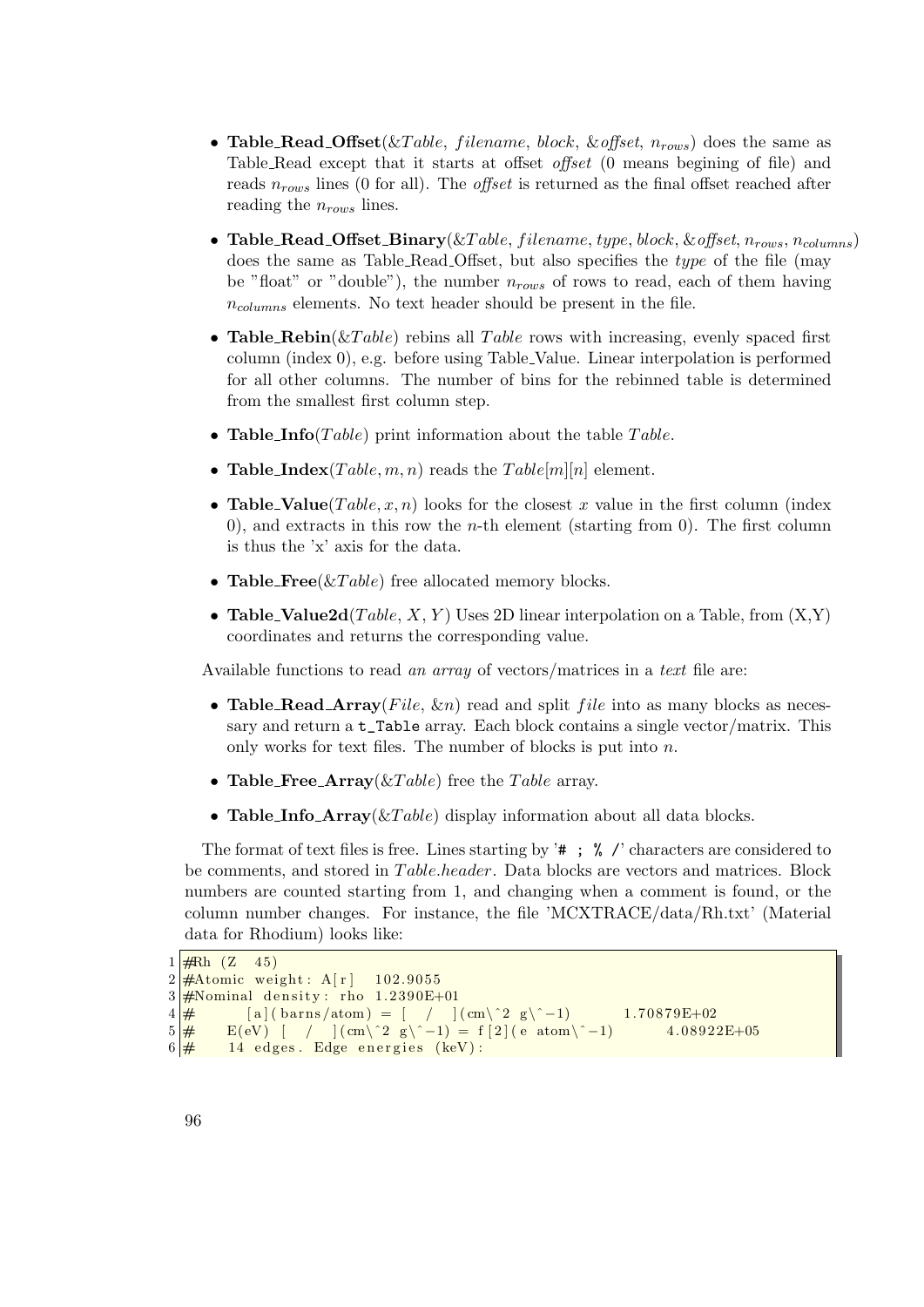$7 |#$  $8 \neq$  $9 \neq$  K 2.32199E+01 L I 3.41190E+00 L II 3.14610E+00 L III 3. 0 0 3 8 0E+00 10 # M I 6.27100E−01 M II 5.21000E−01 M III 4.96200E−01 M IV 3.11700E-01  $11 \frac{4}{11}$  MV 3.07000E-01 N I 8.10000E-02 N II 4.79000E-02 N III 4. 7 9 0 0 0E−02  $12 \neq N IV$  2.50000E–03 N V 2.50000E–03  $13 \neq$  $14 \frac{14}{\text{H}}$  Relativistic correction estimate f [rel] (H82,3/5CL) = -4.0814E-01,  $15 \# -2.5440E-01$  e atom $\^{-1}$  $16 \neq$  Nuclear Thomson correction f  $[NT] = -1.0795E-02$  e atom $\^{-1}$  $17 \frac{4}{5}$  $18 \, \frac{\text{H}}{\text{H}}$ 19 #Form Factors, Attenuation and Scattering Cross-sections  $20 \neq Z = 45$ ,  $E = 0.001 - 433$  keV  $21 \neq$  $22 \neq$  E f [1] f [2]  $\text{[mu/rho]}$  [sigma/rho] [mu/rho] [mu/rho ] [K] lambda  $23 \#$  Photoelectric Coh+inc Total 24  $\#$  keV e atom $\^$ −1 e atom $\^$ −1 cm $\^$ 2 g $\^$ −1 cm $\^2$  g $\^$ −1 cm\^2 g\^-1 cm\^2 g\^-1 nm 25 1.069000E−02 1.89417E+00 4.8055E+00 1.8382E+05 1.1514E−04 1.8382E+05  $0.000E+00$  1.160E+02 26 1.142761E−02 2.09662E+00 5.1028E+00 1.8260E+05 1.5865E−04 1.8260E+05  $0.000E+00$   $1.085E+02$ 27 1.221612E-02 2.32705E+00 5.4019E+00 1.8082E+05 2.1741E-04 1.8082E+05  $0.000E+00$  1.015E+02 28 1.305903E−02 2.58575E+00 5.6998E+00 1.7848E+05 2.9628E−04 1.7848E+05  $0.000E+00$   $9.494E+01$ 29 1.396010E-02 2.87263E+00 5.9931E+00 1.7555E+05 4.0158E-04 1.7555E+05  $0.000E+00$  8.881E+01 30 1.492335E−02 3.18714E+00 6.2786E+00 1.7204E+05 5.4136E−04 1.7204E+05  $0.000E+00$  8.308E+01 31 1.595306E−02 3.52819E+00 6.5531E+00 1.6797E+05 7.2588E−04 1.6797E+05  $0.000E+00$  7.772E+01 32 1.705382E−02 3.89415E+00 6.8134E+00 1.6337E+05 9.6809E−04 1.6337E+05  $0.000E+00$  7.270E+01  $33$  ...

Binary files should be of type "float" (i.e. REAL\*32) and "double" (i.e. REAL\*64), and should not contain text header lines. These files are platform dependent (little or big endian).

The *filename* is first searched into the current directory (and all user additional locations specified using the -I option, see the 'Running McXtrace ' chapter in the User Manual), and if not found, in the data sub-directory of the MCXTRACE library location. This way, you do not need to have local copies of the McXtrace Library Data files (see table [7.6\)](#page-85-0).

A usage example for this library part may be: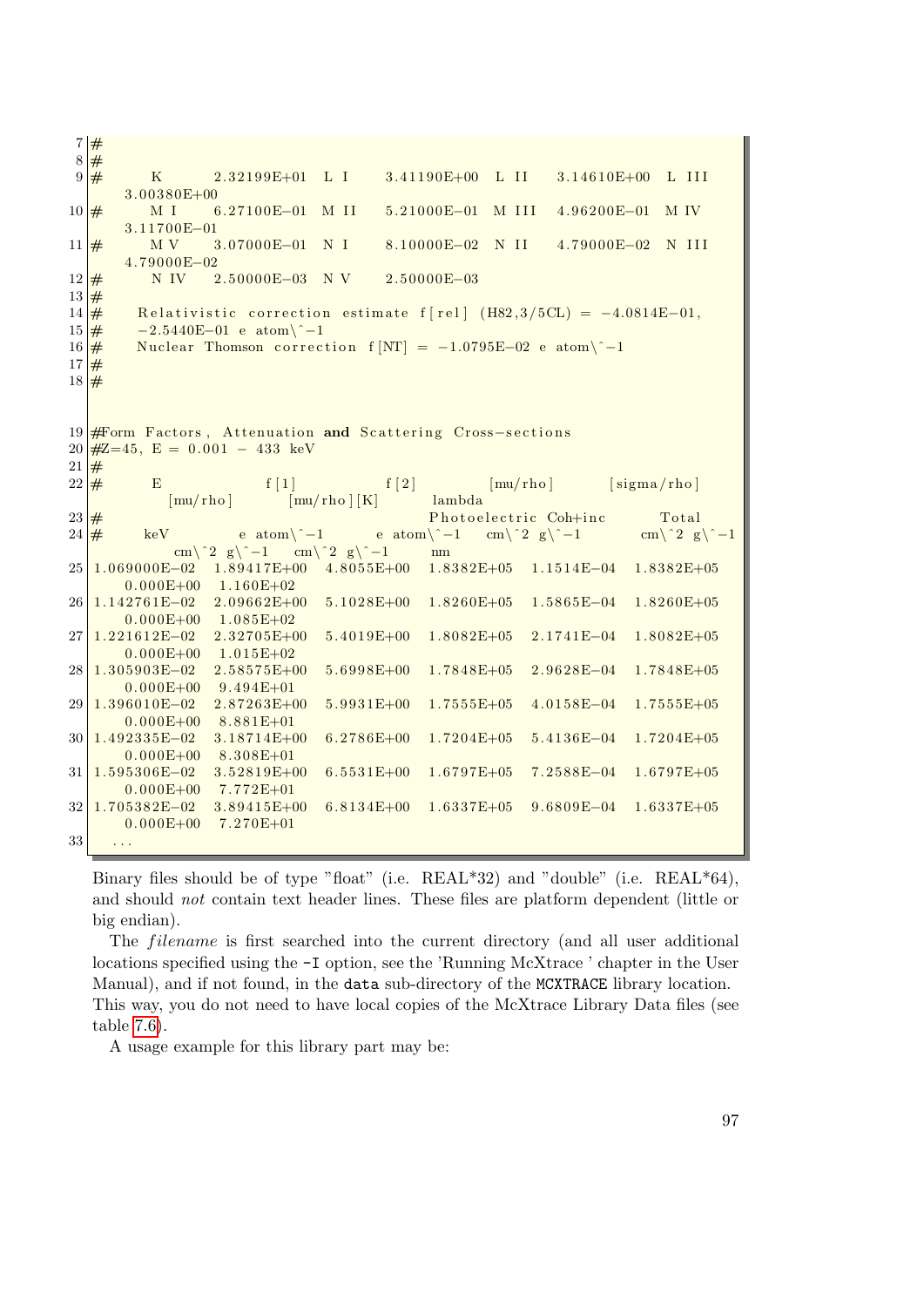```
1 \vert t-Table Table; \vert / \vert declare a t-Table structure
2 char file [] = "Rh.txt"; // a file name
3 double x, y;
4
5 Table_Read(\&Table, file, 1); // initialize and read the first numerical
        block
\boxed{6} Table Info (Table); \frac{1}{4} is play table informations
7
8 \mid x = \text{Table-Index}(\text{Table}, 2, 5); // read the 3rd row, 6th column element
9 // of the table. Indexes start at zero in C
                                     .
10 y = Table Value (Table, 1.45,1); // look for value 1.45 in 1st column (x)
        axis)11 / and extract 2nd column value of that row
12 Table Free (&Table); \frac{1}{\sqrt{2\pi}} free allocated memory for table
```
Additionally, if the block number (3rd) argument of Table Read is 0, all blocks will be catenated. The Table\_Value function assumes that the 'x' axis is the first column (index 0). Other functions are used the same way with a few additional parameters, e.g. specifying an offset for reading files, or reading binary data.

This other example for text files shows how to read many data blocks:

```
1 \vert t-Table *Table; \vert t \vert declare a t-Table structure array
2 \mid long n;
3 double y;
4
5 Table = Table Read Array ("file . dat", &n); // initialize and read the all
        numerical block
6 \n\vert n = \text{Table\_Info\_Array}(\text{Table}); // display informations for all blocks (
        also returns n)7
8 \mid y = \text{Table-Index}(\text{Table 0}, 2, 5); // read in 1st block the 3rd row, 6th
        column element9 \mid // ONLY use Table [i] with i < n !
10 Table_Free_Array (Table); // free allocated memory for Table
```
You may look into, for instance, the source files for **Lens parab** or **Filter** for other implementation examples.

## B.3. Constants for unit conversion etc.

The following predefined constants are useful for conversion between units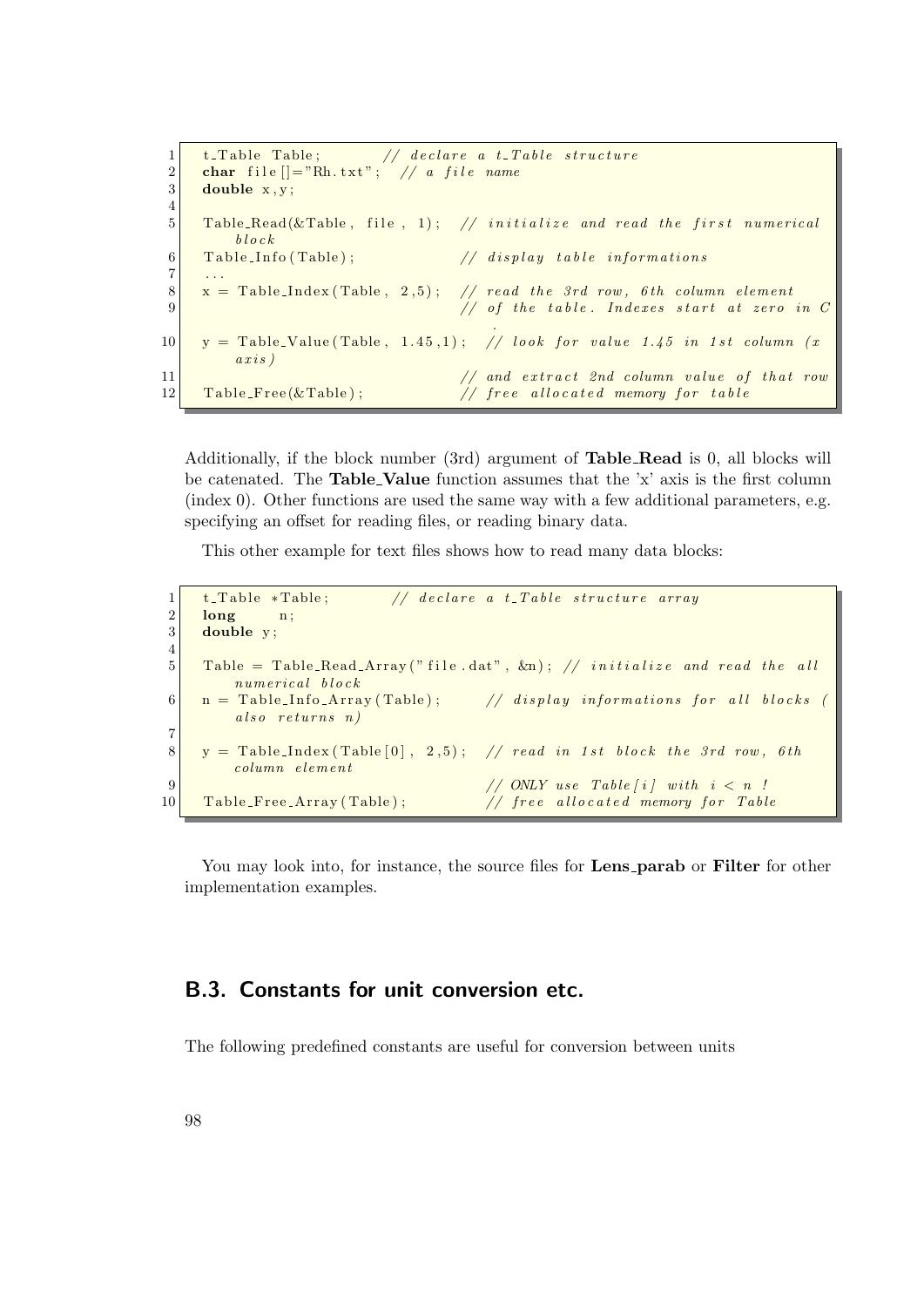| Name            | Value                       | Conversion from           | Conversion to          |
|-----------------|-----------------------------|---------------------------|------------------------|
| DEG2RAD         | $2\pi/360$                  | Degrees                   | Radians                |
| RAD2DEG         | $360/(2\pi)$                | Radians                   | Degrees                |
| MIN2RAD         | $2\pi/(360 \cdot 60)$       | Minutes of arc            | Radians                |
| <b>RAD2MIN</b>  | $(360 \cdot 60)/(2\pi)$     | Radians                   | Minutes of arc         |
| <b>FWHM2RMS</b> | $1/\sqrt{8\log(2)}$         | Full width half maximum   | Root<br>mean<br>square |
|                 |                             |                           | (standard deviation)   |
| <b>RMS2FWHM</b> | $\sqrt{8\log(2)}$           | Root mean square (stan-   | Full width half maxi-  |
|                 |                             | dard deviation)           | mum                    |
| <b>MNEUTRON</b> | $1.67492 \cdot 10^{-27}$ kg | Neutron mass, $m_n$       |                        |
| <b>HBAR</b>     | $1.05459 \cdot 10^{-34}$ Js | Planck constant, $\hbar$  |                        |
| PI              | 3.14159265                  | $\pi$                     |                        |
| <b>CELE</b>     | 1.602176487e-19             | Elementary charge $(C)$   |                        |
| $M_{-}C$        | 299792458                   | Speed of light in vacuum  |                        |
|                 |                             | (m/s)                     |                        |
| $\mathbf{NA}$   | 6.02214179e23               | Avogadro's number         |                        |
|                 |                             | $(\text{\#atoms/g-mole})$ |                        |
| $\mathbf{RE}$   | 2.8179402894e-5             | Thomson<br>scattering     |                        |
|                 |                             | length $(AA)$             |                        |
| E2K             | 0.506773091264796           | Wavenumber $(1/AA)$       | Energy (keV)           |
| K2E             | 1.97326972808327            | Energy (keV)              | Wavenumber $(1/AA)$    |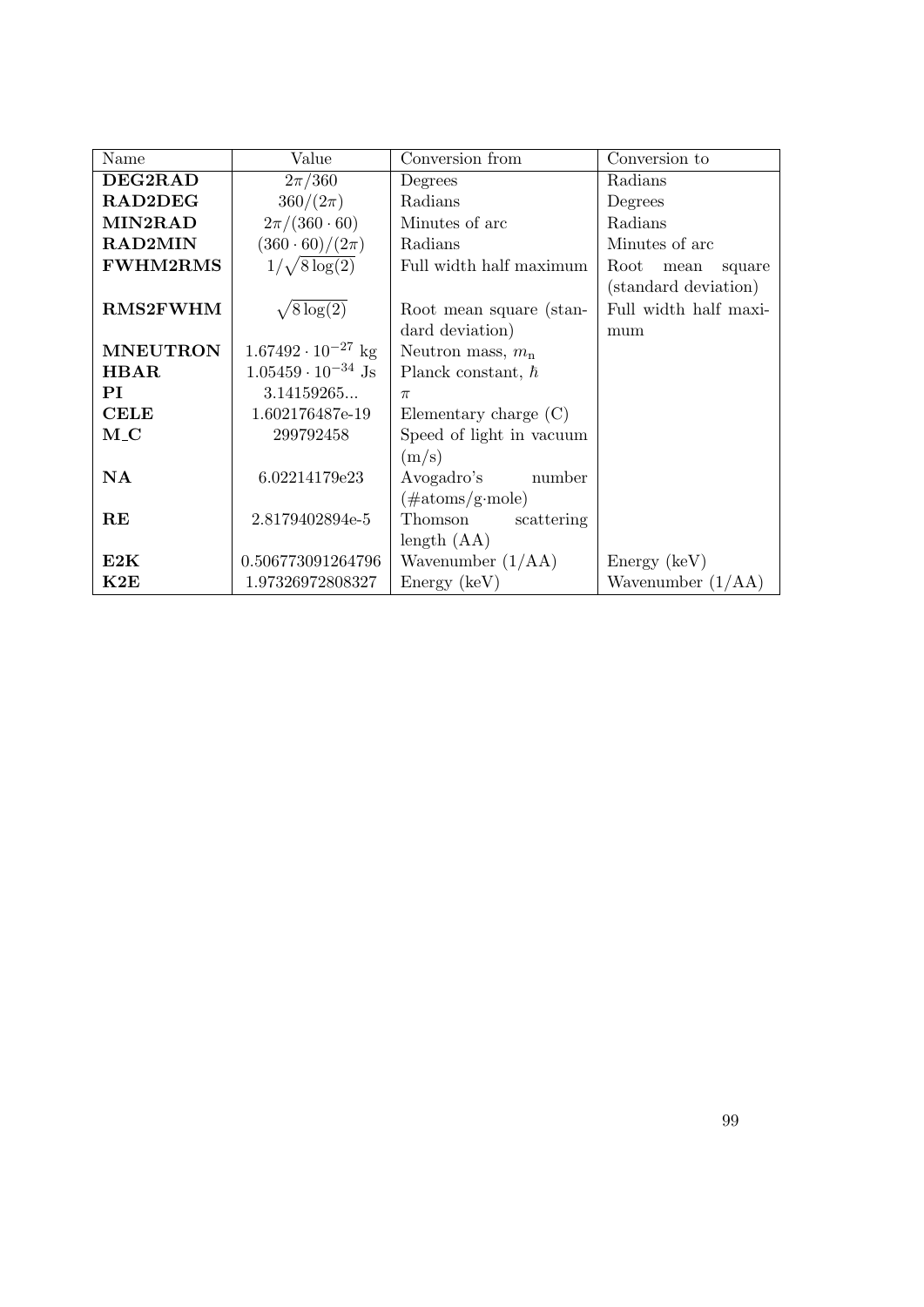# C. The McXtrace terminology

This is a short explanation of phrases and terms which have a specific meaning within McXtrace. We have tried to keep the list as short as possible running the calculated risk that the reader may occasionally miss an explanation. In this case, you are more than welcome to contact the McXtrace core team.

- Arm A generic McXtrace component which defines a frame of reference for other components.
- Component One unit  $(e,q. \text{ optical element})$  in an x-ray beamline. These are considered as Types of elements to be instantiated in an Instrument description.
- Component Instance A named Component (of a given Type) inserted in an Instrument description.
- Definition parameter An input parameter for a component. For example the radius of a sample component or the divergence of a collimator. Technically, a definition parameter is translated into a literal constant, which prevents it from being edited at runtime.
- Input parameter For a component, either a definition parameter or a setting parameter. These parameters are supplied by the user to define the characteristics of the particular instance of the component definition. For an instrument, a parameter that can be changed at simulation run-time.
- Instrument An assembly of McXtrace components defining an x-ray beamline.
- Kernel The McXtrace language definition and the associated compiler
- Output parameter An output parameter for a component. For example the counts in a monitor. An output parameter may be accessed from the instrument in which the component is used using MC\_GETPAR.
- Run-time C code, contained in the files mcxtrace-r.c and mcxtrace-r.h included in the McXtrace distribution, that declare functions and variables used by the generated simulations.
- Setting parameter Similar to a definition parameter, but with the restriction that the type of the parameter must be declared unless it is a number. In technical terms, a setting parameter is translated into an actual variable (as opposed to a definition parameter) which may be dynamically updated.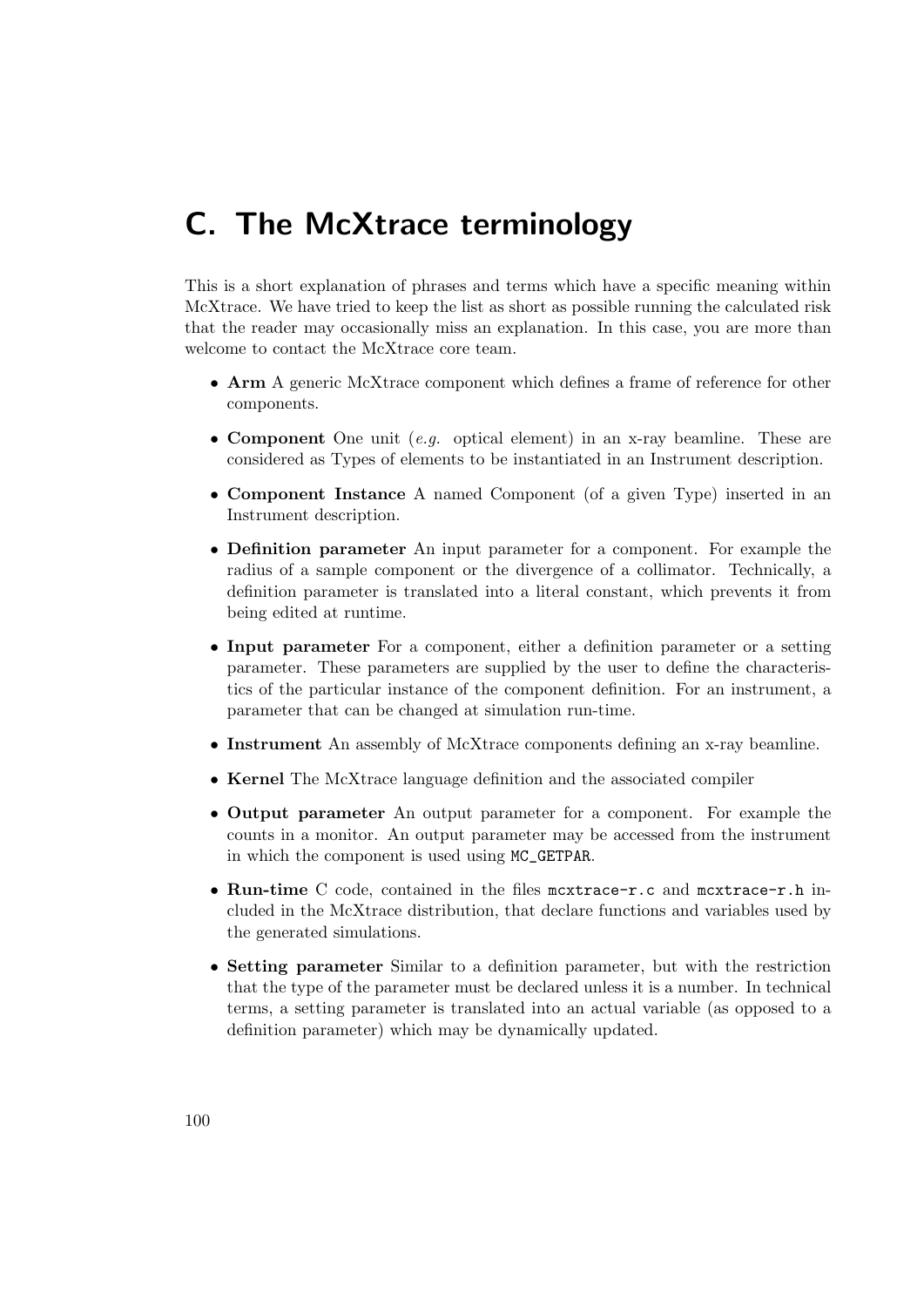# Bibliography

- <span id="page-100-0"></span>[Mcx] See http://www.mcxtrace.org (cit. on pp. [8,](#page-7-0) [9,](#page-8-0) [13,](#page-12-0) [24,](#page-23-0) [39,](#page-38-0) [59,](#page-58-0) [70,](#page-69-0) [82,](#page-81-0) [84\)](#page-83-1).
- [Mcz] See http://trac.mccode.org/report (cit. on p. [8\)](#page-7-0).
- [Mcc] See http://trac.mccode.org (cit. on p. [14\)](#page-13-0).
- [Sha] See http://www.esrf.eu/computing/scientific/raytracing/ (cit. on p. [18\)](#page-17-0).
- [Str] See http://www.strawberryperl.com (cit. on p. [28\)](#page-27-0).
- [Nex] See http://www.neutron.anl.gov/nexus/ (cit. on pp. [48,](#page-47-0) [60\)](#page-59-0).
- [Bau+07] Sondes Trabelsi Bauer et al. "Simulation of X-ray beamlines with the new ray tracing tool; i.  $X_i/i_i$ . Trace". In: Nuclear Instruments and Methods in Physics Research Section A: Accelerators, Spectrometers, Detectors and Associated Equipment 582.1 (2007), pp. 90–92 (cit. on pp. [9,](#page-8-0) [18\)](#page-17-0).
- [BK+12] Erik Bergbäck Knudsen et al. Component Manual for the X-ray-Tracing Package McXtrace, Version 1.0. 2012 (cit. on p. [65\)](#page-64-0).
- [Cop+86] J. R. D. Copley et al. "Improved Monte Carlo calculation of multiple scattering effects in thermal neutron scattering experiments". In: Comput. Phys. Commun. 40 (1986), p. 337. ISSN: 0010-4655. DOI: [http://dx.doi.org/10.](http://dx.doi.org/http://dx.doi.org/10.1016/0010-4655(86)90118-9) [1016/0010-4655\(86\)90118-9](http://dx.doi.org/http://dx.doi.org/10.1016/0010-4655(86)90118-9) (cit. on p. [10\)](#page-9-0).
- [GRR92] Grimmett, G. R., and Stirzakerand D. R. Probability and Random Processes, 2nd Edition. Clarendon Press, Oxford, 1992 (cit. on p. [19\)](#page-18-0).
- [Jam80] F. James. In: *Rep. Prog. Phys.* 43 (1980), p. 1145 (cit. on pp. [18,](#page-17-0) [19,](#page-18-0) [23\)](#page-22-0).
- [LN99] K. Lefmann and K. Nielsen. "McStas, a general software package for neutron ray-tracing simulations". In: Neutron News 10 (1999), pp. 20–23. DOI: [10.](http://dx.doi.org/10.1080/10448639908233684) [1080/10448639908233684](http://dx.doi.org/10.1080/10448639908233684) (cit. on p. [8\)](#page-7-0).
- <span id="page-100-1"></span>[MN98] Makoto Matsumoto and Takuji Nishimura. "Mersenne twister: a 623-dimensionally equidistributed uniform pseudo-random number generator". In: ACM Transactions on Modeling and Computer Simulation (TOMACS) 8.1 (1998), pp. 3– 30 (cit. on pp. [89,](#page-88-0) [94\)](#page-93-0).
- [NM65] J.A. Nelder and R. Mead. In: Computer Journal 7 (1965), pp. 308–313 (cit. on p. [35\)](#page-34-0).
- <span id="page-100-2"></span>[Pre+86] W. H. Press et al. Numerical Recipes in C. Cambridge University Press, 1986 (cit. on p. [94\)](#page-93-0).
- [Pre+02] W.H. Press et al. Numerical Recipes (2nd Edition). Cambridge University Press, 2002 (cit. on p. [35\)](#page-34-0).